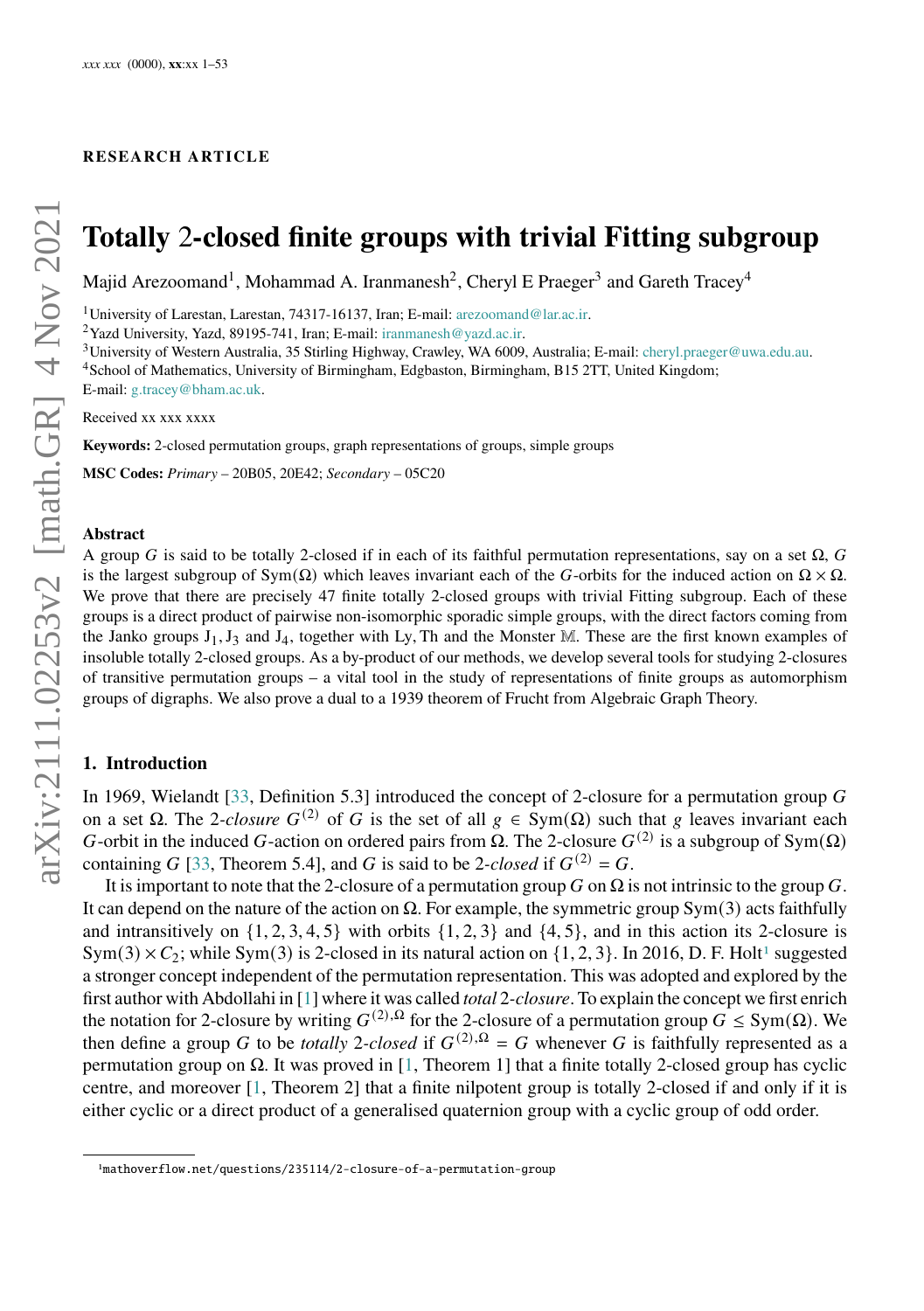The first and fourth authors, with Abdollahi undertook a general study of total 2-closure in [\[2\]](#page-51-1). They proved [\[2,](#page-51-1) Theorem B] that a finite soluble group is totally 2-closed if and only if it is nilpotent, and hence is one of the groups identified in [\[1,](#page-51-0) Theorem 2]. Further they showed in [\[2,](#page-51-1) Theorem A] that the Fitting subgroup of a totally 2-closed finite group is itself totally 2-closed (and hence lies in the family just described). At the time of their writing of the paper [\[2\]](#page-51-1), no examples of insoluble totally 2-closed groups were known. They studied the structure of an insoluble example  $G$  of smallest order, showing that G modulo its cyclic centre  $Z(G)$  has a unique minimal normal subgroup which is nonabelian, [\[2,](#page-51-1) Proposition 4.1].

The purpose of this paper is to seek out finite insoluble totally 2-closed groups  $G$ . We focus on the case where the Fitting subgroup  $F(G)$  is trivial, or equivalently, the case where G has no nontrivial abelian normal subgroup. We show first that such a group  $G$  is a direct product of nonabelian simple groups, each of which is itself totally 2-closed (see Theorem [2.5\)](#page-5-0). In light of this result, we decided that our next challenge should be to find all totally 2-closed finite simple groups. The 2-closure condition seemed so strong that we initially believed that we would find no examples. Surprisingly (to us) such groups do indeed exist, but they are rare, and the only examples are six of the sporadic simple groups.

<span id="page-1-0"></span>**Theorem 1.1.** *Let be a nonabelian finite simple group. Then is totally* 2*-closed if and only if is one of the groups*  $J_1$ ,  $J_3$ ,  $J_4$ , Ly, Th *or* M.

Theorem [1.1](#page-1-0) gives us the building blocks of finite totally 2-closed groups with trivial Fitting subgroup. We were able to use this result as the basis of an inductive approach yielding the following complete classification of all such groups.

<span id="page-1-2"></span>**Theorem 1.2.** *Let be a non-trivial finite group with trivial Fitting subgroup. Then is totally* 2*-closed if and only if each of the following holds:*

- (1)  $G = T_1 \times \ldots \times T_r$ , where the  $T_i$  are nonabelian finite simple groups and  $r \leq 5$ ;
- (2)  $T_i \not\cong T_j$  for each  $i \neq j$ ; and
- (3) *One of the following holds:*
	- (i)  $T_i \in \{J_1, J_3, J_4, Th, Ly\}$  *for each*  $i \leq r$ ; *or*
	- (ii)  $T_i \in \{J_1, J_3, J_4, Ly, M\}$  *for each*  $i \leq r$ .

# **Corollary 1.3.** *There are precisely* 47 *finite totally* 2*-closed groups with trivial Fitting subgroup.*

Proving these results involved a wide variety of methods, and we needed to develop several tools which we hope will assist future analyses of finite totally 2-closed groups. More generally, we also hope that our results will add significantly to the understanding of 2-closures of transitive permutation groups. In particular, in Section [3,](#page-9-0) we prove that if  $G$  is an imprimitive transitive permutation group, and its action on a set of non-trivial blocks is faithful and 2-closed, then either  $G$  is 2-closed, or the 2-closure of G has a very particular structure (see Lemma [3.5](#page-12-0) and Proposition [3.8\)](#page-14-0).

The study of 2-closures of transitive permutation groups has important applications in graph theory, the basis of which we discuss in Subsection [1.1.](#page-1-1) Perhaps because of these applications, such as to the *Polycirculant conjecture* (that each vertex-transitive graph has an automorphism of prime order with no fixed vertices), the theory of 2-closures of transitive permutation groups has become a well-developed branch of both group theory and graph theory over the past fifty years (see, for example, [\[8,](#page-51-2) Section 1.3.4] and the recent survey [\[3\]](#page-51-3)). We hope that the general theory we develop through this paper, as well as our main results, will play an important role in making further progress in this area.

# <span id="page-1-1"></span>*1.1. Link between* 2*-closure and graphs, and an application*

The concept of 2-closure is a very combinatorial notion, and there is indeed a close relationship between 2-closed permutation groups and digraphs: each subset  $A \subseteq \Omega \times \Omega$  may be viewed as the arc-set of a digraph  $\Gamma = (\Omega, A)$  with vertex-set  $\Omega$  and with a directed edge (an arc) from  $\alpha$  to  $\beta$  for each  $(\alpha, \beta) \in A$ . The automorphism group Aut(Γ) of Γ is defined as the subgroup of all permutations of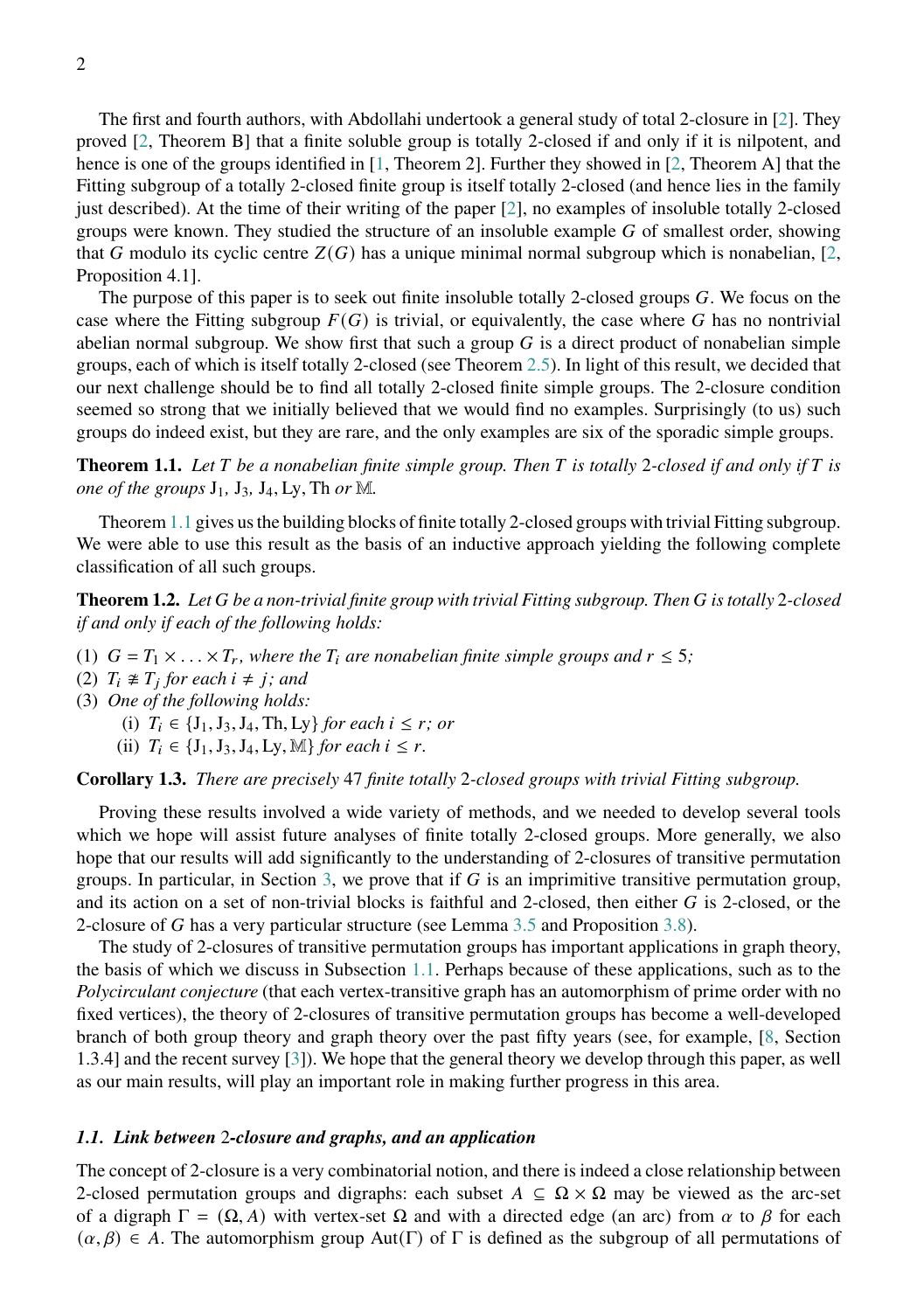$\Omega$  which leave the arc-set *A* invariant. In particular, each element of  $(Aut(Γ))^{(2),\Omega}$  leaves *A* invariant and hence is an automorphism of Γ. Thus  $(Aut(\Gamma))^{(2),\Omega} \subseteq Aut(\Gamma)$ , and the reverse inclusion holds by the definition of 2-closure. Therefore  $(Aut(\Gamma))^{(2),\Omega} = Aut(\Gamma)$ . The same argument also shows that  $(\text{Aut}(\Gamma))^{(2),\Omega} = \text{Aut}(\Gamma)$  when  $\Gamma$  is an undirected graph. Thus, to summarise, *for each (di)graph*  $\Gamma$  *with vertex set*  $\Omega$ *, the automorphism group* Aut(Γ) *is a* 2*-closed subgroup of* Sym( $\Omega$ )*.* In fact, for each permutation group  $G \le Sym(\Omega)$ , the 2-closure  $G^{(2),\Omega}$  is equal to the intersection of the groups Aut(Γ) over all digraphs  $\Gamma = (\Omega, A)$  for which the arc-set A is a G-orbit in  $\Omega \times \Omega$ .

In particular, if  $G \le Sym(\Omega)$  is transitive on  $\Omega$  and if A is a G-orbit in  $\Omega \times \Omega$  not equal to the diagonal  $\{(\alpha, \alpha) \mid \alpha \in \Omega\}$ , then the digraph  $\Gamma = (\Omega, A)$  is called a *G-orbital digraph*, and the group G is admitted as a vertex-transitive and arc-transitive subgroup of  $Aut(Γ)$ . Thus, in this case, the 2closure  $G^{(2),\Omega}$  is the intersection of the automorphism groups of all the G-orbital digraphs. The study of G-orbital digraphs goes back to the work of D. G. Higman  $[17]$  at approximately the same time as Wielandt's work on closures in the late 1960s.

Before describing our approach to proving Theorems [1.1](#page-1-0) and [1.2,](#page-1-2) we would like to draw attention to a graph theoretic consequence of our results, which may be of independent interest. In 1939, Frucht  $[14]$  confirmed a conjecture of König that every finite group G can be written as the automorphism group of a finite simple undirected graph  $\Gamma$ . We will say that a faithful permutation representation  $G \hookrightarrow G^{\Omega} \leq Sym(\Omega)$  of G on a finite set  $\Omega$  is a *Frucht representation* of G if there exists a set E of unordered pairs from  $\Omega$  such that  $G^{\Omega}$  is the automorphism group of the finite simple undirected graph  $\Gamma = \Gamma(\Omega, E)$ . Since Aut(Γ) is 2-closed, Theorem [1.2](#page-1-2) implies the following, which can be viewed as a dual to Frucht's theorem in the case where  $F(G) = 1$ .

**Corollary 1.4.** *Let be a non-trivial finite group with trivial Fitting subgroup, and assume that every faithful permutation representation of* G is a Frucht representation. Then  $G = T_1 \times \ldots \times T_r$ , where the  $T_i$  are pairwise non-isomorphic finite simple groups;  $r \leq 5$ ; and either

- (i) *for each*  $i \leq r$ ,  $T_i \in \{J_1, J_3, J_4, Th, Ly\}$ *; or*
- (ii) *for each*  $i \leq r$ ,  $T_i \in \{J_1, J_3, J_4, L_y, M\}.$

We mention a few open questions about total closure. Firstly, since we have considered only groups with trivial Fitting subgroup in this paper, we ask:

<span id="page-2-0"></span>**Question 1.** *Are there any finite insoluble totally* 2*-closed groups with nontrivial Fitting subgroup? If so, can we classify them?*

One of the ultimate goals of this programme of work is to classify all finite totally 2-closed groups. Given the results in the current paper, this goal would be realised with a complete answer to Question [1.](#page-2-0) See Section [8](#page-49-0) for some remarks on the obstacles involved in answering this question.

The analogous concept of total k-closure may be defined for arbitrary positive integers  $k$ , namely G is *totally k*-closed if, for every faithful representation  $G \le Sym(\Omega)$ , G is equal to the set of all elements  $g \in \text{Sym}(\Omega)$  such that g leaves invariant each G-orbit in the induced G-action on ordered k-tuples from  $\Omega$ . This concept has been explored by Churikov and the third author in [\[12\]](#page-51-5). For each  $k \ge 2$ , it follows from [\[33,](#page-52-0) Theorem 5.8] that, if G is totally  $(k-1)$ -closed then G is also totally k-closed. On the other hand, by [\[12,](#page-51-5) Theorem 1.2], there are infinitely many finite totally -closed groups which are not totally  $(k - 1)$ -closed, and this is true even for abelian p-groups for each prime p. The paper [\[12\]](#page-51-5) gives a discussion of the topic and poses three open problems about total k-closure (where  $k \geq 3$ ) for finite nilpotent groups, soluble groups, and sporadic simple groups – all problems which have been resolved for  $k = 2$ , in [\[1,](#page-51-0) [2\]](#page-51-1) and the current paper. It follows from [\[33,](#page-52-0) Theorem 5.11] that an alternating group  $A_n$  (with  $n \ge 5$ ) is not totally k-closed for any  $k \le n-2$ , so we further ask:

**Question 2.** *Are there any finite simple groups of Lie type which are totally* 3*-closed? If so, find them all.*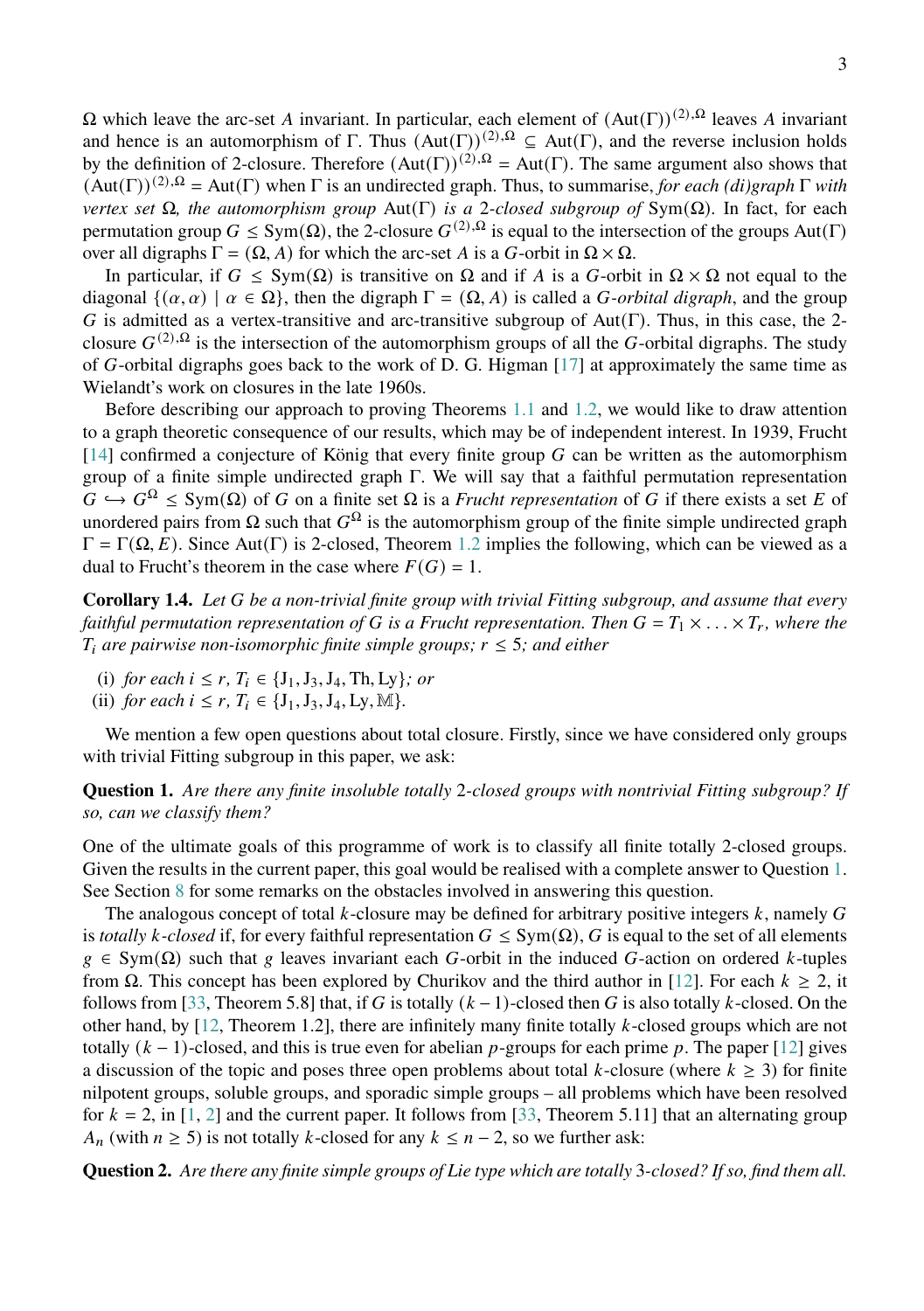Moreover, for any faithful representation of a finite simple group  $G$ , there is a  $G$ -orbit on which G acts nontrivially and hence faithfully; applying  $[33,$  Theorem 5.12] to the G-action on this orbit we deduce that G is totally *n*-closed, where  $n = |G|$ . Thus we ask:

**Question 3.** *Is there a fixed integer such that all finite simple groups are totally -closed? Indeed, for a given finite simple group , what is the least integer such that is totally -closed?*

## *1.2. Structure of the paper*

In the remained of this section, we outline our approach to the proofs of Theorems [1.1](#page-1-0) and [1.2,](#page-1-2) and detail the structure of the paper. The fundamental starting point is Wielandt's Dissection Theorem [\[33,](#page-52-0) Dissection Theorem 6.5] which for convenience we state as Theorem [2.1.](#page-4-0) It is an invaluable tool, and in particular it underpins our proof of Theorem [2.5,](#page-5-0) which we present in Section [2.](#page-4-1)

As mentioned above, Theorem [2.5](#page-5-0) reduces our classification of finite totally 2-closed groups  $G$  with trivial Fitting subgroup to the case where  $G$  is a direct product of nonabelian simple groups, which are 'independent' of each other in the sense that each of the simple direct factors is not isomorphic to a section of the direct product of the others. (We comment on this condition in relation to the sporadic simple groups in Remark [2.6.](#page-6-0)) Our next step is to reduce further: in Proposition [2.10,](#page-7-0) we show that such a group  $G$  is totally 2-closed if and only if no simple direct factor of  $G$  admits a non-trivial factorisation, and each (not necessarily faithful) *transitive* permutation representation of G is 2-closed.

This suggests two natural avenues to pursue. The first is to use the classification of the maximal factorisations of the nonabelian simple groups in [\[24\]](#page-52-2) to eliminate many families of simple groups from being direct factors of  $G$ . We do this in Section [2.3,](#page-8-0) where we show, in particular, that the simple direct factors of  $G$  are either sporadic groups or exceptional groups of Lie type.

Our second natural avenue to pursue concerns transitive actions of such groups  $G$ . Strong restrictions on the 2-closures of primitive almost simple groups were obtained in [\[23\]](#page-52-3). With these restrictions in mind for the case where  $G$  is simple, we develop powerful reduction theorems in Section [3](#page-9-0) for general transitive imprimitive permutation groups  $G$  which induce a faithful 2-closed action on a set of nontrivial blocks of imprimitivity: we show that either  $G$  itself is 2-closed, or the 2-closure of  $G$  has a very particular structure. This provides further criteria to determine whether or not such permutation groups are 2-closed (see, in particular, Proposition [3.10\)](#page-15-0).

The tools developed in Sections [2](#page-4-1) and [3](#page-9-0) are sufficient to begin our analysis of the 2-closures of permutation representations of the finite simple groups. In Sections [4,](#page-17-0) and [6,](#page-38-0) we deal with the sporadic groups other than  $J_4$ , and the exceptional groups of Lie type, respectively. The case of  $G = J_4$  is delicate, and requires a nuanced approach, see Section [5.](#page-28-0) These three sections complete the proof of Theorem [1.1.](#page-1-0)

Section [7](#page-40-0) is reserved for the study of 2-closures of direct products of finite simple groups, and the proof of Theorem [1.2.](#page-1-2)

Finally, in Section [8,](#page-49-0) we make some concluding remarks on the question of classifying the finite insoluble totally 2-closed groups with non-trivial Fitting subgroup. We also prove a useful reduction theorem for this problem.

**Notation**: Most of our notation is standard. For a finite group G, we write  $Z(G)$ ,  $F(G)$ ,  $\Phi(G)$  and  $[G, G]$  for the centre, Fitting subgroup, Frattini subgroup, and derived subgroup of  $G$ , respectively.

For a set  $\Omega$ , we write Sym( $\Omega$ ) and Alt( $\Omega$ ) for the symmetric and alternating group on  $\Omega$  respectively. If a finite group G acts on  $\Omega$ , we write  $G^{\Omega}$  for the image of the induced action of G on  $\Omega$ .

For group names, we use conventions from the Atlas [\[11,](#page-51-6) especially page xx], except that we write  $Alt(n)$  and  $Sym(n)$  for the alternating and symmetric groups of degree *n*.

**Acknowledgements**: The authors thank Rob Wilson for useful discussions. The third author thanks Yazd University for hospitality during a visit in January 2019 when this project began, and the second author thanks the Research Deputy of Yazd University for some financial support. The third and fourth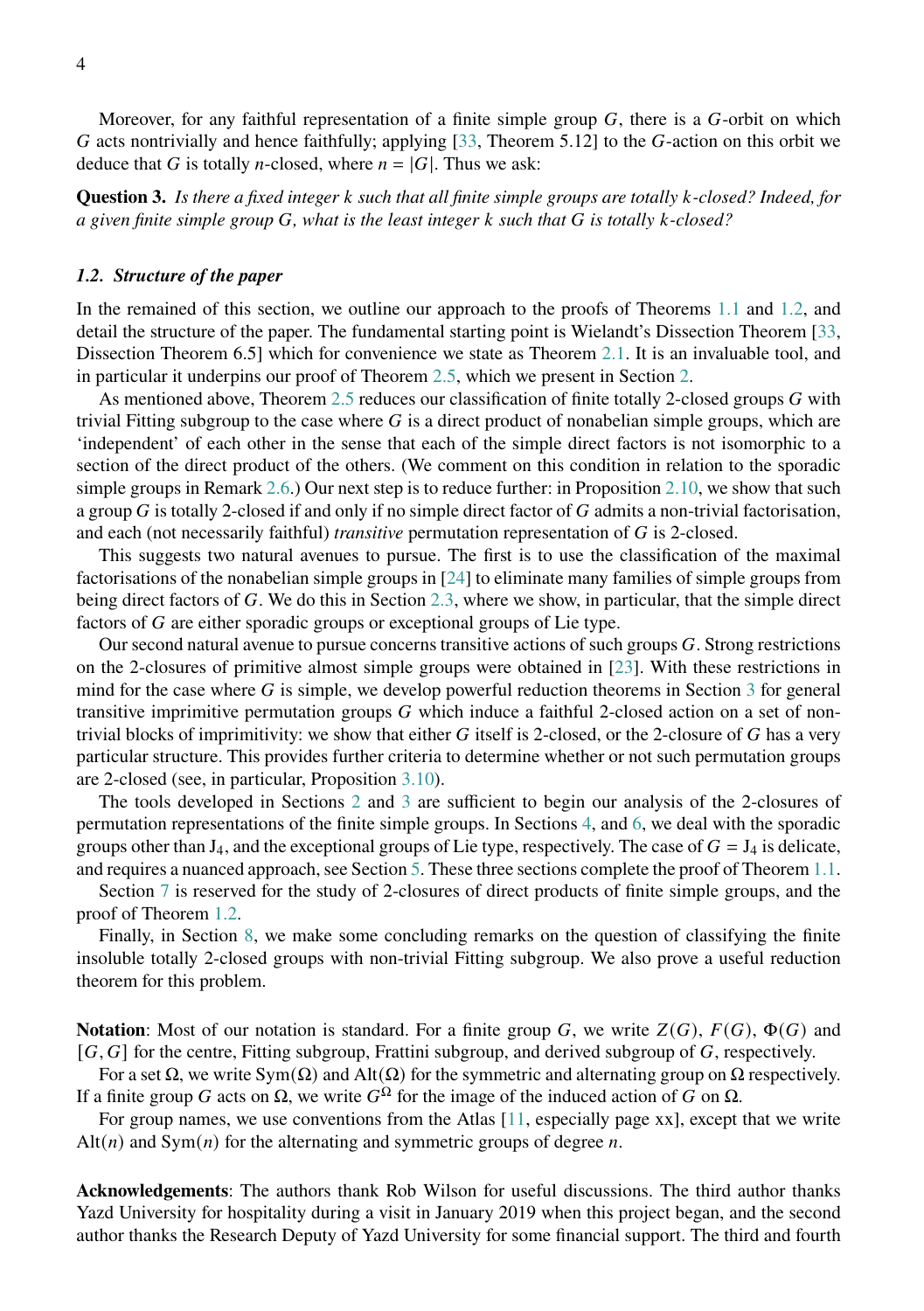authors thank the Isaac Newton Institute for Mathematical Sciences, Cambridge, for support and hospitality during the programme *Groups, representations and applications: new perspectives* (supported by EPSRC grant number EP/R014604/1), when significant work on this paper was undertaken. In particular the third author acknowledges a Kirk Distinguished Fellowship during this program. The fourth author would also like to express his thanks to EPSRC for their support via the grant EP/T017619/1.

# <span id="page-4-1"></span>**2. Applying Wielandt's Dissection Theorem**

As we mentioned in Section [1,](#page-0-1) Wielandt's Dissection Theorem [\[33,](#page-52-0) Dissection Theorem 6.5] is a fundamental tool for studying 2-closure. For convenience we state it here. Note that, for  $G \leq Sym(\Omega)$ and  $\delta \in \Omega$ , we denote by  $G_{\delta}$  the stabiliser of  $\delta$  in G, and by  $\delta^G$  the G-orbit in  $\Omega$  containing  $\delta$ . Also if  $\Gamma \subseteq \Omega$  and  $\Gamma$  is G-invariant, then  $G^{\Gamma}$  denotes the permutation group on  $\Gamma$  induced by G.

<span id="page-4-0"></span>**Theorem 2.1.** [Wielandt's Dissection Theorem] *Let*  $G \leq Sym(\Omega)$ *, and suppose that*  $\Omega$  *is the disjoint union*  $\Omega = \Gamma \cup \Delta$  *such that both*  $\Gamma$  *and*  $\Delta$  *are G*-*invariant. Then the following are equivalent.* 

- (a)  $G^{\Gamma} \times G^{\Delta} \leq G^{(2),\Omega}$ ;
- (b)  $G = G_{\gamma} G_{\delta}$  for all  $\gamma \in \Gamma, \delta \in \Delta$ ;
- (c)  $G_{\delta}$  is transitive on  $\gamma^{G}$  for all  $\gamma \in \Gamma, \delta \in \Delta$ *.*

In this section we discuss some ways in which this result can be applied. To begin, we state the following helpful application given in [\[2\]](#page-51-1). Here, for a subgroup H of a group G, we denote by  $\text{Core}_G(H)$ the *core* of H in G, that is, Core<sub>G</sub>(H) =  $\bigcap_{g \in G} H^g$ , the largest normal subgroup of G contained in H. By a *nontrivial factorisation* of G we mean a factorisation  $G = HK$  with both H and K proper subgroups of  $G$ .

<span id="page-4-2"></span>**Lemma 2.2.** [\[2,](#page-51-1) Lemma 3.1] *Let be a finite totally* 2*-closed group such that admits a nontrivial*  $factorisation G = HK with$ 

$$
Core_G(H) \cap Core_G(K) = 1.
$$

*Then*  $G = \text{Core}_G(H) \times \text{Core}_G(K)$  and both  $\text{Core}_G(H)$  and  $\text{Core}_G(K)$  are totally 2-closed. In particular, *if*  $H \cap K = 1$ , then  $G = H \times K$  and both  $H$  and  $K$  are totally 2-closed.

Lemma [2.2](#page-4-2) has the following important consequence for simple groups.

<span id="page-4-4"></span>**Corollary 2.3.** *Let be a finite nonabelian simple group. If is totally* 2*-closed, then admits no nontrivial factorisation.*

*Proof.* Suppose that T is totally 2-closed. If  $T = HK$  is a nontrivial factorisation, then the cores Core  $(T(H) = \text{Core}_T(K) = 1$  since T is simple, and this contradicts Lemma [2.2.](#page-4-2) Hence T has no nontrivial factorisations.

The following result from Wielandt [\[33\]](#page-52-0) is also useful when making a detailed analysis of 2-closures.

<span id="page-4-3"></span>**Theorem 2.4.** [\[33,](#page-52-0) Theorem 5.6] Let  $G \le \text{Sym}(\Omega)$  and  $x \in \text{Sym}(\Omega)$ . Then  $x \in G^{(2),\Omega}$  if and only if, *for all*  $\alpha, \beta \in \Omega$ , there exists  $g \in G$  such that  $\alpha^x = \alpha^g$  and  $\beta^x = \beta^g$ .

# *2.1. Reduction to direct products of nonabelian finite simple groups*

In this section, we reduce our proof of Theorem [1.2](#page-1-2) to particular direct products of finite simple groups. Before we state our main result, we remind the reader of some standard terminology: a nontrivial group X is said to be a *section* of a group G if there are subgroups  $L \triangleleft H \leq G$  such that  $H/L \cong X$ . Our reduction theorem can now be stated as follows.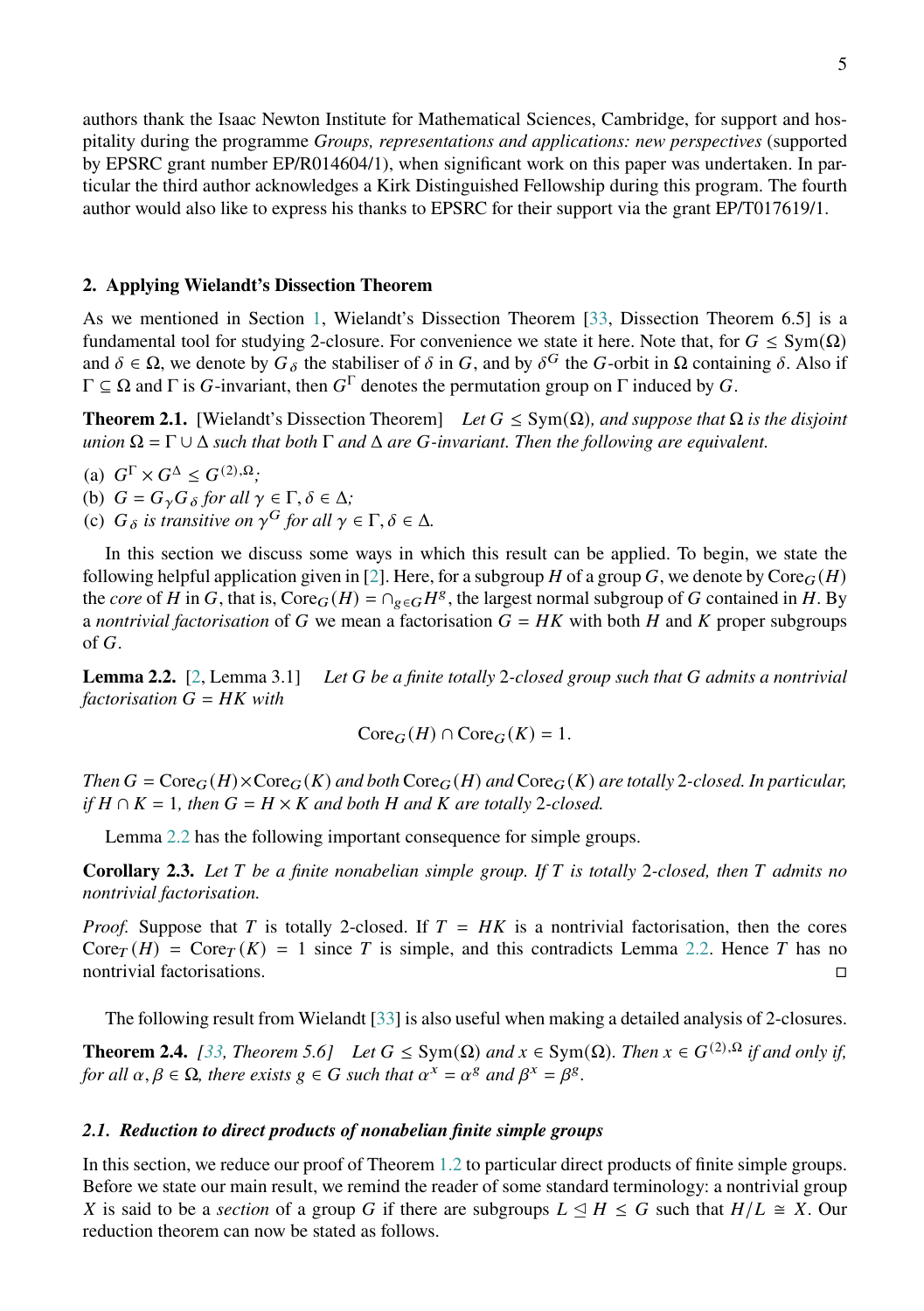<span id="page-5-0"></span>**Theorem 2.5.** Let G be a non-trivial finite totally 2-closed group such that  $F(G) = 1$ . Then G =  $T_1 \times \cdots \times T_r$  for some  $r \geq 1$ , where for each  $i \leq r$ ,  $T_i$  is a finite nonabelian simple group which is totally 2-closed, and  $T_i$  is not a section of  $\prod_{j\neq i} T_j$ .

*Proof.* Since G is finite, nontrivial, and  $F(G) = 1$ , a minimal normal subgroup M of G is a direct product of nonabelian finite simple groups. If  $M = G$  then, as M is minimal normal, the group G would itself be a nonabelian simple group which is totally 2-closed, and the conclusion holds with  $r = 1$ . Thus we may assume that  $M \neq G$ , and  $M = S_1 \times \cdots \times S_s$  with each  $S_i$  a finite nonabelian simple group. We note that the minimal normal subgroups of  $M$  are precisely the subgroups

$$
\widehat{S}_i = \{ (x_1, \dots, x_s) \mid x_j = 1 \text{ for } j \neq i, \text{ and } x_i \in S_i \} \cong S_i,
$$

for  $i = 1, \ldots, s$  (see, for example, [\[27,](#page-52-4) Theorem4.16(iv)]). By the 'Odd Order Theorem', since each of the  $\widehat{S}_i$  is a finite nonabelian simple group, each  $\widehat{S}_i$  has a nontrivial Sylow 2-subgroup,  $P_i$  say, and hence  $P = P_1 \times \cdots \times P_s$  is a (nontrivial) Sylow 2-subgroup of M. By the Frattini argument (see, for example, [\[29,](#page-52-5) 5.2.14]),  $G = N_G(P)M$ . Now  $N_M(P) = N_{\widehat{S}_1}(P_1) \times \cdots \times N_{\widehat{S}_s}(P_s)$ , and  $N_M(P)$  projects to a proper subgroup  $N_{\widehat{S}_i}(P_i)$  of  $\widehat{S}_i$ , for each i. In particular  $M \nleq N_G(P)$ . Hence the core  $X = \text{Core}_G(N_G(P))$  does not contain  $M$ , and so  $X \cap M = 1$  since M is a minimal normal subgroup of G. Also since M is normal in G, Core  $_G(M) = \bigcap_{g \in G} M^g = M$ . Then, since G is totally 2-closed, it follows from Lemma [2.2](#page-4-2) that  $G = X \times M$  and both X and M are totally 2-closed. Since  $M \neq G$  it follows that  $X \neq 1$  and since M is a minimal normal subgroup of G we conclude that  $M = \widehat{S}_1$  is a finite nonabelian simple group.

Thus each minimal normal subgroup of  $G$  is a totally 2-closed, finite nonabelian simple group and is a direct factor of G. Applying this argument recursively we conclude that  $G = T_1 \times T_2 \times \cdots \times T_r$  for some  $r \ge 2$ , where each  $T_i$  is a totally 2-closed, finite nonabelian simple group. For  $1 \le j \le r$  let  $\pi_j$ denote the projection  $\pi_j : G \to T_j$  given by  $(t_1, \ldots, t_r) \to t_j$ , and let  $\widehat{T}_j$  denote the minimal normal subgroup of G defined similarly to the  $\widehat{S}_i$  above.

Let *i*, *j* be distinct integers between 1 and *r*. We show next that  $T_i$  is not a section of  $T_j$ . Suppose that this is false, so there exist subgroups  $L \leq H \leq T_j$  such that  $H/L \cong T_i$ , or equivalently, there exists an epimorphism  $\varphi : H \to T_i$  with kernel L. Without loss of generality assume that  $i = 1$  and  $j = 2$ , and let  $J = \{(\varphi(h), h, 1, \ldots, 1) \mid h \in H\}$  and  $K = 1 \times T_2 \times \cdots \times T_r$ . Clearly both J and K are proper subgroups of G. Moreover, since  $\varphi$  is an epimorphism it follows that  $G = JK$  is a nontrivial factorisation, and since K is normal in G we have  $\text{Core}_G(K) = K$ . We claim that  $\text{Core}_G(J) = 1$ . Now  $\text{Core}_G(J) \leq J < \widehat{T}_1 \times \widehat{T}_2 \times 1 \cdots \times 1$ , and if  $\text{Core}_G(J) \neq 1$  then  $\text{Core}_G(J)$  would contain at least one of the minimal normal subgroups of G, namely one of  $\widehat{T}_1, \ldots, \widehat{T}_r$ , so Core  $G(J)$  would contain  $\widehat{T}_1$  or  $\widehat{T}_2$ . Let  $x = (\varphi(h), h, 1, \ldots, 1) \in \text{Core}_G(J)$ . If  $x_1 = \varphi(h) \neq 1$  then  $h \neq 1$ , so  $\text{Core}_G(J) \cap \widehat{T}_1 = 1$ . Also if  $x \in \widehat{T}_2$ , then  $x_1 = \varphi(h) = 1$  so  $h \in \text{Ker}(\varphi) = L$ . Since L is a proper subgroup of  $T_2$  it follows that Core  $G(J)$  does not contain  $\tilde{T}_2$  either. Hence Core  $G(J) = 1$  as claimed. It now follows from Lemma [2.2](#page-4-2) that  $G = 1 \times K$ , which is a contradiction. Thus none of the  $T_i$  is a section of any of the other  $T_i$  (and in particular the  $T_i$  are pairwise non-isomorphic).

Finally, suppose that, for some  $i \leq r$ ,  $T_i$  is a section of  $K := \prod_{j \neq i} T_j$ . Then there are subgroups  $L \leq H \leq K$  such that  $H/L \cong T_i$ . Let H, L be subgroups of K with this property such that |H| is as small as possible. Identify K with the normal subgroup  $\prod_{j\neq i} \hat{T}_j$  of G. Let  $1 \leq j \leq r$  with  $j \neq i$ , and consider  $H_j := H \cap (\prod_{k \neq j} \widehat{T}_k)$ , the kernel of the restriction  $\pi_j|_H$  to H of the projection  $\pi_j$ . We will identify  $\pi_j(H)$  with the quotient  $H/H_j$  so that, for each subgroup  $J \leq H$ , the image  $\pi_j(J)$  is identified with  $JH_j/H_j$ . In particular  $\pi_j(L) = LH_j/H_j$ . Then

$$
Q := \pi_j(H)/\pi_j(L) = (H/H_j)/(LH_j/H_j) \cong H/(LH_j) \cong (H/L)/(LH_j/L),
$$

a quotient of the simple group  $H/L \cong T_i$ . Thus  $Q \cong T_i$  or 1. Now  $\pi_i(L) \leq \pi_i(H) \leq T_i$ , and by the previous paragraph  $T_i$  is not a section of  $T_j$ , and hence the quotient  $\pi_j(H)/\pi_j(L) \neq T_i$ . Thus Q must be trivial, and hence  $H = LH_i$ . This, however, implies that  $T_i \cong H/L = (LH_i)/L \cong H_i/(L \cap H_i)$ , and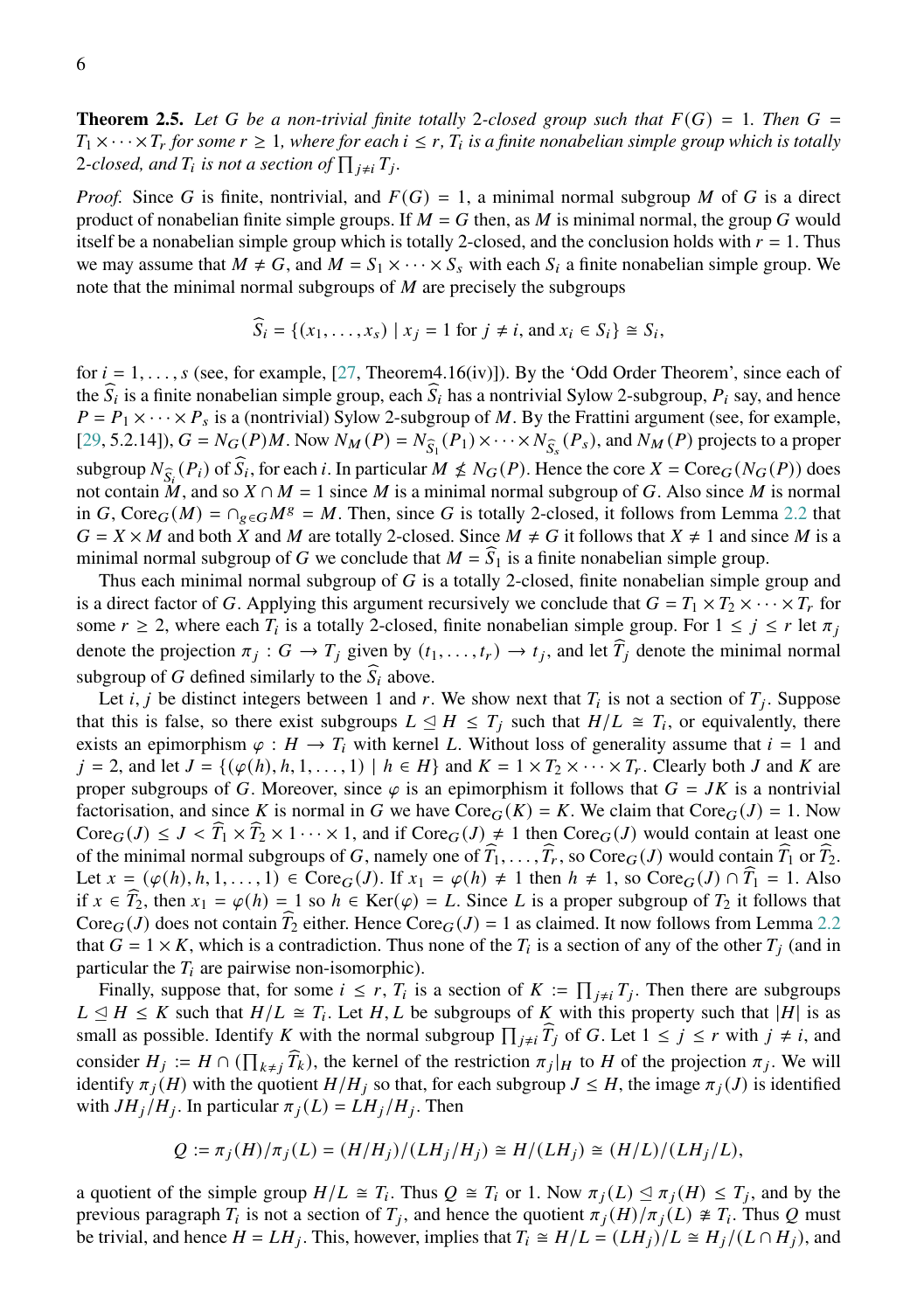so, by the minimality of |H|, we conclude that  $H = H_j$ , that is to say,  $\pi_j(H) = 1$ . Since this holds for each  $j \neq i$ , and since  $H \leq \prod_{j \neq i} \hat{T}_j = K$ , it follows that  $H = 1$ , which is a contradiction. Thus  $T_i$  is not a section of K, and the proof is complete.

<span id="page-6-0"></span>**Remark 2.6.** We make some comments about the condition in Theorem [2.5](#page-5-0) that each  $T_i$  is not isomorphic to a section of the product  $\prod_{j\neq i}T_j$ . Since the  $T_i$  are simple groups, this condition is equivalent to requiring that, for all distinct *i*, *j*, the group  $T_i$  is not isomorphic to a section of  $T_j$ . Deciding precisely when this condition holds was not easy, but in the case where both  $T_i$  and  $T_j$  are sporadic simple groups (which is the case with the examples in Theorem [1.2\)](#page-1-2), an almost complete answer is given in [\[11,](#page-51-6) p. 238], which provides a beautiful diagram showing exactly which sporadic simple groups are involved in this way in other sporadic simple groups. The only unresolved case in this diagram is whether or not the small Janko group  $J_1$  occurs as a section of the Monster M, but it is now known that  $J_1$  is not a section of the Monster, see [\[34,](#page-52-6) Section 5.8] for a discussion. Considering this diagram (and the situation for  $J_1$ , M) we see that, for  $T_i$ ,  $T_j$  any distinct pair of sporadic groups occurring in the statement of Theorem [1.2,](#page-1-2) if  $T_i$  is a section of  $T_j$  then  $T_i = Th$  and  $T_j = \mathbb{M}$  (which explains the need for two parts in Theorem [1.2\(](#page-1-2)3)).

## *2.2. Totally* 2*-closed direct products of simple groups*

By Theorem [2.5,](#page-5-0) we need to analyse direct products of totally 2-closed simple groups. With this in mind we introduce the following hypothesis and notation.

<span id="page-6-1"></span>**Hypothesis 2.7.** Let  $G = T_1 \times T_2 \times \cdots \times T_r$  for some  $r \ge 1$ , where each  $T_i$  is a finite nonabelian simple group, and suppose that, for  $1 \le i \le r$ ,  $T_i$  is not a section of  $\prod_{j\neq i} T_j$ . For  $1 \le i \le r$ , let  $\pi_i : G \to T_i$ denote the projection map  $\pi_i$ :  $(t_1, \ldots, t_r) \rightarrow t_i$ , and define

$$
\widehat{T}_i = \{ g \in G \mid \pi_j(g) = 1 \text{ for all } j \neq i \} \cong T_i.
$$

As mentioned earlier, (see, for example, [\[27,](#page-52-4) Theorem 4.16(iv)]),  $\{\widehat{T}_1, \ldots, \widehat{T}_r\}$  is the complete set of minimal normal subgroups of  $G$ .

This notation helps avoid possible confusion by distinguishing between the abstract group  $T_i$  and the simple normal subgroup  $T_i$  of G. Note that Hypothesis [2](#page-6-1).7 holds, by Theorem [2.5,](#page-5-0) if G is totally 2-closed with  $F(G) = 1$ . We extend the argument in the last paragraph of the proof of Theorem [2.5](#page-5-0) to obtain the following characterisation of certain subgroups of  $G$ .

<span id="page-6-2"></span>**Lemma [2](#page-6-1).8.** Let G, r be as in Hypothesis 2.7, and let  $i \leq r$ . If  $H \leq G$  has  $T_i$  as a section, then H *contains*  $\widehat{T}_i$ .

*Proof.* Suppose that  $H \leq G$  and H has a section  $T_i$ , that is to say, there exist  $L \leq K \leq H$  such that  $K/L \cong T_i$ . We need to show that  $\widehat{T}_i \leq H$ . Without loss of generality we may assume that no proper subgroup of K has  $T_i$  as a section. Let  $1 \le j \le r$  with  $j \ne i$ , and let  $J = K \cap (\prod_{k \ne j} \widehat{T}_k)$ , the kernel of the restriction  $\pi_j|_K$  of  $\pi_j$  to K. Then  $\pi_j(L) \leq \pi_j(K) \leq T_j$  and  $\pi_j(K)/\pi_j(L) \cong (K/J)/(LJ/J) \cong$  $K/(LJ) \cong (K/L)/(LJ/L)$ , a quotient of the simple group  $K/L \cong T_i$ . By Hypothesis 2.[7,](#page-6-1)  $T_i$  is not a section of  $\prod_{k\neq i} T_k$ , and in particular,  $T_i$  is not a section of  $T_j$ . Hence  $\pi_j(K)/\pi_j(L) \not\cong T_i$ . This implies that  $\pi_i(K) = \pi_i(L)$ , or equivalently,  $K = LJ$ . Thus  $T_i \cong K/L = (LJ)/L \cong J/(L \cap J)$ , and since  $T_i$ is not a section of any proper subgroup of K, we conclude that  $K = J$ , that is,  $\pi_i(K) = 1$ . Since this holds for each  $j \neq i$ , it follows that  $K \leq \widehat{T}_i$ , and since  $T_i$  is a section of K this means that  $K = \widehat{T}_i$ . Hence  $\widehat{T}_i \leq H.$ 

Lemma [2.8](#page-6-2) has an important consequence for factorisations of groups satisfying Hypothesis [2.7.](#page-6-1) The proof uses the notion of a strip. For  $G = T_1 \times T_2 \times \cdots \times T_r$  as in Hypothesis [2.7,](#page-6-1) a subgroup D is called a *strip* if  $D \neq 1$ , and for each  $i \leq r$ , either  $\pi_i(D) = 1$  or  $D \cap \text{Ker}(\pi_i) = 1$ . Note that  $D \cap \text{Ker}(\pi_i) = 1$  if and only if the restriction  $\pi_i|_D$  of  $\pi_i$  to D is an isomorphism from D to  $\pi_i(D)$ . The *support* of a strip is the set  $\{i \mid \pi_i(D) \neq 1\}$ , and two strips are said to be *disjoint* if their supports are disjoint. A strip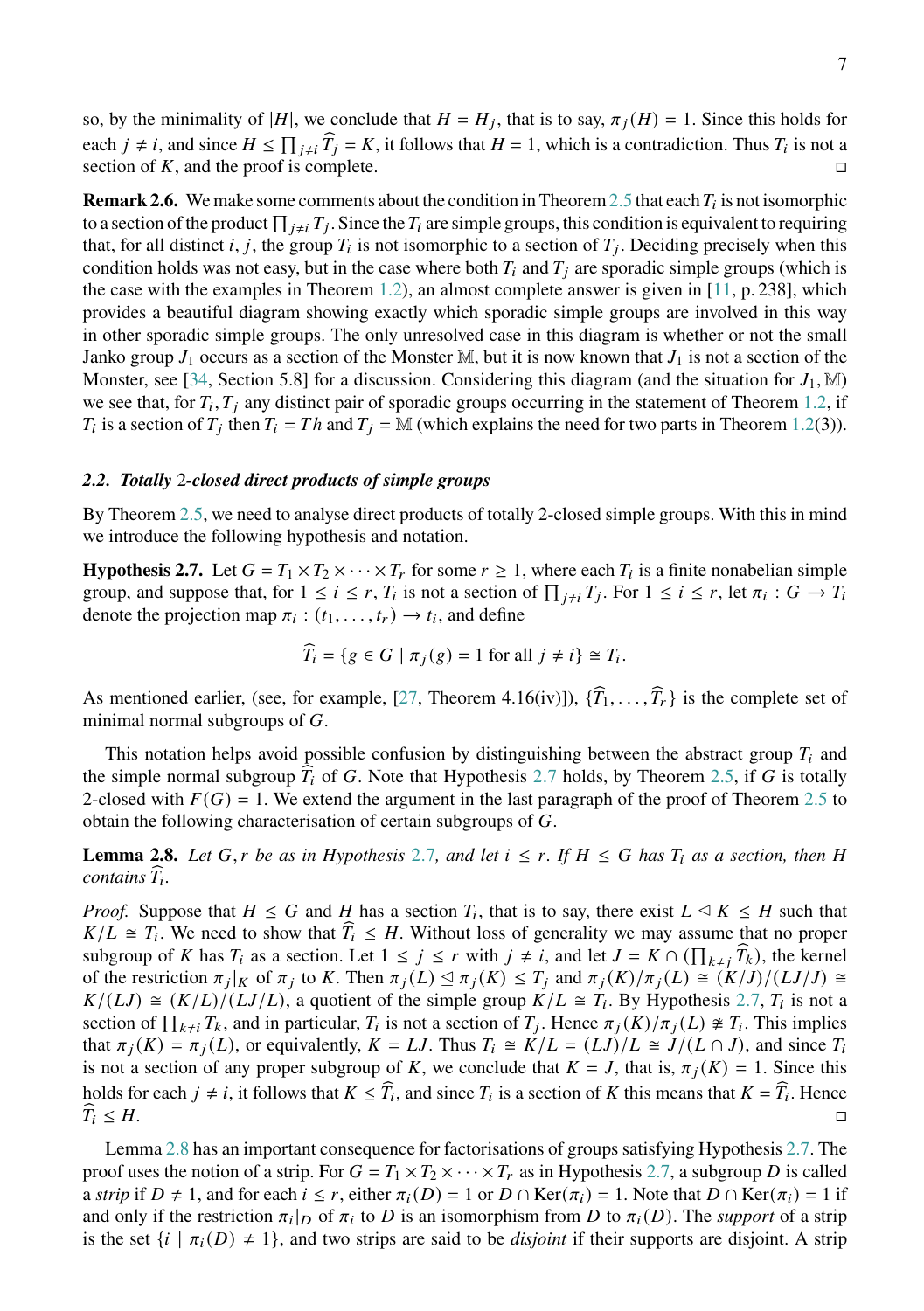D is full if  $\pi_i(D) = T_i$  for all *i* in the support of D. A subgroup H of a group G with a given direct decomposition  $G = T_1 \times T_2 \times \cdots \times T_r$  is called a *subdirect subgroup* if  $\pi_i(H) = T_i$  for each  $i = 1, \ldots, r$ .

**Lemma [2](#page-6-1).9.** Let G be as in Hypothesis 2.7, and such that each  $T_i$  admits no nontrivial factorisation. If  $G = HK$  is a nontrivial factorisation, then  $\text{Core}_G(H) \neq 1$  and  $\text{Core}_G(K) \neq 1$ .

*Proof.* Suppose that  $G = HK$  with proper subgroups H, K, and suppose that one of H, K is core-free, say  $\text{Core}_G(H) = 1$ . By the assumption on the  $T_i$ , we must have  $r \ge 2$ . Let  $i \le r$ . If  $\pi_i(H) = T_i$ , then  $T_i$ is a quotient of H, and hence by Lemma [2.8,](#page-6-2) H contains  $\hat{T}_i$ , contradicting the fact that Core  $_G(H) = 1$ .<br>Thus  $_G(H) \times T$ , Neuralis factorization  $G = HK$  incline that  $T = G(H) - (K)$  and since  $G(H) \times T$ . Thus  $\pi_i(H) < T_i$ . Now the factorisation  $G = HK$  implies that  $T_i = \pi_i(H)\pi_i(K)$ , and since  $\pi_i(H) < T_i$ , and by assumption the group  $T_i$  has no nontrivial factorisation, it follows that  $\pi_i(K) = T_i$ . Thus K is a subdirect subgroup of  $G = T_1 \times T_2 \times \cdots \times T_r$ . By 'Scott's Lemma' [\[27,](#page-52-4) Theorem 4.16(iii)], K is a direct product of pairwise disjoint full strips of  $G$ . Since  $K$  is a proper subgroup of  $G$ , at least one of these strips, say D, has support of size greater than 1. Let  $i, j$  be distinct elements of the support of D. By the definition of a strip,  $D \cap \text{Ker}(\pi_i) = 1$  and  $D \cap \text{Ker}(\pi_i) = 1$ , and as we noted above, this implies that  $D \cong \pi_i(D) = T_i$  and  $D \cong \pi_j(D) = T_j$ . This implies that  $T_i$  is a section of  $T_j$ , and hence also of  $\prod_{k\neq i} T_k$ , contradicting Hypothesis [2.7.](#page-6-1)

The next proposition assists us to decide which groups satisfying Hypothesis [2](#page-6-1).7 are in fact totally 2-closed by reducing consideration to transitive (not necessarily faithful) permutation representations.

<span id="page-7-0"></span>**Proposition 2.10.** *Let be as in Hypothesis* [2](#page-6-1).7*. Then is totally* 2*-closed if and only if, the following two conditions hold.*

- (a) *For*  $i = 1, \ldots, r$ , the group  $T_i$  admits no nontrivial factorisation; and
- (b) *for each permutation representation*  $\varphi$  :  $G \to Sym(\Omega)$  *with*  $|\Omega| > 1$  *and*  $\varphi(G)$  *transitive, we have*  $\varphi(G)^{(2),\Omega} = \varphi(G).$

*Proof.* Suppose first that G is totally 2-closed. Then condition (a) holds by Theorem [2.5.](#page-5-0) Let  $\varphi$ :  $G \to \text{Sym}(\Omega)$  with  $|\Omega| > 1$  and  $\varphi(G)$  transitive. By [\[27,](#page-52-4) Theorem 4.16(iv)], there is a proper subset  $I \subseteq \{1, \ldots, r\}$  such that  $\text{Ker}(\varphi) = \prod_{i \in I} \widehat{T}_i$ , and so  $\varphi(G) \cong G_0$  where  $G_0 := \prod_{j \in J} \widehat{T}_j$  with  $J = \{1, \ldots, r\} \setminus I$ . Hence  $G = \text{Ker}(\varphi) \times G_0$  and by Lemma [2.2,](#page-4-2)  $G_0$  is totally 2-closed, whence  $\varphi(G)^{(2),\Omega} = \varphi(G)$  holds. Thus condition (b) holds also.

Conversely suppose that conditions (a) and (b) hold for  $G$ . In particular each nontrivial transitive permutation representation of  $G$  is 2-closed. In order to prove that  $G$  is totally 2-closed we must therefore show that each faithful intransitive permutation representation of  $G$  is also 2-closed. Suppose that this is not true. Then we may suppose that  $G \le Sym(\Omega)$  with orbits  $\Omega_1, \ldots, \Omega_m$  and  $m \ge 2$ , such that  $X := G^{(2), \Omega}$  contains G as a proper subgroup. Suppose moreover that m is minimal, over all faithful non-2-closed intransitive representations of all groups  $G$  satisfying Hypothesis [2.7](#page-6-1) and satisfying conditions (a) and (b).

For each  $i \leq m$ , let  $G_i = G^{\Omega_i}$ , the transitive permutation group on  $\Omega_i$  induced by G. It follows from the minimality of *m* that each of the  $|\Omega_i| \ge 2$  and hence each of the  $G_i$  is a nontrivial transitive permutation representation of G. Thus by condition (b), each  $G_i$  is 2-closed, that is  $G_i^{(2),\Omega_i} = G_i$ . Let  $\Delta = \bigcup_{i=2}^{m} \Omega_i$ , and let  $Y = G^{\Delta}$ , the permutation group on  $\Delta$  induced by G. Then, arguing as in the first paragraph,  $G_1 \cong \prod_{i \in I} T_i$  and  $Y \cong \prod_{j \in J} T_j$  for some non-empty subsets  $I, J \subseteq \{1, \ldots, r\}$ , and since G is faithful on  $\Omega$ ,  $I \cup J = \{1, \ldots, r\}$ . Further, Hypothesis [2.7](#page-6-1) holds for Y, as does condition (a) since it holds for  $G$ . Also, condition (b) on nontrivial transitive permutation representations for  $Y$  holds since each such representation for  $Y$  is also a nontrivial transitive permutation representation of  $G$ . Since  $Y$ has only  $m-1$  orbits in  $\Delta$ , it follows that  $Y^{(2),\Delta} = Y$  (either from the minimality of m if  $m \ge 3$ , or from the condition on nontrivial transitive permutation representations of G if  $m = 2$ ). Now  $\Omega = \Omega_1 \cup \Delta$ , and by Theorem [2.4,](#page-4-3)  $X = G^{(2),\Omega} \leq G_1^{(2),\Omega_1} \times Y^{(2),\Delta} = G_1 \times Y \cong (\prod_{i \in I} T_i) \times (\prod_{j \in J} T_j)$ . If  $I \cap J = \emptyset$ , then since  $I \cup J = \{1, \ldots, r\}$  it would follow that  $X \cong G$ , which is a contradiction. Hence  $I \cap J \neq \emptyset$ , X is a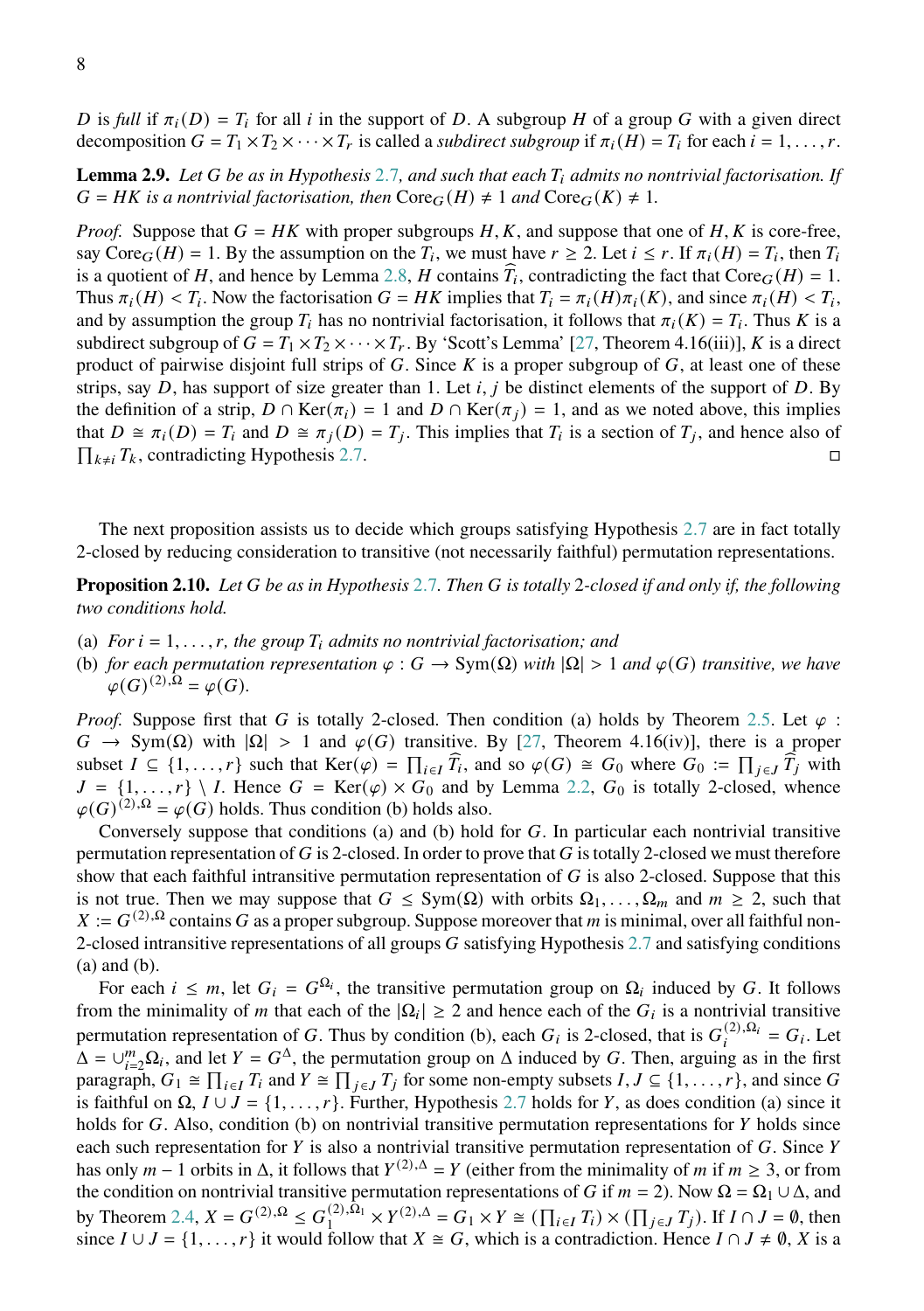subdirect subgroup of  $G_1 \times Y$ , and

$$
G_1 \times Y \cong \prod_{i=1}^r T_i^{\delta_i}
$$
, where  $\delta_i \in \{1, 2\}$  and  $\delta_i = 2$  if and only if  $i \in I \cap J$ .

Hence  $X \cong \prod_{k=1}^r T_k^{\alpha_k}$ , where for each  $k, 1 \leq \alpha_k \leq \delta_k$ , and since  $G < X$  there exists i such that  $\alpha_i = \delta_i = 2$ . Such an *i* must lie in  $I \cap J$ , and without loss of generality, we may assume that  $i = 1$  so  $1 \in I \cap J$ . Hence  $\widehat{T}_1$  acts nontrivially on both  $\Omega_1$  and  $\Delta$ , and X contains  $\widehat{T}_1^{\Omega_1} \times \widehat{T}_1^{\Delta} \cong T_1^2$ . Again, without loss of generality,  $\widehat{T}_1$  acts nontrivially on  $\Omega_2$ , and  $\widehat{T}_1^{\Omega_2} \cong \widehat{T}_1^{\Delta}$ .

Let  $K = \prod_{j \neq 1} \hat{T}_j$ , so that  $G = \hat{T}_1 \times K$ . If K is transitive on  $\Omega_1$  then  $G = KG_{\omega}$ , where  $\omega \in \Omega_1$ , and  $G_{\omega}/(K \cap G_{\omega}) \cong G_{\omega}K/K = G/K \cong T_1$ . Then, by Lemma [2.8,](#page-6-2)  $\widehat{T}_1 \leq G_{\omega}$ , which implies that  $\widehat{T}_1$  fixes  $\Omega_1$  pointwise, a contradiction. Hence K is intransitive on  $\Omega_1$ , and the same argument shows that K is also intransitive on  $\Omega_2$ . Let  $\Sigma_i$  denote the set of K-orbits in  $\Omega_i$ , for  $i = 1, 2$ . Since  $G = \widehat{T}_1 \times K$ , the group  $\widehat{T}_1$  is transitive on both  $\Sigma_1$  and  $\Sigma_2$ , and since  $X$  contains  $\widehat{T}_1^{\Omega_1} \times \widehat{T}_1^{\Delta} \cong T_1^2$ , it follows that  $X$  is transitive on  $\Sigma_1 \times \Sigma_2$  in product action, that is,  $x : (\sigma_1, \sigma_2) \to (\sigma_1^x, \sigma_2^x)$  for  $\sigma_1 \in \Sigma$  $(\frac{x}{1}, \sigma_2^{\frac{1}{x}})$  for  $\sigma_1 \in \Sigma_1, \sigma_2 \in \Sigma_2, x \in X$ .

We claim that the subgroup  $\widehat{T}_1$  is also transitive on  $\Sigma_1 \times \Sigma_2$ . Choose  $(\sigma_1, \sigma_2) \in \Sigma_1 \times \Sigma_2$ , and let  $\beta_1 \in \sigma_1, \beta_2 \in \sigma_2$ . Since  $\bar{X} = G^{(2),\Omega}$ , the G-orbit  $(\beta_1, \beta_2)^G$  is equal to the X-orbit  $(\beta_1, \beta_2)^X$ . First we note that, since X is transitive on  $\Sigma_1 \times \Sigma_2$ , the stabiliser  $X_{\sigma_1}$  is transitive on  $\Sigma_2$ . Now  $\sigma_1$  is a K-orbit in  $\Omega_1$  and so  $X_{\sigma_1} = K X_{\beta_1}$ . It follows that the  $X_{\beta_1}$ -orbit containing  $\beta_2$  must contain points from each element of  $\Sigma_2$ . On the other hand,  $(\beta_1, \beta_2)^G = (\beta_1, \beta_2)^X$  implies that the  $X_{\beta_1}$ -orbit containing  $\beta_2$  is the same as the  $G_{\beta_1}$ -orbit containing  $\beta_2$ , and therefore this  $G_{\beta_1}$ -orbit contains points from each element of  $\Sigma_2$ , and hence  $G_{\beta_1}$  is transitive on  $\Sigma_2$ . Since  $G_{\beta_1} < G_{\sigma_1}$ , also  $G_{\sigma_1}$  is transitive on  $\Sigma_2$  and hence G is transitive on  $\Sigma_1 \times \Sigma_2$ . Since  $G = \widehat{T}_1 \times K$  and K acts trivially on  $\Sigma_1 \times \Sigma_2$ , we conclude that  $\widehat{T}_1$  is transitive on  $\Sigma_1 \times \Sigma_2$ , proving the claim.

Finally, for  $i = 1, 2$ , let  $S_i = (\widehat{T}_1)_{\sigma_i}$ . Then since  $\widehat{T}_1$  is transitive on  $\Sigma_1 \times \Sigma_2$ ,  $S_1$  is transitive on  $\Sigma_2$  and hence  $\widehat{T}_1 = S_1 S_2$ , a nontrivial factorisation, which is a contradiction to condition (a).

For proving that a simple group is totally 2-closed, the following immediate corollary of Proposition [2.10](#page-7-0) gives a reduction to consideration of transitive actions.

<span id="page-8-2"></span>**Corollary 2.11.** Let  $T$  be a finite nonabelian simple group. Then  $T$  is totally 2-closed if and only if  $T$ *admits no nontrivial factorisations and, for each permutation representation*  $\varphi$ :  $G \to \text{Sym}(\Omega)$  *with*  $|\Omega| > 1$  *and*  $\varphi(G)$  *transitive, we have*  $\varphi(G)^{(2),\Omega} = \varphi(G)$ *.* 

#### <span id="page-8-0"></span>*2.3. Simple groups, factorisations, and rank*

In Proposition [2.12,](#page-8-1) we consider the totally 2-closed simple groups  $G$  in the light of Corollary [2.11,](#page-8-2) applying the classification of their maximal factorisations [\[24\]](#page-52-2), and considering their low rank permutation representations. For example, if a simple group G is 2-transitive on Ω then  $G^{(2),\Omega} = \text{Sym}(\Omega)$ , by [\[33,](#page-52-0) Theorem 5.11], and hence  $G$  is not totally 2-closed.

We denote the *socle* of G by  $\operatorname{soc}(G)$ , that is, the product of the minimal normal subgroups of G. We denote the set of right cosets of a subgroup H in G by  $[G : H] = \{Hg \mid g \in G\}$ , and note that G induces by right multiplication a transitive action on  $[G : H]$  with kernel Core $_G(K)$ , and such that H is the stabiliser of the 'point'  $H$ .

<span id="page-8-1"></span>**Proposition 2.12.** *Let be a finite nonabelian simple group that is totally* 2*-closed. Then one of the following is true.*

- (a) *G* lies in one of the following infinite families:  ${}^{3}D_{4}(q)$ ,  $E_{6}(q)$ ,  ${}^{2}E_{6}(q)$ ,  $E_{7}(q)$ ,  $E_{8}(q)$ ,  $F_{4}(q)$  (with  $q$  odd),  ${}^{2}F_{4}(q)'$  (with  $q = 2^{2c+1}$ ); or
- (b) *G* is one of  $J_1$ ,  $J_3$ ,  $J_4$ , Ly, ON, Co<sub>2</sub>, Fi<sub>23</sub>, HN, Th, B, M.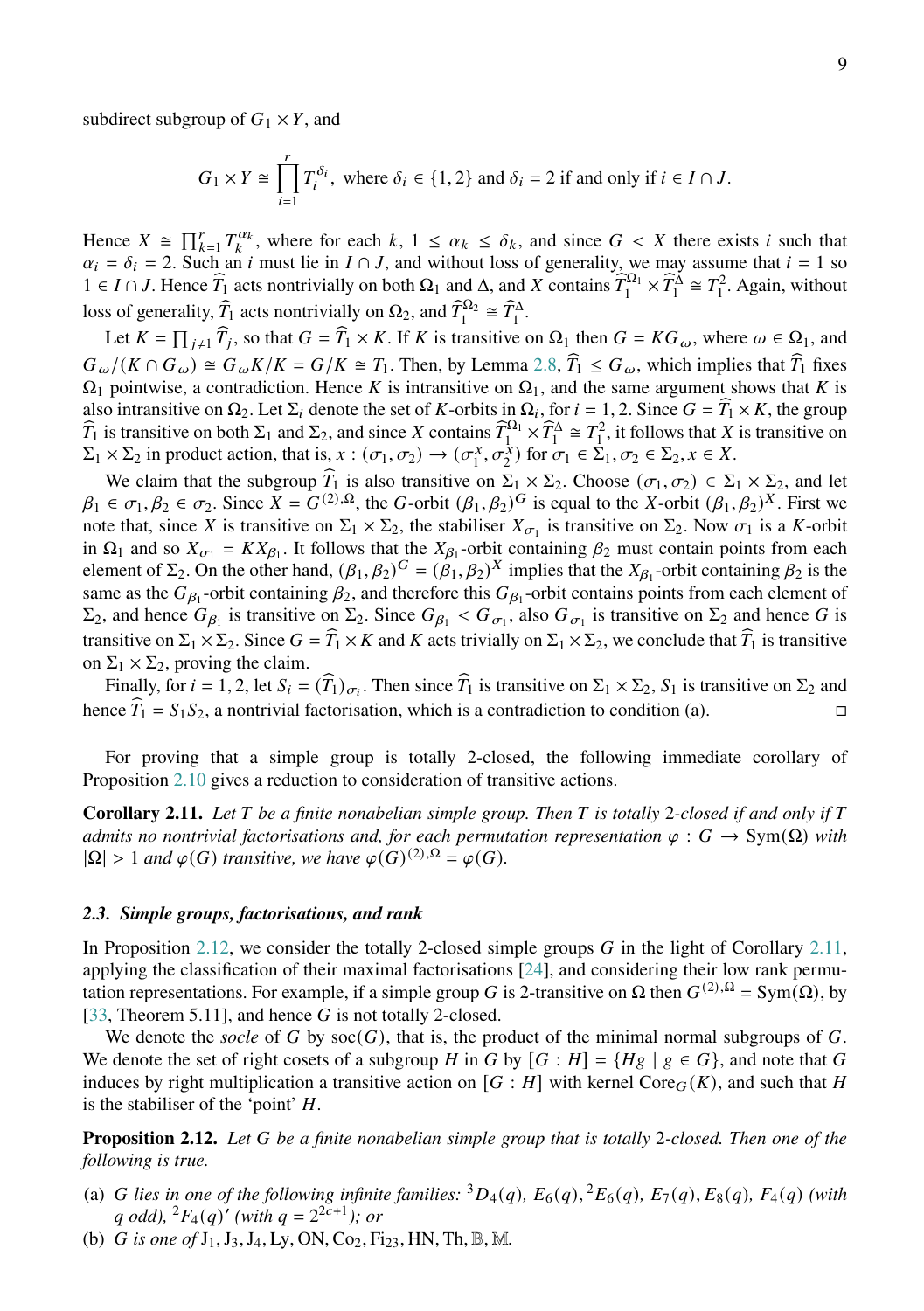*Proof.* By Corollary [2.11,](#page-8-2) G admits no nontrivial factorisation. We treat the simple groups by families. First, if  $G = A_n$ , then G is 2-transitive of degree n and so, as we observed above, G is not totally 2-closed, a contradiction. Thus  $G \not\cong A_n$ .

If G is a totally 2-closed sporadic simple group, then this implies, by  $[24,$  Theorem C], that either G is as in part (b), or  $G \in \{Co_3, McL, Fi'_{24}\}.$  Now  $G \neq Co_3$  since  $Co_3$  has a 2-transitive representation of degree 276 (see, for example [\[13,](#page-51-7) Section 7.7]). If G is McL or  $Fi'_{24}$ , then  $A = Aut(G) = G.2$ , and the coset action of A on the set  $\Omega = [A : H]$  of right cosets of  $H = PSU(4, 3) : 2<sub>3</sub>$  or Fi<sub>23</sub>  $\times$  2, respectively, is such that both A and G have rank 3 (see [\[11,](#page-51-6) Pages 100, 207]). It follows that  $A \leq G^{(2),\Omega}$ by Theorem [2.4,](#page-4-3) so that  $G \neq G^{(2),\Omega}$ , which is a contradiction.

Thus we may assume that  $G$  is a totally 2-closed simple group of Lie type. Suppose first that  $G$ is a classical simple group. Then  $G \neq \text{PSL}_n(q)$  or  $\text{PSU}_3(q)$  since these groups have a 2-transitive representation, (see, for example [\[13,](#page-51-7) Section 7.7]). Among the other simple classical groups, the only ones which have no nontrivial factorisations are, by [\[24,](#page-52-2) Theorem A],

- $G = \text{PSU}_n(q)$  with  $n$  odd,  $n \ge 5$ , and  $(n, q) \ne (9, 2)$ ; and
- $G = \mathbf{P}\Omega_{2m}^{-}(q)$  with *m* even,  $m \geq 4, q \neq 2, 4$ .

For G one of these groups, it follows from  $[21,$  Theorem 1.1 and Table IV on page 45], that G has a rank 3 action on the set  $\Omega$  of totally singular (or isotropic) 1-spaces of the natural module, of degree

$$
\frac{(q^n+1)(q^{n-1}-1)}{q^2-1} \quad \text{or} \quad \frac{(q^m+1)(q^{m-1}-1)}{q-1}, \quad \text{respectively.}
$$

However the group  $A = \text{PfU}_n(q)$  or  $\text{PfO}_{2m}^-(q)$ , respectively, contains G as a proper subgroup (see [\[24,](#page-52-2) Table 2.1]), and also acts on  $\Omega$  with rank 3. Hence  $A \leq G^{(2),\Omega}$  by Theorem [2.4,](#page-4-3) and so  $G \neq G^{(2),\Omega}$ , which is a contradiction.

Finally suppose that G is an exceptional simple group of Lie type. Then  $G \neq Sz(q)$  or Ree $(q)$ since each of these groups has a 2-transitive representation, (see, for example [\[13,](#page-51-7) Section 7.7]). Among the other exceptional simple groups of Lie type, the only ones which do not appear in part (a), and which have no nontrivial factorisations are, by [\[24,](#page-52-2) Theorem B], the groups  $G = G_2(q)$  (with  $q > 2, q \neq 4, 3^c$ ). However it follows from [\[23,](#page-52-3) Theorem 1], that such a group G has a primitive permutation representation on a set  $\Omega$  of size  $q^3(q^3 - 1)/2$  such that  $G^{(\Sigma),\Omega}$  has socle  $\Omega_7(q)$ , so  $G \neq G^{(2),\Omega}$ , which is a contradiction.

To summarise this section, we have proved that to determine the finite totally 2-closed groups  $G$ with  $F(G) = 1$ , we need only consider the groups G which are a direct product of a subset of the nonabelian finite simple groups listed in Proposition [2.12.](#page-8-1) Furthermore, the direct factors must satisfy the conditions listed in Theorem [2.5.](#page-5-0) Finally, by Corollary [2.11,](#page-8-2) such a group is totally 2-closed if and only if it is 2-closed in each of its (not necessarily faithful) transitive permutation representations. We investigate the transitive representations of these, and other more general, groups in Section [3.](#page-9-0)

#### <span id="page-9-0"></span>**3. Tools for analysing imprimitive actions**

In this section we introduce some group theoretic and combinatorial tools for studying 2-closures of transitive group actions.

Let  $\Omega$  be a finite set, and let G be a subgroup of Sym( $\Omega$ ). A partition  $\Sigma$  of  $\Omega$  is G-invariant if each element of G permutes the parts of  $\Sigma$  among themselves. A partition is said to be *trivial* either if it consists of a single part, namely  $\Omega$ , or if each of its parts consists of a single point. All other partitions are nontrivial. Each transitive permutation group  $G$  leaves invariant these two trivial partitions, and  $G$ is called *primitive* if the only  $G$ -invariant partitions are the two trivial partitions; otherwise  $G$  is said to be *imprimitive*.

Higman's landmark result  $[17, (1.12)]$  $[17, (1.12)]$  in this area (which we will use) is that a finite transitive permutation group  $G$  is primitive if and only if all the nondiagonal  $G$ -orbital digraphs are connected.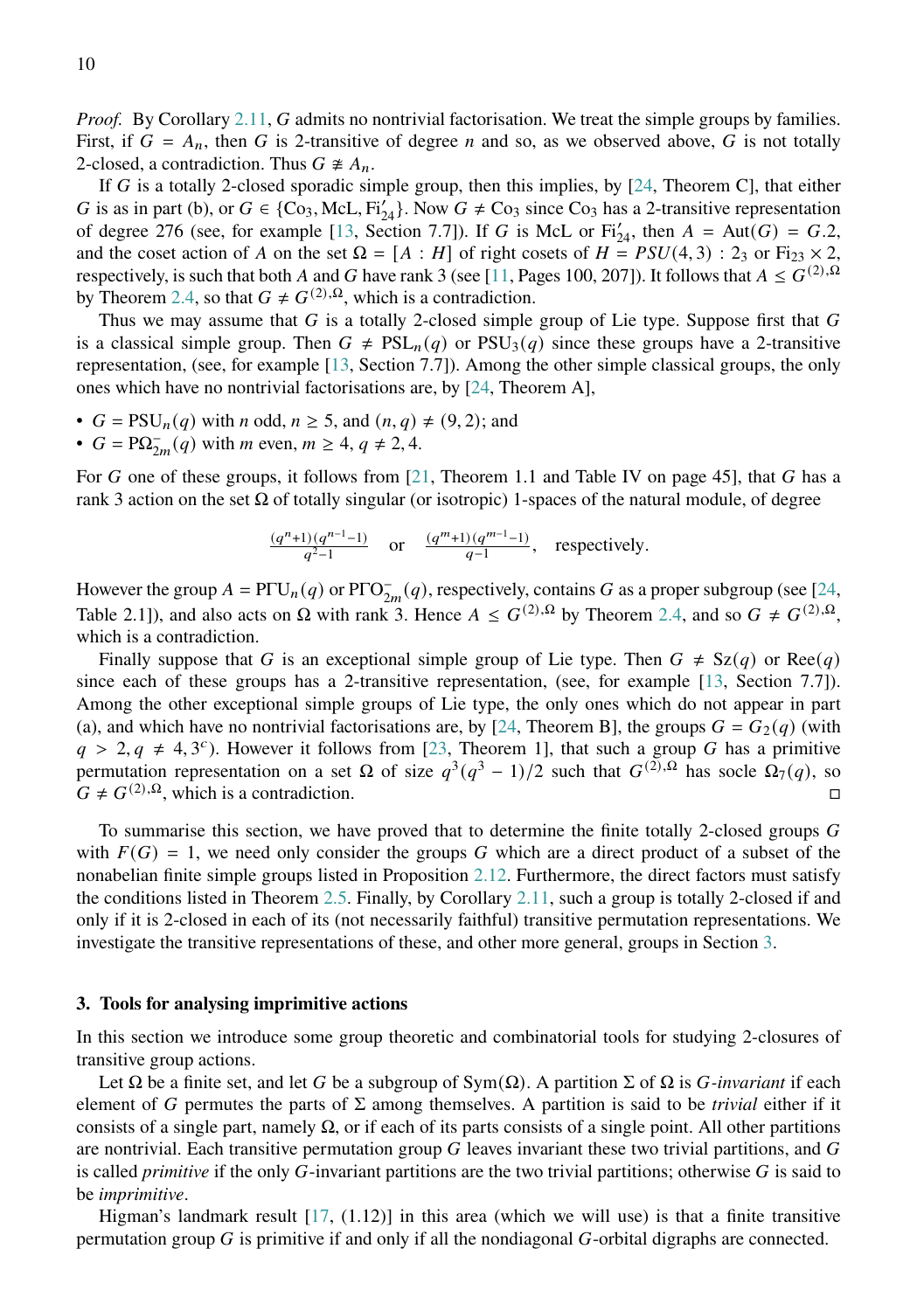<span id="page-10-0"></span>**Lemma 3.1.** *Let*  $G \le Sym(\Omega)$  *be transitive on*  $\Omega$ *, and let*  $X = G^{(2),\Omega}$ *. Suppose that*  $\Sigma$  *is a non-trivial G*-invariant partition of  $\Omega$ , and let  $\overline{G} = G^{\Sigma}$  denote the subgroup of Sym( $\Sigma$ ) induced by G.

(a) *Then*  $\Sigma$  *is also X-invariant, and the induced group*  $\overline{X} = X^{\Sigma}$  *satisfies*  $\overline{X} \le \overline{G}^{(2),\Sigma}$ . (b) *Also, for*  $B \in \Sigma$ ,  $X_B^B \le (G_B^B)^{(2),B}$ .

*Proof.* (a) For  $\alpha \in \Omega$ , let  $B_{\alpha}$  denote the (unique) part of  $\Sigma$  that contains  $\alpha$ , and let  $\varphi : \Omega \times \Omega \to \Sigma \times \Sigma$ be the map  $(\alpha, \beta) \rightarrow (B_{\alpha}, B_{\beta})$ . By [\[33,](#page-52-0) Theorem 4.11], G and X have the same invariant partitions in  $\Omega$ , so  $\Sigma$  is X-invariant. This implies that  $\varphi$  is X-invariant in the sense that, for all  $\alpha, \beta \in \Omega$  and  $x \in X$ ,  $\varphi(\alpha^x, \beta^x) = (B^x_\alpha, B^x_\beta)$ . We show that  $\overline{X}$  leaves invariant each  $\overline{G}$ -invariant subset of  $\Sigma \times \Sigma$ : let  $\Delta \subseteq \Sigma \times \Sigma$ be  $\overline{G}$ -invariant, and let  $\Delta' \subseteq \Omega \times \Omega$  be the set of all ordered pairs  $(\alpha, \beta)$  such that  $(B_\alpha, B_\beta) \in \Delta$ . Then  $\Delta'$  is the full pre-image of  $\Delta$  under  $\varphi$ , that is,  $\varphi(\Delta') = \Delta$ , and it is straightforward to check that  $\Delta'$  is a G-invariant subset of  $\Omega \times \Omega$ . Hence  $\Delta'$  is also preserved by  $X = G^{(2),\overline{\Omega}}$ , and it follows that  $\Delta = \varphi(\Delta')$ is preserved by  $\overline{X}$ . Since this holds for each  $\overline{G}$ -invariant  $\Delta$ , it follows that  $\overline{X} \le \overline{G}^{(2),\Sigma}$ .

(b) Let  $\Delta$  be a subset of  $B \times B$  preserved by  $G_B^B$ , and let  $\Delta'$  be the set of all pairs  $(\alpha, \beta) \in \Omega \times \Omega$ such that  $(\alpha^g, \beta^g) \in \Delta$  for some  $g \in G$ . Then  $\Delta'$  is a G-invariant subset of  $\Omega \times \Omega$ . Moreover, from the definition of  $\Delta'$  the set  $\Delta \subseteq \Delta' \cap (B \times B)$ , and to see that equality holds let  $(\alpha, \beta) \in \Delta' \cap (B \times B)$ , so  $\alpha, \beta \in B$  and  $(\alpha^g, \beta^g) \in \Delta$  for some  $g \in G$ . Then, since  $\Delta \subseteq B \times B$ , also  $\alpha^g \in B$  so  $\alpha^g \in B \cap B^g$ and hence  $B^g = B$ , since  $\Sigma$  is a G-invariant partition. Thus  $g \in G_B$ , so also  $g^{-1} \in G_B$ . Since  $\Delta$  is  $G_B$ -invariant it follows that  $(\alpha, \beta) = (\alpha^g, \beta^g)^{g^{-1}} \in \Delta^{g^{-1}} = \Delta$ . So we have proved that  $\Delta' \cap (B \times B) = \Delta$ .

Since  $X = G^{(2), \Omega}$ ,  $\Delta'$  is also X-invariant, and hence  $\Delta' \cap (B \times B) = \Delta$  is  $X_B$ -invariant. Thus  $X_B^B \leq (G_B^B)^{(2),B}$ , as required.

**Remark 3.2.** We note that the inequalities in Lemma [3.1](#page-10-0) may be strict. For example, let  $G = \Gamma L_1(16)$ of degree 15 on  $\Omega = \mathbb{F}_{16}^{\times}$ . By [\[28,](#page-52-8) Corollary 4.1], the 2-closure  $X = G^{(2),\Omega}$  is equal to G. Moreover, G preserves two non-trivial partitions of  $\Omega$ , one of them  $\Sigma$  with 5 blocks of size 3, and the other  $\Sigma'$ with 3 blocks of size 5. (The partitions  $\Sigma$ ,  $\Sigma'$  are the orbit sets of cyclic normal subgroups of G of orders 3, 5, respectively.) Now  $G^{\Sigma} \cong F_{20}$  is a sharply 2-transitive Frobenius group of order 20. Hence  $\overline{G}^{(2),\Sigma}$ = Sym(5), while  $\overline{X} = \overline{G} = F_{20}$ . Also, for  $B \in \Sigma'$ ,  $G_B^B \cong F_{20}$  is sharply 2-transitive, and so  $(G_B^B)^{(2),B}$  = Sym(5), while  $X_B^B = G_B^B = F_{20}$ .

For a more general example of inequality in part (a), suppose that  $G$  is a finite transitive permutation group on a set  $\Sigma$  such that G is not 2-closed, that is,  $G^{(2),\Sigma} \neq G$ . Let  $B \in \Sigma$  and let  $H = G_B$ , so that we may identify  $\Sigma$  with  $[G : H] = \{Hg \mid g \in G\}$  and G acts by right multiplication. Consider the regular action of G on  $\Omega = G$  by right multiplication. Then  $X = G^{(2)}$ ,  $\Omega = G$  by [\[33,](#page-52-0) Theorem 5.12], and  $\Sigma = [G : H]$  is a G-invariant partition of  $\Omega$ , so  $\overline{G} = G^{\Sigma} \cong G$ . Thus  $\overline{X} = \overline{G} < \overline{G}^{(2),\Sigma}$ .

By Theorem [2.5](#page-5-0) and Proposition [2.10,](#page-7-0) the classification of finite totally 2-closed groups with trivial Fitting subgroup is reduced to the study of nontrivial transitive permutation representations of groups  $G$ satisfying Hypothesis [2.7](#page-6-1) such that the simple direct factors  $T_i$  of G admit no nontrivial factorisations. Although it would be desirable to reduce further to primitive actions, this seems difficult (and perhaps not possible). Loosely speaking, our goal in this section is to prove that if such groups  $G$  are 2-closed in all of their primitive permutation representations, then it is 'likely' that they are totally 2-closed.

More precisely, we will explicitly construct the 2-closure of a finite group G acting imprimitively on a set  $\Omega$ , with the property that its induced action on a nontrivial G-invariant partition Σ of  $\Omega$  is faithful and 2-closed. To state our results, we require some notation.

<span id="page-10-1"></span>**Notation 3.3.** Assume that  $G$  is a finite group, and that:

- 1. *G* acts faithfully, transitively, and imprimitively on a finite set  $\Omega$ .
- 2.  $\Sigma = {\Delta_1, \Delta_2, ..., \Delta_s}$  is a nontrivial *G*-invariant partition of  $\Omega$ , and  $L = G^{\Sigma}$ , the (transitive) subgroup of Sym( $\Sigma$ ) induced by G, where  $1 < s < |\Omega|$ .
- 3.  $\Delta := \Delta_1 \in \Sigma$  and  $\omega \in \Delta$ .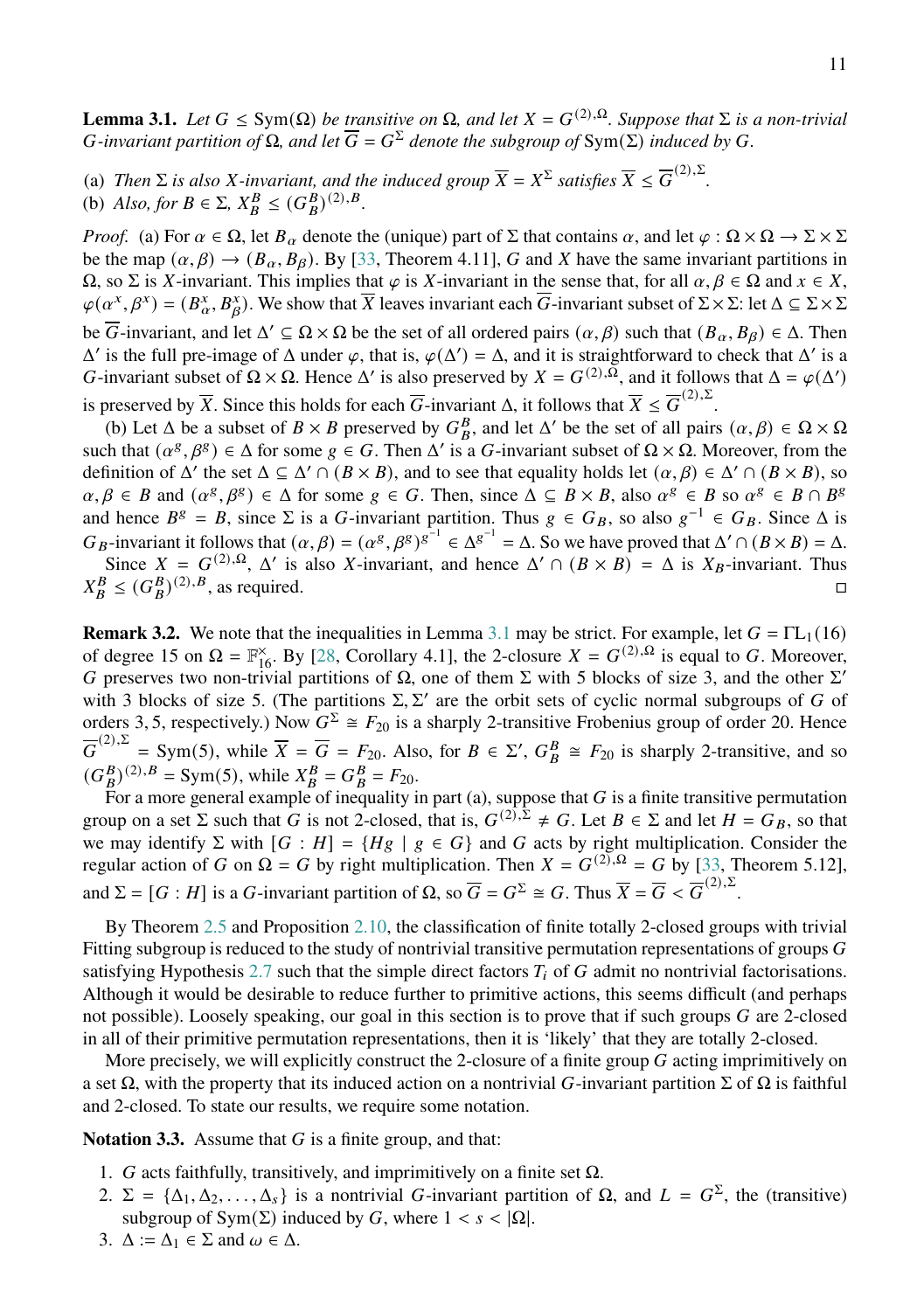- 4.  $M = G_{\Delta}$  (setwise stabiliser, so that  $|G : M| = s$ ),  $H = G_{\omega}$  (so  $H < M$  with  $|M : H| = |\Delta|$ ), and  $R = M^{\Delta}$ , the (transitive) subgroup of Sym( $\Delta$ ) induced by M (so  $R_{\omega} = H^{\Delta}$ ).
- 5. By the Imprimitive Wreath Embedding Theorem [\[27,](#page-52-4) Theorem 5.5], we may assume that  $G \leq$  $W = R \wr L$  acting on  $\Omega = \Delta \times \{1, 2, \ldots, s\}$ ; here we identify  $\Sigma$  with  $\{1, 2, \ldots, s\}$ , and  $\Delta_i$  with  $\Delta \times \{i\}$  for each  $i \leq s$ ;
- 6.  $W = B_R \rtimes L$  is a semidirect product, where  $B_R = \{(x_1, \ldots, x_s) : x_i \in R\} \cong R^s$  is called *the base group* of W, and the subgroup L is called the *top group* of W. Typical elements  $(x_1, x_2, \ldots, x_s) \in B_R$ and  $\sigma \in L$  act on a point  $(\delta, i) \in \Omega$  by

$$
(\delta, i)^{(x_1, x_2, \dots, x_s)} = (\delta^{x_i}, i)
$$
 and 
$$
(\delta, i)^{\sigma} = (\delta, i^{\sigma}).
$$

7. We write  $B_R = R_1 \times \cdots \times R_s$ , where

$$
R_i = \{(x_1, \ldots, x_s) : x_j = 1 \text{ if } j \neq i \} \cong R,
$$

so  $R_i$  induces the group R on  $\Delta_i$  and fixes  $\Delta_j$  pointwise for all  $j \neq i$ . We extend this notation so that, for any subgroup  $A \le Sym(\Delta)$ , we write  $B_A = A_1, \times \cdots \times A_s \cong A^s$  for the naturally embedded subgroup of  $Sym(\Delta) \wr Sym(s)$ . We refer to such subgroups  $B_A$  as 'base groups'.

8. For  $A \le Sym(\Delta)$ , and for each  $i \le s$ , the (setwise) stabiliser of  $\Delta_i$  in  $A \wr L = B_A \rtimes L$  is the subgroup  $W_i := B_A \rtimes L_i$  (where  $L_i$  is the stabiliser of i in L) and the map

$$
\rho_i: W_i \to A
$$
 given by  $\rho_i: (x_1, x_2, \dots, x_s)\sigma \to x_i$ 

is a group epimorphism; similarly, for distinct  $i, j$  the map

 $\rho_{i,j}: W_i \cap W_j \to A \times A$  given by  $\rho_{i,j}: (x_1, x_2, \ldots, x_s) \sigma \to (x_i, x_j)$ 

is a group epimorphism, and its image  $\rho_{i,i}(W_i \cap W_j) = \rho_{i,i}(A_i \times A_j)$  is the group induced by  $W_i \cap W_j$  (and by  $A_i \times A_j$ ) on  $\Delta_i \cup \Delta_j$ .

The group  $A_i \times A_j$  fixes  $\Delta_\ell$  pointwise, for all  $\ell \notin \{i, j\}$ , and so acts faithfully on  $\Delta_i \cup \Delta_j$ ; it also has a faithful *product action* on  $\Delta_i \times \Delta_j$  given by  $(\delta_i, \delta_j)^{(x_i, x_j)} = (\delta_i^{x_i}, \delta_j^{x_j})$ . In our proofs we will meet the 1-*closure* of a subgroup  $S \leq A_i \times A_j$  in this product action: the 1-closure of S is denoted  $S^{(1), \Delta_i \times \Delta_j}$ , and is the largest subgroup of  $Sym(\Delta_i \times \Delta_j)$  with the same orbits as S. To work with the group G we consider restrictions of the maps in Notation  $3.3.8$  $3.3.8$  to the corresponding subgroups of G. We also impose an additional condition on  $M$ .

- 9. For  $i = 1, \ldots, s$ , let  $M_i = W_i \cap G$ , the setwise stabiliser in G of  $\Delta_i$ . Note that the subgroups  $M_i$ ,  $1 \le i \le s$  form the complete G-conjugacy class of  $M = M_1$ . It follows from parts 4 and 5 that  $\rho_i(M_i) = M_i^{\Delta_i} = R_i \cong R$ , for each *i*, while  $\rho_{i,j}(M_i \cap M_j) \le R_i \times R_j$  is the subgroup induced by G on  $\Delta_i \cup \Delta_j$ , for distinct i, j. We will meet the 1-closure  $(\rho_{i,j}(M_i \cap M_j))^{(1), \Delta_i \times \Delta_j}$  of the product action of this subgroup (as described immediately above).
- 10. *M* is assumed to be core-free in *G*, (equivalently  $G \cong G^{\Sigma} = L$ ).

Condition 10 is vacuously true if  $G$  is simple. But it will also suffice (for us) to study 2-closures of groups acting faithfully on a nontrivial invariant partition, as we will see in Section [7.](#page-40-0) Note also that if  $\Delta$  is chosen to be a maximal block of imprimitivity, then M is a maximal subgroup of G (we will often be interested in this case in our analysis below). Sometimes we will identify  $\Omega$  with  $[G : H]$ ;  $\Sigma$  with  $[G : M]$ ; and  $\Delta = \Delta_1$  with  $[M : H]$ .

In the following series of results, we will study the cases where  $G^{\Sigma}$  is 2-closed, but  $G^{\Omega}$  is not 2closed. We will see that this seems like quite an unusual phenomenon. We begin with a straightforward lemma from representation theory.

<span id="page-11-0"></span>**Lemma [3](#page-10-1).4.** *Let*  $G$ ,  $\Sigma$ ,  $M$ ,  $s$  *be as in Notation* 3.3, *let*  $p$  *be a prime, and let* 

$$
V = \{ (y_1, \ldots, y_s) : y_i \in \mathbb{F}_p \},
$$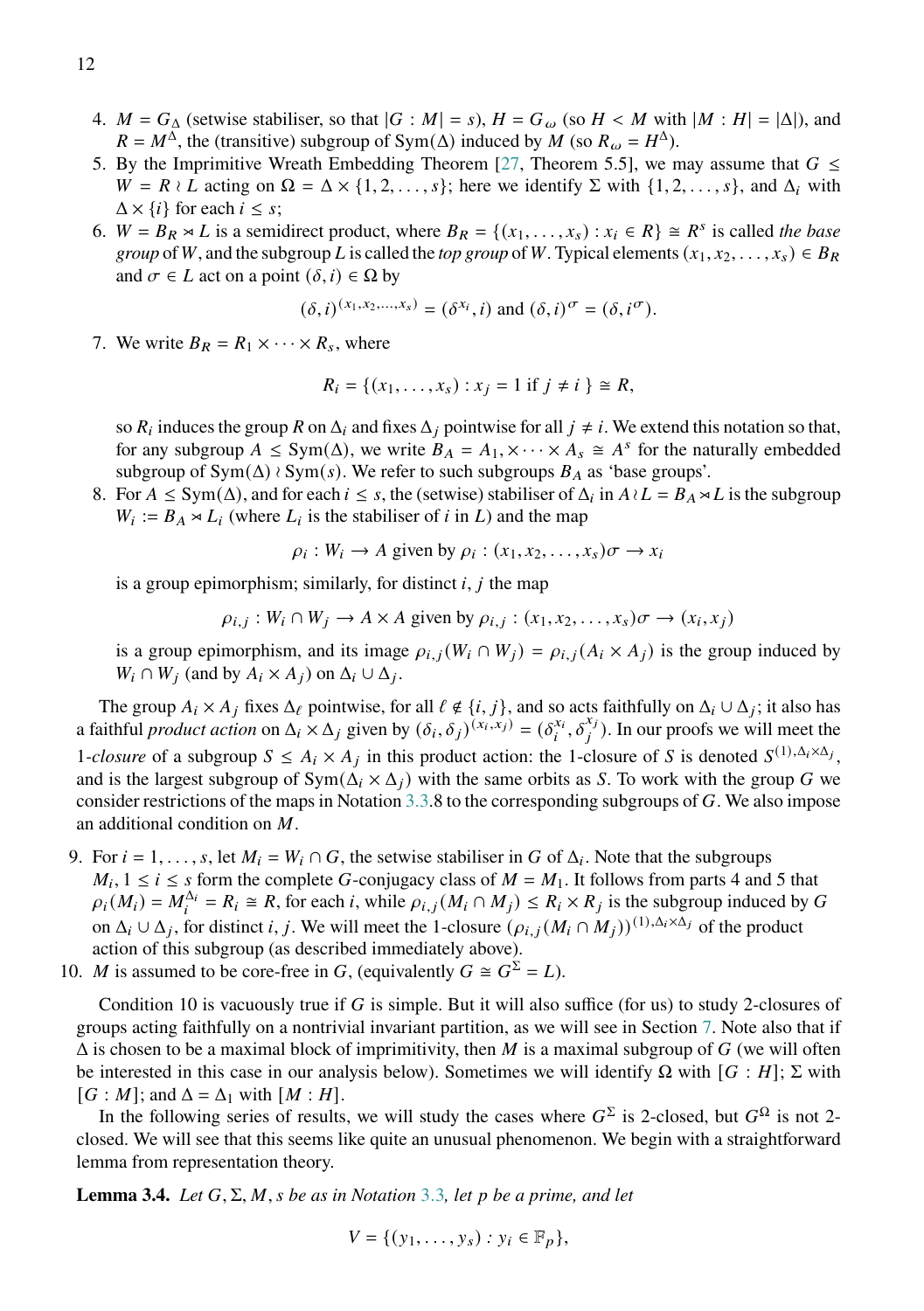*be the permutation module for* G *on*  $\Sigma$  *over the field*  $\mathbb{F}_p$ *. Suppose that* M *is not contained in a proper normal subgroup of G. Then the only 1-dimensional*  $\mathbb{F}_p[G]$ -submodule of V is the trivial submodule  $\{(y, ..., y) : y \in \mathbb{F}_p\}.$ 

*Proof.* Let U be a 1-dimensional  $\mathbb{F}_p[G]$ -submodule of V. Then there is an injective homomorphism from U to V, that is, the  $\mathbb{F}_p$ -space  $\text{Hom}_G(U, V)$  of  $\mathbb{F}_p[G]$ -homomorphisms from U to V is non-zero. Since V is the induced module  $(1_M) \uparrow G$ , where  $1_M$  denotes the trivial  $\mathbb{F}_p[M]$ -module, it follows from Frobenius reciprocity [\[4,](#page-51-8) Proposition 3.3.1] that  $\text{Hom}_M(U \downarrow_M, 1_M)$  is also non-zero. Thus U has a nonzero quotient  $\mathbb{F}_p[M]$ -module acted upon trivially by M, and since  $\dim(U) = 1$ , it follows that M acts trivially on  $U$ . Thus  $M$  is contained in the kernel of the action of  $G$  on  $U$ . Since  $M$  is not contained in a proper normal subgroup of  $G$ , we deduce that  $G$  acts trivially on  $U$ . It is then an elementary exercise to prove that  $\{(y, \ldots, y) : y \in \mathbb{F}_p\}$  is the only non-zero trivial  $\mathbb{F}_p[G]$ -submodule of V. This completes the proof.  $\Box$ 

The next lemma is a crucial tool in our treatment of imprimitive groups  $G$  as in Notation [3.3.](#page-10-1) It makes use of Lemma [3.1.](#page-10-0) Recall in particular the definition of base groups in Notation [3.3.](#page-10-1)7.

<span id="page-12-0"></span>**Lemma [3](#page-10-1).5.** Let  $G, \Omega, \Sigma, \Delta, L, R, M, M_i, s, \rho_{i,j}$  be as in Notation 3.3, let  $X := G^{(2),\Omega}$ , and  $Y := X^{\Delta}_{\Delta}$ . *Suppose that*  $G \neq X$  *but*  $L = L^{(2),\Sigma}$ *. Then the following hold.* 

- *1.*  $X \leq Y \wr L = B_Y \rtimes L$ , and  $R \leq Y \leq R^{(2),\Delta}$ ;
- *2.*  $X = N \rtimes G$ , where  $N = B_Y \cap X > 1$ , and N consists precisely of all the elements  $(y_1, \ldots, y_s) \in B_Y$ *such that*

<span id="page-12-2"></span><span id="page-12-1"></span>
$$
(y_i, y_j) \in (\rho_{i,j}(M_i \cap M_j))^{(1), \Delta_i \times \Delta_j} \text{ for all } 1 \le i < j \le s. \tag{3.1}
$$

*3. If*  $p := |R|$  *is prime then*  $Y = R^{(2),\Delta} = R = C_p$  *and, for*  $2 \le j \le s$ *,* 

$$
(\rho_{1,j}(M \cap M_j))^{\Delta_1 \times \Delta_j} = (Y \times Y) \cap (\rho_{1,j}(M \cap M_j))^{(1), \Delta_1 \times \Delta_j}
$$
\n
$$
(3.2)
$$

*is equal to either*  $Y \times Y$  *or a diagonal subgroup of*  $Y \times Y$ *. In particular, there exists*  $(y_1, \ldots, y_s) \in N$ *with both*  $y_1$  *and*  $y_j$  *nontrivial.* 

*Proof.* (a) By Lemma [3.1\(](#page-10-0)a),  $L \le X^{\Sigma} \le L^{(2),\Sigma} = L$ , and hence  $X^{\Sigma} = L$ . By Lemma 3.1(b), for each  $\Delta_i \in \Sigma$ ,  $R = G_{\Lambda_i}^{\Delta_i}$  $\frac{\Delta_i}{\Delta_i} \leq X_{\Delta_i}^{\Delta_i}$  $\Delta_i^{\Delta_i} \leq (G_{\Delta_i}^{\Delta_i})$  $\frac{\Delta_i}{\Delta_i}$ )(2), $\Delta_i = R_i^{(2),\Delta_i}$ , and the last subgroup is Y: here we identify the set  $\Delta_i = \Delta \times \{i\}$  with  $\Delta$  as in Notation [3.3.](#page-10-1)5. Thus it follows from Lemma [3.1](#page-10-0) that  $X \le Y \wr L = B_Y \rtimes L$  and  $R \leq Y \leq R^{(2),\Delta}.$ 

(b) Let  $N := B_Y \cap X$ . Then  $N \subseteq X$ , and it follows from Notation [3.3.](#page-10-1)10 that  $G \cong G^{\Sigma}$ , equivalently,  $N \cap G = 1$ . Thus  $|X/N| = |X^{\Sigma}| = |L| = |G^{\Sigma}| = |G|$ , and therefore  $X = N \rtimes G$ . Since  $X > G$  we have  $N > 1$ .

Let  $y \in B_Y$ , so  $y = (y_1, \ldots, y_s)$ , where each  $y_i \in Y$ . Then  $y \in N$  if and only if  $y \in X = G^{(2), \Omega}$  and, by Theorem [2.4,](#page-4-3) this holds if and only if, for all  $\alpha, \beta \in \Omega$ , there exists  $g \in G$  such that  $(\alpha, \beta)^y = (\alpha, \beta)^g$ . Suppose first that  $\alpha$ ,  $\beta$  lie in the same part  $\Delta_i$  of  $\Sigma$ . Then  $(\alpha, \beta)^y = (\alpha, \beta)^{y_i}$ , and since  $y_i \in Y = R^{(2),\Delta}$ it follows that there exists  $r \in R$  with  $(\alpha, \beta)^{y_i} = (\alpha, \beta)^r$ , and as  $R = G_{\Lambda}^{\Delta}$  $\Delta_i$  there exists  $g \in G_{\Delta_i}$  such that  $g^{\Delta_i} = r$ . Hence  $(\alpha, \beta)^y = (\alpha, \beta)^g$ . Thus we may assume that  $\alpha \in \Delta_i$ ,  $\beta \in \Delta_j$  with  $1 \le i \le j \le s$ . Then  $(\alpha, \beta)^y = (\alpha^{y_i}, \beta^{y_j}) \in \Delta_i \times \Delta_j$ , and a suitable element g would need to lie in  $M_i \cap M_j$  (the setwise stabiliser in G of  $\Delta_i$  and  $\Delta_j$ ), and the image  $(\alpha, \beta)^g$  would therefore be equal to  $(\alpha, \beta)^a$  for some  $a \in \rho_{i,j}(M_i \cap M_j)$ . By the definition of the 1-closure of  $\rho_{i,j}(M_i \cap M_j)$  in its action on  $\Delta_i \times \Delta_j$ (see Notation [3.3.](#page-10-1)9), such an  $a = a(\alpha, \beta)$  can be found, for all  $(\alpha, \beta) \in \Delta_i \times \Delta_j$ , if and only if  $(y_i, y_j) \in (\rho_{i,j}(M_i \cap M_j))^{(1), \Delta_i \times \Delta_j}.$ 

(c) Suppose now that  $|R| = p$  is a prime, so  $|\Delta| = p$  and  $R = C_p$  acting regularly. Then, by [\[33,](#page-52-0) Theorem 5.12],  $R^{(2),\Delta} = R$ , and hence by part (a), also  $Y = C_p$ . Fix an integer j with  $2 \leq$  $j \leq s$ , and recall that  $M = M_1$ . By part (b),  $N \neq 1$ , and hence, since N is normal in X, there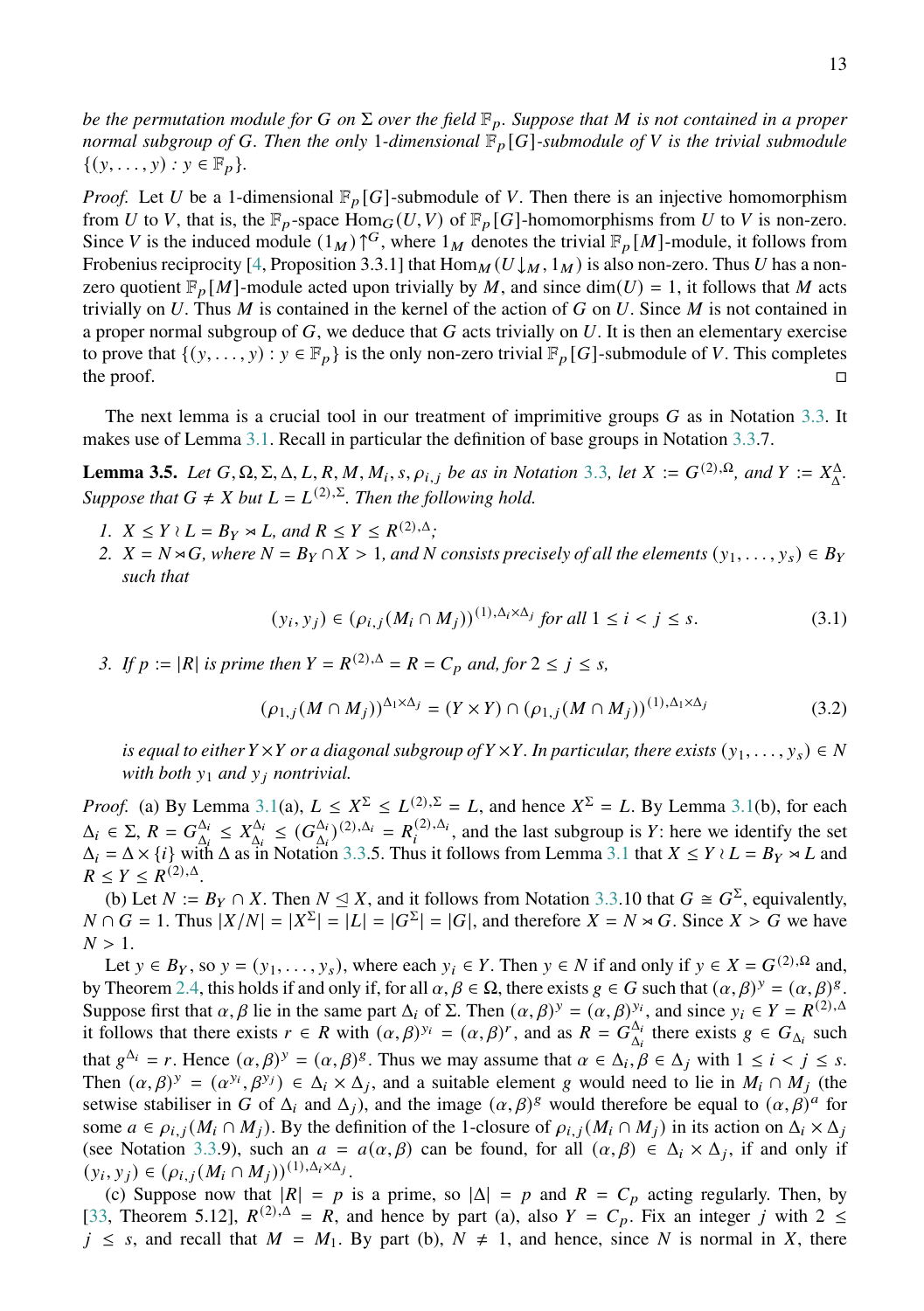exists  $y = (y_1, \ldots, y_s) \in N$  such that  $y^{\Delta_1 \cup \Delta_j} = (y_1, y_j) \neq 1$  with both  $y_1$  and  $y_j$  nontrivial. In particular,  $1 \neq (\rho_{1,j}(y))^{\Delta_1 \times \Delta_j} \in (\rho_{1,j}(M \cap M_j))^{\Delta_1 \times \Delta_j}$ . On the other hand  $\rho_{1,j}(M \cap M_j) \leq R_1 \times R_j$  by Notation [3.3.](#page-10-1)9, and in this case  $R_1 \times R_j = C_p \times C_p$ . Thus  $(\rho_{1,j}(M \cap M_j))^{\Delta_1 \times \Delta_j}$  is either  $C_p \times C_p$  or a diagonal subgroup  $C_p$ . In the first case  $\rho_{1,j}(M \cap M_j)$  is transitive on  $\Delta_1 \times \Delta_j$ , and hence its 1-closure is  $(\rho_{1,j}(M \cap M_j))^{(1),\Delta_1 \times \Delta_j} = \text{Sym}(p^2)$ , and [\(3.2\)](#page-12-1) holds with both sides equal to  $C_p \times C_p$ . Suppose then that  $(\rho_{1,j}(M \cap M_j))^{\Delta_1 \times \Delta_j}$  is a diagonal subgroup of  $C_p \times C_p$ , hence of order p and intransitive on  $\Delta_1 \times \Delta_j$ . It follows that  $(Y \times Y) \cap (\rho_{1,j}(M \cap M_j))^{(1), \Delta_1 \times \Delta_j}$  is also intransitive, and hence is a proper subgroup of  $Y \times Y = C_p \times C_p$ . Since this group contains  $(\rho_{1,j}(y))^{\Delta_1 \times \Delta_j} \neq 1$ , it follows that [\(3.2\)](#page-12-1) holds with both sides equal to  $C_p$ .

First we derive a useful consequence of Lemma [3.5.](#page-12-0)

<span id="page-13-0"></span>**Lemma [3](#page-10-1).6.** *Let*  $G, \Omega, \Sigma, M, R, L, \Delta$ , *etc. be as in Notation* 3.3*, and let*  $X := G^{(2),\Omega}$  *and*  $Y = X_{\Delta}^{\Delta}$ . *Suppose also that*  $G \neq X$ *, that*  $L = L^{(2),\Sigma}$ *, that*  $p := |R|$  *is prime, and that* M *is not contained in a proper normal subgroup of G. Let*  $J$  consist of representative elements  $j \in \{2, 3, \ldots, s\}$ , where  $s = |\Sigma|$ , *such that*

$$
(\rho_{1,j}(M \cap M_j))^{\Delta_1 \times \Delta_j} \cong C_p,
$$

and such that, for distinct  $j, j' \in J$ , the parts  $\Delta_j, \Delta_{j'} \in \Sigma$  lie in distinct M-orbits in  $\Sigma \setminus \{\Delta\}$ . If  $\sum_{j \in J} |M:$  $M ∩ M<sub>j</sub>$  | ≥ s/2, then the subgroup N from Lemma [3](#page-12-0).5 is the diagonal subgroup {(x, . . . , x) :  $\overline{x}$  ∈ R } of  $B_R = R^s \cong C_p^s$ .

*Proof.* Write the cyclic group  $R \cong C_p$  additively, and let N be the normal subgroup of X from Lemma [3.5.](#page-12-0) By Lemma [3.5](#page-12-0) parts (b) and (c),  $X = N \times G$ , N is an elementary abelian p-subgroup of  $B_Y = B_R = R^s = C_p^s$ , and by Notation [3.3.](#page-10-1)10,  $G \cong G^{\Sigma} = L$ . Thus  $B_R$  may be viewed as the permutation module V for the G-action on  $\Sigma$  over the field  $\mathbb{F}_p$ , and N as a non-zero G-submodule. Note that V is the induced module 1  $\uparrow_M^G$ , and by assumption M is not contained in a proper normal subgroup of G. Hence, by Lemma [3.4,](#page-11-0) it suffices to prove that  $|N| = p$ .

Assume to the contrary that  $|N| \ge p^2$ . Then there exists a nontrivial element  $y = (y_1, \ldots, y_s) \in N$ with the property that  $y_e = 0$  for some  $e \leq s$ . Since  $G^{\Sigma}$  is transitive, we may assume, without loss of generality, that  $y_1 = 1$ . Let O be the union of those M-orbits in  $\Sigma$  containing some  $\Delta_i$  with  $j \in J$ . Since  $M \cap M_j$  is the setwise stabiliser in  $M$  of  $\Delta_j$ , the set  $O$  has length  $\sum_{j \in J} |M : M \cap M_j| \ge s/2$ . By Lemma [3.5\(](#page-12-0)c) and the definition of J,  $\rho_{1,i}(N)$  is a full diagonal subgroup of  $R \times R \cong C_p^2$ , for all  $i \in O$ . Thus, there exist automorphisms  $\theta_i \in \text{Aut}(R)$  for  $i \in \mathcal{O}$  such that, if  $z = (z_1, \ldots, z_s) \in N$ , then  $z_i = z_1^{\theta_i}$  $\int_1^{\sigma_i}$  for all  $i \in \mathcal{O}$ .

Since  $y_1 \neq 0$ , the number of nonzero entries in y is therefore at least  $1 + |O| > s/2$ , that is, strictly more than half the entries of  $y$  are non-zero. On the other hand, since  $y$  also contains zero entries, and  $G^{\Sigma}$  is transitive, it follows that, for some  $g \in G$ , the conjugate  $y^g$  has first entry  $(y^g)_1 = 0$ . Then, since  $y^g \in N$ , it follows from the previous paragraph that  $(y^g)_i = 0$  for all  $i \in O$ , that is, strictly more than half the entries of  $y^g$  are zero. However, since  $y^g$  is conjugate to y, this implies that strictly more than half the entries of y are zero. This is a contradiction. Hence  $|N| = p$  and the result follows.

We next note a particular example for which the condition of Lemma [3.6](#page-13-0) on J holds. This result will be crucial in our proof that the Thompson group  $Th$  is totally 2-closed (see Propositions [4.16](#page-26-0) and [4.17\)](#page-26-1).

<span id="page-13-1"></span>**Proposition 3.7.** *Suppose that*  $G = Th$ ,  $M = {}^{3}D_{4}(2).3$  *and*  $H = [M, M]$ *, and note that all the conditions of Notation* [3](#page-10-1).3 *hold with*  $\Omega = [G : H]$  *and*  $\Sigma = [G : M]$ *. Let J be a subset consisting of representative elements*  $j \in \{2, 3, \ldots, s\}$ , where  $s = |\Sigma|$ , such that

$$
(\rho_{1,j}(M\cap M_j))^{\Delta_1\times\Delta_j}\cong C_3,
$$

and such that, for distinct  $j, j' \in J$ , the parts  $\Delta_j, \Delta_{j'} \in \Sigma$  lie in distinct M-orbits in  $\Sigma \setminus \{\Delta\}$ . Then  $\sum_{j \in J} |M : M \cap M_j| > s/2.$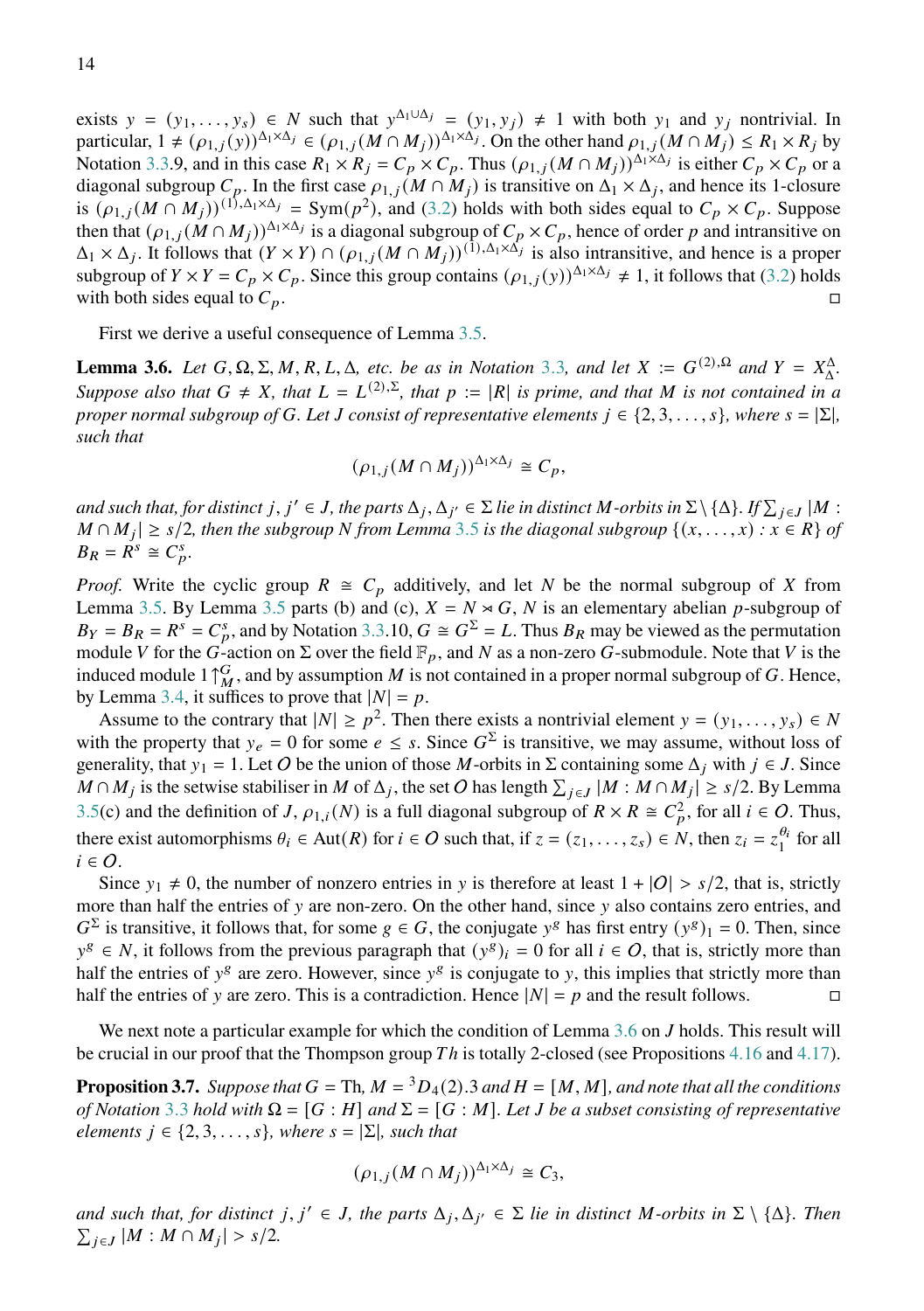*Proof.* The group  $G^{\Sigma}$  has rank 11. We may assume that, for  $i = 2, ..., 11$ , the subgroups  $M \cap M_i$  are the stabilisers in M of parts  $\Delta_i \in \Sigma$  from pairwise distinct M-orbits in  $\Sigma \setminus {\Delta}$ . These point stabilisers  $(M \cap M_i)^{\Sigma}$  are given in [\[26\]](#page-52-9), and are (in some order)  $M \cap M_2 := 2^2$ . [2<sup>9</sup>]. (Sym(3)×3),  $M \cap M_3 := 2^{1+8}$ .9.3,  $M \cap M_4 := 7^2 \cdot (3 \times SL_2(3)), M \cap M_5 := [3^5] \cdot 2, M \cap M_6 := 2 \times Alt(4) \times Alt(4), M \cap M_7 := (7.6) \times 3,$  $M \cap M_8 := 13.6$ ,  $M \cap M_9 := 3 \times SL_2(3)$ ,  $M \cap M_{10} := 3^2.6$ , and  $M \cap M_{11} := Sym(3)$ . The groups  $M \cap M_i$ , for  $i \in \{2, 8, 11\}$  clearly have no elementary abelian quotient of order 9. Furthermore, it is proved in [\[26\]](#page-52-9) that the  $3^2$  in  $M \cap M_{10} := 3^2.6$  is self-centralising, and the '6 on top' acts as the unique subgroup of  $GL_2(3)$  of order 6 (up to conjugacy). In particular  $M \cap M_{10}$  has no elementary abelian quotient of order 9. Since  $\sum_{i \in \{2,8,10,11\}} |M : M \cap M_i| > |\Sigma|/2$ , the result is proved.

Our next result is useful for reducing consideration of all transitive actions of a given group to the consideration of primitive ones. We summarise some concepts used in the statement and proof: For a finite group E and a positive integer f, a subgroup  $D \leq E^f$  is called a *diagonal subgroup* if D is of the form  $D = \{ (e, e^{\theta_2}, \ldots, e^{\theta_f}) : e \in F \}$  for some subgroup F of E and automorphisms  $\theta_i$  of F; D is called a *full diagonal subgroup* if  $F = E$ . If  $f = 2$  and D is a subdirect subgroup of  $E_1 \times E_2$ , for finite groups  $E_1, E_2$ , then by [\[27,](#page-52-4) Theorem 4.8] (sometimes called 'Goursat's Lemma'),  $K_i := D \cap \text{Ker}(\pi_{3-i}) \leq E_i$ for  $i = 1, 2$ , and there is a well defined homomorphism  $\varphi_D : E_1 \to E_2/K_2$  with kernel  $K_1$  such that  $D = \{(e_1, e_2) : e_1 \in E_1, e_2 \in \varphi_D(e_1)\}\)$ . In particular D contains  $K_1 \times K_2$  as a normal subgroup and  $D/(K_1 \times K_2) \cong E_1/K_1 \cong E_2/K_2$ ; and moreover D is a full diagonal subgroup if and only if  $K_1 \times K_2 = 1$ .

Finally, we will write  $\Omega^{(2)}$  for the set of ordered pairs of distinct points of a set  $\Omega$ , and, for a finite group Y, we will write  $S(Y)$  for the intersection of all nontrivial subnormal subgroups of Y. Note that  $S(Y)$  is nontrivial only if Y has a unique minimal normal subgroup, which is simple.

<span id="page-14-0"></span>**Proposition [3](#page-10-1).8.** *Let*  $G, \Omega, \Sigma, M, R, L, \Delta, s, \rho_{i,j}$ , etc. be as in Notation 3.3, and let  $X := G^{(2),\Omega}$  and  $Y = X^{\Delta}_{\Delta}$ *. Suppose that*  $G \neq X$  *but*  $L = L^{(2),\Sigma}$ *.* 

- (a) *Then*  $X = N \rtimes G$  *with*  $N = X \cap B_Y \neq 1$  *as in Lemma* [3](#page-12-0).5*, and* N *is a subdirect subgroup of a base group*  $B_A = A^s$  *for some*  $A \leq Y$  *(see Notation* [3](#page-10-1).3.7*)*.
- (b) If M is maximal in G, then either
	- (i) *N* is a full diagonal subgroup of  $B_A$ ; or
	- (ii) *for all distinct*  $i, j \leq s, \rho_{i,j}(N)$  *is not a full diagonal subgroup of*  $A \times A$ *; moreover, either N* contains the base group  $B_{S(Y)}$ , or *Y* has a unique minimal normal subgroup which is *isomorphic to*  $C_p$ *, for some prime p.*
- (c) *Furthermore if M* is maximal but not normal in G, and if in addition  $p = |R|$  is prime and (b)(i) *holds, then*  $Y = R$  *and*  $N$  *is the diagonal subgroup*  $\{(x, \ldots, x) : x \in R\}$  *of*  $B_R = R^s \cong C_p^s$ .

*Proof.* (a) Since N is a subgroup of the base group  $B_Y$  of  $Y \wr L$  and N is normalised by X, it follows that N is a subdirect subgroup of a base subgroup  $B_A = A^s$  for some subgroup  $A \leq Y$ , as in part (a). Note that each element  $y \in Y$  acting by conjugation induces an automorphism of A, and we denote this automorphism by  $\iota(y)$ . For the rest of the proof assume that M is maximal in G, or equivalently,  $L = G^{\Sigma}$ is primitive. This means, by Higman's theorem  $[17, (1.12)]$  $[17, (1.12)]$  discussed above, that every nondiagonal L-orbital digraph is connected.

(b) Since N is a subdirect subgroup of  $B_A = A^s$ , for any distinct i, i', the image  $\rho_{i,i'}(N)$  is a subdirect subgroup of  $A \times A$ . Suppose first that there exist distinct i, i' such that  $\rho_{i,i'}(N)$  is a full diagonal subgroup of  $A \times A$ , that is to say,  $\rho_{i,i'}(N) = \{(x, x^{\theta}) : x \in A\}$  for some  $\theta \in Aut(A)$ . If  $g = y\sigma \in G < B_Y \rtimes L$ with  $y \in B_Y$ ,  $\sigma \in L$  and  $(j, j') = (i, i')^{\sigma}$ , and if  $z \in N$  such that  $\rho_{i,i'}(z) = (x, x^{\theta})$ , then  $z^g \in N$  (since  $G$  normalises  $N$ ) and

$$
\rho_{j,j'}(z^g) = (x^{y_i}, (x^{\theta})^{y_{i'}}) = (u, u^{\theta'})
$$
 where  $u = x^{y_i}$  and  $\theta' = \iota(y_i^{-1}) \theta \iota(y_{i'}).$ 

Since  $A \leq Y$ , we have  $u \in A$  and  $\theta' \in Aut(A)$ , and since this holds for each  $z \in N$ , and hence for each  $(x, x^{\theta}) \in \overline{\rho_{i,i'}(N)}$ , it follows that  $\rho_{i,i'}(N)$  is a full diagonal subgroup of  $A \times A$ .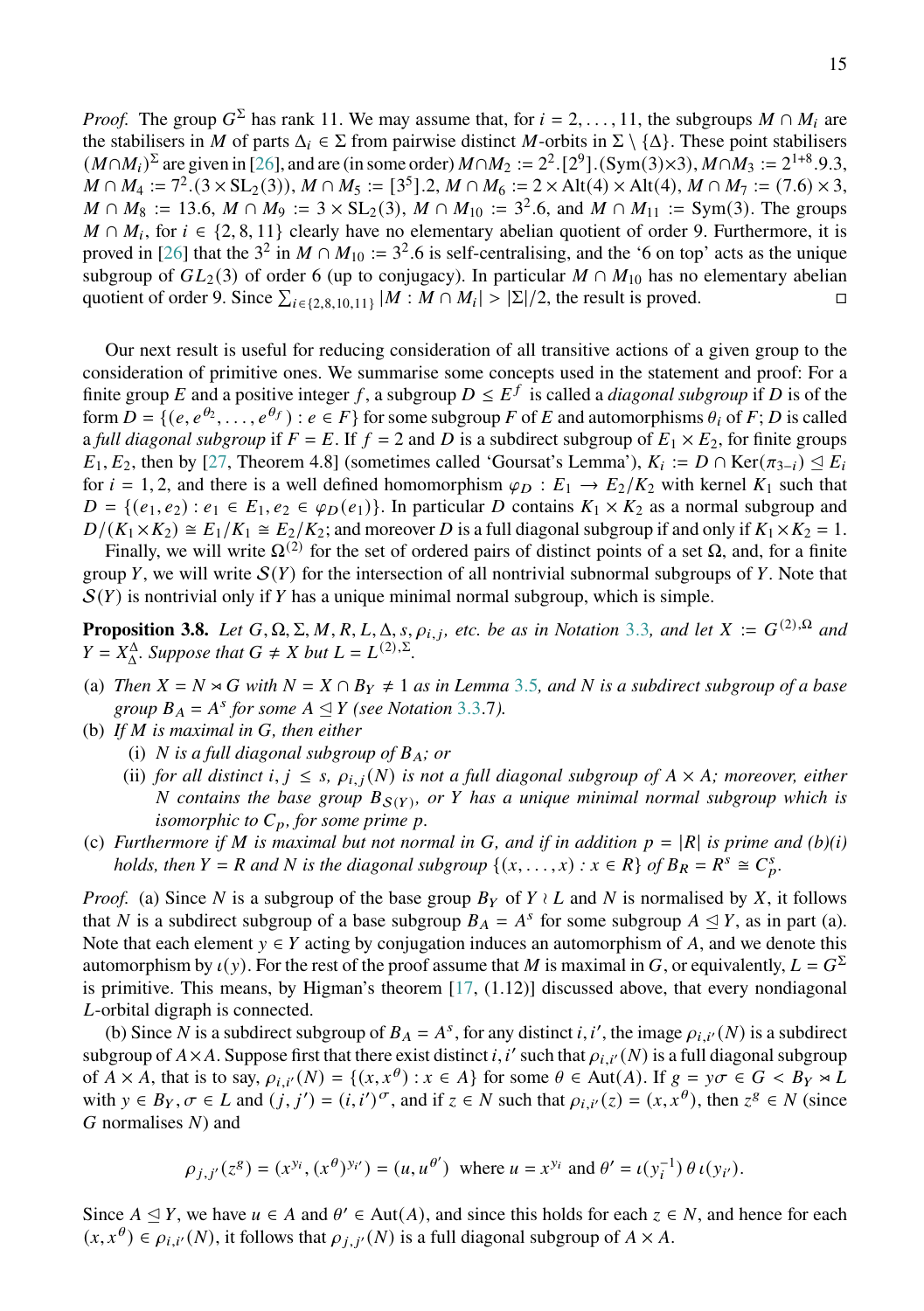Let  $\Gamma$  be the (nondiagonal) L-orbital digraph containing  $(i, i')$  as an edge. As mentioned above  $\Gamma$  is a connected digraph, and so, since  $L = G^{\Sigma}$  is transitive on  $\Sigma$ , there exists an edge of the form  $(1, k)$  for some  $k > 1$ . We claim that  $\rho_{1, i}(N)$  is a full diagonal subgroup of  $A \times A$ , for all  $i > 1$ . We prove this claim by induction on the distance  $d_{\Gamma}(1, j)$ , the length of the shortest path from 1 to *j* in Γ. By the argument in the previous paragraph the claim holds for all points *j* with  $d_{\Gamma}(1, j) = 1$ . Suppose that  $d > 1$ , that the claim holds for all *j* with  $d_{\Gamma}(1, j) \leq d - 1$ , and that  $d_{\Gamma}(1, j) = d$ . There is a path  $i_0, i_1, \ldots, i_d$  in  $\Gamma$ with  $i_0 = 1$ ,  $i_d = j$ , and set  $k = i_{d-1}$ . Then by the previous paragraph  $\rho_{k,j}(N) = \{(x, x^{\theta}) : x \in A\}$  for some  $\theta \in \text{Aut}(A)$ , and by induction,  $\rho_{1,k}(N) = \{(x, x^{\theta'}) : x \in A\}$  for some  $\theta' \in \text{Aut}(A)$ , and it follows that  $\rho_{1,j}(N) = \{(x, x^{\theta\theta'}) : x \in A\}$ . Thus the claim is proved by induction. It now follows that there exist automorphisms  $\theta_2, \ldots, \theta_s \in \text{Aut}(A)$  such that  $N = \{(x, x^{\theta_2}, \ldots, x^{\theta_s}) : x \in A\}$  and (b)(i) holds.

Thus we may assume that, for all distinct i, j, the subdirect subgroup  $\rho_{i,j}(N)$  of  $A \times A$  is not a full diagonal subgroup. This is the first assertion of part  $(b)(ii)$ . As mentioned before the statement of the proposition,  $S(Y)$  is trivial unless Y has a unique minimal normal subgroup, which is simple. Thus, to complete the proof of (b)(ii), we may assume that Y is almost simple with simple socle  $S(Y)$ . Hence also A is almost simple with socle  $S(Y)$ . If  $S(Y) = C_p$ , for some prime p, then part (b)(ii) holds, so we may assume further that  $S(Y)$  is a nonabelian simple group. Let  $N_1 := X \cap B_{S(Y)} = N \cap B_{S(Y)}$ . Then  $N_1$  is normalised by X, and as in the proof of part (a),  $N_1$  is a subdirect subgroup of  $B_{A_1} = A_1^s$  $\int_{1}^{s}$  for some  $A_1 \leq Y$ . By the definition of  $N_1, A_1 \subseteq S(Y)$ , so either  $A_1 = 1$  or  $A_1 = S(Y)$ . If  $A_1 = 1$  then  $N_1 = 1$ , and so the insoluble group  $N \cong N/N_1$  is isomorphic to a subgroup of  $B_A/B_{S(Y)} \leq Out(S(Y))^s$ , which by the 'Schreier Conjecture' is soluble, a contradiction. Thus  $A_1 = S(Y)$ . Then for distinct i, j, the image  $\rho_{i,i}(N_1) = A_1 \times A_1$  (since  $\rho_{i,i}(N)$  is not a diagonal subgroup of  $A \times A$ ). Further, the subdirect subgroup  $N_1$  of  $B_{A_1}$  is, by 'Scott's Lemma' [\[27,](#page-52-4) Theorem 4.16(iii)], a direct product of pairwise disjoint full strips of  $B_{A_1}$ ; and by our observation about the  $\rho_{i,j}(N_1)$  it follows that each of the strips has support of size 1, that is, it is one of the simple direct factors of  $B_{A_1}$ . Thus in this case  $N_1 = B_{A_1}$ , and part (b)(ii) holds.

(c) Finally suppose that M is maximal but not normal in G, that  $|R| = p$  is prime, and (a)(i) holds. Then  $Y = R$  since  $R \le Y \le R^{(2),\Delta} = R$ . Also M is not contained in a proper normal subgroup of G, and so the stated assertion follows from Lemma [3.4.](#page-11-0)

The next result is needed to prove some important consequences of Proposition [3.8.](#page-14-0)

<span id="page-15-1"></span>**Lemma 3.9.** *For*  $i = 1, 2$ *, let*  $\Delta_i$  *be a finite set and*  $E_i$  *a transitive subgroup of*  $Sym(\Delta_i)$ *. Let*  $\Omega = \Delta_1 \times \Delta_2$ *,* and consider the product action of  $E_1\times E_2$  on  $\Omega$ . Suppose that  $K$  , a finite group, acts on  $\Delta_i$  with  $K^{\Delta_i}\leq E_i$ , *for each i, such that the induced K*-action on  $\Omega$  is faithful. Let  $\Gamma_i$  be the set of *K*-orbits in  $\Delta_i$ , and let  $F_i$ *be the (largest) subgroup of E<sub>i</sub> fixing setwise each K-orbit in* Γ<sub>*i</sub>. Then*</sub>

$$
(E_1 \times E_2) \cap K^{(1),\Omega} \le F_1 \times F_2,
$$

and moreover, if  $K^{\Delta_i} = F_i$ , for  $i = 1, 2$ , then  $K^{(1), \Omega}$  is a subdirect subgroup of  $F_i \times F_2$ .

*Proof.* Write  $\Gamma_1 := {\Lambda_1, \ldots, \Lambda_r}$  and  $\Gamma_2 := {\Pi_1, \ldots, \Pi_s}$ . Then the orbits of  $K^{\Delta_1} \times K^{\Delta_2}$  in its action on  $\Omega$ are the sets  $\Lambda_i \times \Pi_j$ , for  $1 \le i \le r$ ,  $1 \le j \le s$ . Since the 1-closure of a permutation group is the stabiliser of each of its orbits in the associated symmetric group, it follows that  $(E_1 \times E_2) \cap (K^{\Delta_1} \times K^{\Delta_2})^{(1),\Omega} = F_1 \times F_2$ . Then since  $K^{\Omega} \le (K^{\Delta_1} \times K^{\Delta_2})^{\Omega}$ , we deduce that  $(E_1 \times E_2) \cap K^{(1),\Omega} \le F_1 \times F_2$ . Finally, if  $K^{\Delta_i} = F_i$ , for  $i = 1, 2$ , then clearly  $(E_1 \times E_2) \cap K^{(1),\Omega}$  is a subdirect subgroup of  $F_1 \times F_2$ .

We now derive a series of consequences of Proposition [3.8.](#page-14-0) They show that the question of whether or not  $G^{\Omega}$  is 2-closed often reduces to the same question for the induced action of G on a nontrivial block system. We use the notation and assumptions in Notation [3.3,](#page-10-1) and recall in particular that this includes the assumption that  $G \cong G^{\Sigma} = L$ . The *base size* of a finite transitive permutation group L is the minimum size of a subset *S* of points such that  $\cap_{i \in S} L_i = 1$ .

<span id="page-15-0"></span>**Proposition [3](#page-10-1).10.** *Let*  $G$ ,  $\Omega$ ,  $\Sigma$ ,  $M$ ,  $R$ ,  $L$ ,  $\Delta$ ,  $s$ ,  $\rho_{i,j}$ , etc. be as in Notation 3.3, let  $X := G^{(2),\Omega}$  and  $Y = X^{\Delta}_{\Delta}$ , and suppose that  $L = L^{(2),\Sigma}$ .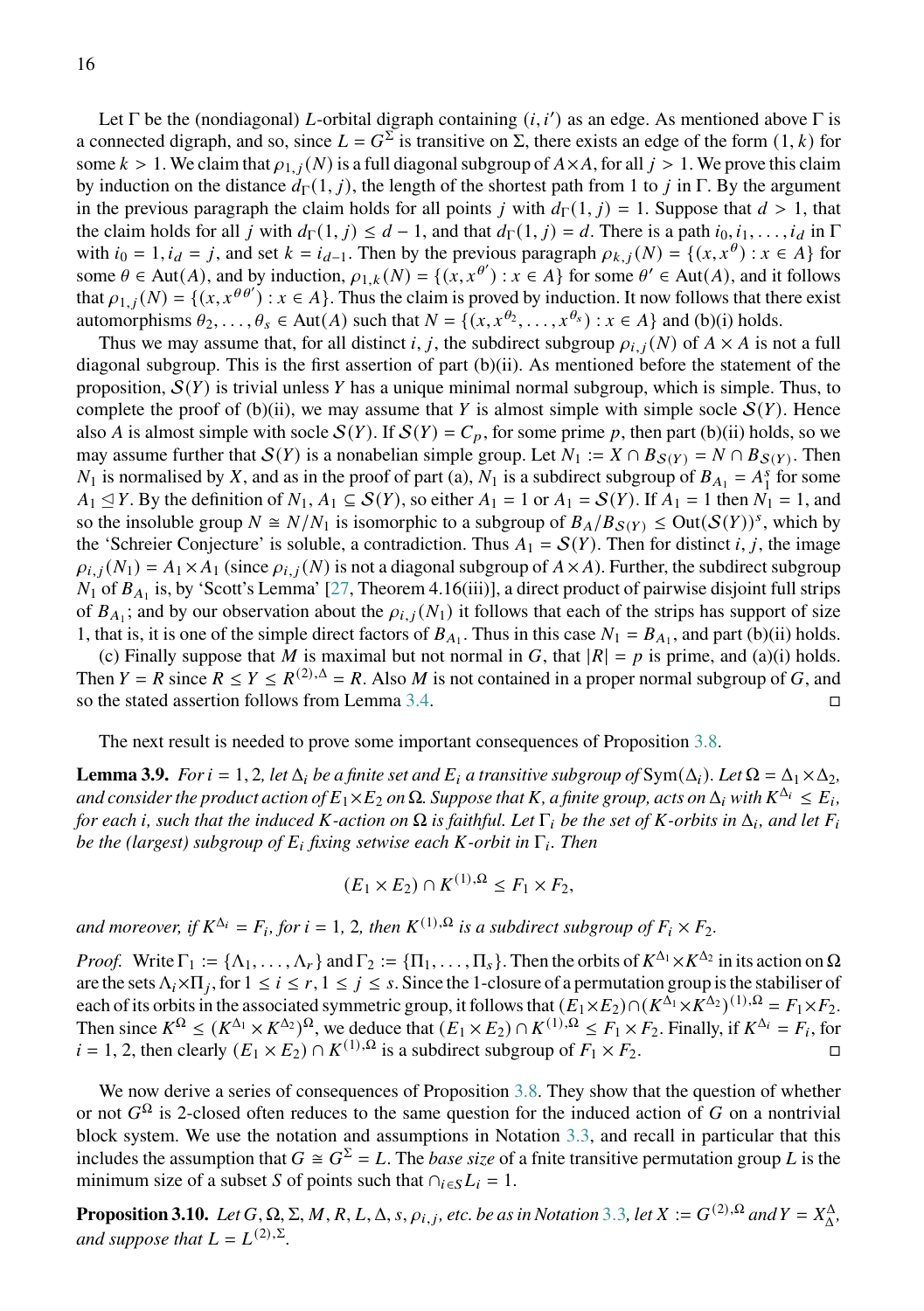- (1) If  $|\Delta| = 2$ , so  $R = M^{\Delta} = \mathbb{Z}/2\mathbb{Z}$  *(written additively), then the following are equivalent:* 
	- (i)  $X \neq G$  (that is,  $G^{\Omega}$  is not 2-closed);
	- (ii) *for all*  $i, j \leq s$ ,  $(M_i \cap M_j)G_{\alpha_i} = M_i$ , where  $\alpha_i \in \Delta_i$ ;
	- (iii) the element  $z = (1, 1, \ldots, 1)$  in the base group  $B_R = R^s$  of  $R \wr L = B_R \rtimes L$  lies in X.
- (2) If  $X \neq G$ , then  $X = N \rtimes G$  with N a subdirect subgroup of a base group  $B_A$  for some nontrivial  $A \trianglelefteq Y$ , and all A-orbits in  $\Delta$  have the same length, say a, where a divides  $|L_{ij}|$  for all distinct  $i, j \leq s$  (where  $L_{ij}$  is the stabiliser in  $L$  of  $\Delta_i$  and  $\Delta_j$ ).
- (3) If *L* has base size 2, then  $X = G$ .
- (4) *Suppose that*  $|\Delta| = p$ *, where p is prime, so that*  $R = M^{\Delta} = \mathbb{Z}/p\mathbb{Z}$ *. Suppose also that*  $X \neq G$  (that *is,*  $G^{\Omega}$  *is not* 2-closed). Then for all  $i, j \leq s$ , and all  $\alpha_i \in \Delta_i$ , we have  $(M_i \cap M_j)G_{\alpha_i} = M_i$ .

*Proof.* (1) (i)  $\Rightarrow$  (ii): Suppose that  $X \neq G$  so that, by Lemma [3.5](#page-12-0) (all parts of it),  $Y = R$  and  $X = N \rtimes G \leq R \wr L$ , where N consists of all elements  $y = (y_1, \ldots, y_s) \in R^s = (\mathbb{Z}/2\mathbb{Z})^s$  satisfying [\(3.1\)](#page-12-2). Suppose also that the condition in part (a)(ii) above fails. (We will derive a contradiction.) Then there exist  $i, j \leq s$  such that  $(M_i \cap M_j)G_{\alpha_i} \neq M_i$ , where  $\alpha_i \in \Delta_i$ . Since  $G_{\alpha_i}$  is a subgroup of  $M_i$  of index 2, this means that  $M_i \cap M_j \leq G_{\alpha_i}$ . In particular  $i \neq j$ , and  $M_i \cap M_j$  acts trivially on  $\Delta_i$ . Moreover, since G is transitive on  $\Sigma$ , we may assume that  $i = 1$ . By Lemma [3.5\(](#page-12-0)c), there exists  $y = (y_1, \ldots, y_s) \in N$  such that both  $y_1$  and  $y_j$  are nontrivial. On the other hand, by Lemma [3.5\(](#page-12-0)b),  $(y_1, y_j) \in (R \times R) \cap (p_{1,j}(M_1 \cap M_j))^{(1), \Delta_1 \times \Delta_j}$ , and hence  $(y_1, y_j)$  fixes setwise each orbit of  $M_1 \cap M_j$ in its induced action on  $\Delta_1 \times \Delta_j$ . Since  $y_1 \neq 0$ , this contradicts the fact that  $M_1 \cap M_j$  acts trivially on  $\Delta_1$ . Thus the condition in part (a)(ii) holds.

(ii)  $\Rightarrow$  (iii): Suppose that the condition in part (a)(ii) holds, and note that z is central in  $R \wr L$ . Let  $U := \langle z \rangle G$ , so that  $G \leq U \leq R \wr L$  and  $|U : G| \leq 2$ . We will prove that G and U have the same orbits in  $\Omega \times \Omega$ , that is  $(\alpha, \beta)^G = (\alpha, \beta)^X$  for all  $\alpha, \beta \in \Omega$ . If  $\alpha = \beta$  then  $(\alpha, \beta)^G = (\alpha, \beta)^X$  since both X and G are transitive on  $\Omega$ , so suppose that  $\alpha \neq \beta$ . If  $\{\alpha, \beta\} = \Delta_i$  for some *i*, then, since  $M_i$  interchanges  $\alpha$  and  $\beta$ , the orbit  $(\alpha, \beta)^G$  consists of all ordered pairs of points in the same block  $\Delta_j$  of  $\Sigma$ . Hence  $(\alpha, \beta)^G = (\alpha, \beta)^X$ in this case since X preserves  $\Sigma$ , by Lemma [3.1.](#page-10-0) Thus we may assume that  $\alpha \in \Delta_i$  and  $\beta \in \Delta_j$  for distinct *i*, *j*. The condition  $(M_i \cap M_j)G_{\alpha_i} = M_i$  implies that  $(M_i \cap M_j)^{\Delta_i} = M_i^{\Delta_i} = R_i$ , and similarly (interchanging *i* and *j*),  $(M_i \cap M_j)^{\Delta_j} = M_j^{\Delta_j} = R_j$ . Hence  $\rho_{i,j}(M_i \cap M_j)$  is a subdirect subgroup of  $R_i \times R_j \cong C_2 \times C_2$ , and in particular contains (1, 1). Thus there exists  $x = (z_1, \ldots, z_s) \sigma \in M_i \cap M_j \leq G$ such that  $z_i = z_j = 1$ . Now

<span id="page-16-0"></span>
$$
(R \wr L)_{\alpha\beta} = \left\{ (z_1, \ldots, z_s)\sigma : z_i = z_j = 0, \sigma \in L_{ij} \right\},\,
$$

and

$$
U_{\alpha\beta} = G_{\alpha\beta} \cup z \{ (z_1, \dots, z_s) \sigma \in G : z_i = z_j = 1, \sigma \in L_{ij} \}. \tag{3.3}
$$

Since  $x = (z_1, \ldots, z_s) \sigma \in M_i \cap M_j \le G$  with  $z_i = z_j = 1$ , it follows from [\(3.3\)](#page-16-0) that  $zx \in U_{\alpha\beta} \setminus G_{\alpha\beta}$ , and hence  $|U_{\alpha\beta}| \geq 2|G_{\alpha\beta}|$ . Since  $[U : G] \leq 2$ , we have

$$
|( \alpha, \beta)^U | = | U : U_{\alpha\beta} | = \frac{|U : G|. |G : G_{\alpha\beta}|}{|U_{\alpha\beta} : G_{\alpha\beta}|} \leq |G : G_{\alpha\beta}| = |(\alpha, \beta)^G| \leq |(\alpha, \beta)^U|,
$$

and hence equality holds. Thus we have shown that  $U \subseteq G^{(2),\Omega} = X$ , and hence that  $z \in X$ .

(iii)  $\Rightarrow$  (i): Finally suppose that  $z \in X$ . By Notation [3.3.](#page-10-1)10, G is faithful on  $\Sigma$ , so  $G \cap R^s = 1$ . Hence  $z \in X \setminus G$ , whence  $X \neq G$ .

(2) Since  $X \neq G$ , it follows from Proposition [3.8\(](#page-14-0)a) that  $X = N \rtimes G$  with  $N \neq 1$ , and N a subdirect subgroup of a base group  $B_A$ , where  $1 \neq A \leq Y$ . The A-orbits in  $\Delta$  all have the same length, say a, since  $Y = X_{\Delta}^{\Delta}$  is transitive. Choose distinct  $i, j \leq s$ , We apply Lemma [3.9](#page-15-1) with  $K, \Delta_1, \Delta_2, E_1, E_2$ being  $\rho_{i,j}(M_i \cap M_j)$ ,  $\Delta_i$ ,  $\Delta_j$ , Y, Y, respectively. Note that the hypotheses of Lemma [3.9](#page-15-1) hold since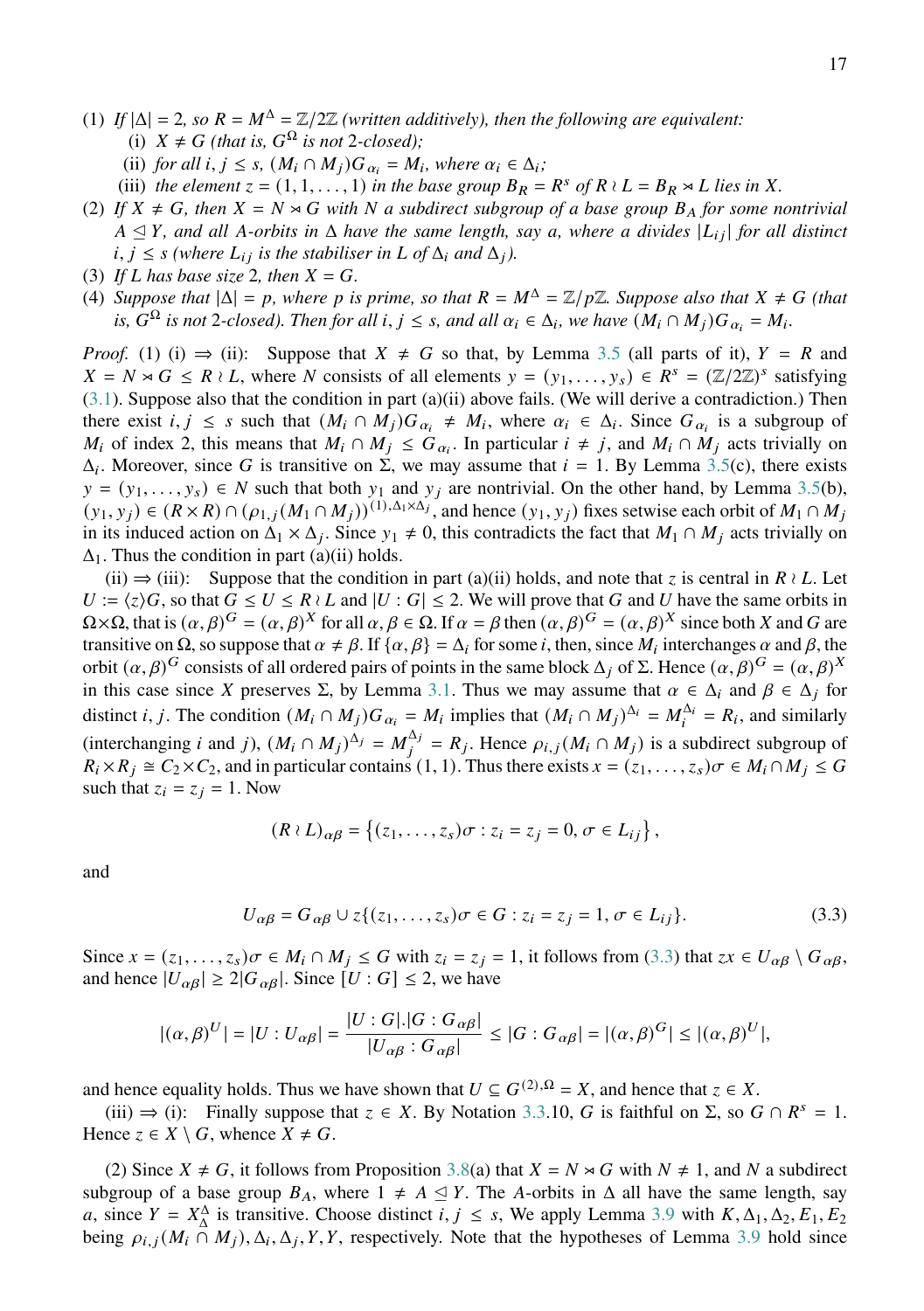|       | M                                                                                                           | g(T, M)               |
|-------|-------------------------------------------------------------------------------------------------------------|-----------------------|
| $J_1$ | $L_2(11)$                                                                                                   |                       |
| $J_3$ | $L_2(16)$ , $L_2(16)$ .2                                                                                    | 1.2                   |
| $J_4$ | $2^{11}$ : M <sub>24</sub> , $2^{1+12}$ .3.M <sub>22</sub> .2, $2^{10}$ : L <sub>5</sub> (2),               | $24, 2, 2^4.3^2.5.7,$ |
|       | $2^{1+12} \cdot 3 \cdot M_{22}$ , $2^{1+12} \cdot 3 \cdot L_3(4)$ , $2^{1+12} \cdot 3 \cdot L_3(4) \cdot 2$ | 2, 2, 2               |
| Ly    | $G_2(5)$ , 3.McL, 3.McL.2                                                                                   | 48, 30, 30            |
| Th    | $2^5$ .L <sub>5</sub> (2), ${}^3D_4(2)$ , ${}^3D_4(2)$ .3                                                   | 1, 6, 6               |
| M     | 2R                                                                                                          | 2090188800            |

<span id="page-17-1"></span>*Table 1. Information for non-base* 2 *actions: the greatest common divisor of the stabiliser orders in*  $M^{[T:M]}$  of points in  $[T : M] \setminus \{M\}$  divides  $g(T, M)$ ...

 $\rho_{i,j}(M_i \cap M_j)$  acts faithfully on  $\Delta_i \times \Delta_j$ , and the groups it induces on  $\Delta_i$  and  $\Delta_j$  are both contained in Y. Thus Lemma [3.9](#page-15-1) implies that  $Z := (Y \times Y) \cap (\rho_{i,j}(M_i \cap M_j))^{(1), \Delta_i \times \Delta_j}$  fixes setwise each orbit of  $\rho_{i,j}(M_i \cap M_j)$  in  $\Delta_i \cup \Delta_j$ . Further, it follows from Lemma [3.5\(](#page-12-0)b) that  $\rho_{i,j}(N) \leq Z$ , and since  $\rho_{i,j}(N)$ is a subdirect subgroup of  $A \times A$ , this implies that each orbit of  $\rho_{i,j}(M_i \cap M_j)$  in  $\Delta_i \cup \Delta_j$  is a union of A-orbits, and hence has length a multiple of a. In particular a divides  $|M_i \cap M_j|$ . Finally, since  $G \cong G^{\Sigma} = L$  we have  $M_i \cap M_j \cong L_{ij}$ . This completes the proof.

(3) Suppose that  $L = G^{\Sigma}$  has base size 2 and let  $\{i, j\}$  be a base, that is,  $L_{ij} = 1$ . This implies, since  $G \cong L$ , that  $M_i \cap M_j \cong L_{ij} = 1$ . It now follows from part (2) that  $X = G$ .

(4) To prove part (4), the argument is identical to the  $(i) \Rightarrow (ii)$  argument in (1) above, with 2 replaced by  $p$ .

## <span id="page-17-0"></span>**4. Total** 2**-closure of sporadic simple groups**

A major objective for the remainder of the paper is to determine precisely which sporadic simple groups are totally 2-closed. In the next few sections we will complete the proof that Theorem [1.1](#page-1-0) holds if  $T$  is a sporadic simple group. In Proposition [2.12\(](#page-8-1)b), we reduced the list of possible candidates to just eleven sporadic groups. In this section we will eliminate the groups  $ON, Co_2, Fi_{23}, HM, B$ , and we will show that five of the remaining six groups, namely  $J_1$ ,  $J_3$ , Ly, Th, M, are totally 2-closed. The remaining group, namely the fourth Janko group J4, requires additional effort and will be treated in Section [5.](#page-28-0)

Our broad strategy is to apply Proposition [3.10](#page-15-0) to the eleven sporadic groups listed in Proposition [2.12\(](#page-8-1)b). To do this, we require detailed information, firstly, on the greatest common divisors of the orders of the two-point stabilisers in transitive actions of these groups; and secondly, on the base sizes of these transitive actions. Our main technical result is the following.

<span id="page-17-2"></span>**Proposition 4.1.** Let T be one of the following simple groups:  $J_1, J_3, J_4, Ly$ , Th, or M. Further, let M *be a proper subgroup of , so that acts faithfully and transitively by right multiplication on the right coset space*  $[T : M]$ *. Then* 

- (a)  $\epsilon$  *either*  $T^{[T:M]}$  has base size at most 2, or  $(T, M)$  is as in Table [1](#page-17-1), (where the last two subgroups in *the* J4*-line may possibly have base size* 2*).*
- (b) *Further, for each*  $(T, M)$  *in Table* [1](#page-17-1)*, let*  $d(T, M)$  *be the greatest common divisor of the orders of the stabilisers in*  $M^{[T:M]}$  *of points of*  $[T : M] \setminus \{M\}$ *. Then*  $d(T, M)$  *divides*  $g(T, M)$ *, where*  $g(T, M)$ *is as in the third column of Table* [1](#page-17-1)*. Moreover, if*  $T = J_4$  *and*  $M = 2^{10}$  :  $L_5(2)$ *, then*  $d(T, M) \leq 30$ *.*

The proof of Proposition [4.1](#page-17-2) is spread over six propositions: one for each of the groups  $T =$  $J_1, J_3, J_4, Ly, Th$ , and M. Most of these propositions will prove that the relevant group T is totally 2-closed, and also that Proposition [4.1](#page-17-2) holds for T, namely Propositions [4.8,](#page-20-0) [4.9,](#page-21-0) [4.13,](#page-23-0) and [4.17](#page-26-1) for  $J_1, J_3, Ly$ and Th, respectively. For the monster however, we give the proof of Proposition [4.1](#page-17-2) in Proposition [4.10,](#page-22-0) and prove total 2-closure in Proposition [4.11.](#page-22-1) For the fourth Janko group  $J_4$ , we give the proof of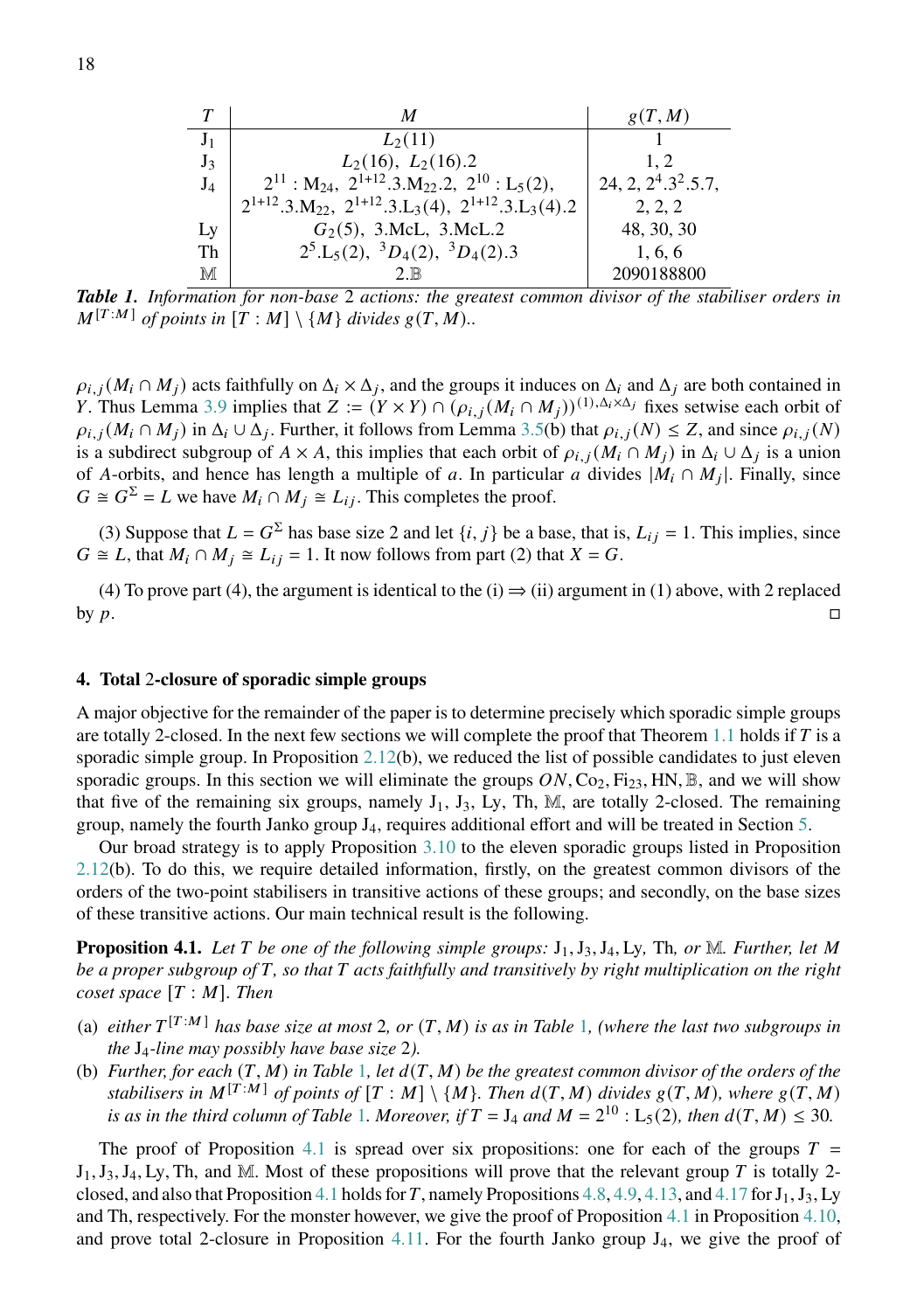The group  $T^{[T:M]}$  has base size 1 if and only if  $M = 1$ , so we will always assume that  $1 < M < T$ . For the base sizes of the sporadic groups in their primitive actions, our main reference is [\[9,](#page-51-9) Tables 1 and 2]. However, the subgroup M occurring in Notation [3.3.](#page-10-1)4 is not always maximal in the finite group under investigation, and so we need also to study base sizes of imprimitive actions of sporadic simple groups. The following preliminary result from [\[9\]](#page-51-9) allows us to do this.

<span id="page-18-0"></span>**Proposition 4.2.** [\[9,](#page-51-9) Corollary 2.4] *Let* G be a transitive permutation group with point stabiliser H, *and for a positive integer let*

$$
\widehat{Q}(G,H,c):=\sum_{i=1}^m \frac{|x_i^G\cap H|^c}{|x_i^G|^{c-1}}
$$

*where*  $x_1, \ldots, x_m$  are representatives for the conjugacy classes of elements of G of prime order. If  $\theta(G, H, c)$  < 1, then G has base size at most *c*.

Lemma [4.1](#page-17-2) and Proposition [4.2](#page-18-0) allow us to apply Proposition [3.10](#page-15-0) parts (2) and (3) to the relevant sporadic simple groups, to determine whether or not certain of their imprimitive actions are 2-closed. Studying their primitive actions needs a different approach, and for this we use the following lemma. Recall that, for a group G acting on a set  $\Omega$ , we denote by  $G^{\Omega}$  the subgroup of Sym( $\Omega$ ) induced by G. Also, we say that permutation groups  $G^{\Omega_1}$  and  $H^{\Omega_2}$  on finite sets  $\Omega_1$  and  $\Omega_2$  are *permutationally isomorphic* if there exists a bijection  $f : \Omega_1 \to \Omega_2$  and a group isomorphism  $\varphi : G^{\Omega_1} \to H^{\Omega_2}$  such that  $f(\alpha^g) = f(\alpha)^{g\varphi}$  for all  $\alpha \in \Omega_1, g \in G^{\Omega_1}$ .

<span id="page-18-1"></span>**Lemma 4.3.** Let T be a finite simple group with proper subgroup M, and let  $\Omega = [T : M]$  so that  $T \leq Sym(\Omega)$ , acting by right multiplication, and  $M = T_\alpha$  for the point  $\alpha = M \in \Omega$ .

- (a) If also  $T < G \leq$  Aut(T), and  $M = T \cap K$  for some  $K \leq G$  such that  $TK = G$  and  $G^{[G:K]}$ *has base size* 2, then the actions of T on  $\Omega$  and on [G : K] are permutationally isomorphic, and  $G^{[G:K]} \nleq T^{(2),[G:K]}.$
- (b) Suppose now that M is maximal in T, that  $T^{[T:M]}$  is not 2-transitive, and that  $(T, |T:M|)$  is **not** *one of the following:*
	- $\bullet$  *T* = M<sub>11</sub>*,* M<sub>12</sub>*,* M<sub>23</sub>*,* M<sub>24</sub>*, or* Alt(9*), with*  $|T : M|$  = 55*,* 66*,* 253*,* 276*, or* 120*, respectively; or*
	- $T = G_2(q)$  *with*  $q \ge 3$  *a prime power and*  $|T : M| = \frac{1}{2}q^3(q^3 1)$ *; or*
	- $T = \Omega_7(q)$  *with q a* prime power and  $|T : M| = \frac{1}{(2,q-1)} q^3 (q^4 1)$ *.*

*Then the following hold:*

- (i) *if*  $T = \text{Aut}(T)$ *, then*  $T = T^{(2), \Omega}$ *;*
- (ii) *if*  $M \neq T \cap K$  *for any*  $K \leq$  Aut(*T*) *such that*  $K \neq M$ *, then*  $T = T^{(2), \Omega}$ *;*
- (iii) *if, for all*  $K \leq \text{Aut}(T)$  *such that*  $M = T \cap K \neq K$ *, the group*  $(TK)^{[TK:K]}$  *has base size* 2*, then*  $T = T^{(2),\Omega}.$

*Proof.* (a) Let  $M, T, K, G$  be as in part (a). Since  $G^{[G:K]}$  is transitive with base size 2, there exists a base  $\{K, Kx\}$  containing the 'point' K, for some  $x \in G$ , and hence the stabiliser in G of these two points, namely  $K \cap K^x$ , is trivial. Further, since  $G = TK = KT$ , we may assume that  $x \in T$ . The equality  $G = TK$  also implies that T is transitive on  $[G : K]$  and the stabiliser in T of the 'point'  $K \in [G : K]$ is  $T \cap K = M$ . Thus the actions of T on  $\Omega$  and on  $[G : K]$  are permutationally isomorphic. Since  $M = T \cap K$ , we have also  $M \cap M^x = T \cap K \cap (T \cap K)^x = T \cap K \cap K^x = 1$ , that is, the stabiliser in M of the point  $Kx \in [G : K]$  is trivial, so the M-orbit containing  $Kx$  has size  $|M : M \cap M^x| = |M|$ , while the K-orbit containing Kx has size  $|K : K \cap K^x| = |K|$ . Since  $|K : M| = |TK : T| = |G : T| > 1$ , it follows that K does not leave invariant the M-orbit containing  $Kx$ , and hence G does not leave invariant the 2-relation  $(K, Kx)^T$  of T. Hence  $G^{[G:K]} \nleq T^{(2), [G:K]}$ .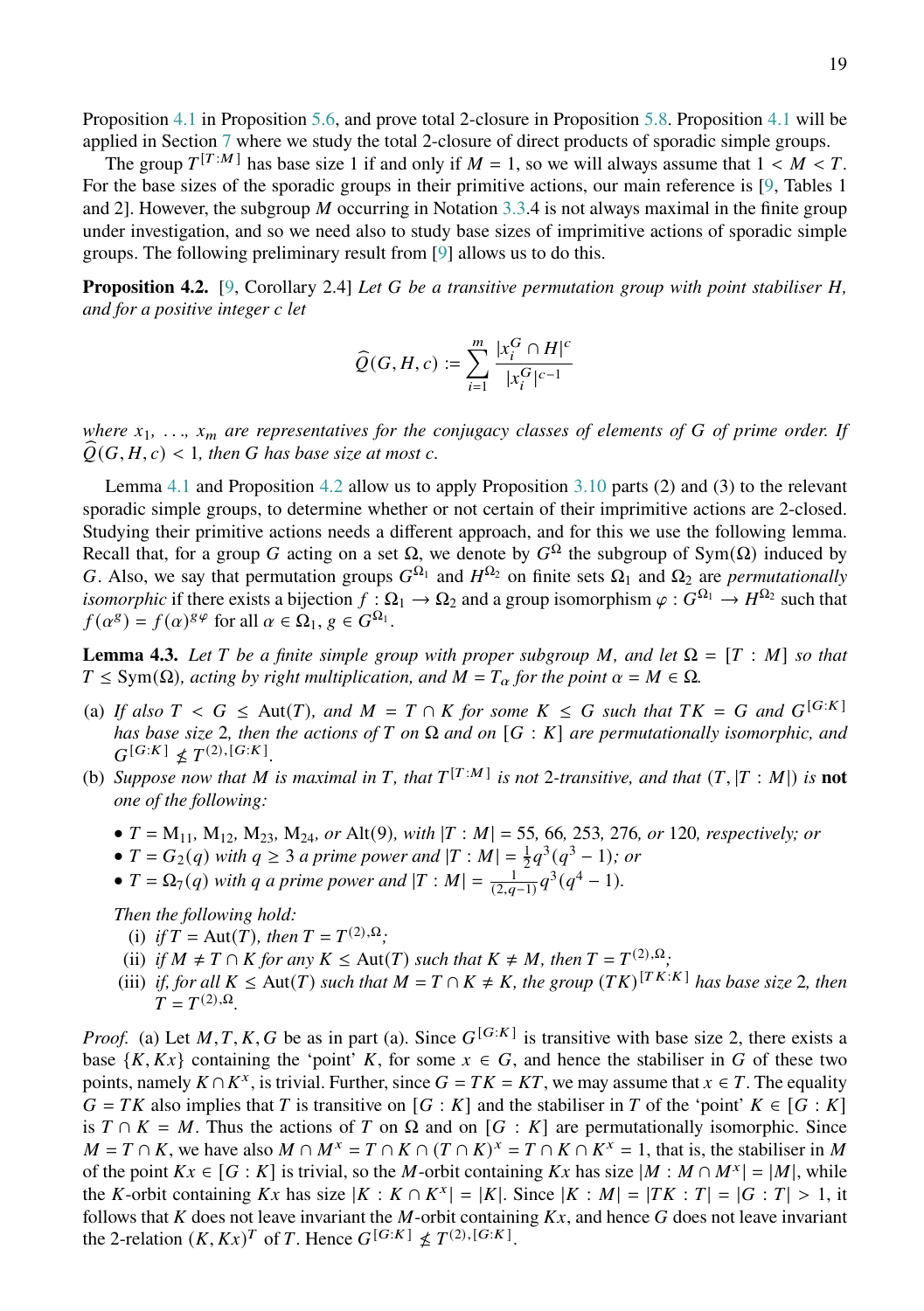(b) From now on assume that M is maximal in T, and that T is as in part (b), so  $T^{\Omega}$  is primitive but not 2-transitive. Then by [\[23,](#page-52-3) Theorem 1], the group  $T^{(2),\Omega}$  is contained in  $N := N_{Sym(\Omega)}(T^{\Omega})$ . Since  $T^{\Omega}$  is primitive, N is almost simple with socle  $T^{\Omega}$ . In particular  $T^{\Omega} \le N \le \text{Aut}(T^{\Omega})$ , and part (b)(i) follows. If  $T^{(2),\Omega}$  properly contains  $T^{\Omega}$  then, taking  $K = (T^{(2),\Omega})_\alpha$ , we have  $T^{(2),\Omega} = T^{\Omega}K$  since  $T^{\Omega}$  is transitive,  $K \leq \text{Aut}(T^{\Omega})$  since N has socle  $T^{\Omega}$ , and  $M \cong M^{\Omega} = T^{\Omega} \cap K = T_{\alpha}^{\Omega} \neq K$ . Thus in part (b)(ii) we conclude that  $T^{(2),\Omega} = T$ .

Finally, suppose that the assumptions of part (b)(iii) hold, and that  $T^{(2),\Omega} \neq T^{\Omega}$ . The previous paragraph shows that  $K = (T^{(2)}, \Omega)_{\alpha}$  satisfies  $K \leq \text{Aut}(T^{\Omega})$  and  $M \cong M^{\Omega} = T^{\Omega} \cap K \neq K$ . Further, since  $T^{\Omega}$  is transitive we have  $T^{(2),\Omega} = T^{\Omega}K$ , and so, by the assumptions in (b)(iii),  $T^{(2),\Omega}$  has base size 2. However part (a), applied with  $G = T^{(2),\Omega}$ , then gives a contradiction.

Before proceeding further with the general analysis, we illustrate how to use Lemma [4.3](#page-18-1) by proving the following useful corollary.

## <span id="page-19-1"></span>**Corollary 4.4.** *Each primitive permutation group isomorphic to*  $J_3$  *or* ON *is* 2*-closed.*

*Proof.* Let T be  $J_3$  or ON, let M be a maximal subgroup of T, and consider T as a primitive permutation group on  $\Omega = [T : M]$  acting by right multiplication. Up to permutational isomorphism, each primitive representation of T arises in this way. We need to prove that T is equal to  $X := T^{(2), \Omega}$ . By [\[23,](#page-52-3) Theorem 1], X is almost simple with socle T. In each case  $G := Aut(T) \cong T.2$ , so X is equal to either T or G. Note that T has no 2-transitive representations. If M cannot be written as  $M = K \cap T$  for any  $K \leq G$  with  $K \neq M$ , then  $X = T$  by Lemma [4.3\(](#page-18-1)b)(ii). So assume that such a K exists, and note that  $TK = G$ . By Lemma [4.3\(](#page-18-1)b)(iii), we may assume further that G has base size larger than 2 in its action on  $\Sigma := [G : K]$ . Using [\[9,](#page-51-9) Tables 1 and 2], the possibilities are as follows.

If  $G = J_3$ : 2, then  $K \in \{L_2(16) : 4, (3 \times M_{10}) : 2\}$ . In these cases, we use GAP [\[15\]](#page-51-10). If  $K = L_2(16)$ , then  $G^{\Sigma}$  has rank 7, while  $T^{\Sigma}$  has rank 8. If  $K = (3 \times M_{10}) : 2$ , then  $G^{\Sigma}$  has rank 18, while  $T^{\Sigma}$  has rank 28. Thus,  $T^{\Sigma} = T^{(2),\Sigma}$  in each case.

If  $G = ON$ : 2, then  $K = 4.L_3(4)$ .2.2. Here, we check using GAP [\[15\]](#page-51-10) that  $G^{\Sigma}$  has rank 34, while  $T^{\Sigma}$  has rank 48. So  $T^{\Sigma} = T^{(2),\Sigma}$ .

We are now ready to outline our strategy to prove Theorem [1.1.](#page-1-0) Our analysis uses the notion of the depth  $\ell_G(H)$  of a proper subgroup H of a finite group G, namely the least positive integer  $\ell$  such that there exists a subgroup chain  $H = G_\ell < \cdots < G_1 < G_0 = G$  with  $G_i$  maximal in  $G_{i-1}$  for  $i = 1, \ldots, \ell$ . The maximum value of  $\ell_G(H)$  over all proper subgroups H of G is the depth of the trivial subgroup, and this is at most the length of the longest subgroup chain in  $G$  but may be smaller. For example,  $1 < C_2 < C_2^2 <$  Alt(4) < Sym(4) is a subgroup chain for Sym(4) of maximum length four, while  $\ell_{\text{Sym}(4)}(1) = 3$  in view of the chain  $1 < C_3 < \text{Sym}(3) < \text{Sym}(4)$ .

<span id="page-19-0"></span>**Strategy 4.5.** Assume that  $T$  is one of the sporadic simple groups in Proposition [2.12\(](#page-8-1)b) so, in particular, T admits no non-trivial factorizations. By Corollary [2.11,](#page-8-2) T is totally 2-closed if and only if  $T^{[T:H]} = T^{(2),[T:H]}$  for all proper subgroups H of G. It follows from Theorem [2.4](#page-4-3) that this holds for  $H = 1$ , so we need to consider proper nontrivial subgroups H, and in these cases we note that  $T^{[T:H]}$ has base size at least 2.

We proceed in a series of steps. At Step  $\ell$  we will have remaining a non-empty set  $S_{\ell}$  of proper nontrivial subgroups of T to consider, where  $S_1$  is the set of all proper nontrivial subgroups of T. Either (a) we complete the analysis at Step  $\ell$  by concluding with certainty that T is, or is not, totally 2-closed, or (b) we remove some subgroups from  $S_f$  leaving a set  $S_{f+1}$  which, if non-empty, will be considered in Step  $\ell + 1$ . In particular, for each  $\ell$ ,  $S_{\ell}$  will have the following property:

(\*) If  $H \in \mathcal{S}_{\ell}$ , then  $\ell_T(H) \geq \ell$ , and if  $\ell_T(H) = \ell$  and  $H \leq M \leq T$ , then  $T^{[T:M]} = T^{(2),[T:M]}$  and  $T^{[T:M]}$  has base size at least 3.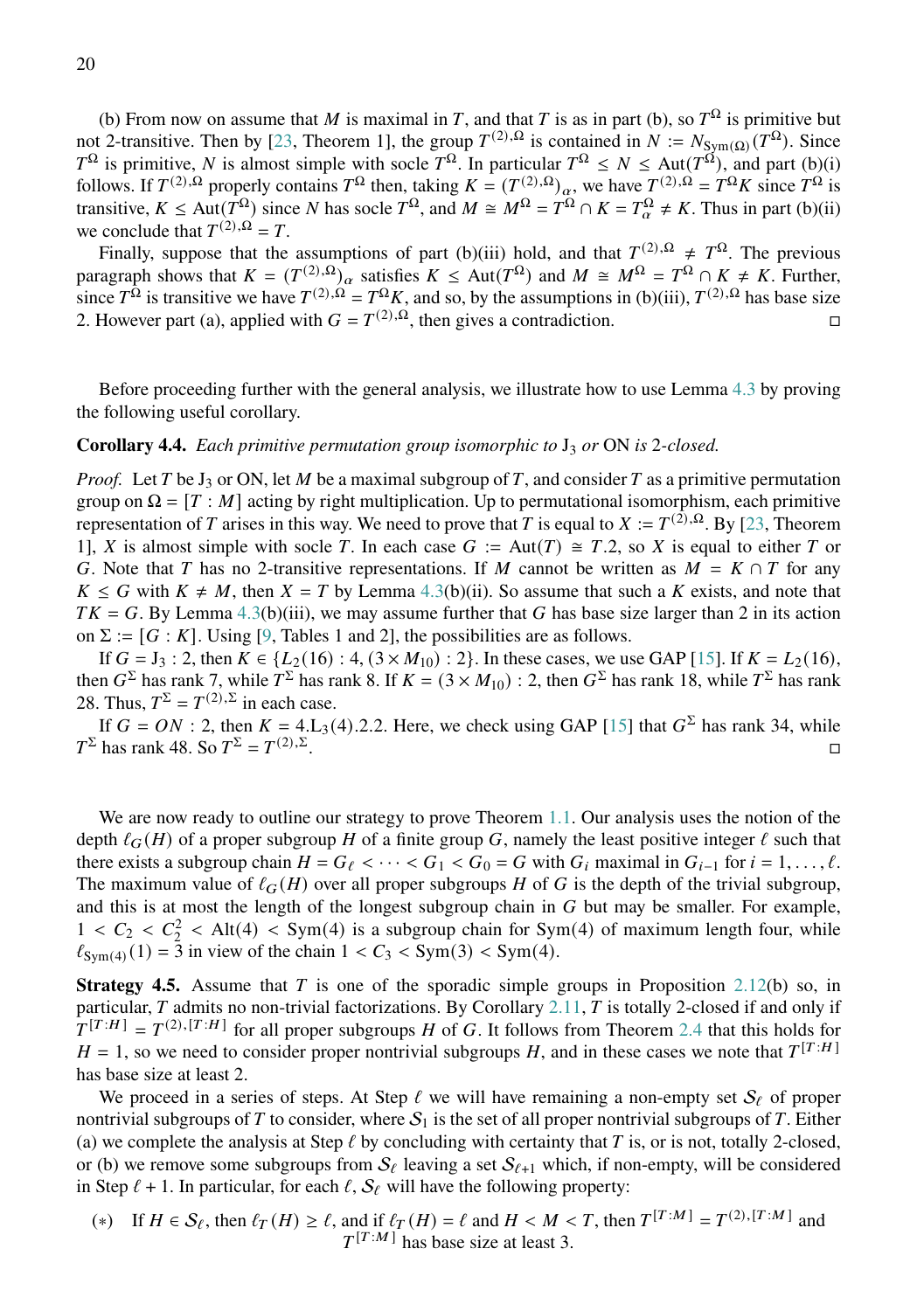Note that  $S_1$  has property (\*) since if  $\ell_T(H) = 1$  then H is maximal and the last condition holds vacuously. Also the process will complete in a finite number of steps since  $T$  is finite. Finally, we describe what we do in Step  $\ell$  (for an arbitrary value of  $\ell$ ).

*Step*  $\ell$ : For each  $H \in S_{\ell}$  with  $\ell_T(H) = \ell$ , we determine  $T^{(2),[T:H]}$ . To do this when  $\ell = 1$  (that is, when  $H$  is maximal in  $T$ ), we use Lemma [4.3](#page-18-1) together with some known results about the subdegrees of the primitive almost simple groups. If  $\ell \geq 2$  then  $T^{[T:H]}$  is imprimitive, and by property (\*),  $T^{[T:M]} = T^{(2),[T:M]}$  for all M such that  $H \lt M \lt T$ . We can therefore use Proposition [3.10](#page-15-0) in our analysis. (This of course is the most difficult part of the procedure.)

- (1) Thus for each  $H \in \mathcal{S}_{\ell}$  with  $\ell_T(H) = \ell$ , we determine  $T^{(2),[T:H]}$ .
	- (a) If  $T^{[T:H]} < T^{(2),[T:H]}$ , for some such H, then *we conclude that* T is not totally 2-closed, and *the analysis is completed.*
	- (b) Else we have  $T^{[T:\hat{H}]} = T^{(2),[T:H]}$  for every  $H \in \mathcal{S}_{\ell}$  with  $\ell_T(H) = \ell$ .
- (2) Next we check the base size of  $T^{[T:H]}$  for each  $H \in S_\ell$  with  $\ell_T(H) = \ell$ , and construct the new set  $S_{\ell+1}$ .
	- (a) If,  $T^{[T:H]}$  has base size 2, then it follows from Proposition [3.10\(](#page-15-0)3) that, for each  $K < H$ , we have  $T^{[T:K]} = T^{(2),[T:K]}$ . Thus proper subgroups of H need no further testing.
	- (b) We remove from  $\mathcal{S}_{\ell}$  each  $H \in \mathcal{S}_{\ell}$  with  $\ell_T(H) = \ell$  and, in addition, if  $T^{[T:H]}$  has base size 2, we also remove all proper subgroups of H. Let  $\mathcal{S}_{\ell+1}$  denote the resulting set of subgroups.
	- (c) If  $S_{\ell+1} = \emptyset$  then we have successfully shown that  $T^{[T:H]} = T^{(2),[T:H]}$  for every proper subgroup *H* of *T*, we conclude that *T* is totally 2-closed, and the analysis is completed.
	- (d) On the other hand if  $S_{\ell+1} \neq \emptyset$ , then by its construction it is not difficult to check that  $S_{\ell+1}$  has property (\*) with  $\ell + 1$  in place of  $\ell$ .

We begin by applying this strategy to the group HN, and here we do not need to proceed past stage (1) of Step 1 in Strategy [4.5.](#page-19-0)

# **Proposition 4.6.** *The Harada Norton group* HN *is not totally* 2*-closed.*

*Proof.* Let  $T = HN$ , the Harada Norton group. One of the groups  $H \in S_1$  in Strategy [4.5](#page-19-0) is  $H = 4.HS$ , and Aut $(T) = T.2$  has a primitive permutation representation on a set of size 1, 539, 000, with point stabiliser  $H.2$ . For the normal subgroup T, this representation is permutationally isomorphic to its transitive action on  $[T : H]$ , which has rank 9, with all subdegrees distinct, see [\[19,](#page-52-10) Lemma 2.18.1]. Thus, in particular, H.2 must leave invariant each H-orbit in  $[T : H]$ . Hence Aut $(T)$  also has rank 9 on  $[T : H]$ . We conclude that  $T^{(2),[T:H]}$  contains T.2, so T is not totally 2-closed.

We now move on to the group  $J_1$ , where we must use both stages of Steps 1 and 2 of Strategy [4.5.](#page-19-0)

**Remark 4.7.** *At various stages in the remainder of the paper, we will us the following fact: if is a proper nontrivial subgroup of a group* T and K is contained in a core-free subgroup H of T such that  $T^{[\hat{T}:H]}$  has base size 2, then also  $T^{[\hat{T}:K]}$  has base size 2. (This follows from the fact that  $T^{[T:H]}$  having *a base of size* 2 *means that, for some*  $g \in T$ ,  $H \cap H^g$  *acts trivially on*  $[T : H]$  *and hence*  $H \cap H^g = \overline{1}$  $\overline{s}$  *is core-free in*  $\overline{T}$ , whence also its subgroup  $K \cap K^g$  is trivial.)

<span id="page-20-0"></span>**Proposition [4](#page-17-2).8.** *The Janko group*  $J_1$  *is totally* 2-closed. Also Proposition 4.1, and in particular Table [1](#page-17-1)*, holds for* J1*.*

*Proof.* Let  $T = J_1$ . According to Strategy [4.5](#page-19-0) our task is to prove that  $T^{\Omega} = T^{(2),\Omega}$ , where  $\Omega = [T : H]$ , for each proper nontrivial subgroup  $H$  of  $T$ . In Step 1 of Strategy [4.5,](#page-19-0) for each maximal subgroup  $H$ , we conclude that  $T^{[T:H]} = T^{(\Sigma), [T:H]}$  by Lemma [4.3\(](#page-18-1)b)(i), since Aut(T) = T and T has no 2-transitive representations. Proceeding to stage (2) of Step 1, we find by [\[9,](#page-51-9) Table 1] that, for a maximal subgroup H,  $T^{[T:H]}$  has base size 2 unless H is conjugate to  $L_2(11)$ . Thus the new subset  $S_2$  consists, up to conjugacy, of all proper nontrivial subgroups of a maximal subgroup  $M := L_2(11)$ .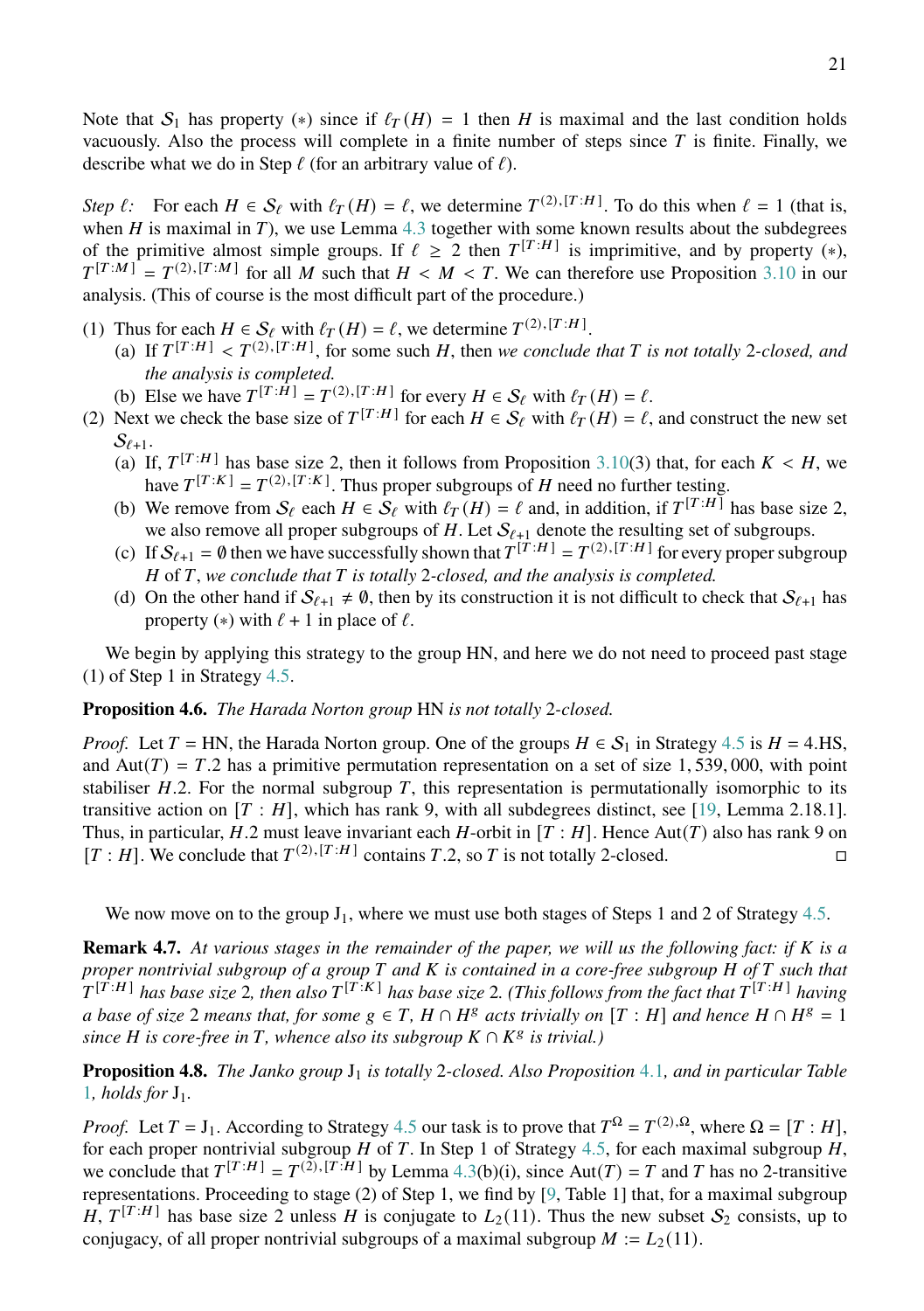We proceed to stage (1) of Step 2 in Strategy [4.5.](#page-19-0) Let  $H$  be a maximal subgroup of  $M$ . Then the group  $T^{[T:H]} \cong T$  is imprimitive, and we use the notation in Notation [3.3](#page-10-1) with  $G = T$  and  $\Omega = [T : H]$ . So  $H = G_{\omega}$ , for a point  $\omega$  contained in a part  $\Delta$  in a G-invariant partition  $\Sigma$  of  $\Omega$ ,  $X = G^{(2),\Omega}$ ,  $Y = X_{\Delta}^{\Delta}$ ,  $L = G^{\Sigma}$ , and we may assume that  $G_{\Delta}$  (setwise stabiliser) is the subgroup  $M = L_2(11)$ . Thus  $L = L^{(2),\Sigma}$  by the previous paragraph. Using the Web Atlas [\[35\]](#page-52-11), we see that the *M*-orbits in  $\Sigma$  have lengths 1, 11, 12, 110, 132. Thus since  $|M|/110 = 6$  and  $|M|/132 = 5$ , the greatest common divisor of the point-stabiliser orders in  $M^{\Sigma}$  is [1](#page-17-1). Thus the first line of Table 1 holds, and it follows from Proposition [3.10\(](#page-15-0)2) that  $X = G$ , that is,  $T^{[T:H]} = T^{(2), [T:H]}$ . Next, for each maximal subgroup H of M, we use Magma [\[5\]](#page-51-11) to compute the expression  $\hat{Q}(T, H, 2)$  of Proposition [4.2](#page-18-0) and find that the value is less than 1, and hence that  $T^{[T:H]}$  has base size 2. Thus the subset  $S_3$  constructed in stage (2) of Step 2 is the emptyset, and we conclude that  $T$  is totally 2-closed.

To complete the proof that Proposition [4](#page-17-2).1 holds for  $T = J_1$ , note that our argument has so far shown that each proper nontrivial subgroup K of T is either conjugate to  $M = L_2(11)$ , or is contained in a subgroup H such that  $T^{[T:H]}$  has base size 2. In the latter case, as we observed above,  $T^{[T:K]}$  also has base size 2. This completes the proof.

Next, we deal with the group  $J_3$ , where three steps of Strategy [4.5](#page-19-0) are required.

<span id="page-21-0"></span>**Proposition [4](#page-17-2).9.** *The Janko group*  $J_3$  *is totally* 2*-closed. Moreover, Proposition* 4.1*, and in particular Table* [1](#page-17-1) *holds for*  $J_3$ *.* 

*Proof.* Let  $T := J_3$ . According to Strategy [4.5](#page-19-0) our task is to prove that  $T^{\Omega} = T^{(2),\Omega}$ , where  $\Omega = [T : H]$ , for each proper nontrivial subgroup  $H$  of  $T$ .

In Step 1 of Strategy [4.5,](#page-19-0)  $S_1$  is the set of all proper nontrivial subgroups. If  $H \in S_1$  is maximal in T then, by Corollary [4.4,](#page-19-1)  $T^{\Omega} = T^{(2),\Omega}$ , and by [\[9,](#page-51-9) Table 1],  $H \cong L_2(16)$ : 2 is the only maximal subgroup such that  $T^{\Omega}$  has base size greater than 2 (and in fact has base size 3). Thus the set  $S_2$  constructed in Strategy [4.5](#page-19-0) consists of all nontrivial, non-maximal subgroups H such that, if  $H < M < T$  with M maximal, then M is conjugate to  $L_2(16)$ : 2.

We see from the Web Atlas [\[35\]](#page-52-11) that the M-orbits in  $[T : M]$  have lengths 1, 85, 120, 510, 680, 1360, 1360, 2040. Thus, since  $|M|/1360 = 6$  and  $|M|/120 = 68$ , it is easily checked that the greatest common divisor of the point stabiliser orders in  $M^{[T:M]}$  is 2. The second line of Table [1](#page-17-1) then follows for  $M = L_2(16)$ : 2. From now on the subgroups H we consider are not maximal, and we use Notation [3.3](#page-10-1) with  $G = T$ ,  $\Omega = [T : H]$ ,  $X = T^{(2), \Omega}$ ,  $H = G_{\omega}$ , with  $\omega$  in a part  $\Delta$  of a  $G$ -invariant partition  $\Sigma$  of  $\Omega$  such that  $M = G_{\Delta}$  (setwise stabiliser), so  $\Sigma = [T : M]$  and for  $L = G^{\Sigma}$ , we will always have  $L = L^{(2),\Sigma}$  by Strategy [4.5.](#page-19-0)

In Step 2, we consider all maximal subgroups H of  $M = L_2(16)$ . Thus  $M^{\Delta}$  is primitive. First we claim that, for each such H,  $T^{\Omega} = T^{(2),\Omega}$ . Suppose that this is false, so that, for some H, we have  $X \neq G$ . Then, by Proposition [3.10\(](#page-15-0)2),  $X = N \rtimes G$  with  $N = X_{(\Sigma)} \neq 1$  (kernel of the X-action on  $\Sigma$ ), and the  $N^{\Delta}$ -orbits have constant length a, where a divides the greatest common divisor of the 2-point stabilisers of L. By the previous paragraph a divides 2. Since  $1 \neq N^{\Delta} \leq X_{\Delta}^{\Delta}$  and  $M^{\Delta} \leq X^{\Delta}$  is primitive, it follows that  $N^{\Delta}$  is transitive, so  $a = |\Delta| = 2$ . This implies that  $|M : H| = 2$  so H is equal to the derived subgroup  $M' = L_2(16)$ . We check, using Magma [\[5\]](#page-51-11), that the stabiliser (a subgroup of order 6) in M of a part  $\Delta_i$  in one of the two M-orbits of length 1360 in  $\Sigma$  lies in H, while the stabiliser of a part  $\Delta_k$  in the other M-orbit of length 1360 is not contained in H. Firstly we note that, for  $\omega_k \in \Delta_k$ , this implies that the two-point stabiliser  $G_{\omega,\omega_k} = H_{\omega_k} \cong C_3$ , and it follows that the greatest common divisor of the point stabiliser orders in  $H^{[T:H]}$  is [1](#page-17-1), and hence Line 2 of Table 1 holds also for the subgroup  $L_2(16)$ . Secondly, this means that, in the notation of Proposition [3.10,](#page-15-0)  $(M \cap M_i)G_\omega = H \neq M$  so that property (ii) in Proposition [3.10\(](#page-15-0)1) fails, and hence  $X = G$ , which is a contradiction. Thus  $T^{[T:H]} = T^{(2),[T:H]}$ for all maximal subgroups *H* of *M*. For those subgroups  $H \neq L_2(16)$ , we use Magma [\[5\]](#page-51-11) and compute that the value of the expression  $\hat{Q}(T, H, c)$  of Proposition [4.2,](#page-18-0) with  $c = 2$ , is strictly less than 1, and hence  $T^{[T:H]}$  has base size 2.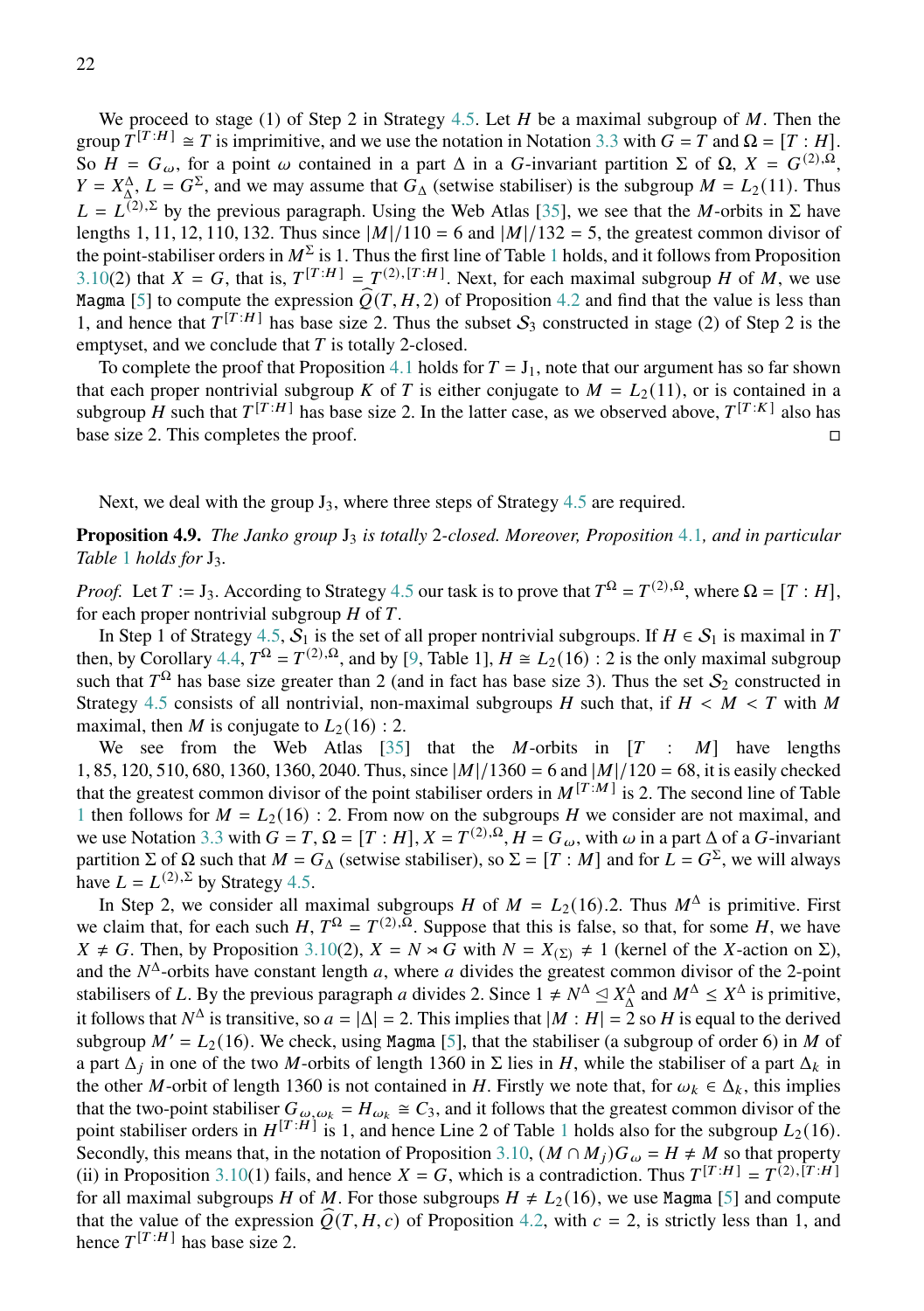Suppose now that  $H = L_2(16)$ . We compute as follows using GAP [\[15\]](#page-51-10) to prove that  $T^{[T:H]}$  has base size 3. The generators for  $T = J_3$  viewed as the primitive group  $T^{[T:M]}$  acting on  $\Sigma = [T : M]$  are given in the ATLAS [\[11,](#page-51-6) [35\]](#page-52-11) and using these we compute with [\[15\]](#page-51-10) that the point stabilisers of  $H^{\Sigma}$  have orders 8, 6, 6, 6, 6, 2, 48, 6, 34. This implies in particular that H is transitive on the  $M^{\Sigma}$ -orbit  $\Sigma_0$  of length 2040 =  $|H|/2$ . Let  $K = H \cap M^g \cong C_2$ , the stabiliser in H of a block  $\Delta' \in \Sigma_0$ . If  $T^{[T:H]}$  were to have base size 2, then  $H^{[T:H]}$  would have an orbit  $\Omega_0$  of length  $|H| = 4080$  in  $\Omega = [T:H]$ , which would have to be the union of the 2040 blocks of  $\Sigma$  in  $\Sigma_0$ . If this were the case then the stabiliser  $J := H \cap H^g$ in *H* of a point of  $\Omega_0$  would be trivial. Thus we (only) need to check that  $J \neq 1$ , and we do this using GAP. Now  $K = H_{\Delta'}$ , the stabiliser in H of  $\Delta' \in \Sigma_0$ . In GAP we construct  $T_{\Delta'}$  (which is  $M^g$ ) and then the derived subgroup of  $T_{\Delta}$  (which is  $H^g$ ). Finally we check (using the 'IsSubgroup' command in GAP) that K is a subgroup of  $H^g$ . Since K by definition lies in H we conclude that  $K \leq H \cap H^g = J$ , and hence  $J \neq 1$ , as claimed. Thus  $T^{[T:H]}$  has base size 3. To complete stage (2) of Step 2 for Strategy [4.5](#page-19-0) we remove various subgroups from  $S_2$  to form  $S_3$ : which consists, up to conjugacy, of those proper nontrivial subgroups H of  $M' = L_2(16)$  such that the only maximal subgroup of M containing H is M'.

In Step 3, for each  $H \in S_3$  such that H is maximal in  $M' = L_2(16)$ , we use Magma [\[5\]](#page-51-11) and compute that the value of the expression  $\widehat{Q}(T, H, c)$  of Proposition [4.2,](#page-18-0) with  $c = 2$ , is strictly less than 1, and hence  $T^{[T:H]}$  has base size 2. Finally we prove that  $T^{[T:H]} = T^{(2),[T:H]}$  by applying Proposition [3.10\(](#page-15-0)2) with  $M' = L_2(16)$  instead of M, so  $L = T^{[T:M']} = T^{(2),[T:M']}$ . If  $X \neq G$  then by Proposition [3.10\(](#page-15-0)2),  $X = N \rtimes G$  with N leaving  $\Delta$  invariant, and all N-orbits in  $\Delta$  of constant length  $a > 1$  such that a divides the greatest common divisor of the 2-point stabiliser orders in  $T^{[T:M']}$ . In the previous paragraph we proved that this greatest common divisor is equal to 1, which is a contradiction. Thus  $T^{[T:H]} = T^{(2),[T:H]}$ with base size 2, for all  $H \in S_3$  maximal in  $M' = L_2(16)$ . When we form the set  $S_4$  we obtain an empty set, and so we conclude that  $T = J_3$  is totally 2-closed.

We note that this completes the proof also of Proposition [4.1](#page-17-2) for  $T = J_3$ , for if  $H < T$  and  $T^{[T:H]}$  has base size at least 3, then also, for all  $H < M < T$ ,  $T^{[T:M]}$  has base size at least 3. Thus  $H \leq M = L_2(16)$ : 2, and if  $H \neq M$  then it follows from the proofs of Steps 2 and 3 above that  $H = M'.$ .<br>1980 - Paul Barbara, politikar eta aldera eta aldera eta aldera eta aldera eta aldera eta aldera eta aldera<br>1980 - Paul Barbara, profesiora eta aldera eta aldera eta aldera eta aldera eta aldera eta aldera eta aldera

Next, we will deal with the case where  $T$  is the monster. First, we prove Proposition [4.1](#page-17-2) for this group.

<span id="page-22-0"></span>**Proposition 4.10.** Let  $T := \mathbb{M}$  (the monster), and let  $K < T$  be such that  $T^{[T:K]}$  has base size at least 3. *Then*  $K = 2. \mathbb{B}$ , a maximal subgroup of  $T$ , and the greatest common divisor of the point-stabiliser orders *in*  $K^{[T:K]}$  *is* 209, 018, 880. In particular, Proposition [4](#page-17-2).[1](#page-17-1) (expecially the final row of Table 1) holds for M*.*

*Proof.* Let  $K \leq M < T$  with M maximal in T. Then also  $T^{[T:M]}$  has base size at least 3. Hence by [\[9,](#page-51-9) Table 2],  $M = 2 \text{.} \mathbb{B}$ . Suppose that  $K < M$ , and let H be a maximal subgroup of M containing K. Then also  $T^{[T:H]}$  has base size at least 3. For all maximal subgroups H of M, we use the GAP Character Table Library [\[7\]](#page-51-12) (together with the available class fusions) and compute, using GAP [\[15\]](#page-51-10), that the value of the expression  $\widehat{Q}(T, H, 2)$  of Proposition [4.2](#page-18-0) is strictly less than 1, and hence that  $T^{[T:H]}$  has base size 2. This is a contradiction, and hence  $K = M = 2.B$ . Finally, the point stabilisers in  $K = 2.B$  of the nine K-orbits in  $[T : K]$  are given in [\[18,](#page-52-12) top of p. 101] and we compute that the greatest common divisor of the point-stabiliser orders in  $K^{[T:K]}$  is 209, 018, 880, completing the proof.

We are now ready to prove that the monster is totally 2-closed.

# <span id="page-22-1"></span>**Proposition 4.11.** *The monster* M *is totally* 2*-closed.*

*Proof.* Let  $T = \mathbb{M}$ . As usual our task, using Strategy [4.5,](#page-19-0) is to prove that  $T^{\Omega} = T^{(2),\Omega}$ , where  $\Omega = [T : H]$ , for each proper nontrivial subgroup H of T. Since  $T = Aut(T)$  and T has no 2-transitive representations, it follows from Lemma  $4.3(b)(i)$  $4.3(b)(i)$  that this holds for all maximal subgroups H. Thus we proceed to stage (2) of Step 1 in Strategy [4.5,](#page-19-0) and here, by Proposition [4.10,](#page-22-0) the only maximal subgroup M such that  $T^{[T:M]}$  has base size at least 3 is  $M = 2$ . B. Hence the set  $S_2$  formed in Step 1 consists, up to conjugacy, of all proper nontrivial subgroups of  $M$ .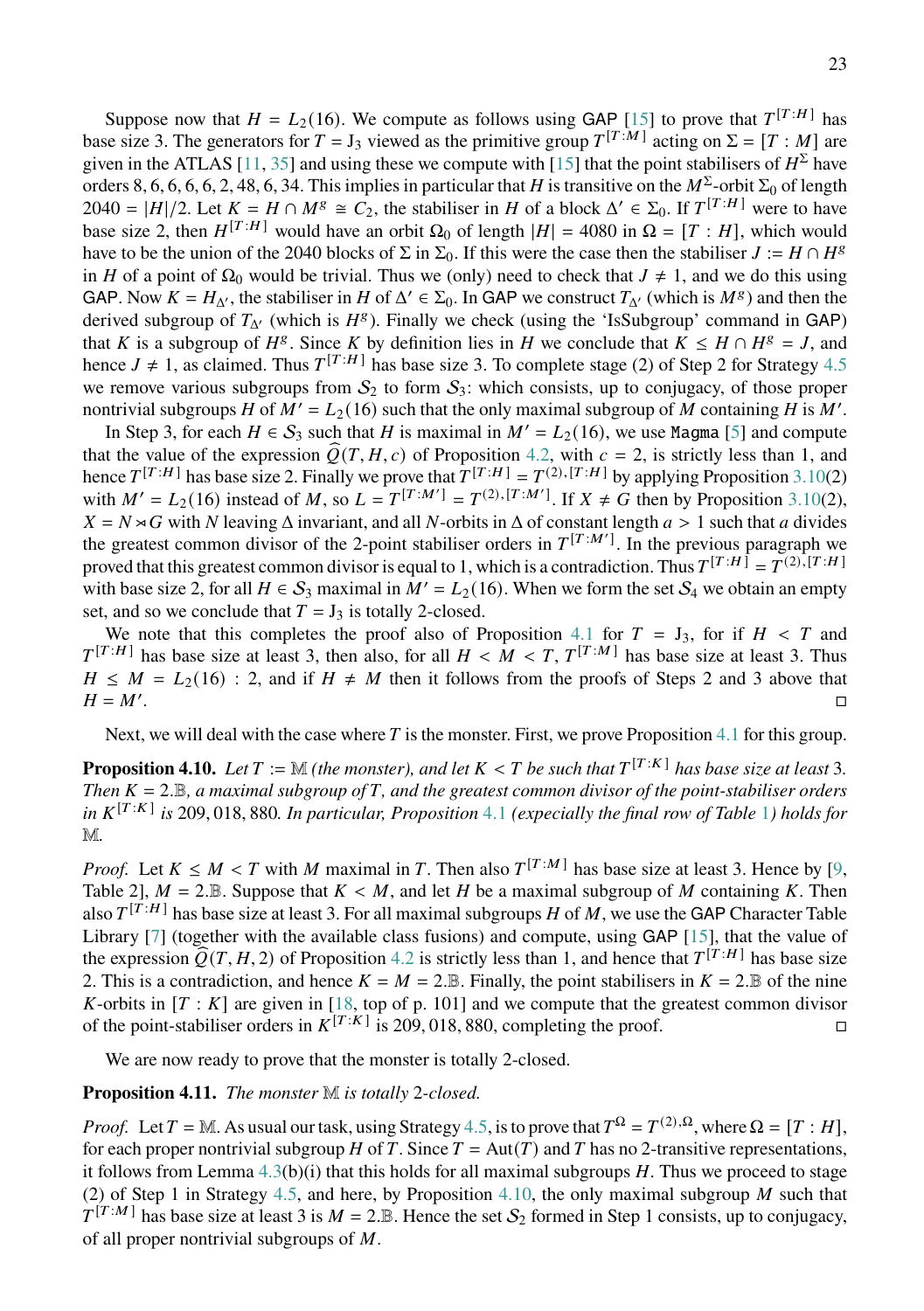In Step 2 of Strategy [4.5,](#page-19-0) we examine the maximal subgroups  $H$  of  $M$ . We again use Notation [3.3](#page-10-1) with  $G = T$ ,  $\Omega = [T : H]$ ,  $X = T^{(2), \Omega}$ ,  $H = G_{\omega}$ , with  $\omega$  in a part  $\Delta$  of a T-invariant partition  $\Sigma$  of  $\Omega$  such that  $M = G<sub>Δ</sub>$ , so  $\Sigma = [T : M]$  and  $L = G<sup>Σ</sup>$  satisfies  $L = L<sup>(2),Σ</sup>$ , and we set  $Y = X<sub>Δ</sub><sup>Δ</sup>$ . Since *A* is maximal in *M* and  $Z(M) = \Phi(M) \cong C_2$ , we have  $Z(M) = \text{Core}_M(H) = \Phi(M)$  and  $M^{\Delta} \cong \mathbb{B}$ . This implies that  $M^{\Delta} = M^{(2), \Delta}$ , by Lemma [4.3\(](#page-18-1)b)(i), since Aut( $\mathbb{B}$ ) =  $\mathbb{B}$  and  $\mathbb{B}$  has no 2-transitive representations. It now follows from Lemma [3.1\(](#page-10-0)b) that  $Y = \mathbb{B} = M^{\Delta}$ . Suppose now that  $X \neq G$ . Then by Proposition [3.8\(](#page-14-0)a),  $X = N \times G$  with  $N^{\Delta}$  a nontrivial normal subgroup of Y, and hence  $N^{\Delta} = Y$ . By the definition of the subgroup N from Lemma [3.5\(](#page-12-0)b), this would imply that, for  $1 < j \le s = |\Sigma|$ , the group  $(M \cap M_j)^{\Delta}$  is transitive. Since  $M \cap M_j$  is a proper subgroup of M and  $Z(M) = \text{Core}_M(H) \le M \cap M_j$ , the induced group  $(M \cap M_j)^{\Delta}$  is a proper subgroup of  $M^{\Delta} = Y$ , so we have a proper factorisation  $Y = Y_{\omega} (M \cap M_j)^{\Delta}$ . This is a contradiction since Y has no such factorizations, by [\[24\]](#page-52-2). Thus  $X = G$ , that is,  $T^{[T:H]} = T^{(2), [T:H]}$ . We now move to stage (2) of Step 2 for Strategy [4.5.](#page-19-0) By Proposition [4.10,](#page-22-0) each of the groups  $T^{[T:H]}$  just examined has base size 2. Hence the set  $S_3$  formed in Step 2 is empty, and we conclude that  $T$  is totally 2-closed.

The next two groups we deal with are the O'Nan group and the Lyons group.

#### <span id="page-23-1"></span>**Proposition 4.12.** *The O'Nan group* ON *is not totally* 2*-closed.*

*Proof.* Let  $T = ON$  and let M be a maximal subgroup of T with  $M = L_3(7)$ : 2. Also let  $H = M'$  (the derived subgroup), so  $|M : H| = 2$ . By Corollary [4.4,](#page-19-1)  $T^{[T:M]} = T^{(2),[T:M]}$ . We check, using GAP [\[15\]](#page-51-10), that no two-point stabiliser in  $M^{[T:M]}$  is contained in H. Hence,  $(M \cap M^t)H = M$  for all  $t \in T$ , that is to say, condition (ii) of Proposition [3.10\(](#page-15-0)1) holds. Since  $T^{[T:M]} = T^{(2),[T:M]}$ , Proposition 3.10(1) applies, and we conclude that  $T^{[T:H]}$  is not 2-closed. Thus, T is not totally 2-closed.

<span id="page-23-0"></span>**Proposition 4.13.** *The Lyons group* Ly *is totally* 2*-closed. Moreover, Proposition* [4](#page-17-2).1*, and in particular Table* [1](#page-17-1) *holds for*  $T = Ly$ .

*Proof.* Let  $T = Ly$ . As in the other cases, our task is to prove, using Strategy [4.5,](#page-19-0) that  $T^{\Omega} = T^{(2),\Omega}$ , where  $\Omega = [T : H]$ , for each proper nontrivial subgroup H of T. Since  $T = Aut(T)$  and T has no 2transitive representations, it follows from Lemma  $4.3(b)(i)$  $4.3(b)(i)$  that this holds for all maximal subgroups H. Thus we proceed to stage (2) of Step 1 in Strategy [4.5:](#page-19-0) constructing the set  $S_2$ . By [\[9,](#page-51-9) Table 2], there are only two conjugacy classes of maximal subgroups M of T such that  $T^{[T:M]}$  has base size at least 3, with representatives  $M_1 = G_2(5)$  and  $M_2 = 3$ .McL : 2. Therefore according to Strategy [4.5,](#page-19-0) the set  $S_2$ consists of all non-maximal subgroups  $H$  such that the only maximal subgroups of  $T$  containing  $H$  are conjugate to  $M_1$  or  $M_2$ .

We now move on to Strategy [4.5,](#page-19-0) Step 2, stage (1). Here, we need to prove that  $T^{[T:H]}$  is 2-closed for all  $H \in S_2$  with  $\ell_T(H) = 2$ . Let  $H \in S_2$  with  $\ell_T(H) = 2$ , and assume that  $T^{[T:H]} \neq T^{(2),[T:H]}$ . Let M be a maximal subgroup of T containing  $H$ , so  $H$  is maximal in  $M$ . Without loss of generality we may assume that  $M = M_i$  for  $i = 1$  or 2. We adopt the rest of the notation in Notation [3.3,](#page-10-1) with  $T = G$ . So  $\Omega = [T : H]$ ,  $\Sigma = [T : M]$ ,  $L = T^{\Sigma}$ ,  $M = T_{\Delta}$  (with  $\Delta \in \Sigma$ ),  $H = T_{\omega}$  (with  $\omega \in \Delta$ ), etc. Note that  $L^{(2),\Sigma} = L$ , by the previous paragraph, and  $M^{\Delta}$  is primitive since H is maximal in M. We also set  $X = T^{(2), \Omega}$ , so  $X > T$ , and  $Y = X^{\Delta} \le M^{(2), \Delta}$ .

We begin with the case  $M = M_1 = G_2(5)$ . We note that, by [\[19,](#page-52-10) Lemma 2.19.1], it follows that the greatest common divisor of the orders of the 2-point stabilisers in  $T^{[T:M]}$  is 48, and hence the entry in Table [1](#page-17-1) for  $M = G_2(5)$  is correct. Suppose first that  $|M : H| \neq 5^3(5^3 - 1)/2$ . Then  $M \cong M^{\Delta}$ , so [\[23,](#page-52-3) Theorem 1] implies that  $Y \n\t\leq M^{(2),\overline{\Delta}}$  is almost simple with socle  $G_2(5)$ . Since Out $(G_2(5)) = 1$ and  $G_2(5)$  has no 2-transitive representations, it follows from Lemma [4.3\(](#page-18-1)b)(i) that  $M^{\Delta} = M^{(2),\Delta}$ . Therefore  $Y \cong G_2(5)$  and so the nontrivial normal subgroup A of Y in Proposition [3.10\(](#page-15-0)2) is equal to Y. In particular,  $A^{\Delta}$  is transitive. However this means, by Proposition [3.10\(](#page-15-0)2), that  $|M : H| = |\Delta|$ divides the greatest common divisor of the orders of the 2-point stabilisers in  $T^{[T:M]}$ , that is,  $|M:H|$ divides 48. This is a contradiction since the smallest degree of a transitive permutation representation of  $G_2(5)$  is 3906, [\[11,](#page-51-6) page 114]. Thus  $|M : H| = 5^3(5^3 - 1)/2$ , and [\[23,](#page-52-3) Theorem 1] implies that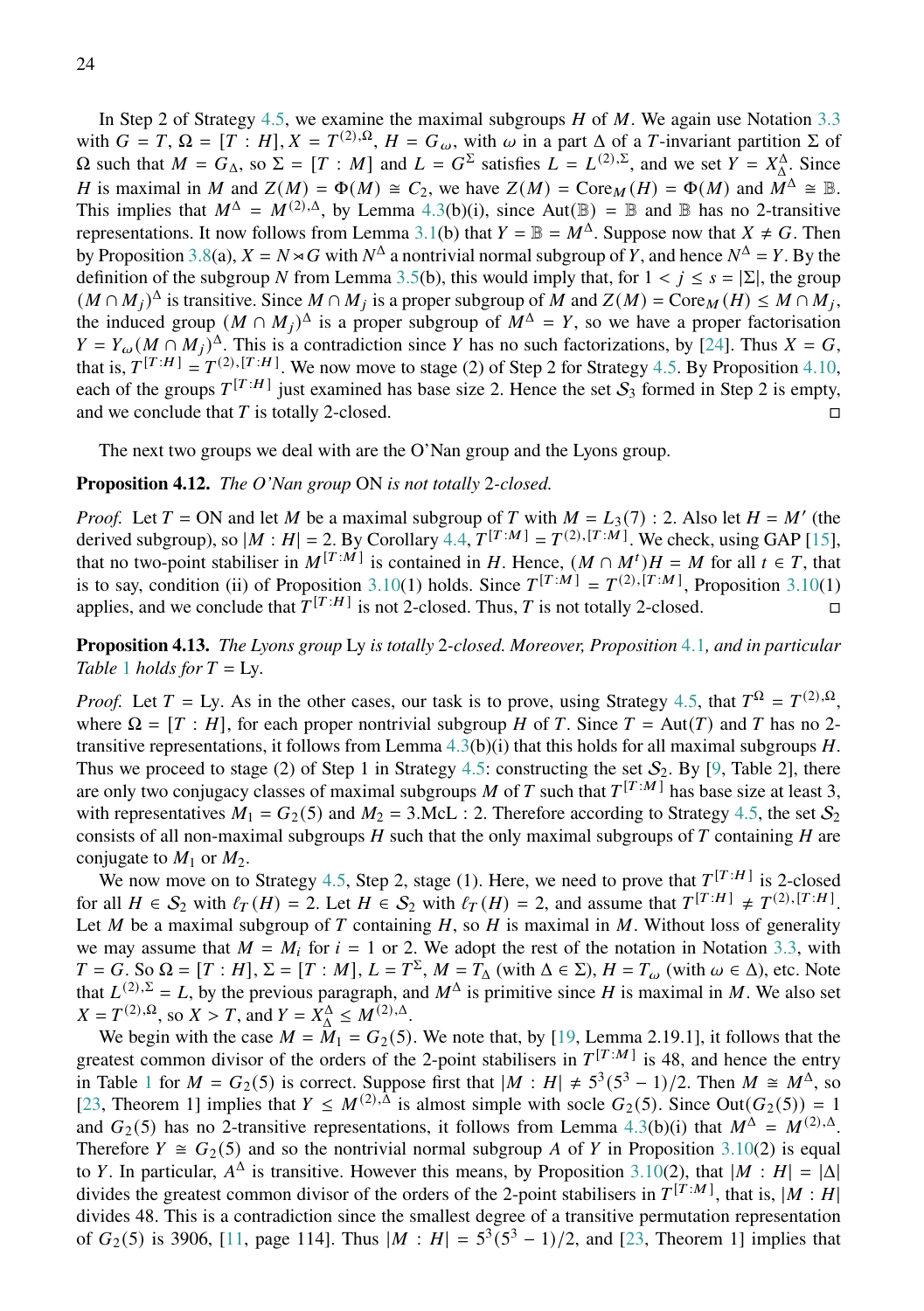$Y \leq M^{(2),\Delta} \leq \text{Aut}(\Omega_7(5)) = \Omega_7(5)$ .2. Since  $M \leq Y$  and the only maximal overgroups of  $G_2(5)$  in  $\Omega_7(5)$ .2 are  $G_2(5)$ ,  $\Omega_7(5)$ , and  $\Omega_7(5)$ .2, we have  $Y \in \{G_2(5), \Omega_7(5), \Omega_7(5)$ .2}. Hence the nontrivial normal subgroup A of Y in Proposition [3.10\(](#page-15-0)2) satisfies  $A \in \{G_2(5), \Omega_7(5), \Omega_7(5), 2\}$ . In all cases  $A \ge G_2(5)$ , so  $A^{\Delta}$  is transitive since  $M^{\Delta}$  is primitive. Then the same argument as in the previous shows that  $|\Delta|$  divides 48 and we get the same contradiction. Thus, we have shown that  $T = T^{(2),[T:H]}$  for all maximal subgroups H of  $M = M_1$ , completing Step 2 stage (1) for  $M = M_1$ .

Now we consider the case  $M = M_2 = 3$ . McL : 2. We note that, by [\[19,](#page-52-10) Lemma 2.19.1], it follows that the greatest common divisor of the orders of the 2-point stabilisers in  $T^{[T:M]}$  is 30, and hence the entry in Table [1](#page-17-1) for  $M = 3$ .McL : 2 is correct. Let  $Z = Z(M')$ , where  $M' = 3$ .McL is the derived subgroup of M, so  $|Z| = 3$ . Since  $Z \le \Phi(M)$  and H is maximal in M, we have  $Z \le \text{Core}_M(H)$ . Suppose first that  $H = M'$ , so  $|\Delta| = 2$ . We will use Proposition [3.10\(](#page-15-0)1): by [\[19,](#page-52-10) Lemma 2.19.1],  $M^{\Sigma}$  has an orbit such that the stabiliser  $M \cap M_j$  in M of a point in this orbit has shape 2.Sym(7). A computation using MAGMA shows that  $(M \cap M_i)H \neq M$ . Thus the condition in Proposition [3.10\(](#page-15-0)1)(ii) fails, and hence  $X = T$ , which is a contradiction. Therefore  $H \neq M'$ , and hence  $Cone_M(H) = Z \cong C_3$  and  $M^{\Delta} \cong \text{McL}: 2$ . Then  $M^{\Delta} = M^{(2), \Delta}$ , by [\[23,](#page-52-3) Theorem 1], and since  $M^{\Delta} \le Y \le M^{(2), \Delta}$ , this means that  $Y = M^{(2),\Delta} \cong \text{McL}$  : 2. Thus, the nontrivial normal subgroup A of Y in Proposition [3.10\(](#page-15-0)2) is either McL or McL : 2. In particular,  $A^{\Delta}$  is transitive, and hence, by Proposition [3.10\(](#page-15-0)2),  $|M : H| = |\Delta|$ divides the greatest common divisor of the orders of the 2-point stabilisers in  $T^{[T:M]}$ , that is,  $|M:H|$ divides 30. This is a contradiction since the smallest degree of a transitive permutation representation of McL : 2 is 275, [\[11,](#page-51-6) page 100].

This completes stage (1) of Step 2. We now proceed to stage (2) of Step 2: constructing the set  $S_3$ . To do this we prove the following claim.

*Claim: If*  $H \leq T$  and either (i)  $\ell_T(H) = 2$  *but*  $H \not\cong M'_2 = 3$ . McL, or (ii)  $H < M'_2$  with H conjugate to  $3.M_{22}$  or  $3.2^4.A_7$ , then  $T^{[T:H]}$  has base size 2.

*Proof of Claim:* Let M be a maximal subgroup of T containing H. If  $T^{[T:M]}$  has base size 2 then so does  $T^{[T:H]}$ , so we may assume that  $T^{[T:M]}$  has base size greater than 2. As we saw above, this means (replacing H, M by some T-conjugate if necessary) that  $M = M_i$  for  $i = 1$  or 2. Suppose first that  $\ell_T(H) = 2$ , that is, H is maximal in M, but  $H \neq M'_2$ . Then H is either a maximal subgroup of  $M_1 = G_2(5)$ , or  $M = M_2$ , H contains  $Z := Z(M') \cong C_3$ , and  $H/Z$  is a maximal subgroup of  $M/Z \cong \text{McL}: 2 \text{ of index greater than 2. Such subgroups } H \text{ can be read off using the Web Atlas [35].}$  $M/Z \cong \text{McL}: 2 \text{ of index greater than 2. Such subgroups } H \text{ can be read off using the Web Atlas [35].}$  $M/Z \cong \text{McL}: 2 \text{ of index greater than 2. Such subgroups } H \text{ can be read off using the Web Atlas [35].}$ As in Proposition [4.11,](#page-22-1) an upper bound for the base size of  $T^{[T:H]}$  can be computed using Proposition [4.2.](#page-18-0) Using the character table library (together with the available class fusions), we check using GAP [\[15\]](#page-51-10) that  $\tilde{Q}(T, H, 2)$  < 1 for each choice of H. Hence by Proposition [4.2,](#page-18-0)  $T^{[T:H]}$  has base size 2. This proves part (i). Finally suppose that  $H < M'_2$  with H conjugate to 3.M<sub>22</sub> or 3.2<sup>4</sup>.A<sub>7</sub>. The same method, using GAP, shows that  $\hat{Q}(T, H, 2) < 1$ , and hence that  $T^{[T:H]}$  has base size 2, proving part (ii).

It follows from part (i) of the claim, and the definition of  $S_3$ , that  $S_3$  consists of those subgroups conjugate to a proper nontrivial subgroup H of  $M'_2 = 3$ . McL such that the only subgroup K containing *H* with  $\ell_T(K) = 2$  is  $K = M'_2$ . Examining the Atlas [\[11,](#page-51-6) page 100], we see that *H* must be conjugate to a subgroup of  $N_1 := 3.M_{22}$  or  $N_2 := 3.2^4 : A_7$ , since all other proper subgroups of  $M'_2$  are contained in a subgroup K of  $M_2$  with  $\ell_T(K) = 2$  and  $K \neq M'_2$ .

Now we move on to Strategy [4.5,](#page-19-0) Step 3, stage (1). We need to prove that  $T^{[T:H]}$  is 2-closed for all  $H \in S_3$  with  $\ell_T(H) = 3$ . By the previous paragraph each such subgroup H is conjugate to  $N_1$  or  $N_2$  (both maximal subgroups of 3.McL). The argument showing that in these two cases  $T^{[T:H]}$  is 2closed is almost identical to that given in Step 2, stage (1) for maximal subgroups of  $M_2$  other than  $M'_2$ . We assume that  $H = N_i$  and  $T^{[T:H]}$  is not 2-closed. We have  $Core_{M'_2}(H) = Z \cong C_3$  and (using Notation [3.3\)](#page-10-1)  $(M'_2)^{\Delta} \cong$  McL where  $\Delta = [M'_2 : H]$ . We again apply [\[23,](#page-52-3) Theorem 1] to deduce that  $Y = (M_2')^{(2),\Delta} = \text{McL}$ . This implies that the subgroup A in Proposition [3.10\(](#page-15-0)2) is transitive on  $\Delta$  and hence that  $|\Delta| = |M'_2 : H|$  divides the greatest common divisor of the orders of the 2-point stabilisers in  $T^{[T:M_2']}$ . Hence  $|M_2^{\prime}: H|$  divides 30, which is a contradiction. This completes Step 3, stage (1).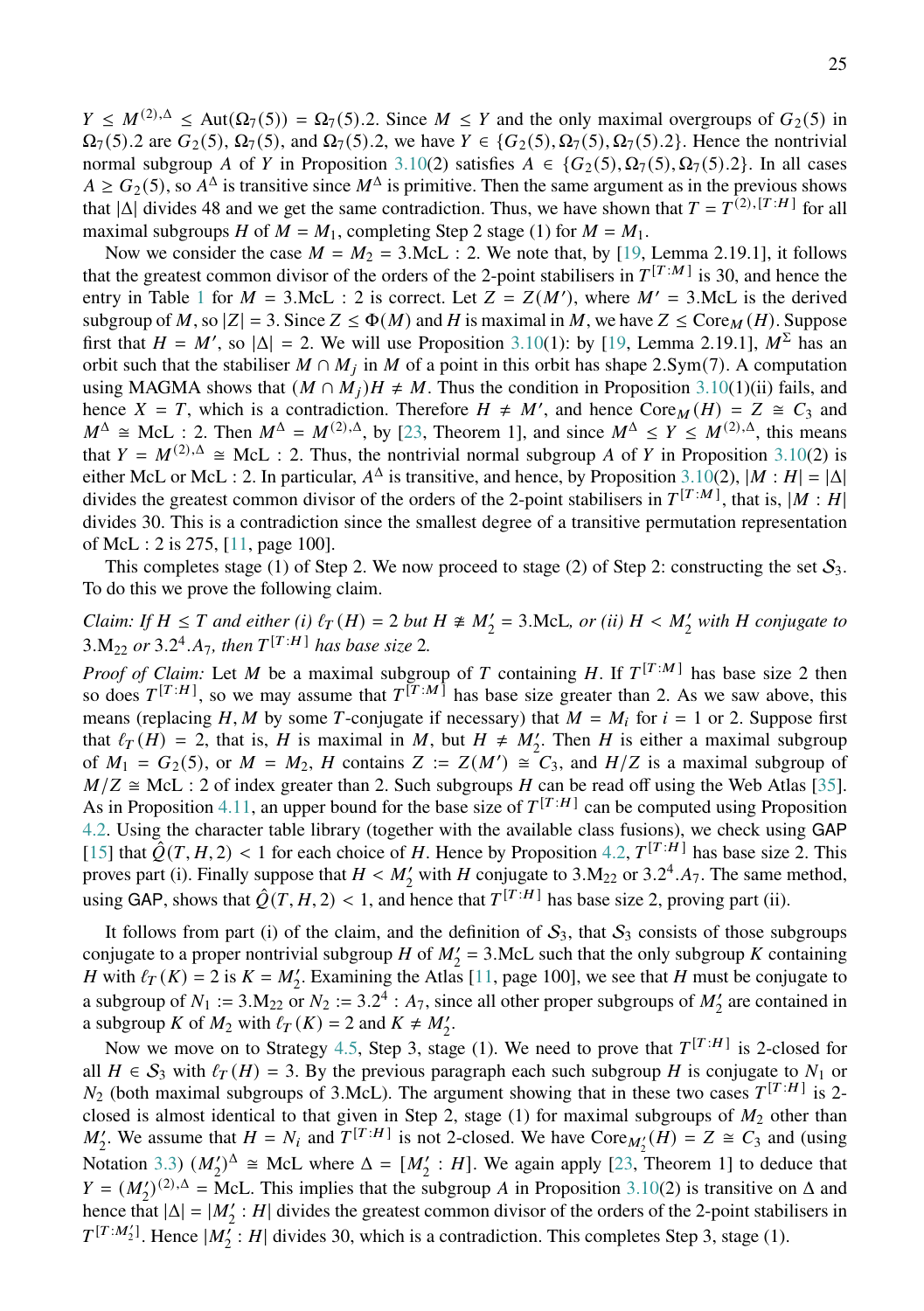Finally to complete Step 3, stage (2), we construct  $S_4$ . A subgroup  $H \in S_4$  must satisfy  $H \in S_3$  and  $\ell_T(H) \geq 4$ , and further, if  $\ell_T(H) = 4$  and  $H < K < T$ , then in particular  $T^{[T:K]}$  has base size at least 3. Now  $H \in S_3$  and  $\ell_T(H) \geq 4$  imply that H is conjugate to a proper subgroup of N<sub>i</sub> for some i, and the second condition implies that  $T^{[T:N_i]}$  has base size at least 3. This however contradicts part (ii) of the claim, and we conclude that  $S_4$  is empty. We have therefore shown that T is totally 2-closed.

Finally we prove Proposition [4.1](#page-17-2) for  $T = Ly$ . The information deduced above implies that, if H is a proper nontrivial subgroup of T with  $H \notin \{G_2(5), 3.\text{McL}, 3.\text{McL} : 2\}$ , then  $T^{[T:H]}$  has base size 2. We know from [\[9,](#page-51-9) Table 2] that  $T^{[T:H]}$  has base size 3 when  $H \in \{G_2(5), 3.McL : 2\}$ , and in these cases the entries in Table [1](#page-17-1) is correct. Suppose then that  $H = 3$ .McL  $\lt M_2 = 3$ .McL : 2. Then, for each  $g \in T$ ,  $|M_2 \cap M_2^g$  $\frac{1}{2}$ :  $H \cap H^g$  divides 4. However, by [\[19,](#page-52-10) Lemma 2.19.1],  $M_2 \cap M_2^g$  $\binom{g}{2}$  > 4 for all  $g \in T$ . Thus  $H \cap H^g \neq 1$  for each  $g \in T$ , and hence  $T^{[T:H]}$  has base size greater than 2. Finally, the greatest common divisor of the orders of the 2-point stabilisers in  $T^{[T:H]}$  divides the analogous number for the action  $T^{[T:M_2]}$  which, as we showed above, is 30. Thus the entry in Table [1](#page-17-1) is correct also for 3.McL.  $\Box$ 

Now we deal with the Conway and Fischer groups  $Co_2$  and  $Fi_{23}$ , and then the baby monster  $\mathbb{B}$ .

# **Proposition 4.14.** *Neither the second Conway group* Co<sub>2</sub> *nor the Fischer group* Fi<sub>23</sub> *is totally* 2-closed.

*Proof.* Let  $T \in \{ \text{Co}_2, \text{Fi}_{23} \}$ . Consider the following maximal subgroup M of T, namely  $M = U_6(2)$ : 2 if  $T = \text{Co}_2$ , and  $M = O_8^+(3)$ : Sym(3) if  $T = \text{Fi}_{23}$ . In each case,  $T^{[T:M]}$  has rank 3. Set  $H := M'$ , the derived subgroup, so that  $|M : H| = 2$ , and adopt the notation in Notation [3.3,](#page-10-1) with  $T = G$ . We argue as in the case of  $T = ON$  in Proposition [4.12:](#page-23-1) we check, using GAP [\[15\]](#page-51-10), that each of the 2-point stabilisers  $M \cap M_j$  in the T-action on  $[T : M]$  satisfies  $(M \cap M_j)H = M$ , that is to say, condition (ii) of Proposition [3.10\(](#page-15-0)1) holds. On the other hand  $T^{[T:M]} = T^{(2),[T:M]}$  by Lemma [4.3\(](#page-18-1)b)(i) since  $T = Aut(T)$ and  $T^{[T:M]}$  is not 2-transitive. Hence Proposition [3.10\(](#page-15-0)1) applies, and we conclude that  $T^{[T:H]}$  is not 2-closed. Hence, T is not totally 2-closed.

# **Proposition 4.15.** *Fischer's baby monster* B *is not totally* 2*-closed.*

*Proof.* Let  $T = \mathbb{B}$ , and consider the maximal subgroup  $M = 2 \cdot 2E_6(2)$ . Then  $M/Z(M)$  is an extension of  ${}^2E_6(2)$  by a graph automorphism. Let  $H = M' \cong 2.2 E_6(2)$ , of index 2 in M. The stabilisers in  $T^{[T:M]}$ of two distinct points are given in [\[19,](#page-52-10) Lemma 2.25.1], namely

$$
(2 \times 2^{1+20} \cdot U_6(2)).2
$$
,  $2^2 \times F_4(2)$ ,  $Fi_{22}:2$ ,  $2^{1+20} \cdot U_4(3).2^2$ .

We call these groups  $E_i = M \cap M_i$ , for  $i = 2, 3, 4, 5$ , respectively. We claim that  $HE_i = M$  for  $i = 2, \ldots, 5$ . All assertions in the next two paragraphs are from the short proof of the main theorem in [\[22\]](#page-52-13). The groups  $E_i$  are the same as in [22], but there the group M is denoted by E.

First,  $|M : E_2|$  is odd, so certainly  $E_2H = M$ . The group  $E_3$  contains  $Z(M)$ , and  $E_3/Z(M)$  is the centraliser in <sup>2</sup> $E_6(2)$ .2 of a graph automorphism. In particular,  $E_3$  contains a graph automorphism, so we also have  $E_3 H = M$ . Next, M has precisely two conjugacy classes of subgroups isomorphic to Fi<sub>22</sub> : 2, and they are interchanged by an automorphism of M which acts trivially on H (see [\[22,](#page-52-13) top of page 1040]). It follows, since  $E_4$  is one of these groups, that  $E_4 \nleq H$ , and hence  $E_4 H = M$ .

Finally, the group  $E_5$  can be written as  $E_5 = KQ$  as follows (see [\[22,](#page-52-13) page 1040]). We may take  $E_2 = C_M(d_2)$  with  $d_2 \in E_4$  being a 2A-involution of  $E_4 = F_{122}$ : 2; and  $K = C_{E_4}(d_2) \cap C_{E_4}(d'_2)$  with  $d'_2$  a 2B-involution of  $E_4$  which does not commute with  $d_2$  (using ATLAS notation). Then Q is a unique index 2 subgroup of  $O_2(E_2) = 2 \times 2^{1+20}$  which is normalised by K. A computation in GAP [\[15\]](#page-51-10) shows that  $KE'_4 = E_4$ . Hence, since  $Q \leq M' = H$ ,  $E'_4 \leq M' = H$  and  $E_4H = M$ , we deduce that

$$
M = E_4 H = (KE_4')H = K(E_4'H) = KH = K(QH) = (KQ)H = E_5H.
$$

Thus  $E_i H = M$  for all *i*, proving the claim. Hence the condition of Proposition [3.10\(](#page-15-0)1)(ii) holds for the action  $T^{[T:H]}$ , and it follows from Proposition [3.10\(](#page-15-0)1) that  $T^{[T:H]}$  is not 2-closed. The result follows.  $\Box$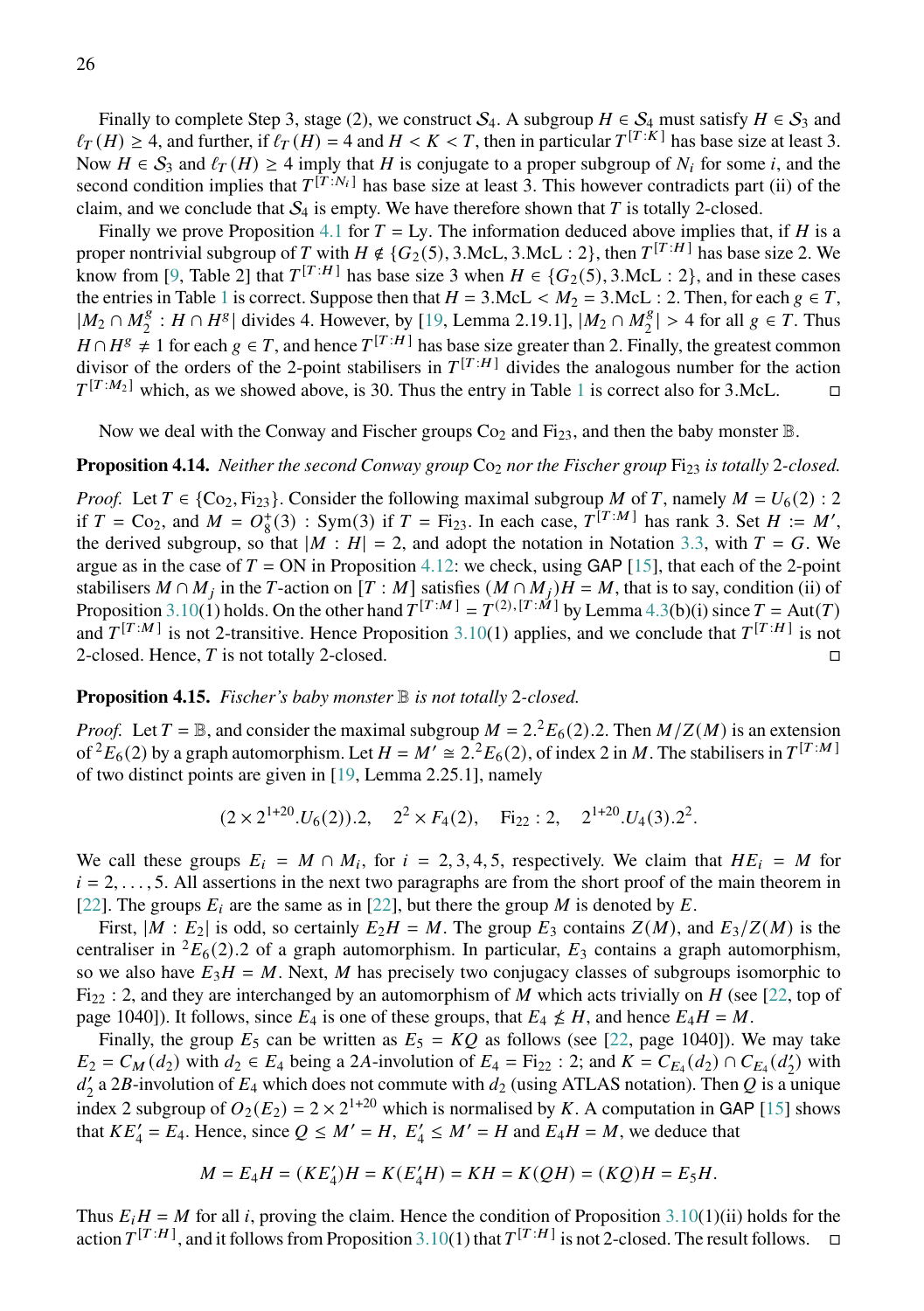We now move on to our second to last case: the Thompson group Th. We begin by showing that a particular transitive action of Th is 2-closed.

<span id="page-26-0"></span>**Proposition 4.16.** *Suppose that*  $H = {}^3D_4(2)$  *is a subgroup of*  $T = Th$  *with*  $\ell_T(H) = 2$ *, with*  $H$  *contained in a maximal subgroup*  $M := {}^{3}D_{4}(2).3$ *. Then*  $T^{[T:H]}$  *is* 2*-closed.* 

*Proof.* Let T, H, and M be as in the statement, and use the notation in Notation [3.3,](#page-10-1) with  $T = G$ . So  $\Omega = [T : H], \Sigma = [T : M]$  with  $s = |\Sigma|, L = T^{\Sigma}, M = T_{\Delta}$  (with  $\Delta \in \Sigma$ ),  $H = T_{\omega}$  (with  $\omega \in \Delta$ ), etc. By Lemma [4.3\(](#page-18-1)b)(i),  $L^{(2),\Sigma} = L$ , since  $T = Aut(T)$  and T has no 2-transitive representations. We also set  $X = T^{(2),\Omega}$  and  $Y = X^{\Delta}_{\Delta} \leq M^{(2),\Delta}$ . Since  $|\Delta| = 3$ , we have  $R = M^{\Delta} = Y = M^{(2),\Delta} \cong C_3$ .

Assume that  $T^{[T:H]}$  is not 2-closed. Then, by Lemma [3.5,](#page-12-0)  $X = N \rtimes T$  with N a nontrivial subdirect subgroup of  $B_Y = C_3^s$ <sup>s</sup>, and moreover, for each  $j = 2, ..., s$ ,  $(\rho_{1,j}(M \cap M_j))^{\Delta \times \Delta_j}$  is either equal to  $Y \times Y$ or is a diagonal subgroup of  $Y \times Y$ . By Proposition [3.7,](#page-13-1) this group is diagonal for strictly more than  $s/2$  values of j, and hence by Lemma [3.6,](#page-13-0) N is a diagonal subgroup of  $B<sub>Y</sub>$ . Thus  $N \cong C<sub>3</sub>$  and, since  $X = N \rtimes T$  with T a nonabelian simple group, the group T centralises N.

We now examine a part  $\Delta_2 \in \Sigma$  such that  $M \cap M_2 = 2^2 \cdot [2^9] \cdot (\text{Sym}(3) \times 3)$ . As in the proof of Proposition [3.7,](#page-13-1)  $(\rho_{1,2}(\tilde{M}\cap M_2))^{\Delta\times \Delta_2}$  is a diagonal subgroup of  $Y\times Y$ . Further, the subdegrees of  $T^{[T:M]}$ are pairwise distinct, so each T-orbit in  $\Sigma^{(2)} = \{(\alpha, \beta) : \alpha, \beta \in \Sigma, \alpha \neq \beta\}$  is self-paired. It follows that the setwise stabiliser  $T_{\{\Delta \cup \Delta_2\}}$  in T of  $\Delta \cup \Delta_2$  contains an element, say g, which interchanges  $\Delta$ and  $\Delta_2$ . Thus the permutation group induced by  $T_{\{\Delta \cup \Delta_2\}}$  on  $\Delta \cup \Delta_2$  is regular of order 6, so is either  $C_6$  or Sym(3). Moreover, since  $g \in T_{\{\Delta \cup \Delta\}}$  and T centralises N, it follows from Lemma [3.5\(](#page-12-0)b) that g centralises  $\rho_{1,2}(M \cap M_2)^{\Delta \times \Delta_2}$ , and hence the permutation group induced by  $T_{\{\Delta \cup \Delta_2\}}$  on  $\Delta \cup \Delta_2$  is  $C_6$ , and

<span id="page-26-2"></span>
$$
T_{\{\Delta \cup \Delta_2\}}/(H \cap H^g) \cong C_6. \tag{4.1}
$$

Let  $P := O_2(M \cap M_2) = 2^2 \cdot [2^9]$ , and  $Q := N_T(P)$ . Since  $|M \cap M_2 : H \cap H^8| = 3$  it follows that  $P \lt H \cap H^g \lt H \lt Q$ . Also, since P is characteristic in  $M \cap M_2$  and  $M \cap M_2 \leq T_{\{\Delta \cup \Delta_2\}}$ , we have  $P < T_{\{\Delta \cup \Delta_2\}} < Q$ . By [\[25,](#page-52-14) Section 2.2], Q has shape  $2^5 \cdot (2^6 : \text{Sym}(3) \times L_3(2))$  and Q is contained in a maximal subgroup  $K := 2^5 \text{L}_5(2)$  of T. More precisely, Q contains  $O_2(K) \cong 2^5$ , and  $Q/O_2(K)$  is a maximal parabolic subgroup of L<sub>5</sub>(2) of shape  $2^6$  : Sym(3)  $\times L_3(2)$ . Further,  $Q_2(Q) = Q_2(M \cap M_2) = P$  and  $(M \cap M_2)/P$  has shape Sym(3) × 3. Hence, since  $M \cap M_2$  has index 2 in  $T_{\{\Delta \cup \Delta_2\}}$ , it follows that  $T_{\{\Delta \cup \Delta_2\}}/P$  is isomorphic to a subgroup of Sym(3) × L<sub>3</sub>(2) of shape  $(Sym(3) \times 3)$ .2. The only such subgroups of  $Sym(3) \times L_3(2)$  are the Sylow 3-normalisers, and they are isomorphic to Sym(3)  $\times$  Sym(3). However, since  $H \cap H^g$  contains  $P, T_{\{\Delta \cup \Delta_2\}}/(H \cap H^g)$  is isomorphic to a quotient of  $T_{\{\Delta \cup \Delta_2\}}/P \cong \text{Sym}(3) \times \text{Sym}(3)$ . This contradicts [\(4.1\)](#page-26-2), since  $\text{Sym}(3) \times \text{Sym}(3)$  has no cyclic quotients of order 6. Thus  $T^{[T:H]}$  is 2-closed.

<span id="page-26-1"></span>**Proposition 4.17.** *The Thompson group* Th *is totally* 2*-closed. Furthermore, Proposition* [4](#page-17-2).1*, and in particular Table* [1](#page-17-1)*, holds for*  $T = Th$ .

*Proof.* Let  $T = \text{Th}$ . Our task is to prove, using Strategy [4.5,](#page-19-0) that  $T^{\Omega} = T^{(2),\Omega}$ , where  $\Omega = [T : H]$ , for each proper nontrivial subgroup H of T. Since  $T = Aut(T)$  and T has no 2-transitive representations, it follows from Lemma  $4.3(b)(i)$  $4.3(b)(i)$  that this holds for all maximal subgroups  $H$ . Thus we proceed to stage (2) of Step 1 in Strategy [4.5:](#page-19-0) constructing the set  $S_2$ . By [\[9,](#page-51-9) Table 2], there are only two conjugacy classes of maximal subgroups M of T such that  $T^{[T:M]}$  has base size at least 3, with representatives  $M_1 = {}^3D_4(2)$ : 3 and  $M_2 = 2^5$ . L<sub>5</sub>(2). Therefore according to Strategy [4.5,](#page-19-0) the set  $S_2$  consists of all non-maximal subgroups  $H$  such that the only maximal subgroups of  $T$  containing  $H$  are conjugate to  $M_1$  or  $M_2$ .

We now move on to Strategy [4.5,](#page-19-0) Step 2, stage (1). We need to prove that  $T^{[T:H]}$  is 2-closed for all  $H \in S_2$  with  $I_T(H) = 2$ . Let  $H \in S_2$ , and assume that  $T^{[T:H]} \neq T^{(2),[T:H]}$ . Let M be a maximal subgroup of T containing H, so without loss of generality we may assume that  $M \in \{M_1, M_2\}$ . We use the rest of the notation in Notation [3.3,](#page-10-1) with  $T = G$ . So  $\Omega = [T : H]$ ,  $\Sigma = [T : M]$ ,  $L = T^{\Sigma}$ ,  $M = T_{\Delta}$ (with  $\Delta \in \Sigma$ ),  $H = T_{\omega}$  (with  $\omega \in \Delta$ ), etc. Note that  $L^{(2),\Sigma} = L$ , by Step 1. We also set  $X = T^{(2),\Omega}$ , so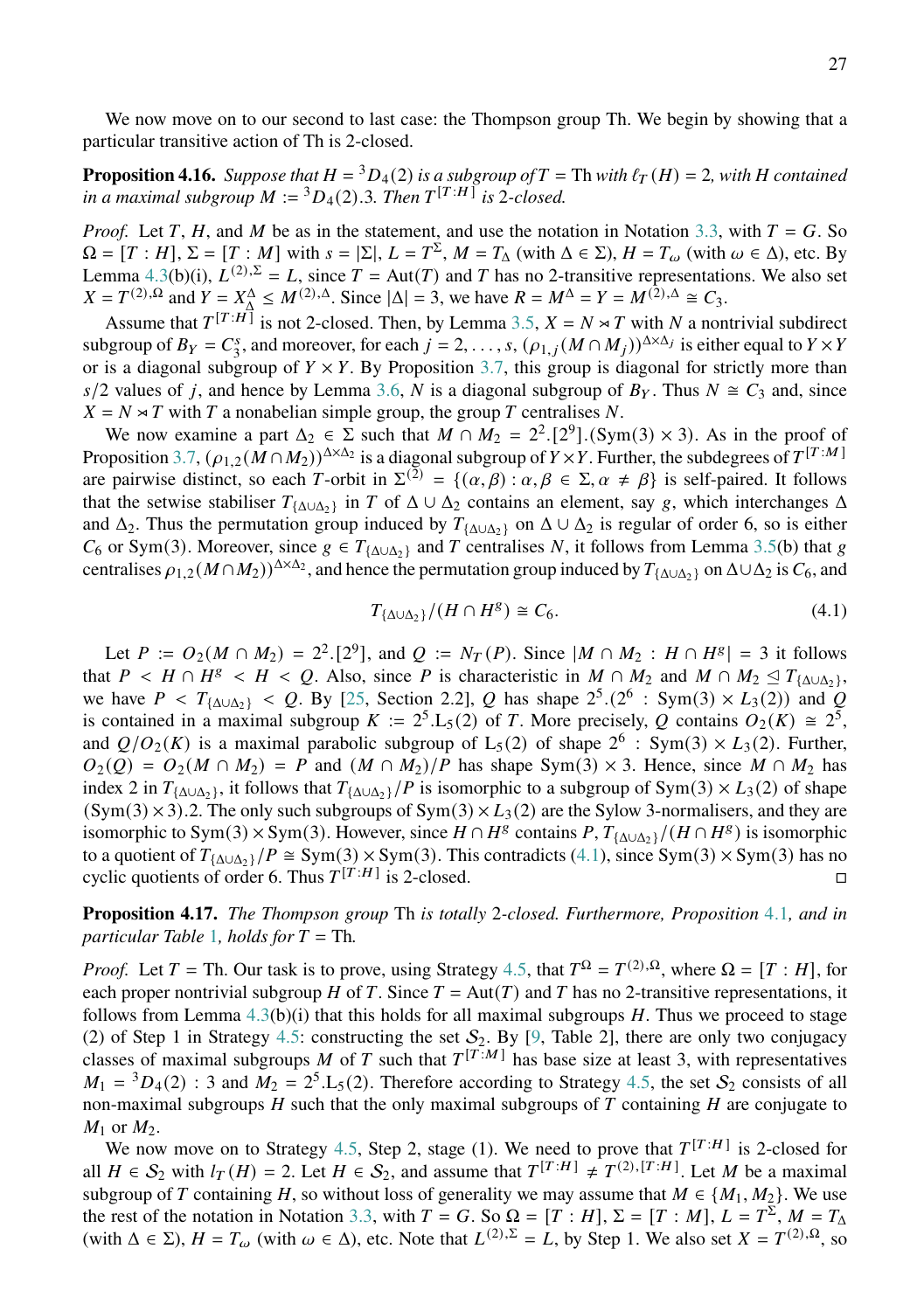$X > T$ , and  $Y = X^{\Delta} \leq M^{(2),\Delta}$ . Suppose first that  $M = M_2$ . We note that, by [\[19,](#page-52-10) Lemma 2.20.1(ii)], it follows that the greatest common divisor of the orders of the two-point stabilisers in  $T^{[T:M]}$  is 1, and hence the entry in Table [1](#page-17-1) for  $M = 2^5$ . L<sub>5</sub>(2) is correct. This implies, by Proposition [3.10\(](#page-15-0)2), that  $X = T$ , which is a contradiction. We note here that this argument is valid for all proper subgroups  $H$  of  $M_2$ (without the condition  $\ell_T(H) = 2$ ).

Thus  $M = M_1$ . At this point, we note that it follows from [\[19,](#page-52-10) Lemma 2.20.1(i)] that the greatest common divisor of the orders of the 2-point stabilisers in  $T^{[T:M]}$  is 6, and hence the entry in Table [1](#page-17-1) for  $M = {}^{3}D_{4}(2)$ : 3 is correct. Further this also implies correctness of the entry in that table for the derived subgroup  $M' = {}^3D_4(2)$  (we show below that  $T^{[T:M']}$  has base size at least 3). If  $H = M'$  then  $T^{[T:H]}$  is 2-closed by Proposition [4.16.](#page-26-0) Thus we may assume that  $H \neq M'$ , and we assume also that  $\ell_T(H) = 2$ . Then, by [\[23,](#page-52-3) Theorem 1],  $M^{(2),\Delta}$ , and hence also its subgroup Y, is almost simple with socle  ${}^{3}D_{4}(2)$ . Since  $X > T$ , the nontrivial normal subgroup A of Y in Proposition [3.10\(](#page-15-0)2) must contain  ${}^3D_4(2)$ . In particular,  $A^{\Delta}$  is transitive, and so by Proposition [3.10\(](#page-15-0)2),  $|M : H| = |\Delta|$  divides the greatest common divisor of the orders of the 2-point stabilisers in  $T^{[T:M]}$ , which as noted above is 6. This is a contradiction, and hence  $T^{[T:H]}$  is 2-closed, completing Step 2, stage (1).

We now proceed to stage (2) of Step 2: constructing the set  $S_3$ . Given the results of Step 1 above, the set  $S_3$  will consist of all conjugates of proper nontrivial subgroups H of  $M = M_1$  or  $M = M_2$  such that  $\ell_T(H) \geq 3$ , and if  $\ell_T(H) = 3$  then, for any maximal subgroup J of M containing H,  $T^{[T:J]}$  has base size at least 3. If  $M = M_1$ , then one such subgroup J is  $M' = {}^3D_4(2)$ . However if  $H \lt M'$  is maximal then, by the Atlas [\[11,](#page-51-6) p.89],  $H < N_M(H) < M$ , and  $N_M(H)$  is another maximal subgroup of M containing H. Thus each subgroup  $H < M$  with  $\ell_T(H) = 3$  is contained in a maximal subgroup  $J$  of  $M$  with  $J$  lying in the union  $C$  of the nine conjugacy classes of maximal subgroups of  $M$  of index greater than 3 (that is, maximal subgroups not equal to  $M'$ ). Thus if we can prove that  $T^{[T:J]}$  has base size 2 for all  $J \in C$ , and also for all maximal subgroups J of  $M_2 = 2^5 \text{L}_5(2)$ , then the set  $S_3$  would be empty, and we will have proven that  $T$  is totally 2-closed.

So let *J* be either a maximal subgroup of  $M_2 = 2^5$ . L<sub>5</sub>(2), or a member of *C*. We use Proposition [4.2](#page-18-0) to show that  $T^{[T:J]}$  has base size 2. So let  $x_1, \ldots, x_m$  be representatives for the T-conjugacy classes of elements of prime order. First we note the following crude upper bound:

<span id="page-27-0"></span>
$$
\widehat{Q}(T, J, 2) \le \sum_{p \text{ prime}} \frac{|\{g \in J : |g| = p\}|^2}{\min_i \{|x_i^T| : |x_i| = p\}}.
$$
\n(4.2)

We use Magma [\[5\]](#page-51-11) to compute the right hand side of [\(4.2\)](#page-27-0), and find that it is less than 1 for each subgroup J, and hence, by Proposition [4.2,](#page-18-0)  $T^{[T:J]}$  has base size 2 for each J. Thus, T is totally 2-closed. (For *J* a maximal subgroup of  $M_2 = {}^3D_4(2)$  : 3, we work with the degree 819 permutation representation of  ${}^{3}D_{4}(2)$  from the Web Atlas to construct  ${}^{3}D_{4}(2)$  in Magma [\[5\]](#page-51-11), and then we take its normaliser in Sym(819) to get <sup>3</sup> $D_4(2)$ : 3. For *J* contained in the *Dempwolff group*  $M_2 = 2^5$ . L<sub>5</sub>(2), we work with the degree 7440 permutation representation of  $M_2$  given in the Web Atlas.)

Finally we complete the proof of Proposition [4.1](#page-17-2) for the group Th. Suppose that  $H$  is a proper subgroup of T for which  $T^{[T:H]}$  has base size at least 3. Let M be a maximal subgroup of T containing H, so also  $T^{[T:M]}$  has base size at least 3. Then, as above, M is conjugate to  $M_1$  or  $M_2$ , so we may assume that  $M \in \{M_1, M_2\}$  and  $H \neq M$ . Let J be a maximal subgroup of M containing H. If either  $M = M_2$ or  $J \in C$ , then we showed above that  $T^{[T:J]}$  has base size 2, and hence also  $T^{[T:H]}$  has base size 2, which is a contradiction. Thus  $M = M_1$  and  $J = M'$  is the only maximal subgroup of M containing H. As discussed above, by [\[11,](#page-51-6) p.89], the only possibility is  $H = J = M'$ . Now  $|M : H| = 3$  and hence, for each  $g \in T$ , the index  $|M \cap M^g : H \cap H^g|$  divides 9. Moreover, it follows from [\[19,](#page-52-10) Lemma 2.20.1(i)] that, for each  $g \in T$ ,  $gcd(|M \cap M^g|, 9)$  is strictly less than  $|M \cap M^g|$ , and hence  $H \cap H^g \neq 1$ . Thus,  $T^{[T:H]}$  has base size at least 3. This proves Proposition [4.1\(](#page-17-2)a), and the assertions of Proposition 4.1(b) have been verified already in the course of the proof.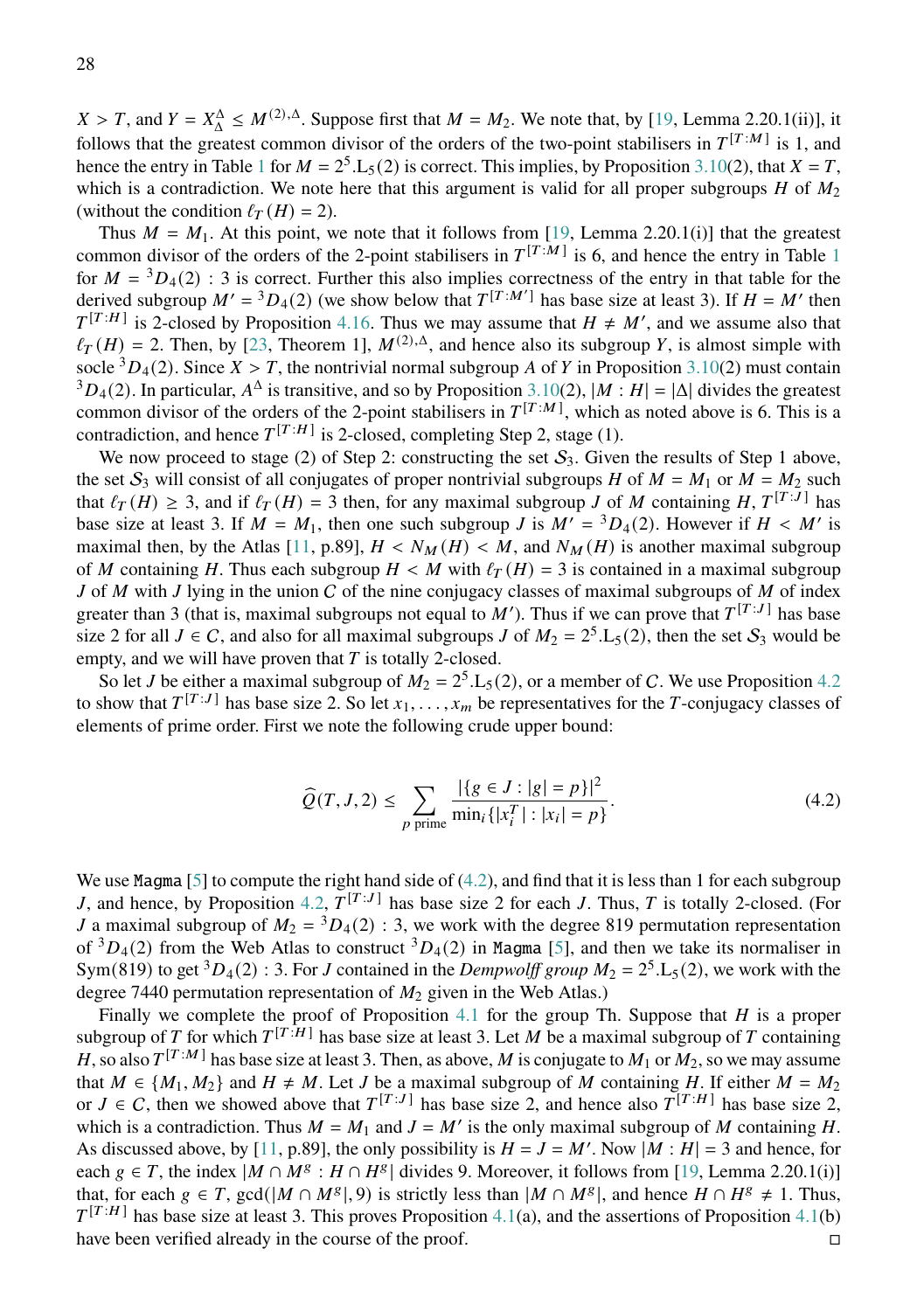#### <span id="page-28-0"></span>**5.** The case  $T = J_4$

In this section, we prove that the fourth Janko group  $J_4$  is totally 2-closed, and in so-doing we prove Proposition [4.1](#page-17-2) for J<sub>4</sub>. This will complete the proofs of Theorem [1.1](#page-1-0) and Proposition [4.1.](#page-17-2) Our main reference is Janko's original paper [\[20\]](#page-52-15), and wherever possible we try to be consistent with his notation, or draw attention to it. See Remark [5.1](#page-28-1) for more information.

Throughout the section we set  $T := J_4$ , and we adopt Strategy [4.5.](#page-19-0) To complete Step 1 of Strategy [4.5,](#page-19-0) we need to know all maximal subgroups M of T such that  $T^{[\overline{T}:M]}$  has base size at least 3. By [\[9,](#page-51-9) Table 2], each such subgroup M is conjugate to one of the following three maximal subgroups  $D_1, D_2, D_3$ , where z is a representative of the 2A conjugacy class of involutions in T, and in fact  $T^{[T:M]}$  has base size 3 in each case.

- $D_1 := N_T(V) = V \rtimes F_1 \cong 2^{11}$ :  $M_{24}$ , where  $V = O_2(D_1)$  lies in the unique conjugacy class of elementary abelian subgroups of T of order  $2^{11}$  and  $F_1 \cong M_{24}$ , [\[20,](#page-52-15) Propositions 7 and 18].
- $D_2 := C_T(z) \cong 2^{1+12} \cdot 3 \cdot M_{22}$ : 2. The subgroup  $O_2(D_2)$  is not complemented in  $D_2$ , but has a supplement  $F_2 \cong 6.M_{22}$ : 2 such that  $F_2 \cap O_2(D_2) = \langle z \rangle \cong C_2$ , [\[20,](#page-52-15) Proposition 1].
- $D_3 := N_T(A) = A \rtimes F_3 \cong 2^{10}$ : L<sub>5</sub>(2), where  $A = O_2(D_3)$  is an elementary abelian self-centralizing subgroup of order  $2^{10}$ , contained in  $D_2$ , and  $F_3 \cong L_5(2)$ , [\[20,](#page-52-15) Propositions 20 and 21].

Maximality of the subgroups  $D_1$ ,  $D_2$ , and  $D_3$  can also be checked from the Web Atlas [\[35\]](#page-52-11). For Strategy [4.5](#page-19-0) we also need to examine transitive actions  $T^{[T:H]}$  with base size at least 3 for non-maximal subgroups H. For such a subgroup, if  $H < M < T$  with M maximal, then  $T^{[T:M]}$  also has base size at least 3, and hence M is conjugate to  $D_i$  for some i. In similar situations in Section [4,](#page-17-0) we determined whether or not such an action  $T^{[T:H]}$  has base size 2 by finding crude upper bounds on  $|x^T \cap H|$  for each element  $x \in H$  of prime order, and then applying Proposition [4.2.](#page-18-0) For  $T = J_4$ , we need to be much more careful when finding upper bounds for  $|x^T \cap H|$  in the case where x is an involution. Thus the first lemma in this section counts involutions in subgroups of the maximal subgroups  $D_1, D_2$ , and  $D_3$ . Since we make frequent reference to Janko's paper [\[20\]](#page-52-15), we summarise Janko's notation in Remark [5.1.](#page-28-1)

<span id="page-28-1"></span>**Remark 5.1.** The Janko group  $T = J_4$  has precisely two classes of involutions, denoted class 2A and 2B, and Janko uses  $z$  and  $f$ , respectively, to denote representatives of these classes, [\[20,](#page-52-15) Theorem A(5)]. He also uses the following notation for the subgroups  $D_1, D_2$ , and  $D_3$ :

(1) Janko writes  $M = D_1$ , and  $K = F_1$ , so  $M = V \rtimes K \cong 2^{11} \rtimes M_{24}$  with  $V \cap K = 1$ , [\[20,](#page-52-15) Proposition 18].

(2) Janko writes  $H = D_2 = C_T(z)$ ,  $E = O_2(D_2) \cong 2^{1+12}$ , and  $H_0 = [D_2, D_2] \cong 2^{1+12} \cdot 3 \cdot M_{22}$ : 2 for the (index 2) derived subgroup of  $H$ , [\[20,](#page-52-15) Section 3]. In [20, last 13 lines of Proposition 1], Janko describes the  $D_2$ -conjugacy classes of involutions in  $H_0$ : there are two classes in  $E \setminus \langle z \rangle$ , with representatives e and f, and four classes in  $H_0 \setminus E$ , with representatives t', t'z, t<sub>1</sub>, and t<sub>2</sub>. Moreover all of t', t'z, t<sub>1</sub>, t<sub>2</sub> lie in the same coset of E, [\[20,](#page-52-15) Page 570, line-11]. As noted above,  $f \in 2B$ ; by [20, Proposition 9], the elements e, t', t<sub>1</sub> all lie in class 2A, and  $t'z \in 2B$ ; while by [\[20,](#page-52-15) Proposition 15],  $t_2 \in 2B$ . Finally, by [\[20,](#page-52-15) Propositions 6 and 10], there are three  $D_2$ -conjugacy classes of involutions in  $H \setminus H_0$ , with representatives  $\tilde{t}_1$ ,  $\tilde{t}_1 z$ , and  $\tilde{t}_2$ , and by [\[20,](#page-52-15) Proposition 15],  $\tilde{t}_1 \in 2A$ , and  $\tilde{t}_1 z$ ,  $\tilde{t}_2 \in 2B$ .

(3) Janko writes  $D_3 = N_T(A) = A \times B$ , where  $A = 2^{10}$  is self-centralizing with  $A \times D_2$  and  $B = F_3 \cong L_5(2)$ , [\[20,](#page-52-15) Propositions 20 and 21]. He notes that  $O_2(D_2) \cong 2^{1+12}$  normalises  $A = O_2(D_3)$ , and  $N_{D_2}(A)/A$  is isomorphic to the parabolic subgroup  $2^6$ :  $(Sym(3) \times L_3(2))$  of  $D_3/A \cong B \cong L_5(2)$ , [\[20,](#page-52-15) Page 587, lines 4–7].

To help us find upper bounds for  $|x^T \cap H|$  in the case where x is an involution in  $H < T$ , we introduce the following (non-standard) notation for counting involutions in finite groups.

**Notation 5.2.** *For a subset S of a finite group G, define* 

$$
Inv(S: \mathcal{P}_1, \ldots, \mathcal{P}_r)
$$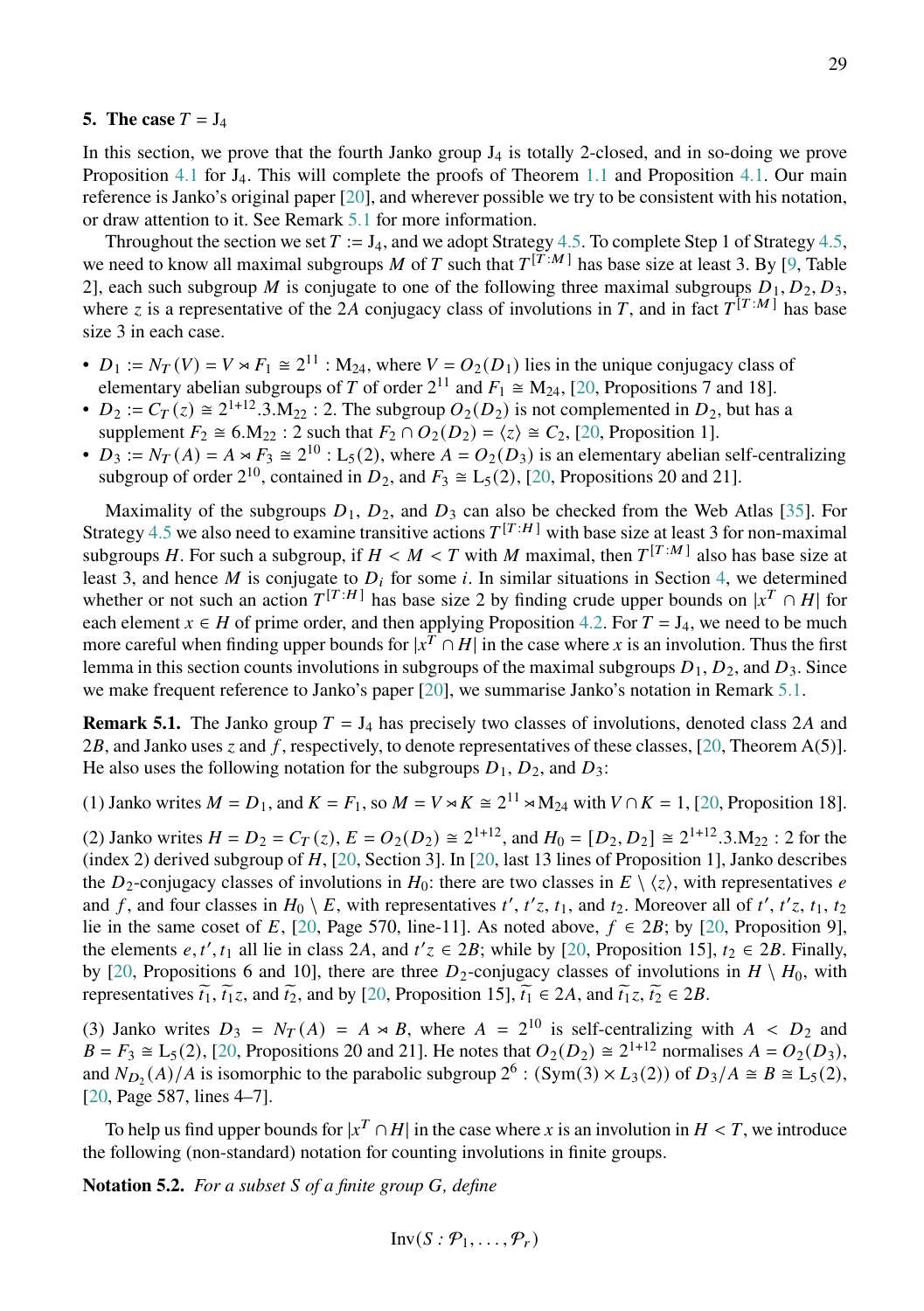*to be the number of involutions in* S with properties  $\mathcal{P}_1, \ldots, \mathcal{P}_r$ . For example, if H is a subgroup of D<sub>j</sub>, *for some <i>j*, *then* 

$$
Inv(H\backslash [D_j, D_j] : 2\text{-}central in D_j)
$$

*is the number of involutions in*  $H \setminus [D_j, D_j]$  which are centralised by a Sylow 2-subgroup of  $D_j$ . We *also define*

 $Inv(S)$  *to be the total number of involutions in*  $S$ .

*and for*  $S ⊆ J_4$ *, we denote by* Inv( $S : 2A$ *) and* Inv( $S : 2B$ *) the number of involutions in*  $S$  *in the conjugacy class* 2 *and* 2 *of* J4*, respectively, so that*

$$
Inv(S) = Inv(S : 2A) + Inv(S : 2B).
$$

<span id="page-29-0"></span>**Remark 5.3.** In some of our proofs we use Magma [\[5\]](#page-51-11) to compute certain quantities in  $T = J_4$ . More precisely, we use the 112-dimensional representation for T over  $\mathbb{F}_2$ . The Magma code for this representation is available from the Web Atlas [\[35\]](#page-52-11), and it conveniently includes constructions of the subgroups  $D_1$ ,  $D_2$ ,  $D_3$ , and  $F_3$  defined above.

<span id="page-29-2"></span>**Lemma 5.4.** *For*  $j = 1, 2, 3$ *, let*  $D_j$  *be as described above, let*  $E_j = O_2(D_j)$  *and consider a subgroup H* satisfying  $E_j \leq H \leq D_j$ . For each such subgroup let  $\overline{H} = H/E_j$ . Then the following assertions hold.

(1) *If*  $j = 1$ *, then* 

Inv(*H* : 2*A*) =7.11.23 + 16 Inv(
$$
\overline{H}
$$
 : 2-central in M<sub>24</sub>)+  
32 Inv( $\overline{H}$  : non 2-central in M<sub>24</sub>), and  
Inv(*H* : 2*B*) =4.3.23 + 7.16 Inv( $\overline{H}$  : 2-central in M<sub>24</sub>)+  
32 Inv( $\overline{H}$  : non 2-central in M<sub>24</sub>).

(2) *For*  $j = 2$ , and for  $k \ge 1$ , let  $\mathcal{P}_k$  be the condition on an involution  $\overline{h} \in \overline{H}$  that  $|C_{E_2}(h)| = 2^k$  for *some preimage*  $h \in D_2$  *of*  $\overline{h}$ *, and set*  $H_0 := [D_2, D_2]$ *. Then* 

$$
\text{Inv}(H:2A) = 1387 + 112 \text{ Inv}(\overline{H}_0) + 64 \text{ Inv}(\overline{H} \setminus \overline{H}_0: \mathcal{P}_7), \text{ and}
$$

$$
\text{Inv}(H:2B) = 2772 + 208 \text{ Inv}(\overline{H}_0) + 128 \text{ Inv}(\overline{H} \setminus \overline{H}_0: \mathcal{P}_6) + 64 \text{ Inv}(\overline{H} \setminus \overline{H}_0: \mathcal{P}_7).
$$

(3) *If*  $j = 3$ *, then* 

Inv(*H* : 2*A*) =5.31 + 64 Inv(
$$
\overline{H}
$$
 : 2-central in L<sub>5</sub>(2))+  
16 Inv( $\overline{H}$  : non 2-central in L<sub>5</sub>(2)), and  
Inv(*H* : 2*B*) =4.7.31 + 64 Inv( $\overline{H}$  : 2-central in L<sub>5</sub>(2))+  
48 Inv( $\overline{H}$  : non 2-central in L<sub>5</sub>(2)).

*Proof.* For  $i \in \{1, 2, 3\}$ , and  $X \in \{A, B\}$ , let  $[H : E_i]$  denote a set of representatives for the  $E_i$ -cosets in  $H$ . Then we have

<span id="page-29-1"></span>
$$
Inv(H:2X) = \sum_{h \in [H:E_i]} Inv(E_i h:2X).
$$
 (5.1)

If  $h_1$  and  $h_2$  are conjugate in  $D_i$ , then Inv $(E_i h_1 : 2X)$  and Inv $(E_i h_2 : 2X)$  are equal. If  $h \in D_i \setminus E_i$ and  $E_i h$  contains an involution, then we may assume that h is an involution, and also in this case h is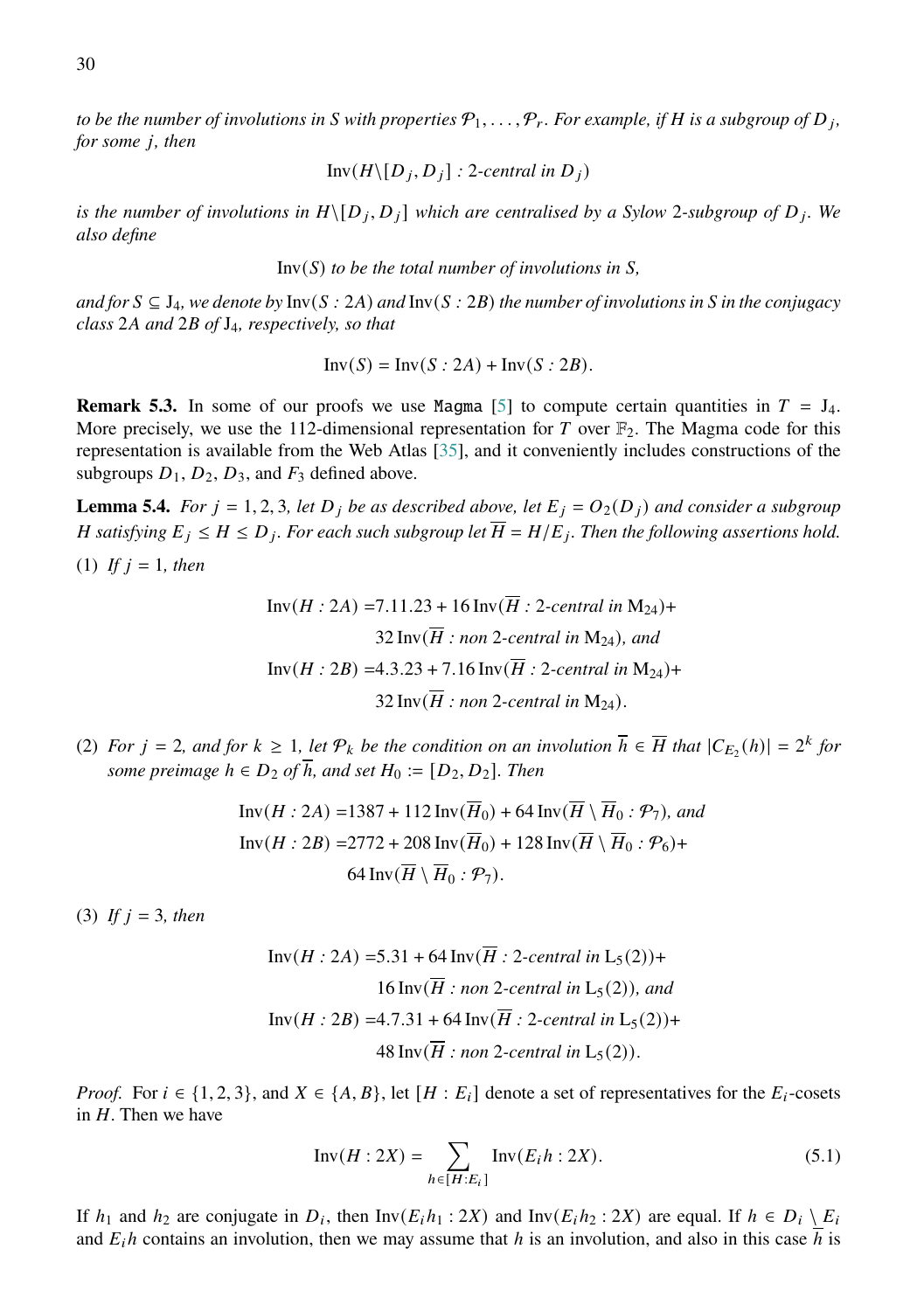an involution in  $\overline{D_i}$ . On the other hand, if  $i = 1$  or 3, then  $D_i = E_i \rtimes F_i$ , and in these cases if  $\overline{h}$  is an involution then we may assume that  $h \in F_i$  and hence h is also an involution. If  $i = 2$ , then  $D_i = E_i F_i$ with  $E_i \cap F_i = Z(E_i) = \langle z \rangle$  of order 2. In this case, if  $E_2 h$  is such that  $\overline{h}$  is an involution, then we have checked using Magma (see Remark [5.3\)](#page-29-0) that there is an involution  $x \in D_2$  such that  $E_2h = E_2x$ . Thus, for all *i*, a nontrivial coset  $E_i h$  contains an involution if and only if h is an involution. We use these facts frequently throughout the proof. We now prove parts (1), (2), and (3) separately.

(1) Here, we are counting involutions in  $D_1 = 2^{11}$ :  $M_{24}$  with  $E_1 \cong 2^{11}$ . By [\(5.1\)](#page-29-1), we just need to compute Inv $(E_1 h)$  for each  $h \in [H : E_2]$ . We first deal with the case  $h = 1$ . Here Inv $(E_1 : 2A) = 7.11.23$  and Inv( $E_1 : 2B$ ) = 4.3.23, by [\[20,](#page-52-15) Proposition 9] (see also Remark [5.1\)](#page-28-1). Suppose now that  $1 \neq h \in [H : E_1]$ . As mentioned above, we may assume that  $h$  is an involution and also that  $h$  is an involution. Since  $E_1$  is an elementary abelian 2-group, the involutions in  $E_1h$  are precisely the elements of  $C_{E_1}(\overline{h})h$ . Thus, Inv $(E_1 h) = |C_{E_1}(\overline{h})|$ . We now use [\[20,](#page-52-15) Proposition 18]: if  $\overline{h}$  is 2-central in  $\overline{D_1} \cong M_{24}$ , then  $|C_{E_1}(\overline{h})| = 2^7$ , and  $2^4$  of the  $2^7$  involutions in  $E_1h$  are of type 2A, with the other 7.2<sup>4</sup> of type 2B. If  $\overline{h}$ is not 2-central in M<sub>24</sub>, then  $|C_{E_1}(\overline{h})| = 2^6$ , and  $E_1h$  contains  $2^5$  involutions of type 2A and  $2^5$  of type 2B. The stated formulae in  $(1)$  then follow from  $(5.1)$ .

(2) Here, we are counting involutions in  $D_2 = 2^{1+12} \cdot 3 \cdot M_{22}$  : 2 with  $E_2 \cong 2^{1+12}$ . As mentioned above, for each coset  $E_2h$  in H we may assume that  $h \in F_2 = 6.M_{22}$ : 2, where  $F_2 \cap E_2 = \langle z \rangle$ . By Remark [5.1\(](#page-28-1)2), there are two  $D_2$ -conjugacy classes of involutions in  $E_2 \setminus \langle z \rangle$ , with representatives e and f, in 2A and 2B respectively, and from the information in [\[20,](#page-52-15) Proposition 1 (from line –13)] about  $|C_{D_2}(e)|, |C_{D_2}(f)|$ , we compute their class sizes as  $|e^{D_2}| = 1386$  and  $|f^{D_2}| = 2772$ . Thus we have the following, which will also be important for part (3):

> <span id="page-30-0"></span>The group  $E_2$  contains 4159 involutions, with  $1 + 1386 = 1387$  of type 2A and 2772 of type  $2B$ . (5.2)

Next, we count the involutions in  $H_0 \setminus E_2$ , where  $H_0 = [D_2, D_2]$ . By Remark [5.1\(](#page-28-1)2), there are four  $D_2$ -conjugacy classes of involutions in  $H_0 \setminus E_2$  with representatives  $t', t_1$  (in class 2A) and  $t'z, t_2$  (in class 2B), and all four of these elements lie in the same coset  $E_2 t'$ . Thus, by our remarks above, the only nontrivial  $E_2$ -cosets containing involutions are  $E_2h$  with h conjugate in  $D_2$  to t'. By [\[20,](#page-52-15) Page 569, line -3],  $E_2t'$  contains 16 involutions conjugate to t' and 16 conjugate to t'z, and by [\[20,](#page-52-15) Page 570, line -11, -10],  $E_2t'$  contains  $2^5.3$  involutions conjugate to  $t_1$  and  $2^6.3$  conjugate to  $t_2$ . Hence, for each involution h in  $H_0$ ,

$$
E_2 h
$$
 contains 2<sup>6</sup>.5 involutions, with 2<sup>4</sup> + 2<sup>5</sup>.3 = 112 of type 2A, and  
2<sup>4</sup> + 2<sup>6</sup>.3 = 208 of type 2B. (5.3)

Finally, we count the involutions in  $H \setminus H_0$ . Again, as above, the only  $E_2$ -cosets in  $H \setminus H_0$  containing involutions are those of the form  $E_2h$  for an involution  $h \in H \setminus H_0$ . By Remark [5.1\(](#page-28-1)2), there are three  $D_2$ -conjugacy classes of involutions in  $H \setminus H_0$  with representatives  $\tilde{t_1}$  (in class 2A) and  $\tilde{t_1}$ ,  $\tilde{t_2}$  (in class 2B). By [\[20,](#page-52-15) Proposition 6],  $\tilde{t}_1$  and  $\tilde{t}_1 z$  have property  $\mathcal{P}_7$  while  $\tilde{t}_2$  has property  $\mathcal{P}_6$ . Let  $s \in \{ \tilde{t}_1, \tilde{t}_1 z, \tilde{t}_2 \}$ , so *s* has property  $P_k$  with  $k = 6$  or 7. An element  $xs \in E_2s$  is an involution if and only if  $x^s = x^{-1}$  and this, in turn, is equivalent to either (i)  $x \in C_{E_2}(s)$  with  $x^2 = 1$ , or (ii)  $|x| = 4$  and s inverts x. Now, for each  $x \in E_2$  of order 4, we have  $x^{-1} = zx$ . We claim that, for  $s = \tilde{t_1}$ , there are no possibilities in case (ii). Assume to the contrary that  $x$  is such an element. Then

<span id="page-30-1"></span>
$$
\widetilde{t_1}^x = x^{-1} \widetilde{t_1} x = z x \widetilde{t_1} x = z \widetilde{t_1} x^{\widetilde{t_1}} x = z \widetilde{t_1},
$$

contradicting the fact that  $\tilde{t}_1$  and  $\tilde{t}_1 z = z \tilde{t}_1$  are not conjugate. Thus, for  $s = \tilde{t}_1$ , the involutions in  $E_2 \tilde{t}_1$  are precisely the elements  $x \tilde{t_1}$ , where  $x \in C_{E_2}(\tilde{t_1})$  and  $x^2 = 1$ . Since  $C_{E_2}(\tilde{t_1})$  is elementary abelian of order  $2^7$  by [\[20,](#page-52-15) Proposition 6], we deduce that  $E_2\tilde{t}_1$  contains  $2^7$  involutions. Since  $D_2 = C_T(z)$  and  $C_{E_2}(\tilde{t}_1)$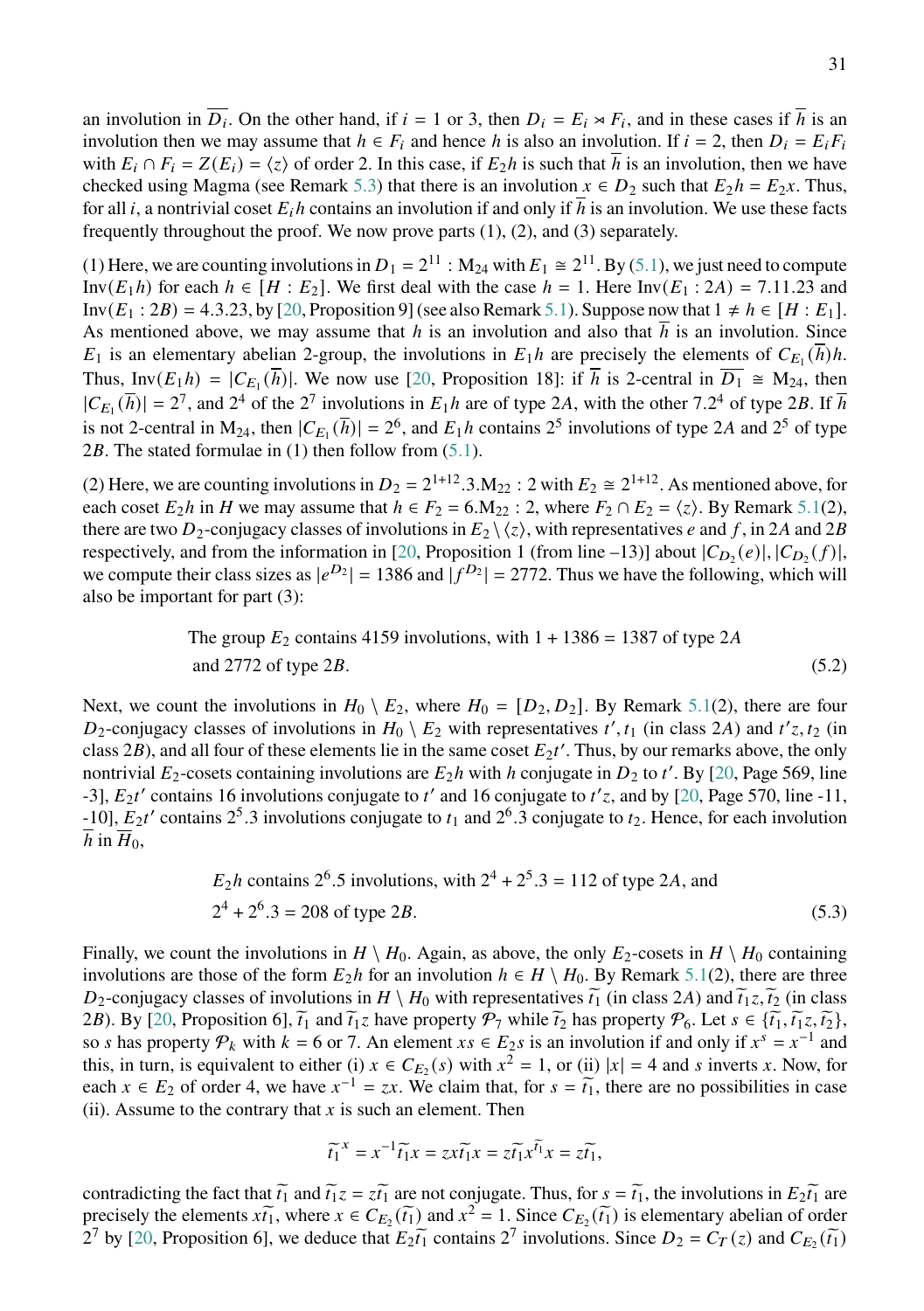contains both  $\tilde{t}_1$  and  $\tilde{t}_1 z$ , exactly half (that is, 2<sup>6</sup>) of these involutions are  $D_2$ -conjugate to  $\tilde{t}_1$ , and the other 2<sup>6</sup> involutions are conjugate to  $\tilde{t}_1 z$ .<br>Finally consider  $s = \tilde{t}$ . The element  $\tilde{t}$ 

Finally consider  $s = \tilde{t}_2$ . The element  $\tilde{t}_2$  inverts  $2^6$  elements of  $E_2$  of order 4 (this can be checked using<br>rma [5], see Bernark 5.3 above). In perticular, there exists  $x \in E$ , of order 4 such that  $x^{\tilde{t}}$ Magma [\[5\]](#page-51-11), see Remark [5.3](#page-29-0) above). In particular, there exists  $x \in E_2$  of order 4 such that  $x^{T_2} = xz$ . Also,  $C_{E_2}(\tilde{t}_2)$  is elementary abelian of order 2<sup>6</sup> by [\[20,](#page-52-15) Propositions 6 and 10]. Thus, there are  $2^6 + 2^6 = 2^7$ <br>involutions in  $E_2$ , consisting of the elements of the form  $\tilde{t}_1$ , where either  $\tilde{t}_2 \in C_1(\tilde{t}_$ involutions in  $E_2\tilde{t_2}$ , consisting of the elements of the form  $x\tilde{t_2}$ , where either  $x \in C_{E_2}(\tilde{t_2})$ , or  $|x| = 4$  and  $x^{\tilde{t}_2} = xz$ . If  $x \in C_{E_2}(\tilde{t}_2)$ , then  $C_{E_2}(x\tilde{t}_2) = C_{E_2}(\tilde{t}_2) \cong 2^6$ , so  $x\tilde{t}_2$  cannot be  $D_2$ -conjugate to  $\tilde{t}_1$  or  $\tilde{t}_1 z$  (since these elements have centralisers of order  $2^7$  in E). If  $|x| = 4$  and  $x^{\tilde{i}2} = x^{-1}$ , then  $x\tilde{i}_2$  inverts the element x of order 4, so again  $x\tilde{t_2}$  cannot be  $D_2$ -conjugate to  $\tilde{t_1}$  or  $\tilde{t_1}z$ . Hence all of the  $2^7$  involutions in  $E_2\tilde{t_2}$  are D<sub>2</sub>-conjugate to  $\tilde{t_2}$ .

It follows from the last two paragraphs above that if  $h \in D_2 \setminus H_0$  and h is an involution, then

- Inv( $Eh : 2A$ ) = Inv( $Eh : 2B$ ) =  $2^6$  if  $|C_{\underline{F}_2}(h)| = 2^7$ ; and
- Inv( $Eh : 2A$ ) = 0 and Inv( $Eh : 2B$ ) =  $2^7$  if  $|C_{E_2}(h)| = 2^6$ .

Putting all these counts together and applying [\(5.1\)](#page-29-1) yields part (2).

(3) Here, we are counting involutions in  $D_3 = 2^{10}$  : L<sub>5</sub>(2) (so  $E_3 \cong 2^{10}$ ). Recall that  $D_3 = E_3 \rtimes F_3$  with  $F_3 \cong L_5(2)$ . Thus by our discussion above, the  $E_3$ -cosets in  $D_3$  containing involutions are precisely the cosets  $E_3 h$  with  $h \in F_3$  such that  $h^2 = 1$ . We first consider the case  $h = 1$ . By [\[20,](#page-52-15) Proposition 20], we have

<span id="page-31-0"></span>
$$
Inv(E_3:2A) = 5.31 \text{ and } Inv(E_3:2B) = 4.7.31. \tag{5.4}
$$

Assume now that  $h \in F_3 \setminus \{1\}$  and h is an involution. As mentioned in Remark [5.1,](#page-28-1) the group  $E_3$ is normalised by  $E_2$ . Furthermore,  $|E_2E_3| = 2^{16}$ , and  $N_{D_2}(E_3) = E_3Q$ , where Q is a subgroup of  $F_3 \cong L_5(2)$  of shape  $2^6$ :  $(L_3(2) \times Sym(3))$  (see [\[20,](#page-52-15) Section 5, fourth paragraph]).

Now,  $F_3 \cong L_5(2)$  has two conjugacy classes of involutions: the 2-central involutions and the non 2central involutions. Moreover, each such involution is  $F_3$ -conjugate to an element of the normal subgroup  $O_2(Q) \cong 2^6$  of  $Q \le N_{D_2}(E_3)$ . Indeed, 21 of the  $2^6-1$  involutions in  $O_2(Q)$  are 2-central in  $F_3$ , and 42 are non 2-central. Note that  $|E_2E_3 : E_2| = 2^3$ , and  $E_2E_3 \leq [D_2, D_2]$ . Let  $\{h_1 = 1, h_2, \ldots, h_8\} \subseteq [D_2, D_2]$ be a set of representatives for the  $E_2$ -cosets in  $E_2E_3$ . Then, for  $X \in \{A, B\}$ ,

$$
\text{Inv}(E_2E_3 \backslash E_3 : 2X) = \text{Inv}(E_2E_3 : 2X) - \text{Inv}(E_3 : 2X)
$$

$$
= \left(\sum_{i=1}^{8} \text{Inv}(E_2h_i : 2X)\right) - \text{Inv}(E_3 : 2X).
$$

It then follows from  $(5.2)$ ,  $(5.3)$ , and  $(5.4)$  that

$$
Inv(E_2E_3 \backslash E_3 : 2A) = 1387 + 7.112 - 5.31 = 2016.
$$

In exactly the same way, we calculate that  $Inv(E_2E_3 \setminus E_3 : 2B) = 3360$ . On the other hand,  $E_2E_3 =$  $E_3O_2(Q)$ , so

<span id="page-31-1"></span>
$$
Inv(E_2E_3 \setminus E_3) = \sum_{g \in O_2(Q) \setminus \{1\}} Inv(E_2g).
$$

As mentioned above, 21 of the  $2^6 - 1$  involutions in  $O_2(Q) \cong 2^6$  are 2-central in  $F_3$ , with 42 non 2-central. It follows that, for  $x, y \in O_2(Q) \leq F_3 \cong L_5(2)$  with x a 2-central involution, and y a non 2-central involution,

$$
21 \text{ Inv}(E_3x : 2A) + 42 \text{ Inv}(E_3y : 2A) = 2016, \text{ and}
$$
  

$$
21 \text{ Inv}(E_3x : 2B) + 42 \text{ Inv}(E_3y : 2B) = 3360.
$$
 (5.5)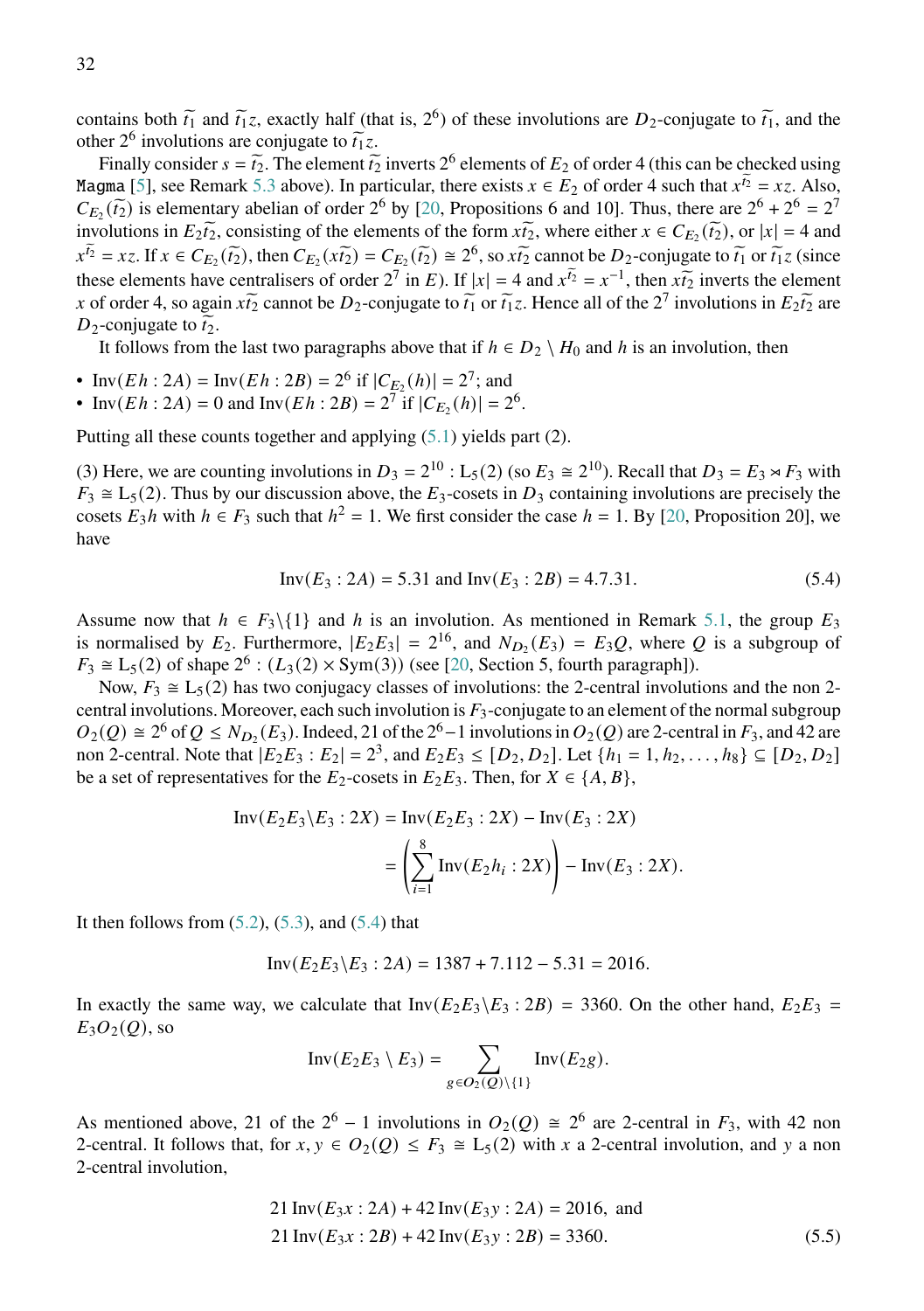In particular,  $Inv(E_2E_3 \setminus E_3) = 5376 = 21 Inv(E_3x) + 42 Inv(E_3y)$ . Since  $Inv(E_3x) = |C_{E_3}(x)|$  and Inv $(E_3y) = |C_{E_3}(y)|$  are powers of 2, it is an easy exercise to show that the only possibility is  $Inv(E_3x) = 2^7$  and  $Inv(E_3y) = 2^6$ .

Finally, we use Magma  $[5]$  to compute the J<sub>4</sub>-conjugacy classes of involutions in which the involutions in  $D_3$  lie (see Remark [5.3](#page-29-0) above). We find that the group  $D_3$  contains 134705 involutions in the class 2A, and 343108 involutions in the class 2B. Since  $L_5(2)$  has 465 2-central involutions and 6510 non 2-central involutions, we deduce from  $(5.1)$  and  $(5.4)$  that

<span id="page-32-0"></span>
$$
465 \operatorname{Inv}(E_{3}x:2A) + 6510 \operatorname{Inv}(E_{3}y:2A) + 5.31 = 134705, \text{ and}
$$
  

$$
465 \operatorname{Inv}(E_{3}x:2B) + 6510 \operatorname{Inv}(E_{3}y:2B) + 4.7.31 = 343108.
$$
 (5.6)

The system of equations given by [\(5.5\)](#page-31-1) and [\(5.6\)](#page-32-0) can be solved to give Inv( $E_3x : 2A$ ) = 64, Inv $(E_3 y : 2A) = 16$ , Inv $(E_3 x : 2B) = 64$ , and  $Inv(E_3y : 2B) = 48$ . Part (3) then follows from [\(5.1\)](#page-29-1).

<span id="page-32-3"></span>**Corollary 5.5.** Let  $D_1, D_2, D_3$  be as described above, and let H be a subgroup of  $T = J_4$ . Then  $T^{[T:H]}$ *has base size* 2 *for each of the following subgroups H.* 

- (1)  $O_2(D_1) < H < D_1$ , with  $H/O_2(D_1)$  maximal in  $D_1/O_2(D_1) \cong M_{24}$ ;
- (2)  $O_2(D_2)$  <  $H$  <  $D_2$  such that one of the following holds:
	- (a)  $H/O_2(D_2)$  *is maximal in*  $D_2/O_2(D_2) \cong 3.M_{22}$ : 2*, and*  $H/O_2(D_2)$  *is not of shape* 3.L<sub>3</sub>(4).2 *or* 3.M22*;*
	- (b)  $H/O_2(D_2)$  is a maximal subgroup of 3.L<sub>3</sub>(4).2 < 3.M<sub>22</sub> : 2*, and*  $H/O_2(D_2) \neq 3.L_3(4)$ ;
	- (c)  $H/O_2(D_2)$  *is a maximal subgroup of*  $3.M_{22} < 3.M_{22}$  : 2 *isomorphic to*  $3.Alt(7)$ *;*
- (3)  $O_2(D_3) < H < D_3$ , with  $H/O_2(D_3)$  maximal in  $D_3/O_2(D_3) \cong L_5(2)$ ;
- (4) *H* conjugate to a maximal subgroup  $M_{24}$  of  $D_1$  (in one of two  $D_1$ -conjugacy classes); or the maximal  $F_2 \cong 6.M_{22}$ : 2 *in*  $D_2$ ; *or the maximal*  $F_3 \cong L_5(2)$  *in*  $D_3$ ;
- (5) *H* maximal of shape  $[2^7]$ .3.L<sub>3</sub>(4).2 in the maximal subgroup of the form  $2^{1+12}$ .3.L<sub>3</sub>(4).2 of  $D_2$ .

*Proof.* Let *H* be one of the subgroups in the statement. We will show that

<span id="page-32-1"></span>
$$
\widehat{Q}(T, H, 2) := \sum_{i=1}^{m} \frac{|x_i^T \cap H|^2}{|x_i^T|} \text{ is less than 1,}
$$
\n(5.7)

where  $x_1, \ldots, x_m$  are representatives for the conjugacy classes of elements of T of prime order. By Proposition [4.2,](#page-18-0) this suffices to show that  $T^{[T:H]}$  has base size 2. Let  $X = \{x_1, \ldots, x_m\}$ .

To prove [\(5.7\)](#page-32-1), we compute upper bounds for the quantities  $\frac{|x^T \cap H|^2}{|x^T|}$  $\frac{f \cap H|^2}{|x^T|}$  for each  $x \in \mathcal{X}$ . For any fixed prime  $p$ , the following crude bound is available:

$$
\sum_{x \in X, |x| = p} \frac{|x^T \cap H|^2}{|x^T|} \le \frac{|\{y \in H : |y| = p\}|^2}{\min \{ |x^T| : x \in X, |x| = p \}}.
$$
\n(5.8)

The right-hand side above can be found, for each H and each prime p, using Magma (see Remark [5.3](#page-29-0)) above). The bounds at  $(5.8)$  in fact suffice to prove  $(5.7)$  for all subgroups H in parts (4) and (5) of the corollary.

In parts  $(1)$ ,  $(2)$  and  $(3)$ , however, we need to be more careful. We can use Magma  $[5]$  (see Remark [5.3](#page-29-0) above) and Lemma [5.4,](#page-29-2) to compute the quantities

<span id="page-32-2"></span>
$$
\frac{|z^T \cap H|^2}{|z^T|}
$$
 and 
$$
\frac{|f^T \cap H|^2}{|f^T|}
$$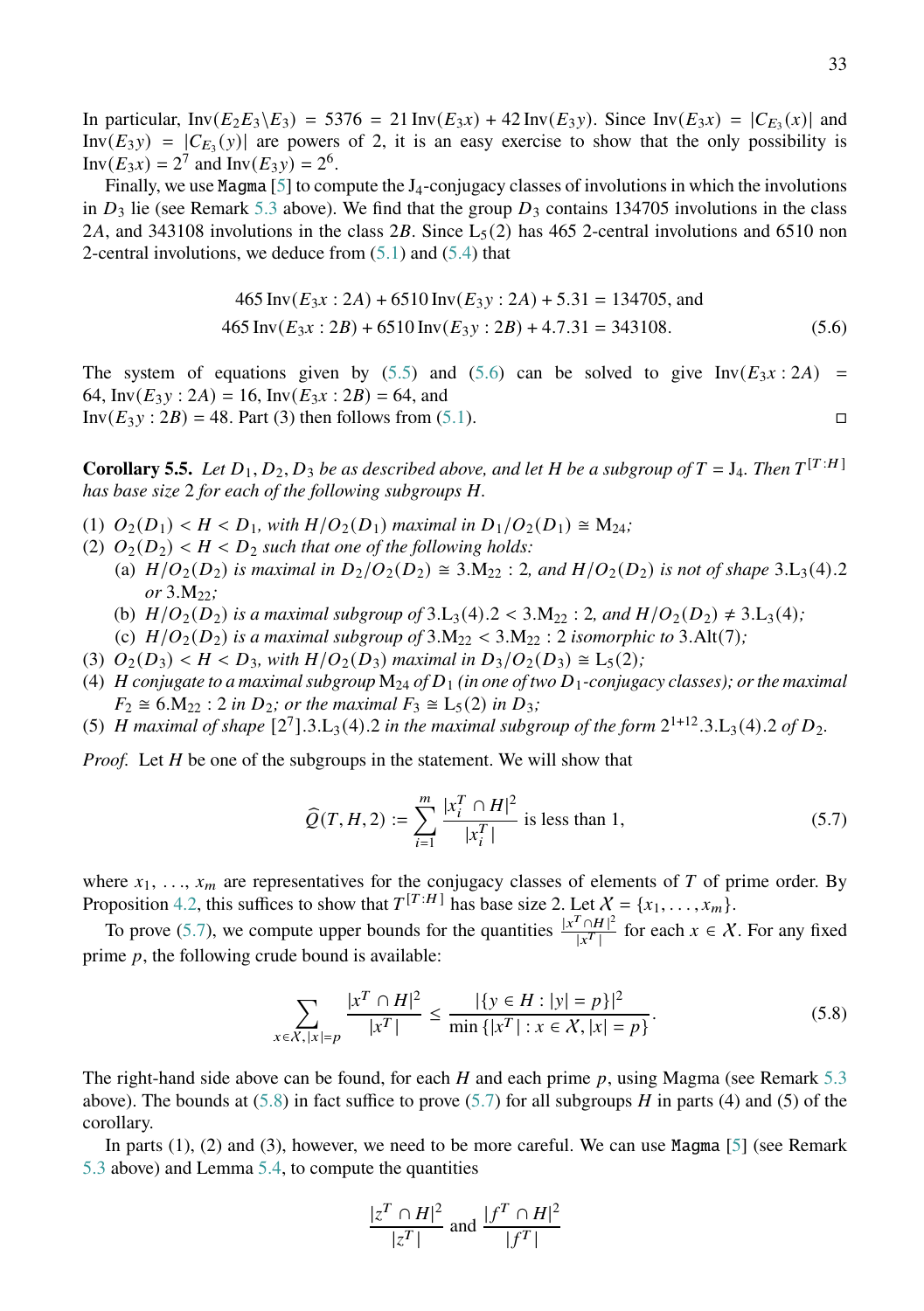precisely for each subgroup H, (recalling that  $z \in 2A$  and  $f \in 2B$ ). Putting these together with the bounds for odd prime orders coming from [\(5.8\)](#page-32-2) above then yields  $\tilde{O}(T, H, 2) < 1$  in each case, as required.  $\Box$ 

We now have the tools needed to prove Lemma [4.1](#page-17-2) for  $J_4$ . Recall the notion of the depth  $\ell_G(H)$  of a subgroup  $H$  of a group  $G$  introduced just before Strategy [4.5.](#page-19-0)

<span id="page-33-0"></span>**Proposition 5.6.** Let *H* be a proper subgroup of  $T = J_4$ .

- (1)  $\int f T^{[T:H]}$  has base size at least 3, then one of the following holds:
	- (a)  $\ell_T(H) = 1$  *and H* is *T*-conjugate to one of  $D_1$ ,  $D_2$ , or  $D_3$ ;
	- (b)  $\ell_T(H) = 2$  and either *H* is *T*-conjugate to  $[D_2, D_2] \cong 2^{1+12} \cdot 3 \cdot M_{22}$ ; or *H* is *T*-conjugate to a *maximal subgroup of*  $D_2$  *containing*  $O_2(D_2)$  *of shape*  $2^{1+12}.3.L_3(4):2$ .
	- (c)  $\ell_T(H) = 3$  and H is T-conjugate to a second maximal subgroup of  $D_2$  containing  $O_2(D_2)$  of  $shape 2^{1+12}.3.L_3(4).$
- (2) If  $\ell_T(H) \geq 4$ , then H is properly contained in a subgroup K of T such that  $T^{[T:K]}$  has base size 2.
- (3) *Proposition* [4](#page-17-2).[1](#page-17-1)*, and in particular Table* 1 *holds for*  $T = J_4$ *.*

Since it is not necessary for our purposes, we have not attempted to resolve whether or not the permutation group  $T^{[T:H]}$  has base size 2 in the cases where H has shape  $2^{1+12}.3.L_3(4):2$  (in Part  $(1)(b)$ , or  $2^{1+12}.3.L_3(4)$  (in Part  $(1)(c)$ ).

*Proof.* We first prove part (1) for subgroups H with  $\ell(H) \leq 3$ . Let H be a proper subgroup of T such that  $T^{[T:H]}$  has base size larger than 2. Then by [\[9\]](#page-51-9), and as noted at the beginning of the section, H is conjugate to a subgroup of  $D_1$ ,  $D_2$ , or  $D_3$ . Thus if  $\ell_T(H) = 1$  then Part (1)(a) holds. Therefore we may assume both that  $\ell_T(H) \geq 2$ , and that  $H < D_i$  for some  $i = 1, 2, 3$ . Recall that, if  $H < K < T$  then also  $T^{[T:K]}$  has base size larger than 2. Also  $D_i = E_i F_i$ , where  $E_i = O_2(D_i)$ , and  $E_i \cap F_i$  is trivial with  $E_i$ elementary abelian and  $F_i$  acting irreducibly on it, if  $i = 1$  or 3, and  $E_2 \cap F_2 = Z(E_2) = \langle z \rangle$  of order 2 with  $F_2$  irreducble on  $E_2/Z(E_2)$ , (see Remark [5.1\)](#page-28-1). Also using Magma [\[5\]](#page-51-11), we find that there are two  $D_1$ -conjugacy classes of complements to  $E_1$ , with representatives  $F_1$  and  $F_{11}$ , and we obtain, for each i, a complete set  $M(D_i)$  of representatives for the  $D_i$ -conjugacy classes of maximal subgroups of  $D_i$ , as:

$$
M(D_1) = \{F_1, F_{11}\} \cup \{E_1I : I < F_1 \text{ maximal}\} \cup \{E_1I : I < F_{11} \text{ maximal}\},
$$
\n
$$
M(D_2) = \{F_2\} \cup \{E_2I : I < F_2 \text{ maximal}\},
$$
\n
$$
M(D_3) = \{F_3\} \cup \{E_3I : I < F_3 \text{ maximal}\}.
$$

Assume now that  $\ell_T(H) = 2$  so that  $H \in \mathcal{M}(D_i)$  for some i. It then follows from Corollary [5.5](#page-32-3) that  $i = 2$  and, up to T-conjugacy,  $H = E_2 I$  with  $I/\langle z \rangle$  maximal in  $F_2/\langle z \rangle \approx 3.M_{22}.2$  of shape 3.L<sub>3</sub>(4).2 or  $3.M_{22}$ . This proves  $(1)(b)$ .

Suppose next that  $\ell_T(H) = 3$ . Then by part (1)(b), H is T-conjugate to a maximal subgroup of either  $[D_2, D_2]$  or a subgroup  $K = E_2 I$  with  $I \cong 3.L_3(4).2 < 3.M_{22}.$  Consider first the latter case. Using Magma, we see that  $E_2/Z(E_2)$  has composition length 2 as an  $\mathbb{F}_2[I]$ -module, with both composition factors of dimension 6. Let  $E_0/Z(E_2)$  be an *I*-submodule of  $E_2/Z(E_2)$  of dimension 6. Then using Magma again, we see that the set

<span id="page-33-1"></span>
$$
\{E_0 I\} \cup \{E_2 I_1 : I_1 < I \text{ maximal}\}\tag{5.9}
$$

is a complete set of representatives for the  $K$ -conjugacy classes of maximal subgroups of  $K$ . The subgroup  $E_0 I$  has shape  $[2^7]$ .3.L<sub>3</sub>(4).2, and by Corollary [5.5\(](#page-32-3)5),  $T^{[T:E_0 I]}$  has base size 2. Thus, *H* is K-conjugate to  $E_2I_1$  for some maximal subgroup  $I_1$  of I. By Corollary [5.5\(](#page-32-3)2)(b), it follows that  $I_1 \cong 3.L_3(4)$ , as in Part (1)(c). Suppose now that H is maximal in  $[D_2, D_2]$ . By using Magma, we find that the set

<span id="page-33-2"></span>
$$
\{ [F_2, F_2] \cong 3.M_{22} \} \cup \{ E_2 J : J < [F_2, F_2] \text{ maximal} \} \tag{5.10}
$$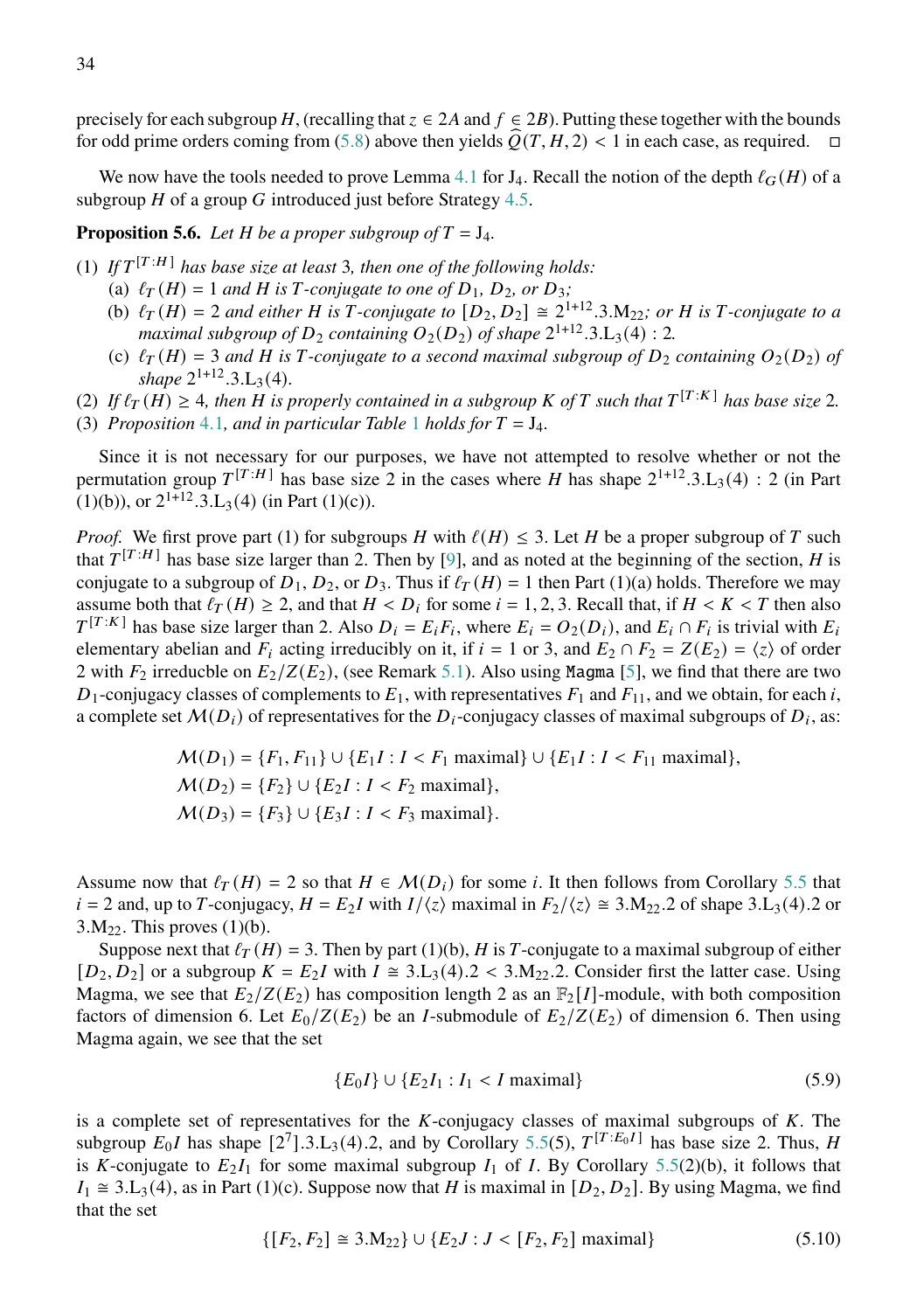is a complete set of representatives for the  $[D_2, D_2]$ -conjugacy classes of maximal subgroups of  $[D_2, D_2]$ . Since, by Corollary [5.5\(](#page-32-3)4),  $T^{[T:F_2]}$  has base size 2, it follows that also  $T^{[T:L]}$  has base size 2, where  $L = [F_2, F_2] < F_2$ . Thus H is not conjugate to  $[F_2, F_2]L$ , and we may assume that  $H = E_2J$ for some maximal subgroup J of  $[F_2, F_2] \cong 3.M_{22}$ . If  $J < M < 3.M_{22}$ : 2 with M maximal and  $M \neq 3.L_3(4)$ .2 or 3,  $M_{22}$ , then we would have  $T^{[T:H]}$  of base size 2 on applying Corollary [5.5\(](#page-32-3)2)(a). Thus this is not the case, and, by using the Web Atlas, we see that the only possibilities for  $J$  are the subgroups of shape 3.Alt(7) or 3.L<sub>3</sub>(4). By Corollary [5.5\(](#page-32-3)2)(c), it follows that  $H \cong E_2J$ , where  $J = 3.L<sub>3</sub>(4)$ . This proves completes the proof of Part (1) when  $\ell(H) \leq 3$ .

Next we complete the proof of (1) in the case of subgroups H with  $\ell(H) \geq 4$ , and prove (2). Note that, if (2) holds then, for any subgroup H with  $\ell_T(H) \geq 4$ , the base size of  $T^{[T:H]}$  is at most 2, and hence Part (1) lists all possibilities for H where the base size of  $T^{[T:H]}$  could possibly be greater than 2. So assume that H is a subgroup of T,  $\ell_T(H) \geq 4$ , and H is not properly contained in a subgroup K of T with  $T^{[T:K]}$  having base size 2. Then, by our arguments up to this point, H is T-conjugate to a subgroup of  $K_1 := E_2 I_1$ , where  $I_1 \cong 3.L_3(4)$ . Since  $\ell_T(H) \geq 4$ , we may assume that  $H < K_1 = E_2 I_1$ . Using Magma, we find that

$$
{E_0I_1} \cup {E_2I_2 : I_2 < I_1
$$
 maximal}

is a complete set of representatives for the  $K_1$ -conjugacy classes of maximal subgroups of  $K_1$ , where  $E_0$  is as defined in the previous paragraph. Consider  $M = E_2 I_2$ , for some maximal subgroup  $I_2$  of  $I_1$ . We can check using Magma that, for every subgroup  $I_2 < I_1 < [F_2, F_2] \cong 3.M_{22}$ ,  $I_2$  is contained in either a maximal subgroup of  $F_2$  which is not isomorphic to 3.M<sub>22</sub> or 3.L<sub>3</sub>(4).2; or a maximal 3.Alt(7) subgroup of 3.M<sub>22</sub>. Thus  $T^{[T:M]}$  has base size 2 by Corollary [5.5,](#page-32-3) and hence H is not contained in any such subgroup M. Thus we may assume that  $H \le E_0 I_1$  and H projects onto  $I_1$ . Now  $E_0 I_1$  is an index 2 subgroup of  $E_0 I$ , with  $I = 3.L_3(4)$ .2 as above, and by Corollary [5.5\(](#page-32-3)5), the permutation group  $T^{[T:E_0 I]}$ has base size 2. Hence also  $T^{[T:J]}$  has base size 2, for all subgroups J of  $E_0I_1$ . This is a contradiction to our assumption that  $T^{[T:H]}$  has base size larger than 2, and hence Part (2) is proved.

Finally, we complete the proof of Part (3). If  $M = D_1 \cong 2^{11}$  : M<sub>24</sub>, then the subdegrees of  $T^{[T:M]}$  are given in [\[19,](#page-52-10) Lemma 2.23.1]. Thus, we can compute  $d(T, M)$  precisely (the greatest common divisor of the orders of the stabilisers in  $M^{[T:M]}$  of points in  $[T : M] \setminus \{M\}$ ): we get  $d(T, M) = 24$ . The first entry in the final column of the third row of Table [1](#page-17-1) follows.

Next, suppose that  $M = D_3 = E_3 F_3 = 2^{10}$  : L<sub>5</sub>(2). As noted above, the maximal subgroups of M are T-conjugate to either  $F_3$ , or  $E_3I$ , where I is a maximal subgroup of  $F_3$ . Now, since  $(|M|, |T : M|-1) = 1$ , there exists, for each prime p dividing |M|, a point stabiliser  $M(p) := M \cap M^{t_p}$  in  $M^{[T:M]}$  containing a Sylow p-subgroup of M. If L is a maximal subgroup of M containing a Sylow 31-subgroup of M, then either L is T-conjugate to  $F_3$ , or L contains  $E_3$  and  $|L/E_3| = 5.31$  (one can see this by inspection of the maximal subgroups of  $L_5(2) \cong M/O_2(M)$ . Thus,  $|M_{(31)}|$  divides  $2^{10} \cdot 3^2 \cdot 5 \cdot 7 \cdot 31$ . Similarly,  $M_{(2)}$ has order dividing  $2^{20}$ .3<sup>2</sup>.5.7. Thus, the greatest common divisor of the orders of the point stabilisers in  $M^{[M:T]}$  divides 2<sup>10</sup>.3<sup>2</sup>.5.7. On the other hand, we can compute the rank of  $T^{[T:M]}$  using the permutation character and GAP  $[15]$  – it is 27. Thus, at least one of the *M*-orbits in  $[T : M]$  must be of size greater than or equal to  $(|T : M| - 1)/26$ . It follows that at least one point stabiliser in M has order less than  $26|M|/(|T:M|-1) < 32$ . Thus,  $d(T, M)$  divides  $2^{10} \cdot 3^2 \cdot 5.7$  and is less than 32. It follows that  $d(T, M)$ divides  $2^4 \cdot 3^2 \cdot 5 \cdot 7$  and  $d(T, M) \leq 30$ , as required.

To prove Part (3), suppose that

$$
M \in \{D_2, [D_2, D_2], 2^{1+12} \cdot 3 \cdot L_3(4) : 2, 2^{1+12} \cdot 3 \cdot L_3(4)\}.
$$

Then M is T-conjugate to a subgroup of  $D_2$ . Thus,  $d(T, M)$  divides  $d(T, D_2)$ . The subdegrees of  $T^{[T:D_2]}$  are given in [\[6,](#page-51-13) Table 2], and the number  $d(T, D_2)$  can then be computed immediately: we get  $d(T, D_2) = 2$ . The remaining entries in the third column of the J<sub>4</sub>-row of Table [1](#page-17-1) follow. In the case where  $\tilde{M} = D_2$ , the base size of  $T^{[T:M]}$  is 3, by [\[9,](#page-51-9) Table 2]. This action is equivalent to the conjugation action of  $T$  on the class of  $2A$ -involutions of  $T$ . The orders of the 2-point stabilisers in this action have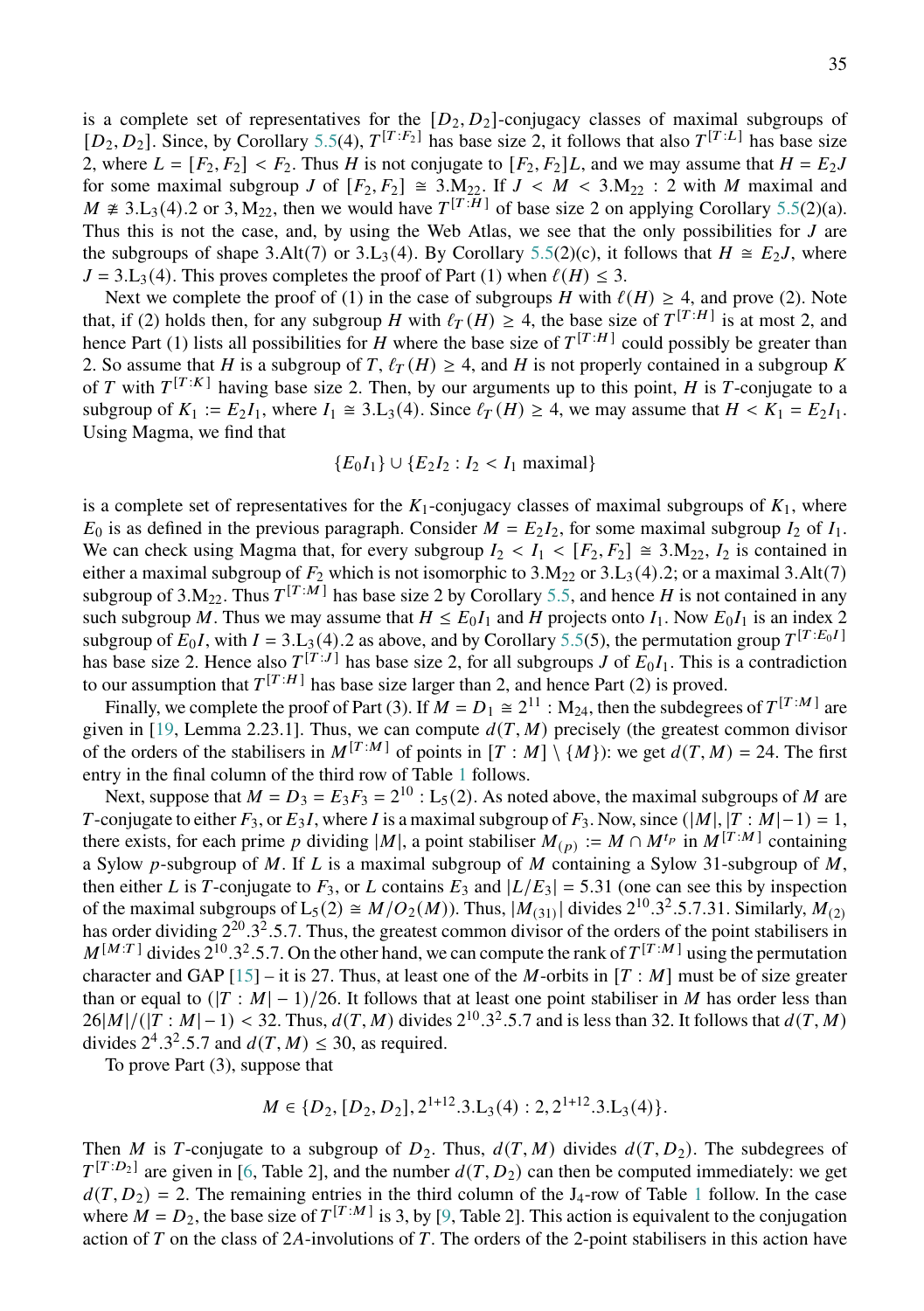been computed by Bray et al in [\[6\]](#page-51-13) and are listed in the column headed  $s_2$  in [\[6,](#page-51-13) Table 2]. The smallest order is 16. If now  $H = [D_2, D_2]$ , of index 2 in M, then each 2-point stabiliser  $H \cap H^x$  in the permutation group  $T^{[T:H]}$  has index at most 4 in  $M \cap M^x$ , and since  $|M \cap M^x| \ge 16$ , it follows that  $H \cap H^x \ne 1$ . Thus  $T^{[T:H]}$  also has base size greater than 2.

We remark that by proving Proposition [5.6\(](#page-33-0)3), we have completed the proof of Proposition [4.1.](#page-17-2) As final preparation for proving that  $T = J_4$  is totally 2-closed, we deal separately with a specific coset action.

<span id="page-35-1"></span>**Proposition 5.7.** Let  $T = J_4$  and  $D_1 = E_1 \rtimes F_1 = 2^{11}$  :  $M_{24}$  as above, and consider  $H = E_1 \rtimes M_{23} < D_1$  $(so \ell_T(H) = 2)$ . Then  $T^{[T:H]}$  is 2-closed.

*Proof.* We use the notation in Notation [3.3,](#page-10-1) with  $G = T$  and  $M = D_1$ . So  $\Omega = [T : H]$ ,  $\Sigma = [T : M]$ with  $s = |\Sigma|$ ,  $L = T^{\Sigma}$ ,  $M = T_{\Delta}$  (with  $\Delta \in \Sigma$ ),  $H = T_{\omega}$  (with  $\omega \in \Delta$ ), etc. By Lemma [4.3\(](#page-18-1)b)(i),  $L^{(2),\Sigma} = L$ , since  $T = Aut(T)$  and T has no 2-transitive representations. We also set  $X = T^{(2),\Omega}$ and  $Y = X^{\Delta} \leq M^{(2), \Delta}$ . The group  $R = M^{\Delta} \cong M_{24}$  is 2-transitive of degree 24. Hence, we have  $M_{24} \cong R = M^{\Delta} \le Y \le M^{(2),\Delta} \cong Sym(24)$ . The only overgroups of  $M_{24}$  in Sym(24) are  $M_{24}$ , Alt(24), and Sym(24). Thus,  $Y \in \{M_{24}, \text{Alt}(24), \text{Sym}(24)\}.$ 

Assume that  $T^{[T:H]}$  is not 2-closed. Then, by Lemma [3.5,](#page-12-0)  $X = N \rtimes T$  with N a nontrivial subdirect subgroup of  $B_A$ , for some non-trivial normal subgroup A of Y. Hence,  $A \in \{M_{24}, Alt(24), Sym(24)\}.$ 

We now examine a part  $\Delta_2 \in \Sigma$  such that  $M \cap M_2 = L_2(23)$  (the groups  $M \cap M_i$  are listed in [\[18,](#page-52-12) Lemma 2.23.1]). Suppose that the subdirect subgroup  $\rho_{1,2}(N) \leq A \times A$  is not a full diagonal subgroup of  $A \times A$ . Then since A is almost simple,  $\rho_{1,2}(N)$  must contain soc(A)  $\times$  soc(A). Since soc(A) acts transitively on  $\Delta$ , it follows that  $\rho_{1,2}(N)^{\Delta \times \Delta_2}$  is transitive. On the other hand, by Lemma [3.5\(](#page-12-0)b), the group  $\rho_{1,2}(N)^{\Delta \times \Delta_2}$  leaves invariant each  $(M \cap M_2)^{\Delta \times \Delta_2}$ -orbit. Since  $M \cap M_2 \cong L_2(23)$  cannot act transitively on a set of size 24<sup>2</sup>, we have a contradiction. Thus  $\rho_{1,2}(N) \leq A \times A$  is a full diagonal subgroup of  $A \times A$ . It then follows from Proposition [3.8\(](#page-14-0)b) that N is a full diagonal subgroup of  $B_A$ . In particular, since  $X \cong N \rtimes T$  with  $N \cong A \in \{M_{24}, Alt(24), Sym(24)\}\$  and  $T \cong J_4$ , we have  $X = N \times T$ .

We examine further the part  $\Delta_2 \in \Sigma$  with  $M \cap M_2 = L_2(23)$ . We claim that

<span id="page-35-0"></span>
$$
C_T(M \cap M_2) \text{ has even order.}
$$
\n<sup>(5.11)</sup>

To prove this, consider the setwise stabiliser  $T_{\{\Delta \cup \Delta_2\}}$  of  $\Delta \cup \Delta_2$  in T. Note first that the subdegrees of  $T^{[\tilde{T}:M]}$  are pairwise distinct (see [\[18,](#page-52-12) Lemma 2.23.1]), so each T-orbit in  $\Sigma^{(2)} := \{(\Delta', \Delta'') : \Delta', \Delta'' \in \Pi\}$  $\Sigma$ ,  $\Delta' \neq \Delta''$ } is self-paired. It follows that  $T_{\{\Delta \cup \Delta_2\}}$  contains an element, say g, which interchanges  $\Delta$ and  $\Delta_2$ . Moreover,  $T_{\{\Delta\cup\Delta_2\}}$  contains  $M \cap M_2 \cong L_2(23)$ . Since  $M \cap M_2 \cap O_2(M) = 1$ , and the unique conjugacy class of subgroups of  $M_{24}$  isomorphic to  $L_2(23)$  acts transitively on the cosets of  $M_{23}$  in  $M_{24}$ , the group  $(M \cap M_2)^{\Delta}$  is transitive. It follows that  $T_{\{A \} \cup A_2}^{\Delta \cup \Delta_2}$  $\frac{d_1\Delta_0\Delta_2}{d_1\Delta_2}$  is transitive, and that the kernel of the action of  $T_{\{\Delta \cup \Delta_2\}}$  on the block system  $\{\Delta, \Delta_2\}$  is the group  $\overline{M} \cap M_2 \cong L_2(23)$ .

Now,  $(M \cap M_2)^{\Delta \cup \Delta_2} = \rho_{1,2}(M \cap M_2)^{\Delta \cup \Delta_2}$ , by the definition of  $\rho_{1,2}$ . Since  $M \cap M_2 < X$  and X normalises N, we have that  $\rho_{1,2}(M \cap M_2)^{\Delta \cup \Delta_2}$  normalises  $\rho_{1,2}(N)^{\Delta \cup \Delta_2}$ . As shown above,  $\rho_{1,2}(N)^{\Delta \cup \Delta_2}$ is a full diagonal subgroup of  $A \times A \leq Sym(24) \times Sym(24)$ , that is to say, for some  $\theta \in Aut(A)$ we have  $\rho_{1,2}(N)^{\Delta\cup\Delta_2} = \{(a,a^{\theta}) : a \in A\}$ . Now  $A \leq Sym(24)$  is almost simple and primitive, so it has trivial centraliser in Sym(24), and  $N_{\text{Sym}(24)}(A) = \text{Aut}(A) \cong PGL_2(23), \text{Sym}(24), \text{Sym}(24)$  for  $A = L_2(23)$ , Alt(24), Sym(24), respectively. Hence the normaliser of  $\rho_{1,2}(N)^{\Delta\cup\Delta_2}$  in  $(\text{Sym}(\Delta\cup\Delta_2))_{\Delta,\Delta_2}$ is  $\{(b, b^{\theta}) : b \in \text{Aut}(A)\}\)$ . It follows that  $\rho_{1,2}(M \cap M_2)^{\Delta \cup \Delta_2} = \{(d, d^{\theta}) : d \in D\}$ , for some subgroup D of Sym(24) with  $D \cong L_2(23)$ .

Next, consider the natural epimorphism  $\mu : X_{\{\Delta \cup \Delta_2\}} \to X_{\{\Delta \cup \Delta_2\}}^{\Delta \cup \Delta_2}$  $\{\Delta \cup \Delta_2\}$   $\leq$  Sym(24)  $\lambda$  2. Since the element g (which interchanges  $\Delta$  and  $\Delta_2$ ) centralises N, its image  $\mu(g)$  centralises  $\mu(N) = \rho_{1,2}(N)^{\Delta \cup \Delta_2}$  $\{(a, a^{\theta}): a \in A\}$ . Thus, writing  $\mu(g) = (y_1, y_2) \sigma$  (where  $\sigma \in \text{Sym}(2) \setminus \{1\}$  and  $y_i \in \text{Sym}(24)$ ), we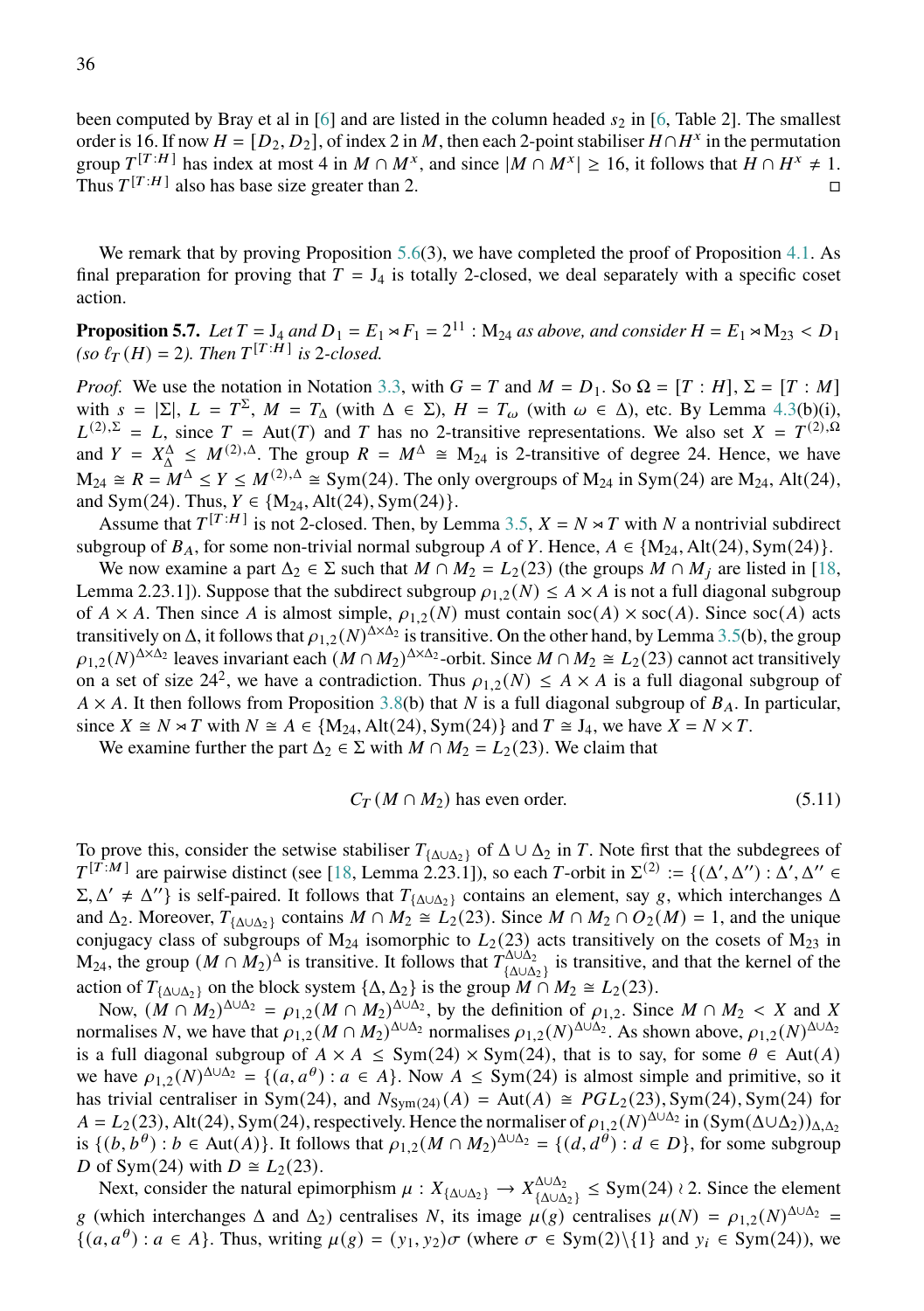have

$$
(a, a^{\theta}) = (a, a^{\theta})^{\mu(g)} = (a^{\theta y_2}, a^{y_1})
$$
 for all  $a \in A$ .

It follows that  $a^{\theta y_2} = a = a^{\theta y_1^{-1}}$ , for all  $a \in A$ . Thus, since  $C_{Sym(24)}(A) = 1$ , we have  $y_1 = y_2^{-1} = \theta$ . Hence, for each  $(d, d^{\theta}) \in \rho_{1,2}(M \cap M_2)^{\Delta \cup \Delta_2} = \mu(M \cap M_2),$ 

$$
(d, d^{\theta})^{\mu(g)} = (d^{\theta y_2}, d^{y_1}) = (d, d^{\theta}),
$$

and therefore  $\mu(g)$  centralises  $\mu(M \cap M_2)$ . Since  $M \cap M_2$  is simple and  $\mu(M \cap M_2) \neq 1$ , the kernel of the restriction of  $\mu$  to  $M \cap M_2$  is trivial. Hence, g centralises  $M \cap M_2$ , and since g has even order, claim  $(5.11)$  follows.

This leads to a contradiction, since  $M \cap M_2$  contains elements of order 23, and the unique T-conjugacy class of such elements has centraliser of order 23 (see the Web Atlas [\[35\]](#page-52-11)). Thus,  $T^{[T:H]}$  is 2-closed.  $\Box$ 

We now prove that  $T = J_4$  is totally 2-closed.

# <span id="page-36-0"></span>**Proposition 5.8.** *The Janko group* J<sup>4</sup> *is totally* 2*-closed.*

*Proof.* We use the notation fixed at the beginning of the section, so that  $T = J_4$ ,  $D_1 \cong 2^{11}$ : M<sub>24</sub> etc. Our task is to prove, using Strategy [4.5,](#page-19-0) that  $T^{\Omega} = T^{(2),\Omega}$ , where  $\Omega = [T : H]$ , for each proper nontrivial subgroup *H* of *T*. Since  $T = Aut(T)$  and *T* has no 2-transitive representations, it follows from Lemma  $4.3(b)(i)$  $4.3(b)(i)$  that this holds for all maximal subgroups H. Thus we proceed to stage (2) of Step 1 in Strategy [4.5:](#page-19-0) constructing the set  $S_2$ . By [\[9,](#page-51-9) Table 2], there are precisely three conjugacy classes of maximal subgroups M of T such that  $T^{[T:M]}$  has base size at least 3, with representatives  $D_1 \cong 2^{11}$ :  $M_{24}$ ,  $D_2 \cong 2^{1+12}$ .3:  $M_{22}$ .2, and  $D_3 = 2^{10}$ :  $L_5(2)$  as defined at the beginning of the section. Therefore according to Strategy [4.5,](#page-19-0) the set  $S_2$  consists of all non-maximal subgroups H such that the only maximal subgroups of T containing H are conjugate to  $D_1, D_2$ , or  $D_3$ .

We now move on to Strategy [4.5,](#page-19-0) Step 2, stage (1). We need to prove that  $T^{[T:H]}$  is 2-closed for all  $H \in S_2$  with  $\ell_T(H) = 2$ . Let  $H \in S_2$ , and assume that  $T^{[T:H]} \neq T^{(2),[T:H]}$ . Let M be a maximal subgroup of T containing H so that, without loss of generality,  $M = D_i$ , for some  $i = 1, 2, 3$  and H is maximal in M. We use the rest of the notation in Notation [3.3,](#page-10-1) with  $T = G$ . So  $\Omega = [T : H]$ ,  $\Sigma = [T : M], L = T^{\Sigma}, M = T_{\Delta}$  (with  $\Delta \in \Sigma$ ),  $H = T_{\omega}$  (with  $\omega \in \Delta$ ), etc. Note that  $L^{(2),\Sigma} = L$ , by Step 1. We also set  $X = T^{(2),\Omega}$ , so  $X > T$ , and  $Y = X^{\Delta}_{\Delta} \leq M^{(2),\Delta}$ .

Suppose first that  $i = 1$  or 3. Then  $M = E_i \times F_i$ , where  $E_i$  is elementary abelian, and  $F_i$  is a simple group acting faithfully and irreducibly on  $E_i$ . Then, as mentioned in the proof of Proposition [5.6\(](#page-33-0)1)(b), since H is maximal in M, either  $H \cong F_i$  or  $H = E_i I$ , where I is a maximal subgroup of  $F_i$ . It follows that either  $M^{[M:H]} \cong E_i F_i$  is a primitive group of affine type, of degree  $|E_i|$ ; or  $M^{[M:\tilde{H}]} \cong F_i$  is a primitive almost simple group, of degree  $|F_i : I|$ . Since  $T^{[T:H]}$  is not 2-closed, it follows that the normal subgroup A of  $Y \n\leq M^{(2),\Delta}$  from Proposition [3.10\(](#page-15-0)2) is transitive. On the other hand, Proposition 3.10(2) and Proposition [4.1](#page-17-2) imply that the size of an A-orbit in  $\Delta$  divides  $d(T, M)$ , with  $d(T, M)$  as in Proposition [4.1\(](#page-17-2)b), that is to say,  $|M : H| = |\Delta|$  divides  $d(T, M)$ . Now, by Proposition 4.1(b),  $d(T, M)$  divides  $g(T, M)$ , with  $g(T, M)$  as in Table [1.](#page-17-1) In both cases  $g(T, M) < |E_i|$ , so  $M^{[M:H]} \cong F_i$  is nonabelian simple and primitive. If  $i = 1$  then  $g(T, M) = 24$  and it follows that  $|M : H| = 24$  and  $I \cong M_{23}$  maximal in  $F_1 \cong M_{24}$ ; however, by Proposition [5.7,](#page-35-1)  $T^{[T:H]}$  is 2-closed in this case, which is a contradiction. Thus  $i = 3$ , and by Proposition [4.1\(](#page-17-2)b),  $d(T, M) < 30$ . This means that  $|M : H| = |F_3 : I| < 30$ , which is not possible for any maximal subgroup *I* of  $F_3 \cong L_5(2)$ . Thus  $T^{[T:H]}$  is 2-closed for all maximal subgroups *H* of  $M \in \{D_1, D_3\}$ .

Next, assume that H is maximal in  $M = D_2$ . Then, as mentioned in the proof of Proposition [5.5,](#page-32-3) either *H* is *M*-conjugate to a supplement  $F_2 \cong 6.M_{22}$ : 2 for  $E_2 = O_2(M)$  in M, or  $H = E_2I$ , for some  $I < F_2$  maximal. Since  $T^{[T:H]}$  is not 2-closed, it follows that the normal subgroup A of the primitive permutation group  $Y \n\t\leq M^{(2),\Delta}$ , from Proposition [3.10\(](#page-15-0)2), is transitive. On the other hand, the size of an A-orbit divides 2, by Proposition [4.1\(](#page-17-2)b). Hence, we must have  $|M : H| = |\Delta| = 2$ , and it follows that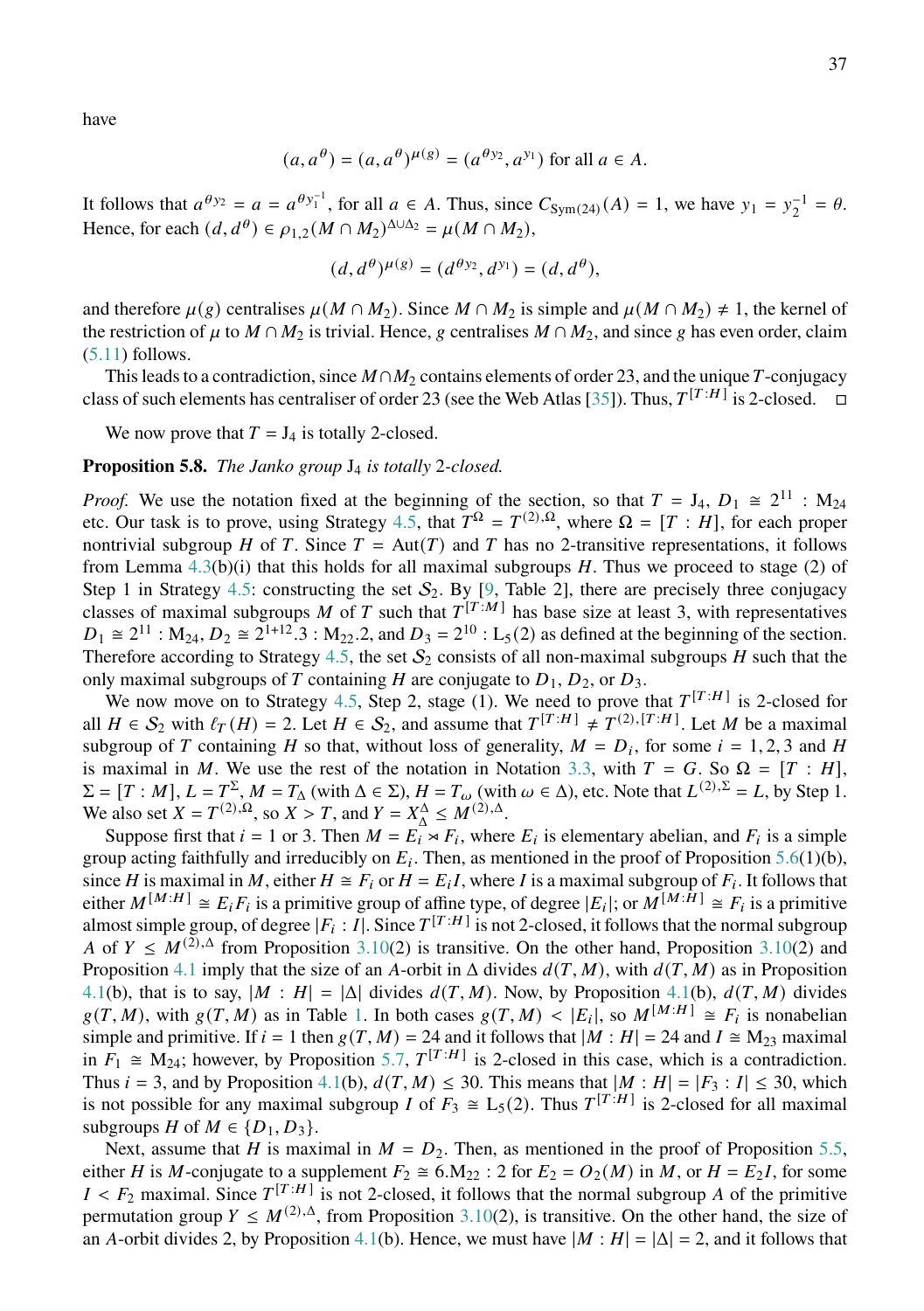for some 
$$
\Delta_2 \in \Sigma \setminus \{\Delta\}
$$
, the stabiliser  $M \cap M_2 = T_{\Delta, \Delta_2}$  is contained in H. (5.12)

We prove the claim using Magma and the 112-dimensional representation of T over  $\mathbb{F}_2$ . In particular, we use the generating 112-dimensional matrices  $a$  and  $b$  of  $T$  given in the Web Atlas [\[35\]](#page-52-11), of orders 2 and 4, respectively. Using this notation, we have that  $M$  is  $T$ -conjugate to  $C_T(a)$ , so we may assume that  $M = C_T(a)$ . Define

<span id="page-37-0"></span>
$$
t := (ab^2)^4
$$
;  $c := ab$ ;  $y := t^{c^2}$ .

Using the excellent computations done in [\[6,](#page-51-13) Section 2], we have that

$$
M = \langle [a,b]^5 (ab^2)^6, ba(b^2) ab [a, ba(b^2) ab]^5 ababab [a, ababab]^5 \rangle.
$$

Then the action of  $T$  on the set of  $T$ -cosets of  $M$  is permutation isomorphic to the action of  $T$ on the set of T-conjugates of a. Thus, the 2-point stabilisers  $M \cap M_2$  in  $T^{[T:M]}$  are the groups  $C_T(a) \cap C_T(a^g)$ , for  $g \in T$ . Consider the 2-point stabiliser  $C_M(a^y) = C_T(a) \cap C_T(a^y)$ . One can quickly check using Magma [\[5\]](#page-51-11) that  $(aa^y)^6$  is an element of M of order 2, and that  $C_M((aa^y)^6)$ is contained in  $[M, M] = H \cong 2^{1+12} \cdot 3 \cdot M_{22}$ . Hence, since  $C_M(a^y) \le C_M((aa^y)^6)$ , we have that  $C_T(a) \cap C_T(a^y) = C_M(a^y) \leq [M, M] = H$ . Thus, [\(5.12\)](#page-37-0) is proved, yielding a contradiction. We conclude that  $T^{[T:H]}$  is 2-closed for all maximal subgroups H of  $M = D_2$ , and hence that  $T^{[T:H]}$  is 2-closed for all  $H \in S_2$  with  $\ell_T(H) = 2$ .

This completes stage (1) of Step 2 of Strategy [4.5.](#page-19-0) For stage (2) of Step 2, we construct the set  $S_3$ . By Proposition [5.6,](#page-33-0) we remove from  $S_2$  all (conjugates of) proper subgroups of  $D_1$ ,  $D_2$ , and  $D_3$  except those (conjugates of) subgroups *H* of  $D_2$  such that  $\ell_T(H) \geq 3$ , and if  $H < K < T$ , then *K* is conjugate to one of the groups in

$$
\{D_2, [D_2, D_2], 2^{1+12} \ldots 3 \ldots 4 \ldots 2 \}.
$$

The set  $S_3$  consists precisely of these remaining subgroups  $H$ .

We now commence Strategy [4.5,](#page-19-0) Step 3, stage (1). We need to prove that  $T^{[T:H]}$  is 2-closed for all  $H \in S_3$  with  $\ell_T(H) = 3$ . We may assume that such a subgroup H is contained in  $M := D_2$ . Then H must be a maximal subgroup in either  $[M, M]$ , or a subgroup of shape  $2^{1+12} \cdot 3 \cdot L_3(4) \cdot 2$ . We listed conjugacy class representatives for these subgroups in the proof of Proposition  $5.6(1)(c)$  $5.6(1)(c)$ , namely in [\(5.9\)](#page-33-1) and [\(5.10\)](#page-33-2). We also showed that every maximal subgroup of  $[M, M]$ , apart from those conjugate to  $2^{1+12}$ .3.Alt(7) or  $2^{1+12}$ .3.L<sub>3</sub>(4), is contained in a maximal subgroup K of M with  $T^{[T:K]}$  of base size 2. Thus the subgroups  $H$  which remain to be considered are the following:

- (i) the maximal subgroups H of  $2^{1+12} \cdot 3 \cdot L_3(4) \cdot 2 \cdot M$ ; and
- (ii) the subgroup  $H := 2^{1+12} \cdot 3.$  Alt $(7)$  <  $[M, M]$  < M.

Let *H* be one of these subgroups, and let  $K := 2^{1+12} \cdot 3 \cdot L_3(4) \cdot 2$  in case (i), and  $K = [M, M]$  in case (ii), so that H is maximal in K. In either case the quantities  $g(T, K) = 2$  and  $d(T, K) < 2$  (see Table [1](#page-17-1) and Proposition [4.1\(](#page-17-2)b)). Assume that  $T^{(2),[T:H]} \neq T$ . Then, by Proposition [3.10\(](#page-15-0)2) applied to  $\Sigma = [T:K]$ , and Proposition [4.1\(](#page-17-2)b), the usual argument shows that the only possibility is for  $K$ ,  $H$  as in case (i) with  $H = [K, K] \cong 2^{1+12} \cdot 3 \cdot L_3(4)$ . So assume that we are in this case. Then by [\(5.12\)](#page-37-0), there exists an element t of T such that  $M \cap M^t \leq [M, M]$ . Hence,  $K \cap K^t \leq K \cap [M, M] \cong 2^{1+12} \cdot 3 \cdot L_3(4) = [K, K]$ . It then follows from Proposition [3.10\(](#page-15-0)1) that  $T^{[T:H]}$  is 2-closed, which is a contradiction. This completes stage (1) of Step 3. For stage (2) of Step 3, we simply note that the set  $S_4$  is empty, by Proposition [5.6\(](#page-33-0)2). Thus, it follows from Strategy [4.5](#page-19-0) that  $T = J_4$  is totally 2-closed.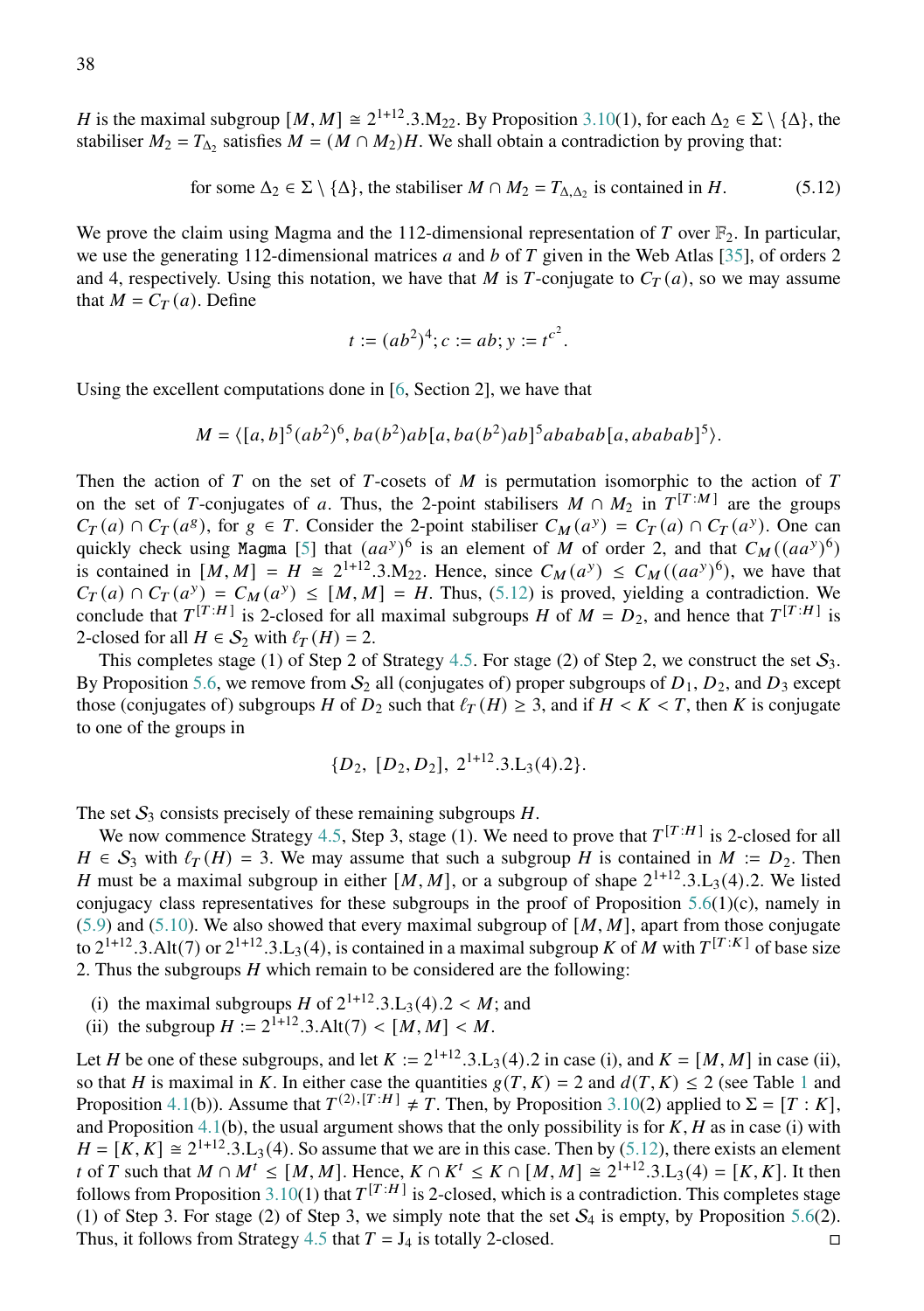| $\overline{T}$            | $\boldsymbol{M}$ | T:M                                                   | rank           | subdegrees                                                             |
|---------------------------|------------------|-------------------------------------------------------|----------------|------------------------------------------------------------------------|
| $\overline{^{3}D_{4}(q)}$ | P <sub>2</sub>   | $(q^{8} + q^{4} + 1)(q + 1)$                          | $\overline{4}$ | $1, q(q^3+1), q^9, q^5(q^3+1)$                                         |
| ${}^{2}F_{4}(q),$         | $P_{2,3}$        | $(q6+1)(q3+1)(q+1)$                                   | 5              | $1, q(q^2+1), q^{10}, q^4(q^2+1),$                                     |
| q > 2                     |                  |                                                       |                | $q^7(q^2+1)$                                                           |
| ${}^{2}F_{4}(2)'$         | $A_2(3): 2$      | 1600                                                  | 3              | 1, 351, 1248                                                           |
| $F_4(q)$                  | $P_1$ or $P_4$   | $\frac{(q^{12}-1)(q^4+1)}{q-1}$                       | 5              | 1, $\frac{(q^4-1)(q^3+1)}{q-1}$ , $q^{15}$ , $q^5 \frac{q^6-1}{q-1}$ , |
|                           |                  |                                                       |                | $q^{8}\frac{(q^4-1)(q^3+1)}{q-1}$                                      |
| ${}^{2}E_{6}(q)$          | $P_4$            | $\frac{(q^{12}-1)(q^6-q^3+1)(q^4+1)}{q-1}$            | 5              | $1, q(q^5 + 1)(q^3 + 1)(q + 1), q^{21},$                               |
|                           |                  |                                                       |                | $q^{6}(q^{5}+1)(q^{4}+q^{2}+1),$                                       |
|                           |                  |                                                       |                | $q^{11}(q^5+1)(q^3+1)(q+1)$                                            |
| $E_6(q)$                  | $P_1$ or $P_6$   | $\frac{(q^9-1)(q^8+q^4+1)}{q-1}$                      | 3              | 1, $q\frac{(q^8-1)(q^3+1)}{q-1}, q^8\frac{(q^5-1)(q^4+1)}{q-1}$        |
| $E_7(q)$                  | $P_1$            | $\frac{(q^{14}-1)\,(q^{9}+1)\,(q^{5}+1)}{q-1}$        | $\overline{4}$ | 1, $q \frac{(q^9-1)(q^8+q^4+1)}{q-1}$ ,                                |
|                           |                  |                                                       |                | $q^{10}\frac{(q^9-1)(q^{\xi}+q^4+1)}{q-1},q^{27}$                      |
| $E_8(q)$                  | $P_1$            | $\frac{(q^{30}-1)(q^{12}+1)(q^{10}+1)(q^{8}+1)}{q-1}$ | 5              | $1, q \frac{(q^{14}-1)(q^9+1)(q^5+1)}{q-1}, q^{57},$                   |
|                           |                  |                                                       |                | $q^{29}\frac{(q^{14}-1)(q^9+1)(q^5+1)}{q-1}$                           |
|                           |                  |                                                       |                | $q^{12}\frac{(q^{14}-1)(q^{12}+q^{6}+1)(q^{9}+q^{4}+1)}{q-1}$          |

<span id="page-38-2"></span>*Table 2. Information on the minimal degree permutation representations for exceptional groups in* [\(6.1\)](#page-38-1)*.*

# <span id="page-38-0"></span>**6. The exceptional groups**

In this section, we prove that none of the finite simple exceptional groups of Lie type listed in Proposition [2.12\(](#page-8-1)a) can be totally 2-closed. To do this, we assume throughout this section that

<span id="page-38-1"></span>
$$
T \in \{^{3}D_{4}(q), {^{2}F_{4}(q)}', F_{4}(q), {^{2}E_{6}(q)}, E_{6}(q), E_{7}(q), E_{8}(q)\},
$$
  
with  $q = p^{f}$ , p prime. (6.1)

Our aim is to prove the following.

<span id="page-38-4"></span>**Proposition 6.1.** *Let be one of the groups at [\(6.1\)](#page-38-1). Then is not totally* 2*-closed.*

Recall that the subdegrees of a transitive permutation group are the orbit lengths of a point stabiliser. Our first lemma collates the subdegrees of the minimal degree permutation representations of  $T$ , which were determined in [\[30,](#page-52-16) Theorem 2] for  $F_4(q)$ , in [\[31,](#page-52-17) Theorems 1, 2 and 3] for  $E_6(q)$ ,  $E_7(q)$ ,  $E_8(q)$ , and in [\[32,](#page-52-18) Theorems 3, 4, 5 and 6] for  ${}^3D_4(q)$ ,  ${}^2E_6(q)$ ,  ${}^2F_4(q)$  ( $q > 2$ ), and  ${}^2F_4(2)'$ , respectively.

<span id="page-38-3"></span>**Lemma 6.2.** *Let be a point stabiliser for in a minimal degree (necessarily primitive) permutation representation. Then M* and the point stabilisers in  $M^{[T:M]}$  are known, and M, the degree |T : M|, the *rank, and the subdegrees are given in Table* [2](#page-38-2)*.*

<span id="page-38-5"></span>**Proposition 6.3.** Suppose that either T is twisted; or T is untwisted with  $f > 1$ , where  $q = p^f$  as in [\(6.1\)](#page-38-1)*. Let be a point stabilizer for in a minimal degree permutation representation, so is as in Table [2.](#page-38-2) Then is not totally* 2*-closed.*

*Proof.* By Lemma [6.2,](#page-38-3) the group  $M$  is a maximal parabolic subgroup of  $T$ . More precisely, we write  $M = P_I$ , where I is a subset of the set of node-labels of the Dynkin diagram for T, and  $P_I$  is the parabolic subgroup obtained by deleting the nodes with labels in  $I$ . In particular, in each case the group  $G := TN_{\text{Aut}(T)}(M)$  is strictly larger than T. Indeed, if T is twisted, then T has a non-trivial graph automorphism which normalises M, while if T is untwisted and  $f > 1$ , then T has a non-trivial field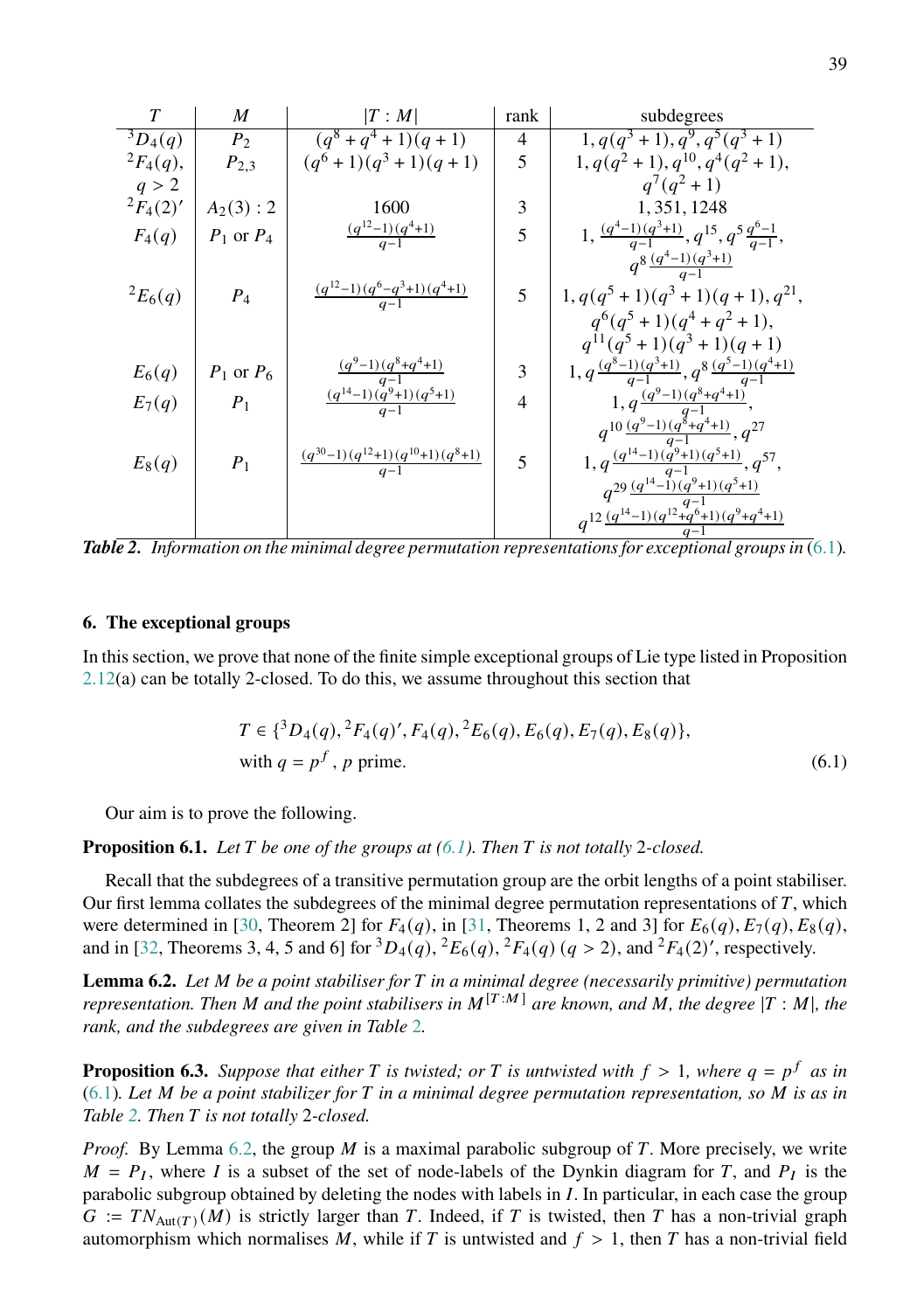automorphism which normalises  $M$ . See [\[16,](#page-51-14) Sections 2.5 and 2.6]. In particular, we use the definition of graph, field, and graph-field automorphisms of  $T$  given by [\[16,](#page-51-14) Definition 2.5.13].

Now, since M is maximal in T, we have  $M = N_T(M)$ . Hence,  $|G : N_{\text{Aut}(T)}(M)| = |T : M|$ , and  $T^{[T:M]}$  is permutationally isomorphic to the permutation group  $T^{[G:N_{Aut(T)}(M)]}$ . By inspection of Table [2,](#page-38-2) we see that in each case, any two subdegrees of  $T^{[G:N_{\text{Aut}(T)}(M)]}$  involve different q-parts, and hence the subdegrees are pairwise distinct. Thus  $T$  and  $G$  have the same orbits on ordered pairs of points from  $[G: N_{Aut(T)}(M)]$ , and it follows from Theorem [2.4](#page-4-3) that  $G \leq T^{(2), [G:N_{Aut(T)}(M)]}$ . Therefore T is not totally 2-closed.

In proving Proposition [6.1,](#page-38-4) it is convenient to deal with the cases  $E_6(2)$ ,  $E_7(2)$  and  $E_8(2)$  separately. We do this in the next proposition, where we use the following labelling of the Dynkin diagrams for these groups. This is consistent with the labelling in the computer algebra system Magma [\[5\]](#page-51-11).



<span id="page-39-2"></span>**Proposition 6.4.** *The simple exceptional groups*  $E_6(2)$ ,  $E_7(2)$ , and  $E_8(2)$ , are not totally 2-closed.

*Proof.* Here  $T = E_m(2)$  for some  $m \in \{6, 7, 8\}$ . Let  $(B, N)$  be a  $(B, N)$ -pair for T. Since T is defined over a field of order 2, the group  $N$  is isomorphic to the Weyl group  $W$  of  $T$ , with respect to this  $(B, N)$ -pair. Let  $\Phi$  be the associated root system for T, with fundamental roots  $\Pi := \{a_1, \ldots, a_m\}$ . As mentioned above, we label the roots and Dynkin diagram for  $T$  as in Magma [\[5\]](#page-51-11), see Figure [6.2.](#page-39-0) Let  $M := P_{a_3}$  be the maximal parabolic subgroup of T obtained by deleting the node labelled by 3 in the Dynkin diagram. Then  $M = U \times L$ , where U is the unipotent radical of M and L is a Levi subgroup.

For each root  $a_i$ , we denote by  $\Phi_i$  the set of roots  $r \in \Phi$  with the property that the  $a_i$ -coordinate of r is non-zero; and we set  $\Phi_{-i} = \Phi \setminus \Phi_i$ . For any subset  $\Lambda$  of  $\Phi$ , we write  $\Lambda^+$  for the set of positive roots in Λ. Finally, we write  $U_r$  for the root subgroup of the unipotent radical U associated with r.

Then U is the 2-group  $U = \langle U_r : r \in \Phi_3^* \rangle$ , and we may take L to be the standard Levi subgroup  $L := \langle U_r : r \in \Phi_{\neg 3} \rangle$ . It is clear from the Dynkin diagram, Figure [6.2,](#page-39-0) that

$$
L = \langle U_{\pm a_1} \rangle \times \langle U_{\pm a_2}, U_{\pm a_4}, U_{\pm a_5}, \dots, U_{\pm a_m} \rangle \cong A_1(2) \times A_{m-2}(2). \tag{6.3}
$$

Let  $\pi_1 : L \to A_1(2)$  and  $\pi_2 : L \to A_{m-2}(2)$  denote the canonical projections. Set  $H = U \rtimes [L, L]$ , so that  $|M : H| = 2$ .

Now a straightforward computation with Magma [\[5\]](#page-51-11) shows that, for each  $w \in W$ ,

<span id="page-39-1"></span><span id="page-39-0"></span>
$$
(\Phi_3^+ \cup \Phi_{-3})^w \cap \Phi_{-3} \tag{6.4}
$$

contains a root  $r_w \in \Phi$  with nonzero  $a_1$ -coordinate (and zero  $a_3$ -coordinate). Recall that  $N \cong W$ , as we noted above. Choose  $n \in N$ , and suppose that *n* corresponds to  $w \in W$ . Let  $r := r_w$  be a root in the set in [\(6.4\)](#page-39-1) (with nonzero  $a_1$ -coordinate and zero  $a_3$ -coordinate). Then it follows from (6.4) that  $M^n \cap L$  contains the root subgroup  $U_r$ . Since  $U_r$  has non-zero  $a_1$ -coordinate,  $\pi_1(U_r)$  contains a Sylow 2-subgroup of  $A_1(2) \cong Sym(3)$ . Thus,  $\pi_1(M^n \cap L)$  contains a Sylow 2-subgroup of  $A_1(2)$ , and hence  $(M \cap M^n)H = M$  for all  $n \in N$ .

Now, by Bruhat Normal Form [\[16,](#page-51-14) Theorem 2.3.5], we have  $T = BNB$ , so the element  $t = xny$  for some  $x, y \in B \lt M$  and  $n \in N$ . Then, noting that  $y \in N_T(H)$  since  $|M : H| = 2$ , we have

$$
(M \cap M^{t})H = (M \cap M^{ny})H = ((M \cap M^{n})H)^{y} = M^{y} = M.
$$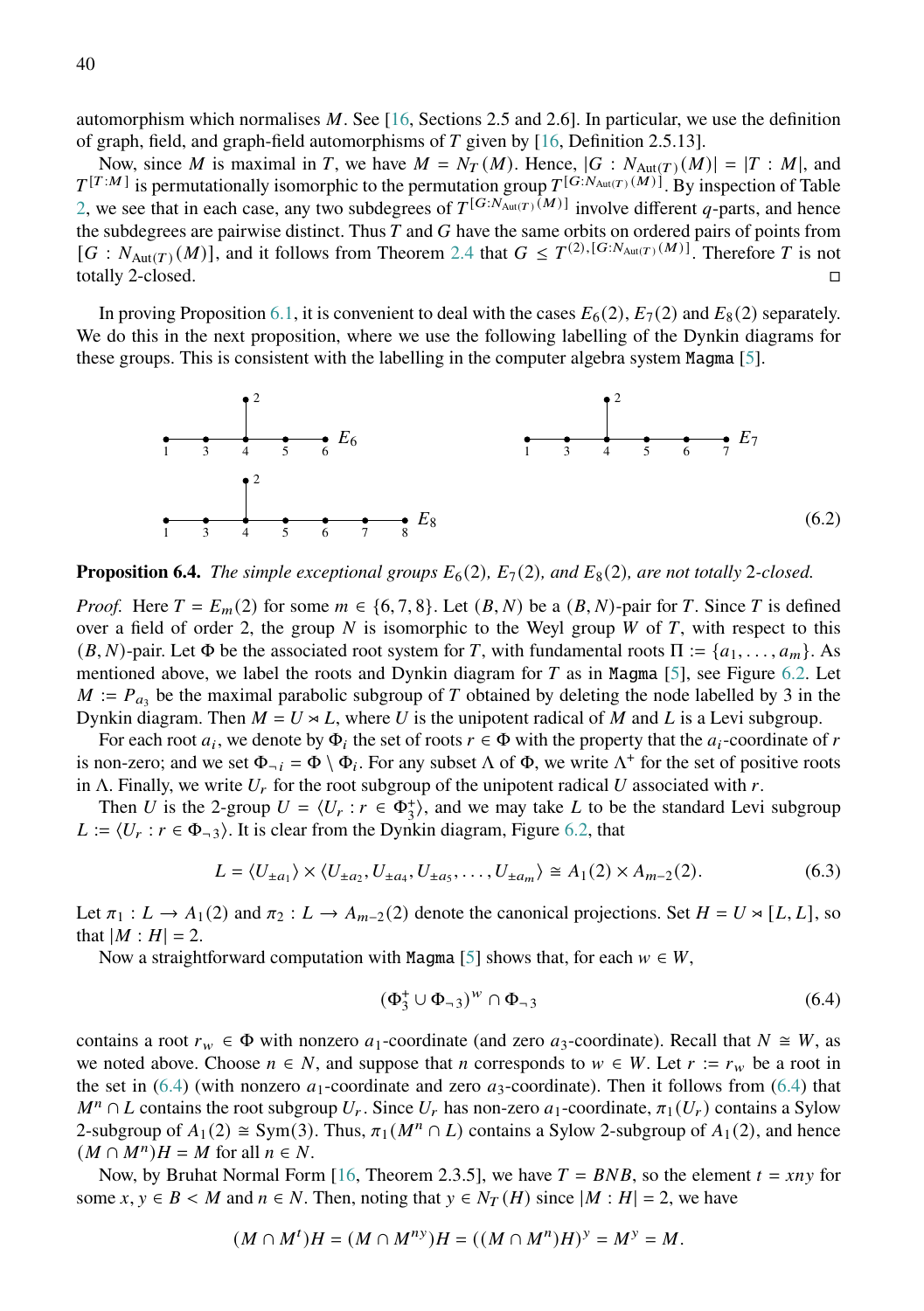It now follows from Proposition [3.10\(](#page-15-0)1) applied with  $G$ ,  $\Omega$ ,  $\Sigma$ ,  $M$ ,  $\Delta$  and  $L = L^{(2),\Sigma}$  being  $T$ ,  $[T : H]$ ,  $[T : H]$ M], M, [M : H] and  $T^{[T:M]}$ , that at least one of  $T^{[T:M]}$  or  $T^{[T:H]}$  is not 2-closed. In either case T is not totally 2-closed.

We are now ready to prove Proposition [6.1.](#page-38-4)

*Proof of Proposition* [6.1.](#page-38-4) By Proposition [6.3,](#page-38-5) we may assume that T is untwisted and that  $q =$ p is prime. Thus, by Proposition [2.12\(](#page-8-1)a) and Proposition [6.4,](#page-39-2) we may assume that  $T \in$  ${F_4(p), F_6(p), F_7(p), F_8(p)}$ , and that p is an odd prime.

Let S be a maximally split torus in T, with  $(B, N)$  a  $(B, N)$ -pair for T, with respect to S. Then B has the form  $B = U \rtimes S$ , where U is a Sylow p-subgroup of T. If  $T^{[T:B]}$  is not 2-closed there is nothing further to prove for this group, so we may assume that  $T^{[T:B]}$  is 2-closed. Since p is odd, the group S has even order, and hence has a subgroup R of index 2. Let  $H := UR$ . Then  $|B : H| = 2$ .

For the permutation group  $T^{[T:B]}$ , the subgroup B is the stabiliser of the 'point' B. Each B-orbit in  $[T : B] \setminus {B}$  is of the form  ${Bah | h \in B}$  for some  $a \in T \setminus B$ . Now, by Bruhat Normal Form [\[16,](#page-51-14) Theorem 2.3.5], we have  $T = BNB$ , so  $a = xny$  for some  $x, y \in B$  and  $n \in N$ , and it follows that the B-orbit containing Ba also contains  $Bay^{-1} = Bn$ , and the stabiliser in B of the point Bn is  $B \cap B<sup>n</sup>$ . Since  $N = N_T(S)$ , we have  $S \leq B \cap B^n$ , and it follows that  $B = (B \cap B^n)H$ . This holds for all  $n \in N$ .

Finally, by again using the fact that  $T = BNB$ , and arguing in exactly the same way as in the final paragraph of the proof of Proposition [6.4,](#page-39-2) we can see that  $(B \cap B^t)H = B$  for all  $t \in T$ , and hence, after applying Proposition [3.10\(](#page-15-0)1), that  $T^{[T:H]}$  is not 2-closed. Hence, T is not totally 2-closed.

# *6.1. Proof of Theorem [1.1](#page-1-0)*

By Proposition [2.12,](#page-8-1) together with our results in Sections [4,](#page-17-0) [5,](#page-28-0) and [6,](#page-38-0) on sporadic simple groups, and Proposition [6.1](#page-38-4) in this section for the exceptional groups, we know that each of the groups  $J_1, J_3, J_4$ , Th, Ly, M is totally 2-closed, and that these are the only totally 2-closed simple groups. Thus Theorem [1.1](#page-1-0) is proved.

# <span id="page-40-0"></span>**7. Direct products**

In this section, our aim is to prove Theorem [1.2.](#page-1-2) For this reason, we assume throughout the section that G is a non-trivial finite totally 2-closed group with  $F(G) = 1$ . By Theorem [2.5,](#page-5-0) the group G must have the form  $G = T_1 \times \ldots \times T_r$  where, for each  $i \leq r$ ,  $T_i$  is a finite totally 2-closed nonabelian simple group, and  $T_i$  is not a section of  $\prod_{i \neq j} T_j$ . Moreover, by Theorem [1.1,](#page-1-0) each of the  $T_i$  lies in the set

$$
\mathcal{S}:=\{J_1,J_3,J_4,Th,Ly,\mathbb{M}\}.
$$

By inspection of the sections of these sporadic simple groups, we see that there exist distinct  $S, T \in S$ such that S is isomorphic to a section of T if and only if  $S = Th$  and  $T = M$ , see Remark [2.6.](#page-6-0) Thus not both of the groups Th and M lie in  $\{T_i : 1 \le i \le r\}$ , and hence  $r \le 5$  and one of the conditions (3)(i) or  $(3)(ii)$  of Theorem [1.2](#page-1-2) holds. This proves that each of the assertions  $(1)$ – $(3)$  of Theorem 1.2 holds.

Thus to complete the proof of Theorem [1.2](#page-1-2) we must show that, if  $G = \prod_{i=1}^r T_i$  with the  $T_i$  pairwise no-isomorphic, and if one of the conditions  $(3)(i)$  or  $(3)(ii)$  of Theorem [1.2](#page-1-2) holds, then G is totally 2-closed. Since none of the groups in S admits a nontrivial factorisation (Corollary [2.3\)](#page-4-4), it follows from Proposition [2.10](#page-7-0) that it is sufficient to prove that  $\varphi(G)$  is 2-closed for each permutation representation  $\varphi$ :  $G \to \text{Sym}(\Omega)$  (faithful and non-faithful) with  $|\Omega| > 1$  and  $\varphi(G)$  transitive. With this in mind, we introduce the following hypothesis and notation, which we will assume, for the remainder of the section:

<span id="page-40-1"></span>**Hypothesis 7.1.** (a) The group  $G = T_1 \times \ldots \times T_r$  with the  $T_i$  pairwise non-isomorphic, and either

- (i)  $T_i \in \{J_1, J_3, J_4, Th, Ly\}$  for each  $i \le r$ ; or
- (ii)  $T_i \in \{J_1, J_3, J_4, Ly, M\}$  for each  $i \leq r$ .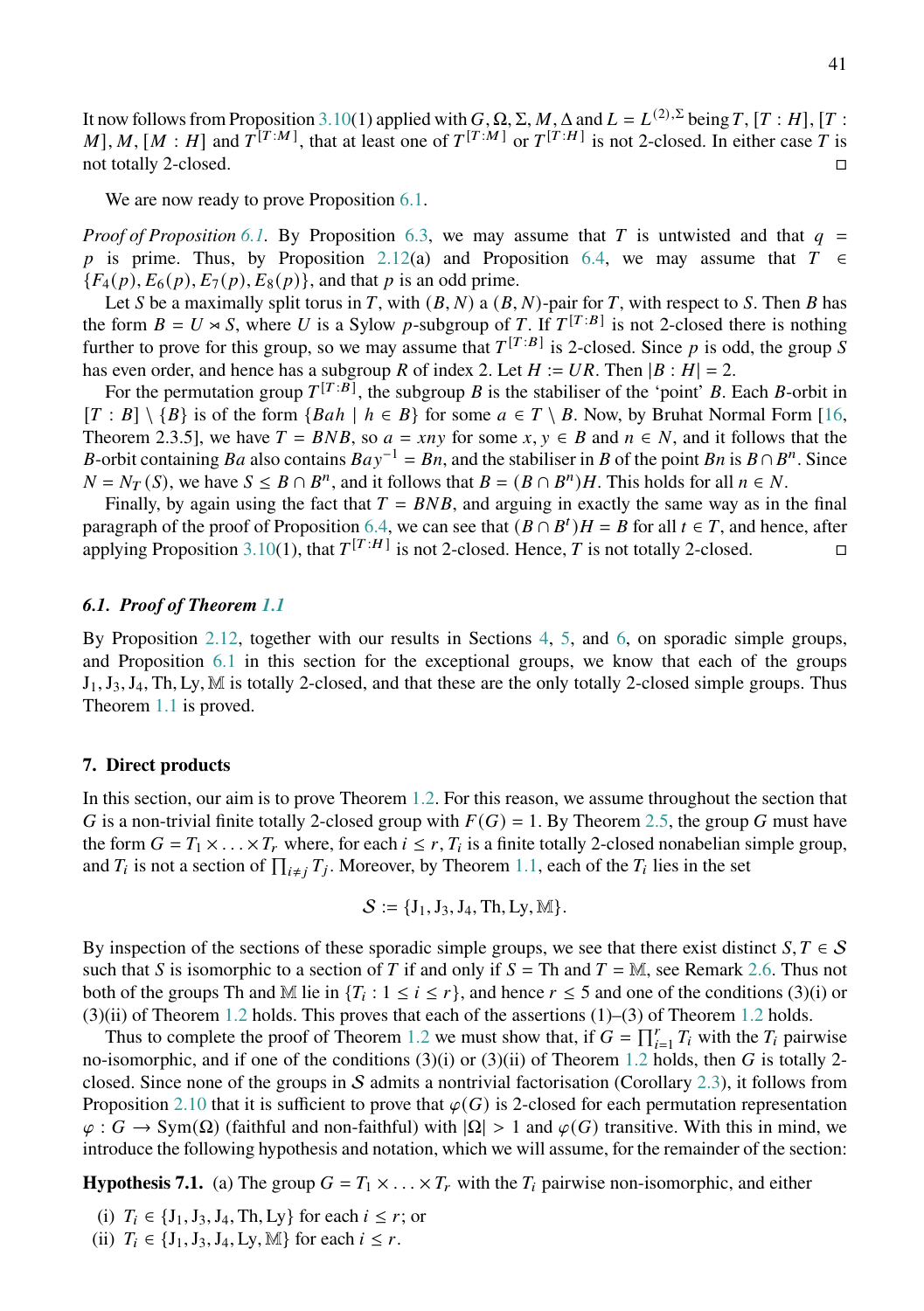(b) We extend the notation for direct products introduced in Hypothesis [2.7.](#page-6-1) Namely, for a direct product  $G_1 \times \ldots \times G_s$  of arbitrary finite groups  $G_i$ , and each subgroup  $L_i$  of  $G_i$ , we write

$$
\widehat{L_i} = \{(x_1, \ldots, x_s) : x_i \in L_i, \text{ and } x_j = 1 \text{ for } j \neq i\} \le G_1 \times \ldots \times G_s.
$$

(c) Seeking a contradiction, we assume that  $G$  is **not** totally 2-closed, and that the number  $r$  of simple direct summands is minimal with respect to this property. Note that  $r > 1$  by Theorem [1.1,](#page-1-0) and by Proposition [2.10,](#page-7-0) G has a proper subgroup H such that  $G^{[G:H]}$  is not 2-closed. Without loss of generality we may assume that the proper subgroup H is maximal by inclusion such that  $G^{[G:H]}$  is not 2-closed. By [\[33,](#page-52-0) Theorem 5.12 and Example 5.13], it follows that  $H \neq 1$ . Further, H is core-free in G (since otherwise  $G/\text{Core}_G(H) \cong G^{[G:H]}$  is not totally 2-closed and is a direct product of less than r of the simple groups in (i) or (ii), contradicting the minimality of  $r$ ).

(d) Next, write  $\mu_i : G \to T_i$  for the natural coordinate projection, for  $i \leq r$ . Note that  $\mu_i(\widehat{T}_i \cap H)$  is normal in  $\mu_i(H)$ , but to avoid cumbersome notation, we will usually just say that  $\widehat{T}_i \cap H$  is normal in  $\mu_i(H)$ .

(e) Our final piece of notation is defined with the minimality of r in mind: we set  $G_1 := T_1$ , and  $G_2 := T_2 \times \ldots \times T_r$ , so that both  $G_1$  and  $G_2$  are finite totally 2-closed groups (by the minimality of r). We write the coordinate projections here as  $\pi_1 : G \to G_1$  and  $\pi_2 : G \to G_2$  (so in particular  $\pi_1 = \mu_1$ ). We also set  $M_i := \pi_i(H)$  and  $H_i = \widehat{G}_i \cap H$ , for  $i \in \{1, 2\}$ , where  $\widehat{G}_i$  is as defined in (b) relative to the direct product  $G_1 \times G_2$ . Note that H is a subdirect subgroup of  $M := M_1 \times M_2 \leq G$  and  $\pi_i(H_i) \leq M_i$  for each *i*. As in part (d), we often omit the  $\pi_i$ , and just say that  $H_i \leq M_i$ . Since *H* is a subdirect subgroup of  $M = M_1 \times M_2$ , it is important to note that  $M_1/H_1 \cong M_2/H_2$  (Goursat's Lemma, see [\[27,](#page-52-4) Theorem 4.8(i)]).

<span id="page-41-2"></span>**Remark 7.2.** The final piece of notation in Hypothesis [7.1](#page-40-1) is introduced for convenience only: there will be nothing special about the labelling of the simple direct factors of  $G$ , and we will sometimes vary the direct factor which is chosen to be  $T_1$  in our analysis. We warn the reader however, that the labelling of the direct factors of G changes in this way, then the group M defined in Hypothesis [7.1\(](#page-40-1)e) may also change.

In order to prove that each group  $G$  satisfying Hypothesis [7.1](#page-40-1) is totally 2-closed, we use the following strategy:

<span id="page-41-1"></span>**Strategy 7.3.** Let  $G, T_i, H$ , etc be as in Hypothesis [7.1.](#page-40-1) We follow the four steps below.

*Step* 1*:* We prove (Lemma [7.4\)](#page-41-0) that the subgroup  $M = M_1 \times M_2$  in Hypothesis [7.1\(](#page-40-1)e) is a proper overgroup of H, that M is core-free in G, and that  $G^{[G:M]}$  is 2-closed. This enables us to use the tools developed in Section [3,](#page-9-0) (see Notation [3.3\)](#page-10-1).

*Step* 2*:* The tools developed in Section [3](#page-9-0) also require information concerning the transitive permutation group  $M^{[M:H]}$  with point stabiliser  $H^{[M:H]}$ . Note that H is a subdirect subgroup of  $M = M_1 \times M_2$ . Step 2 comprises two results (Lemmas [7.5](#page-42-0) and [7.6\)](#page-43-0) concerning subdirect subgroups of a direct product of finite groups.

*Step* 3: We prove (Lemma [7.7\)](#page-43-1) that, for some  $i \leq r$ , the permutation group  $T_i^{[T_i:\mu_i(H)]}$  has base size greater than 2, and so, by Proposition [4.1,](#page-17-2) this pair  $(T_i, \mu_i(H))$  lies in Table [1.](#page-17-1)

*Step* 4: For each pair  $(T_i, \mu_i(H))$  in Table [1,](#page-17-1) we examine the structure of  $X := G^{(2), [G:H]}$  using Proposition [3.10\(](#page-15-0)2), seeking a contradiction. We use the same notation as that introduced in Notation [3.3](#page-10-1) with some small changes given in Notation [7.9.](#page-44-0)

We begin with Step 1.

<span id="page-41-0"></span>**Lemma [7](#page-40-1).4.** *Let*  $G, r, T_i, H, M$  *be as in Hypothesis* 7.1*. Then,* 

(i)  $\mu_i(H) \neq T_i$  for any  $i \leq r$ , M is core-free in G,  $G^{[G:M]}$  is 2-closed, and  $H \lt M \lt G$ ; and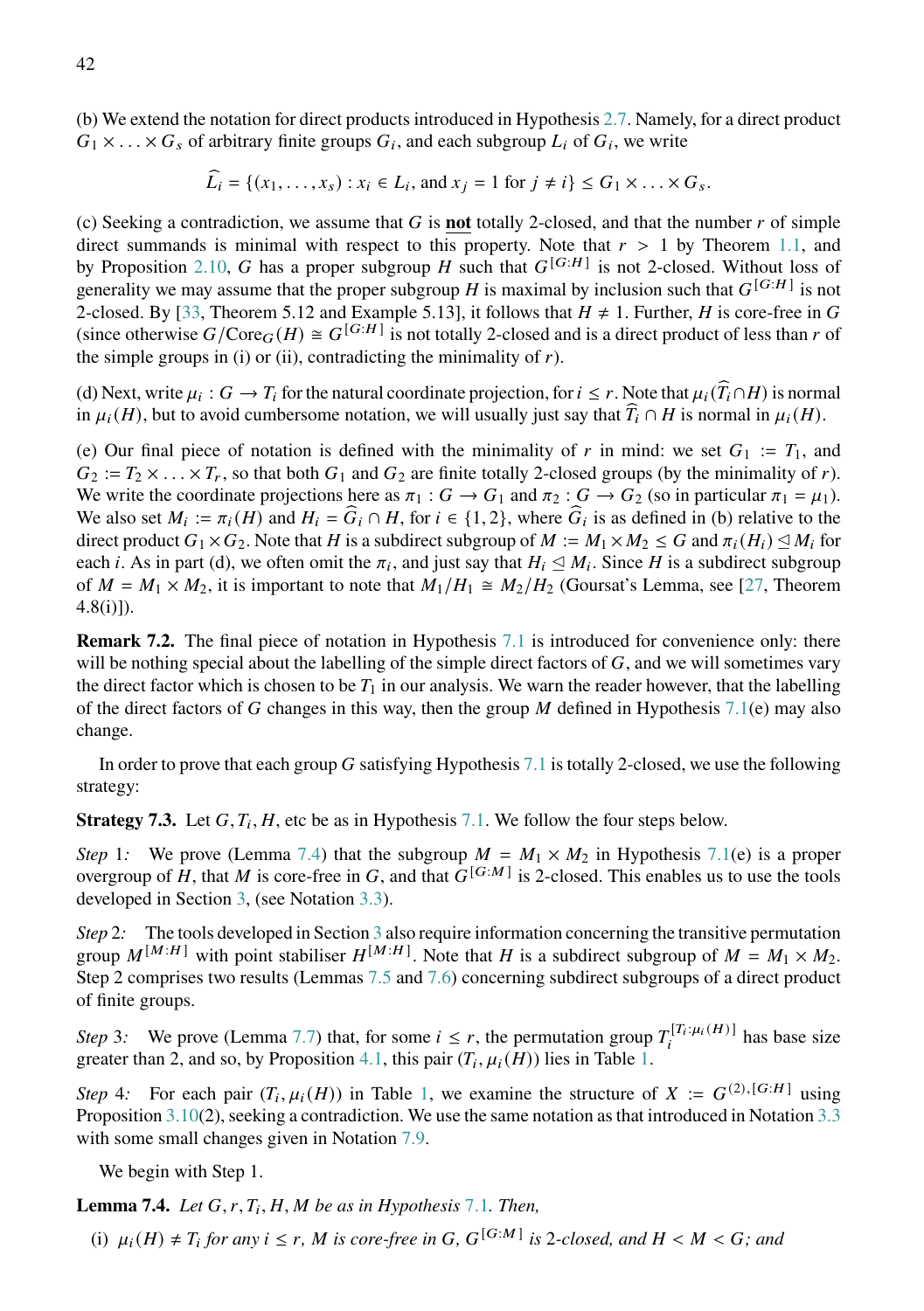(ii) *for each*  $i \leq r$ , and each composition factor *S* of  $\mu_i(H)/(\widehat{T}_i \cap H)$ , there exists  $j \neq i$  such that  $\mu_i(H)$  has a composition factor isomorphic to *S*.

*Proof.* (i) Note that Hypothesis [2.7](#page-6-1) also holds for G (with projection maps  $G \to T_i$  now called  $\mu_i$ ). Hence, since *H* is core-free in *G* by Hypothesis [7.1\(](#page-40-1)c), it follows from Lemma [2.8](#page-6-2) that  $\mu_i(H) \neq T_i$  for any  $i \leq r$ . Then, since  $M \leq \mu_1(H) \times \ldots \times \mu_r(H)$ , the group M does not contain  $\hat{T}_i$ , for any  $i \leq r$ , and so *M* is core-free in G. Also (see Hypothesis [7.1\(](#page-40-1)e)),  $M = M_1 \times M_2 < G_1 \times G_2$ , and by the minimality of r,  $G_i^{[G_i:M_i]}$  is 2-closed for  $i \in \{1,2\}$ . Hence  $G^{[G:M]}$  is 2-closed, by [\[10,](#page-51-15) Theorem 5.1]. In particular, since by assumption  $G^{[G:H]}$  is not 2-closed, we have  $H < M < G$ . This proves part (i).

(ii) In order to prove part (ii) we will prove the following claim:

*Claim: Let S* be a finite simple group, and let  $X_1, \ldots, X_t$  be finite groups ( $t \geq 1$ ) such that no  $X_i$ has a section isomorphic to S. If X is a subdirect subgroup of  $X_1 \times \ldots \times X_t$ , then X has no section *isomorphic to S.* 

First we see that part (ii) follows from the claim. Indeed, assume that the claim holds, and that  $S$  is a composition factor of  $\mu_i(H)/(\overline{T}_i \cap H)$ , for some  $i \leq r$ . Without loss of generality assume that  $i = 1$ , so S is a composition factor of  $\mu_1(H)/(\widehat{T_1} \cap H) = M_1/H_1$ . Since H is a subdirect subgroup of  $M = M_1 \times M_2$ (Hypothesis [7.1\(](#page-40-1)e)), we have  $M_1/H_1 \cong M_2/H_2$ , and hence S is a composition factor of  $M_2$ . Then since  $M_2 = \pi_2(H)$  is a subdirect subgroup of  $\mu_2(H) \times \ldots \times \mu_r(H)$ , it follows from the claim that  $\mu_i(H)$  has a composition factor isomorphic to S for some  $j \geq 2$ .

*Proof of the Claim:* The proof is by induction on t. The case  $t = 1$  is trivially true, so assume that  $t > 1$ and that the claim holds for direct products of less than  $t$  groups. Suppose that  $X$  is a subdirect subgroup of  $X_1 \times \ldots \times X_t$ , that no  $X_i$  has a section isomorphic to S, but that X has a section isomorphic to S, say  $S \cong Y/N$  with  $N \leq Y \leq X$ . We will derive a contradiction. For each  $i \leq r$ , let  $v_i : X \to X_i$  be the natural projection map and  $Y_i = v_i(Y)$ , so Y is a subdirect subgroup of  $Z := Y_1 \times \cdots \times Y_t$  and no  $Y_i$  has a section isomorphic to S. Further let  $v'_i : Z \to \prod_{j \neq i} Y_j$  be the natural projection map, for each i, and note that  $v'_1(Y)$  is a subdirect subgroup of  $Y_2 \times \ldots \times Y_t$ . Hence, if  $v'_1(Y)$  has a section isomorphic to S, then by induction  $Y_i$  has a section isomorphic to S, for some  $i \geq 2$ , which is a contradiction. Hence  $v'_{1}(Y)$  has no section isomorphic to S. Since  $v'_{1}(Y)/v'_{1}(N)$  is isomorphic to a quotient of the simple group  $Y/N \cong S$ , this implies that  $v'_1(N) = v'_1(Y)$ . Now the kernel of  $v'_1|_Y$  is the group  $K := Y \cap \widehat{Y}_1$ , and so  $v'_1(N) = v'_1(Y)$  implies that  $Y = NK$ , whence  $K/(N \cap K) \cong NK/N = Y/N \cong S$ . Thus  $\widehat{Y}_1 \cong Y_1$  has a section isomorphic to  $S$ , which is a contradiction. This completes the inductive proof of the claim, and hence completes the proof of the lemma.

We now move to Step 2, and prove two lemmas concerning subdirect subgroups of direct products.

<span id="page-42-0"></span>**Lemma 7.5.** Let  $X_1, \ldots, X_t$  be finite groups, and let X be a subdirect subgroup of  $X_1 \times \ldots \times X_t$ . Then *the following assertions hold.*

- (i) If  $t = 2$ , and  $\widehat{X}_i \leq X$  for some  $i \in \{1, 2\}$ , then  $X = X_1 \times X_2$ .
- (ii) Let  $p$  be a prime, and suppose that each group  $X_i$  is a transitive permutation group of  $p$ -power *degree. Then the Fitting subgroup*  $F(X)$  *is a (possibly trivial) p-group.*

*Proof.* (i) This follows immediately from [\[27,](#page-52-4) Lemma 4.7].

(ii) For each  $i \leq t$ , assume that  $X_i$  is a transitive permutation group on a set  $\Omega_i$  with  $|\Omega_i|$  a power of p, and let  $v_i : X \to X_i$  be the natural projection map. It is sufficient to show that  $v_i(F(X))$  is a p-group for each i. Note that, for each i,  $v_i(F(X))$  is a nilpotent normal subgroup of  $v_i(X) = X_i$  (since X is subdirect), and hence  $v_i(F(X)) \leq F(X_i)$ . If  $v_i(F(X)) = 1$  there is nothing to prove so assume that  $v_i(F(X)) \neq 1$  and let q be a prime dividing  $|v_i(F(X))|$ . Then the unique (nontrivial) Sylow q-subgroup Q of  $v_i(F(X))$  is characteristic in  $v_i(F(X))$  and hence normal in  $X_i$ . Since  $X_i$  is transitive on  $\Omega_i$ , all the orbits of its normal subgroup Q have the same size, say m. Thus m divides  $|\Omega_i|$  which is a power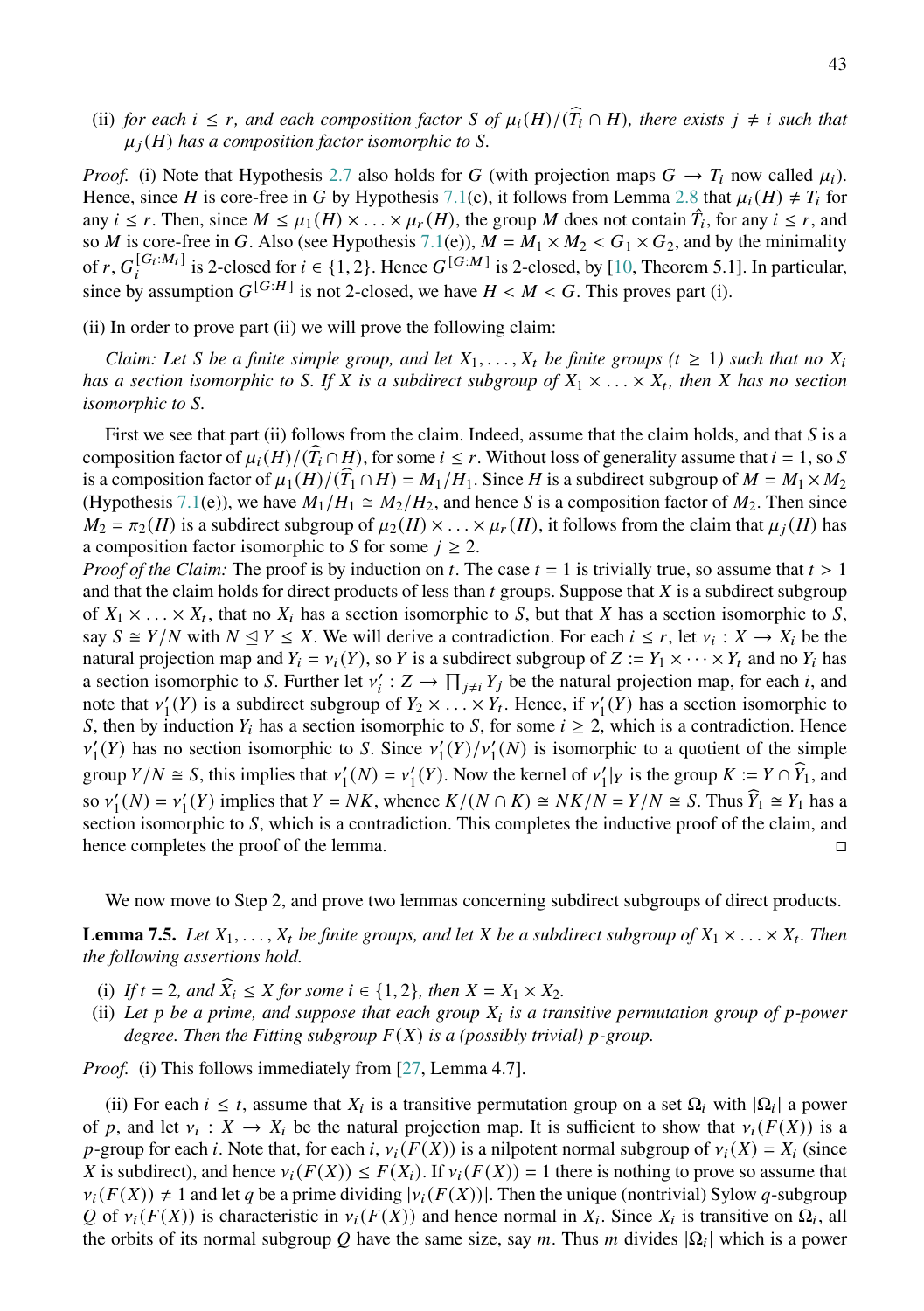of p, and also m divides |Q| which is a power of q. It follows that  $p = q$ , and hence that  $v_i(F(X))$  is a  $p$ -group. Thus part (ii) is proved.

<span id="page-43-0"></span>**Lemma 7.6.** *Let*  $E$  *be a finite group, let*  $\theta \in Aut(E)$ *, and let* 

$$
J := \{ (e, e^{\theta}) : e \in E \},
$$

*a full diagonal subgroup of*  $X := E \times E$ . Then:

- (i)  $Core_X(J) = \{(z, z^{\theta}) : z \in Z(E)\} = Z(X) \cap J$ .
- (ii) *The group*  $Y := X^{[X:J]}$  *is a central product*  $E_1 \circ E_2$ *, where*  $E_i \cong E$  *for each <i>i*, *and*  $E_1 \cap E_2 \cong Z(E)$ *. In particular*  $Y = X/(Z(X) \cap J)$ *.*
- (iii) *Writing*  $\overline{U}$  for the image of a subgroup  $U \leq Y$  under the natural projection map  $Y \to Y/(E_1 \cap E_2)$ , *we have*  $\overline{Y} \cong \overline{E_1} \times \overline{E_2}$ , and  $\overline{J}$  is a subdirect subgroup such that

$$
\overline{J}\cap \overline{\widehat{E_1}}=\overline{J}\cap \overline{\widehat{E_2}}=1.
$$

*Proof.* (i) and (ii): Since part (ii) follows immediately from (i), we only need to prove (i). Let  $x \in$ Core  $\chi$  (*J*) =  $\cap_{y \in X} J^y$ . Then  $x = (e, e^{\theta})$  for some  $e \in E$  (since  $x \in J$ ), and also  $x^y \in J$  for all  $y = (e_1, e_2) \in X$ . In particular, taking  $y = (1, e_2)$ , we have  $x^y = (e, e^{\theta e_2}) \in J$ , so  $e^{\theta e_2} = e^{\theta}$ , and this holds for all  $e_2 \in E$ . Hence  $e^{\theta} \in Z(E)$ , and since  $\theta$  is an automorphism, it follows that  $e \in Z(E)$ . Thus Core  $(x, z^{\theta})$ :  $z \in Z(E)$ . The reverse inclusion clearly holds, so equality holds and hence part (i), and also part (ii), are proved.

(iii): The fact that  $\overline{Y} \cong \overline{E_1} \times \overline{E_2}$  follows from part (ii), and by definition,  $\overline{J}$  projects onto each direct factor  $\overline{E_i}$ . Noting that  $Z(X) = Z(E) \times Z(E)$ , it follows that  $E_1 \cap E_2 = Z(X)/(Z(X) \cap J)$ , and hence  $\overline{Y} = Y/(E_1 \cap E_2) \cong X/Z(X)$ . Under this isomorphism  $\widehat{\overline{E_1}}$  corresponds to the subgroup of cosets  $Z(X)x$  with x of the form  $x = (e, z)$  for some  $e \in E$ ,  $z \in Z(E)$ . If such a coset  $Z(X)x$  corresponds to an element of  $\overline{J}$ , then  $x = x'z'$  with  $x' \in J$ ,  $z' \in Z(X)$ , so  $x = (e, z) = (e_1, e_1^{\theta})(z_1, z_2)$  for some  $e_1 \in E$ ,  $z_1$ ,  $z_2 \in Z(E)$ . This implies firstly that  $e_1^{\theta}$  $\frac{\theta}{1} = zz_2^{-1} \in Z(E)$  whence  $e_1 \in Z(E)$ ; and secondly that  $e = e_1 z_1 \in Z(E)$ . It follows that the coset  $Z(X)x$  is trivial, and hence that  $\overline{J} \cap \overline{\widehat{E}_1} = 1$ . The proof that  $\overline{J} \cap \overline{E_2} = 1$  is similar.

Now we proceed with Step 3, examining the base sizes of the simple direct factors  $T_i$  in their coset actions on  $[T_i, \mu_i(H)]$ .

<span id="page-43-1"></span>**Lemma [7](#page-40-1).7.** Let  $G, r, T_i, \mu_i, H, M$  be as in Hypothesis 7.1. Then there exists  $i \leq r$  such that the *permutation group*  $T_i^{[T_i:\mu_i(H)]}$  has base size greater than 2, and in particular  $(T_i,\mu_i(H))$  is one of the *pairs*  $(T, M)$  *in Table* [1](#page-17-1)*.* 

*Proof.* By Lemma [7.4\(](#page-41-0)i), H is a proper subgroup of M, and hence H is a proper subgroup of  $N :=$  $\mu_1(H) \times \ldots \times \mu_r(H)$  since  $M \le N$  (Hypothesis [7.1\(](#page-40-1)e)). Since H is core-free in G (Hypothesis 7.1(c)), it follows from Lemma [2.8](#page-6-2) that  $\mu_i(H)$  is a proper subgroup of  $T_i$  for all  $i \leq r$ . Thus, N is core-free in G. If  $T_i^{[T_i:\mu_i(H)]}$  has base size at most 2 for all i, then  $G^{[G:N]}$  has base size at most 2, and it follows from Proposition [3.10\(](#page-15-0)3) that  $G^{[G:H]}$  is 2-closed, contradicting Hypothesis [7.1\(](#page-40-1)c). Thus, for some  $i \leq r$ ,  $T_i^{[T_i:\mu_i(H)]}$  has base size greater than 2, and hence, by Proposition [4.1\(](#page-17-2)a),  $(T_i,\mu_i(H))$  is one of the pairs  $(T, M)$  in Table [1.](#page-17-1)

We now move on to Step 4 of Strategy [7.3.](#page-41-1) We examine each possibility for  $(T_i, \mu_i(H))$  from Table [1.](#page-17-1) First we deal with the unique pair in Table [1](#page-17-1) involving the Monster, namely  $(M, 2.B)$ .

<span id="page-43-2"></span>**Lemma 7.8.** For  $T_i$ ,  $\mu_i$ ,  $H$  as in Hypothesis [7.1,](#page-40-1) no pair  $(T_i, \mu_i(H))$  is equal to  $(M, 2.B)$ .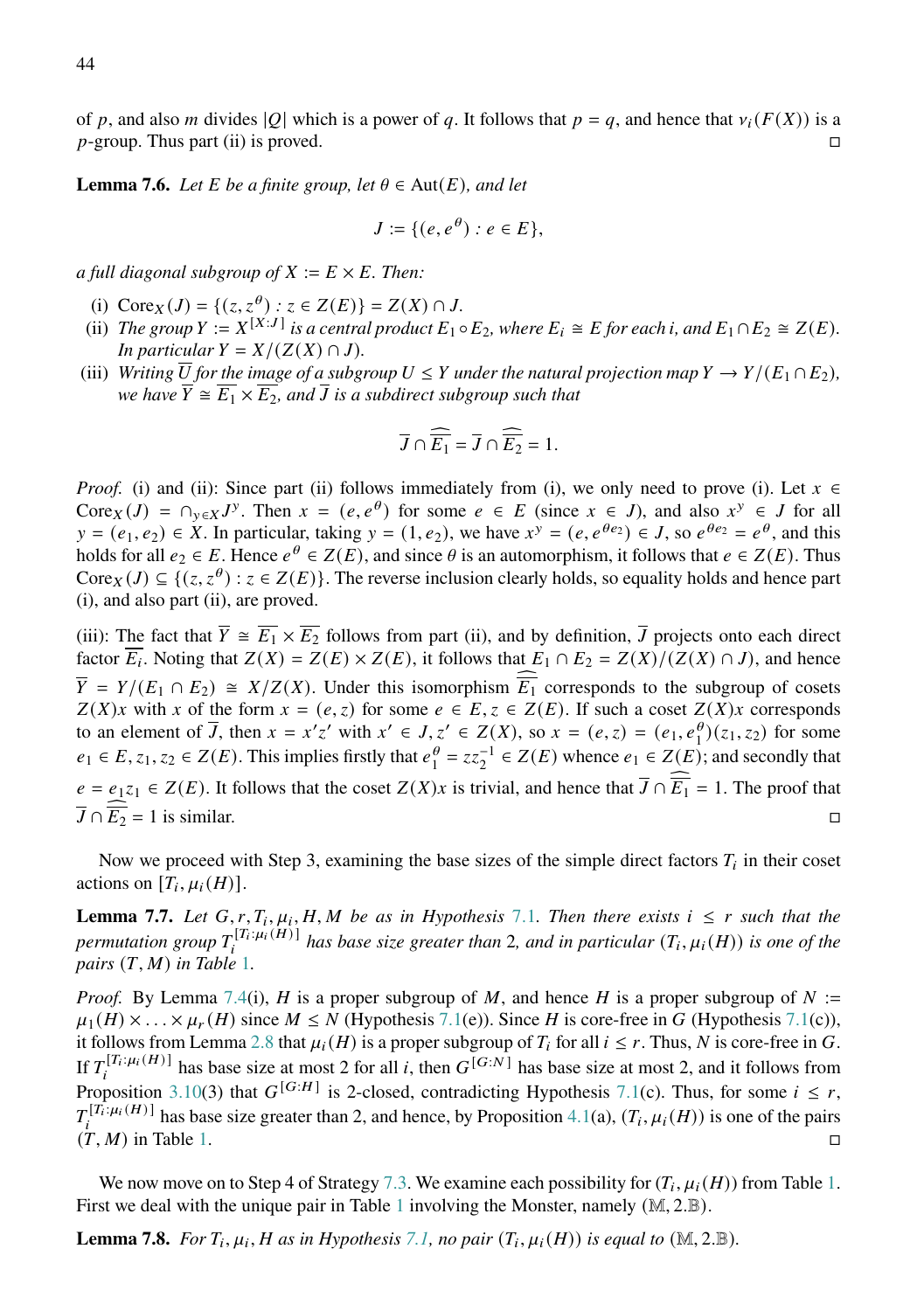*Proof.* Suppose to the contrary that  $(T_i, \mu_i(H)) = (\mathbb{M}, 2 \mathbb{J})$ , for some *i*. As discussed in Remark [7.2,](#page-41-2) we may assume that  $i = 1$ , so  $M_1 = 2.\mathbb{B}$ , and by Hypothesis [7.1,](#page-40-1)  $T_i \in \{J_1, J_3, J_4, Ly\}$  for each  $j \ge 2$ . Now H is a subdirect subgroup of  $M = M_1 \times M_2$ , and by Lemma [7.4\(](#page-41-0)i), H is a proper subgroup of M. Thus, by Lemma [7.5\(](#page-42-0)i), H does not contain  $\hat{M}_1$ , so  $H_1 = \hat{T}_1 \cap H = \hat{M}_1 \cap H$  is a proper normal subgroup of  $M_1 = 2$ . B. It follows that B is a composition factor of  $M_1/H_1$ , but this contradicts Lemma [7.4\(](#page-41-0)ii) since, for each  $j \ge 2$ ,  $T_j \in \{J_1, J_3, J_4, L_y\}$  and none of these simple groups has a section isomorphic to  $\mathbb{B}$ .  $\Box$ 

To deal with the other pairs  $(T_i, \mu_i(H))$  from Table [1,](#page-17-1) our main tool is Proposition [3.10\(](#page-15-0)2), and we extend the notation used there slightly as follows.

<span id="page-44-0"></span>**Notation 7.9.** We continue to adopt the notation and hypotheses set out in Hypothesis [7.1,](#page-40-1) and in order to apply Proposition [3.10\(](#page-15-0)2), we recall and slightly extend the notation from Notation [3.3](#page-10-1) (notably parts  $(2)$ ,  $(3)$ , and  $(5) - (10)$ :

(a)  $\Omega = [G : H], \Sigma = [G : M]$  of size  $s = |\Sigma|, \Delta = [M : H], L = G^{\Sigma}$  (which equals  $L^{(2),\Sigma}$  by Lemma [7.4\)](#page-41-0),  $R = M^{\Delta}$ ,  $Y = X_{\Delta}^{\Delta}$ , and  $G \le W = R \wr L$  acting on  $\Omega$ . For a subgroup  $A \le R$  we write  $B_A$ for the corresponding base group  $A^s$  of the base group  $B = R^s$  of W. Note that M is core-free in G (by Lemma [7.4\(](#page-41-0)i)), so  $L = G^{\Sigma} \cong G$ .

(b) Since  $M = M_1 \times M_2$  and  $G = G_1 \times G_2$  (Hypothesis [7.1\(](#page-40-1)e)), the set  $\Sigma = \Sigma_1 \times \Sigma_2$  and  $s = s_1 s_2$ , where  $\Sigma_i = [G_i : M_i]$  of size  $s_i$ , for  $i = 1, 2$ . For this reason, and as we will see below, it is more natural to label the G-invariant partition  $\Sigma$  of  $\Omega$  in Notation [3.3\(](#page-10-1)2) as  $\Sigma = {\Delta_{(i,j)} : 1 \le i \le s_1; 1 \le j \le s_2}$ , and we choose  $\Delta := \Delta_{(1,1)}$ , and  $\omega \in \Delta$ , (see Notation [3.3](#page-10-1) (2) and (3)).

(c) In Notation [3.3](#page-10-1) (5) and (6), we identify  $\Sigma$  with the set  $\{(i, j) : 1 \le i \le s_1; 1 \le j \le s_2\}$ , and we assume that  $G \leq W = R \wr L$  is acting on  $\Omega = \Delta \times \{(i, j) : 1 \leq i \leq s_1; 1 \leq j \leq s_2\}$ ; where we identify  $\Delta_{(i, j)}$  with  $\Delta \times \{(i, j)\}\)$ . The elements  $(x_{(1,1)}, \ldots, x_{(s_1, s_2)}) \in B_R$  and  $\sigma = (\sigma_1, \sigma_2) \in L \cong G_1^{[G_1:M_1]} \times G_2^{[G_2:M_2]}$ (with  $\sigma_i \in G_i^{[G_i:M_i]}$ ) act as follows on a point  $(\delta, (i, j)) \in \Omega$ :

$$
(\delta,(i,j))^{(x_{(1,1)},...,x_{(s_1,s_2)})}=(\delta^{x_{(i,j)}},(i,j)) \text{ and } (\delta,(i,j))^{\sigma}=(\delta,(i^{\sigma_1},j^{\sigma_2})).
$$

(d) In Notation  $3.3(7) - (9)$  $3.3(7) - (9)$ , we write

$$
R_{(i,j)} = \{ (x_{(1,1)}, \ldots, x_{(s_1,s_2)}) : x_{(k,\ell)} = 1 \text{ if } (k,\ell) \neq (i,j) \};
$$

for  $A \leq Sym(\Delta)$ , we replace  $W_i$  by  $W_{(i,j)} = B_A \rtimes L_{(i,j)}$ ; the map  $\rho_i$  by

$$
\rho_{(i,j)} : W_{(i,j)} \to A
$$
 given by  $\rho_{(i,j)} : x \to x_{(i,j)}$ 

for  $x = (x_{(1,1)}, \dots, x_{(s_1,s_2)}) \in B_A$ ; the map  $\rho_{i,j}$  by

$$
\rho_{(i,j),(k,\ell)}: W_{(i,j)} \cap W_{(k,\ell)} \to A \times A \text{ given by } \rho_{(i,j),(k,\ell)}: x \to (x_{(i,j)}, x_{(k,\ell)})
$$

for distinct  $(i, j)$ ,  $(k, \ell)$ ; and in applying this to notation to  $W = R \wr L$ , we write  $M_{(i, j)} = W_{(i, j)} \cap G$ , so  $\rho_{(i,j)}(M_{(i,j)}) = M_{(i,j)}^{\Delta_{(i,j)}}$  $\Delta_{(i,j)} = R_{(i,j)} \cong R$ , etc. Moreover if, for  $k \in \{1, 2\}$ ,  $M_k^{(1)}$ , ...,  $M_k^{(s_k)}$  are the point stabilizers in the transitive permutation group  $G_k^{[G_k:M_k]}$ , then, relabelling if necessary, the stabiliser  $M_{(i,j)} = M_1^{(i)}$  $\chi_1^{(i)} \times M_2^{(j)}$  $2^{(j)}$ , for  $1 \le i \le s_1$ , and  $1 \le j \le s_2$ .

(e) By Proposition [3.10\(](#page-15-0)2),  $X = N \times G$  with N a subdirect subgroup of a base group  $B_A = A^s$  for some nontrivial  $A \subseteq Y$ , and the A-orbits in  $\Delta$  have a constant length  $a = a(G, M, H)$  such that a divides  $|L_{(i,j),(k,\ell)}|$ , for all distinct  $\Delta_{(i,j)}, \Delta_{(k,\ell)} \in \Sigma$ .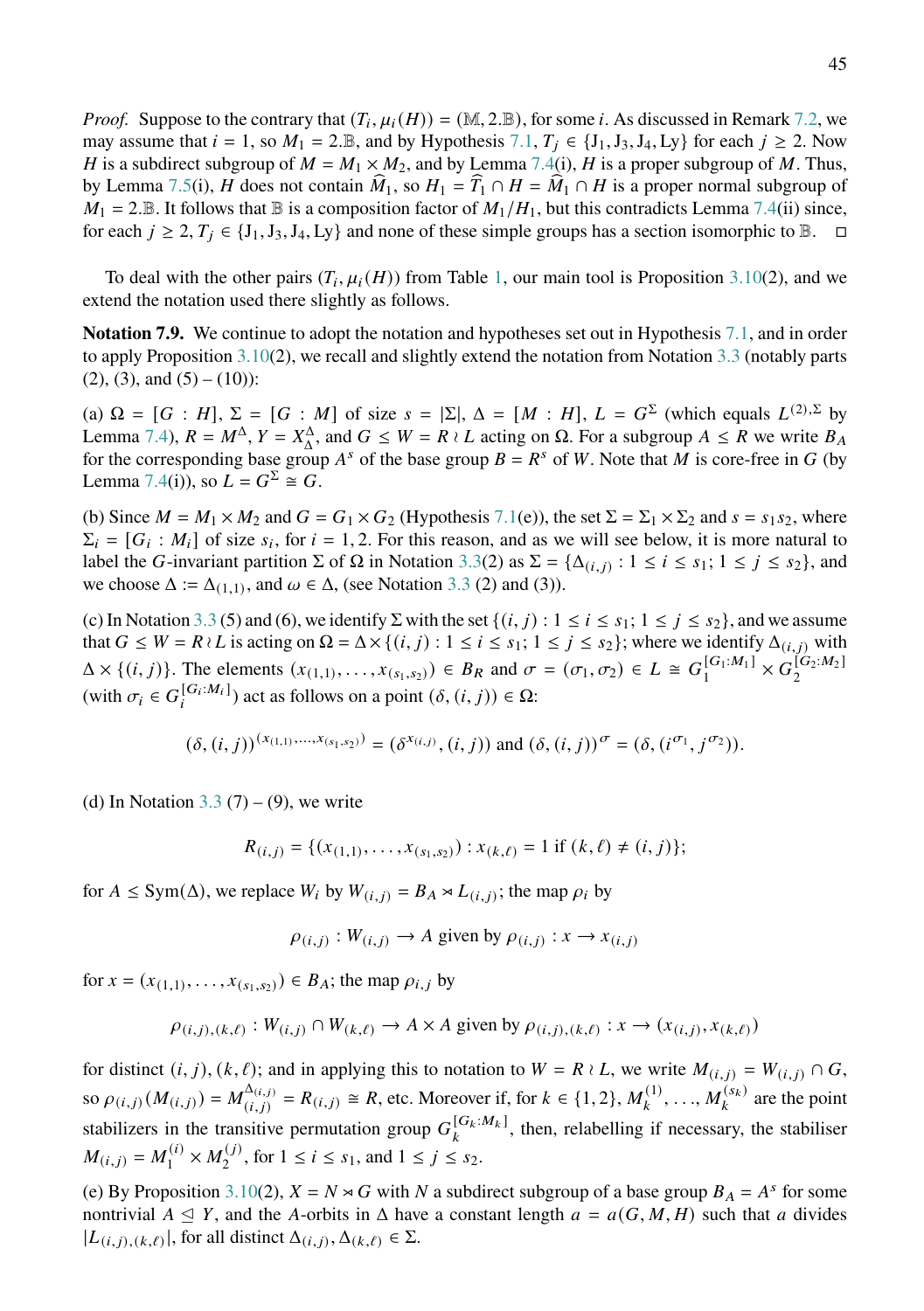Our strategy for proceeding is to prove that the parameter  $a$  in Notation [7.9\(](#page-44-0)e) divides a product of  $r$ positive integers related to the simple groups  $T_1, \ldots, T_r$  (see Lemma [7.10\)](#page-45-0). We then prove (see Lemma [7.11\)](#page-45-1) that a has the form  $a = d_1 d_2$ , where the  $d_i$  are orders of certain normal sections of  $M_1/H_1$ . Finally, in the proof of Theorem [1.2,](#page-1-2) we prove that in most cases,  $d_1 d_2$  cannot divide a, yielding a contradiction in those cases.

<span id="page-45-0"></span>**Lemma 7.10.** *Assume that the notation and conditions from Notation* [7](#page-44-0).9 *hold, noting in particular that*  $L = L^{(2),\Sigma}$  *and*  $X \neq G$ *. In addition extend the notation*  $g(T, M)$  *from Proposition* [4](#page-17-2).1 *to all pairs*  $(T, M)$  with T a finite simple group and  $M < T$ , by defining  $g(T, M) := 1$  $g(T, M) := 1$  if  $(T, M)$  is not in Table 1. *Then the parameter*  $a = a(G, M, H)$  *divides*  $\prod_{i=1}^{r} g(T_i, \mu_i(H))$ *.* 

*Proof.* By Notation 7.[9\(](#page-44-0)e), a divides  $|L(i,j),(k,\ell)|$ , for all  $i, k \leq s_1$  and all  $j, \ell \leq s_2$  with  $(i, j) \neq (k, \ell)$ . Moreover since G is faithful on  $\Sigma$  (see Notation 7.[9\(](#page-44-0)a)) we have  $|L(i,j),(k,\ell)| = |M(i,j) \cap M(k,l)|$ , and by Notation 7.[9\(](#page-44-0)d),  $|M_{(i,j)} \cap M_{(k,l)}| = |M_1^{(i)} \cap M_1^{(k)}| \cdot |M_2^{(j)} \cap M_2^{(\ell)}|$ . Thus, for fixed j and  $\ell$ , we see that a divides  $|M_1^{(i)} \cap M_1^{(k)}| \cdot |M_2^{(j)} \cap M_2^{(k)}|$  for all  $i, k \leq s_1$ , and he  $\Lambda_1^{(i)} \cap M_1^{(k)}$  $\lfloor \frac{(k)}{1} \rfloor \cdot |M_2^{(j)}|$  $\lambda_2^{(j)} \cap M_2^{(\ell)}$  $\sum_{2}^{(\ell)}$  for all *i*,  $k \leq s_1$ , and hence *a* divides  $d_1|M_2^{(j)}$  $\chi_2^{(j)} \cap M_2^{(\ell)}$  $\binom{1}{2}$ , where  $d_1 = \gcd\{|M_1^{(i)} \cap M_1^{(k)}| \mid i \neq k\}.$ 

By Hypothesis [7.1\(](#page-40-1)e),  $\mu_1(H) = M_1$ , and by Lemma [7.4\(](#page-41-0)i),  $\mu_1(H) \neq T_1$ , and hence  $M_1$  is a proper subgroup of  $T_1$ . If  $(T_1, M_1)$  $(T_1, M_1)$  $(T_1, M_1)$  is not a pair in Table 1, then we have defined  $g(T_1, M_1) = 1$ ; moreover by Proposition [4.1\(](#page-17-2)a), the permutation group  $T_1^{[T_1,\mu_1(H)]}$  has base size at most 2 and hence  $M_1^{(i)}$  $\bigcap_{1}^{(i)} \cap M_1^{(k)}$  $\frac{1}{1}$  = 1 for some *i*, *k*. Thus  $d_1 = 1 = g(T_1, \mu_1(H))$  $d_1 = 1 = g(T_1, \mu_1(H))$  $d_1 = 1 = g(T_1, \mu_1(H))$  in this case. On the other hand, if  $(T_1, M_1)$  is a pair in Table 1, then  $d_1$  is the quantity  $d(T_1, \mu_1(H))$  in Proposition [4.1\(](#page-17-2)b), and by that result,  $d_1$  divides the quantity  $g(T_1, \mu_1(H))$ . Thus in either case a divides  $g(T_1, \mu_1(H)) \cdot |M_2^{(j)} \cap M_2^{(\ell)}|$ , for all  $j, \ell \leq s_2$ .

 $\frac{1}{2}$ ,  $\mu_1(\mu_1)$ . Thus in entire case a divides  $g(1, \mu_1(\mu_1))$   $\mu_2$   $\cdots \mu_2$  is on an  $f, \ell \leq s_2$ .<br>We complete the proof by induction on r. If  $r = 2$ , then  $\mu_2(H) = M_2$  and the argument of the previous paragraph shows that a divides  $g(T_1, \mu_1(H)) \cdot g(T_2, M_2)$ , proving the lemma in this case. Assume now that  $r \ge 3$ , and that the result holds for direct products of fewer than r simple groups. Set  $G'_1 := T_2$ ,  $G_2' := T_3 \times \ldots \times T_r$ , and  $G' := G_1' \times G_2'$ . Also, let  $\pi_i' : G' \to G_i'$  be the coordinate projections and  $M_i' := \pi_i'(M_2)$ , for  $i = 1, 2$ . Note that, since  $\pi_2(H) = M_2$ , it follows from the definition of  $\pi_2'$  that  $M'_1 = \mu_2(H)$  and this is a proper subgroup of  $G'_1 = T_2$  by Lemma [7.4\(](#page-41-0)a). Set  $M' := M'_1 \times M'_2$ . Then  $\overline{M}^{(j)}_{\circ}$  $\lambda_2^{(j)} \cap M_2^{(\ell)}$  $\binom{(\ell)}{2}$  is a subgroup of  $G' = G'_1 \times G'_2$  contained in M'. Now, the greatest common divisor of the orders  $|M_2^{(j)}$  $\lambda_2^{(j)} \cap M_2^{(\ell)}$  $|e^{(\ell)}|$ , for all  $j, \ell \leq s_2$  with  $j \neq \ell$ , divides the greatest common divisor of the orders  $|(M')^x \cap (M')^y|$ , for all  $x, y \in G'$ . The argument in the first two paragraphs above shows that  $|M_2^{(j)} \cap M_2^{(\ell)}|$  divides  $g(T_2, M_1') \cdot |(M_2')^x \cap (M_2')^y|$  for every fixed pair of elements  $x, y \in G_2'$ . Since  $M_1' = \mu_2(H) < T_2$ , we have that *a* divides  $g(T_1, \mu_1(H)) \cdot g(T_2, \mu_2(H)) \cdot |(M_2')^x \cap (M_2')^y|$ , for all  $x, y \in G'_2$ , and by induction we conclude that a divides  $g(T_1, \mu_1(H)) \cdot g(T_2, \mu_2(H)) \cdots g(T_r, \mu_r(H)),$ completing the proof.  $\Box$ 

Next we prove Lemma [7.11](#page-45-1) which provides a factorisation of the parameter  $a = a(G, M, H)$ .

<span id="page-45-1"></span>**Lemma [7](#page-44-0).11.** Assume that the notation and conditions from Notation 7.9 hold, and recall that  $X =$  $G^{(2),\Omega}$ *. Then* 

- (i) *there exist normal subgroups* V of the centre  $Z(M_1/H_1)$ *, and* U of  $(M_1/H_1)/Z(M_1/H_1)$ *, such that*  $a = a(G, M, H) = |U| \cdot |V|$ ; and
- (ii) *if a is a power of a prime p, then*  $F(X)$  *is a p-group.*

Recalling from Hypothesis [7.1\(](#page-40-1)e) that  $M_1/H_1 \cong M_2/H_2$ , we see that in the decomposition  $a = |U| \cdot |V|$ in part (i), each of U, V is (isomorphic to) a normal section of  $M_1/H_1 \cong M_2/H_2$ .

*Proof.* (i) By Notation [7.9\(](#page-44-0)e),  $A \leq Y = X_{\Delta}^{\Delta}$ , so the set of A-orbits in  $\Delta$  is a Y-invariant partition of  $\Delta$ with parts of size  $a > 1$ , and since  $M^{\Delta} = R \le Y$  (Notation [7.9\(](#page-44-0)a)) this partition is also  $M^{\Delta}$ -invariant. By Notation [7.9\(](#page-44-0)a), H is the stabiliser in M of a point  $\omega \in \Delta$ , and so the setwise stabiliser K in M of the A-orbit  $\omega^A$  satisfies  $H < K \leq M$  and  $|K : H| = a$ .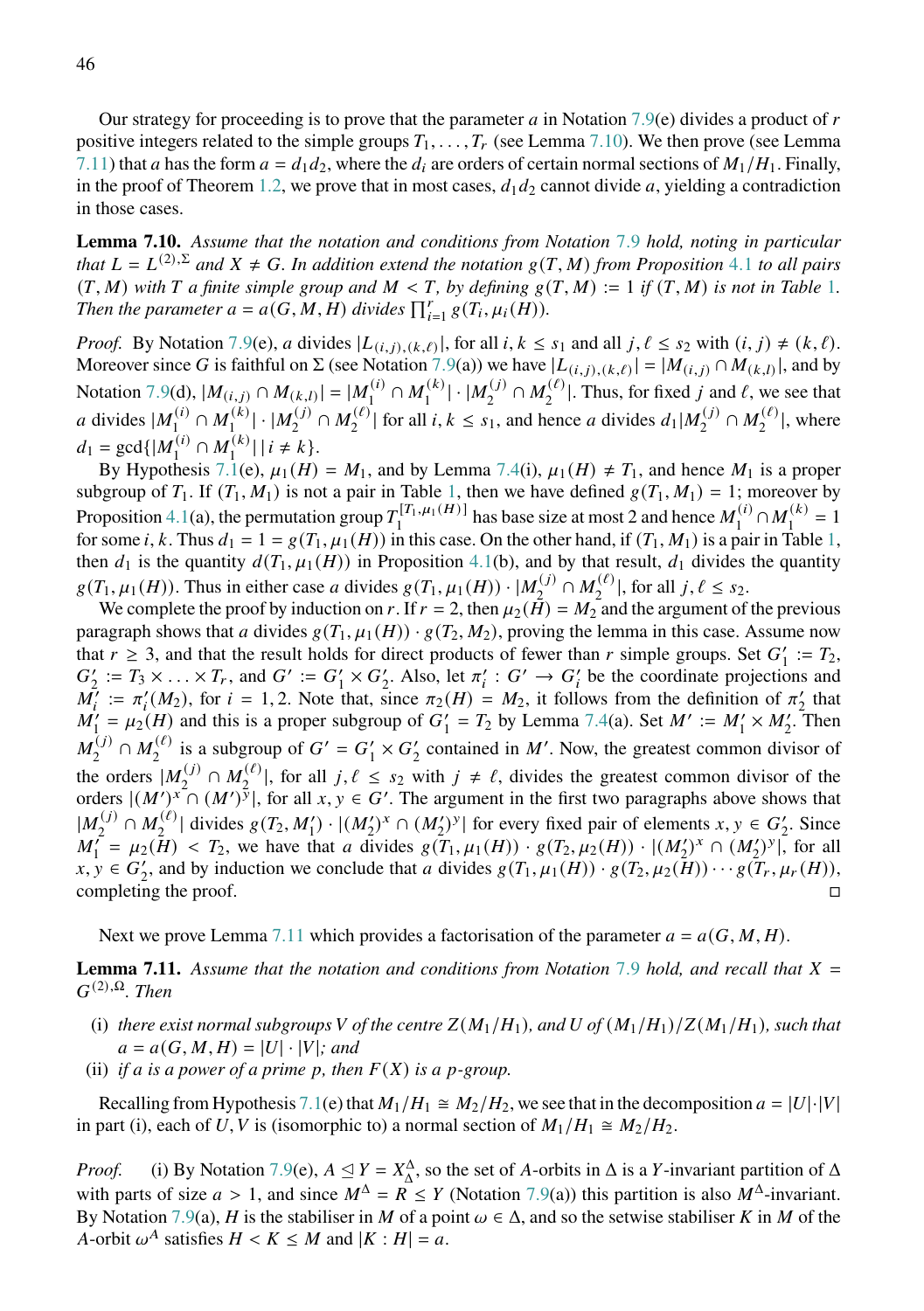Recall the definitions of the  $M_i$ ,  $H_i$  in Hypothesis [7.1\(](#page-40-1)e) and in particular that  $M_1/H_1 \cong M_2/H_2 \cong E$ , say. Now  $S := H_1 \times H_2 \subseteq M = M_1 \times M_2$  and  $S < H < M$ , so the permutation groups induced on  $\Delta$ by M and by  $\overline{M} := M/S \cong (M_1/H_1) \times (M_2/H_2) \cong E \times E$  are the same. In the latter group,  $\overline{H} = H/S$ is the stabiliser of  $\omega$  and  $\overline{K} = K/S$  is the setwise stabiliser of  $\omega^A$ . In particular  $a = |\overline{K} : \overline{H}|$ . Since H is a subdirect subgroup of  $M = M_1 \times M_2$  it follows that  $\overline{H}$  is a subdirect subgroup of  $\overline{M} = E \times E$ , and moreover from the definition of S it follows that  $\overline{H}$  meets each direct factor of  $\overline{M} = E \times E$  trivially, so  $\overline{H}$  is a full diagonal subgroup of  $E \times E$  and we have  $\overline{H} = \{(z, z^{\theta}) | z \in E\}$  for some  $\theta \in Aut(E)$  and  $H \cap (E \times 1) = 1.$ 

For  $i = 1, 2$ , let  $v_i : \overline{M} \to E$  denote the natural projection map onto the  $i^{th}$  direct factor. Since  $\overline{H}$ is a subdirect subgroup,  $v_i(\overline{H}) = E$  and hence also  $v_i(\overline{K}) = E$ , for each i. Let  $\widehat{K_1} := \overline{K} \cap \text{Ker}(v_2)$ , and note that  $\text{Ker}(v_2) = E \times 1$ . Then  $\widehat{K_1} \subseteq \overline{K}$  and  $\overline{K}/\widehat{K_1} \cong v_2(\overline{K}) = E$ . Also  $\widehat{K_1} \cap \overline{H} = \overline{H} \cap \text{Ker}(v_2) = 1$ . It follows that  $\overline{K} = \widehat{K_1} \rtimes \overline{H}$ , and hence  $|\widehat{K_1}| = |\overline{K} : \overline{H}| = |K : H| = a$ . Now  $E \cong M_1/H_1$  has normal subgroups  $K_1$  and  $Z(E)$ , and hence also  $K_1 \cap Z(E) \leq E$ . Thus  $a = d_1d_2$ , where  $d_1 = |K_1/(K_1 \cap Z(E))|$ and  $d_2 = |\widehat{K_1} \cap Z(E)|$ . Part (i) follows on noting that  $V := \widehat{K_1} \cap Z(E)$  is a normal subgroup of  $Z(E)$ , and  $U := (\widehat{K_1}Z(E))/Z(E) \cong \widehat{K_1}/(\widehat{K_1} \cap Z(E))$  is a normal subgroup of  $E/Z(E)$ .

(ii) Suppose now that a is a power of a prime p. Since  $X = N \rtimes G$  with N a subdirect subgroup of the base group  $B_A = A^s$  (Notation [7.9\(](#page-44-0)e)), and since G is a direct product of nonabelian simple groups, it follows that  $F(X) = F(N) \le F(A)^s$ . Now A is a permutation group on  $\Delta$  with all orbits of length a (a power of p), and hence A is a subdirect subgroup of  $X_1 \times \cdots \times X_t$  with the  $X_i$  satisfying the conditions of Lemma [7.5\(](#page-42-0)ii). Hence  $F(A)$  is a p-group, and therefore also  $F(X)$  is a p-group.

<span id="page-46-0"></span>**Remark 7.12.** We make a preliminary remark about how we may exploit Lemma [7.11\(](#page-45-1)ii) in the proof of Theorem [1.2:](#page-1-2) suppose that, for a fixed pair  $(T_1, M_1)$ , we have used Lemmas [7.10](#page-45-0) and [7.11](#page-45-1) to show that  $a(G, M, H)$  is a power of a prime p, and hence, by Lemma [7.11\(](#page-45-1)ii) that  $F(X)$  is a p-group. Suppose that we then consider a pair  $(T_j, \mu_j(H))$  where  $2 \le j \le r$ . By changing the labelling, we can replace  $(T_1, M_1)$  by  $(T_j, \mu_j(H))$ , but in doing this we change the overgroup M of H, say to  $\widetilde{M}$ . It may be possible to use Lemmas [7.10](#page-45-0) and [7.11](#page-45-1) to show that  $a(G, M, H)$  is a power of a prime s, with  $s \neq p$ , whence by Lemma [7.11\(](#page-45-1)ii),  $F(X)$  is an s-group, implying that  $F(X) = 1$ . This strategy proves to be very useful. We emphasise that, when we change the labelling, even though the subgroup  $M$  may change, the group  $X = G^{(2), \Omega}$  and its subgroup H do not change.

We are now ready to prove Theorem [1.2.](#page-1-2)

*Proof of Theorem* [1](#page-1-2).2*.* Given our discussion at the beginning of Section [7,](#page-40-0) to complete the proof of Theorem [1.2,](#page-1-2) it is sufficient to prove that each of the groups  $G = \prod_{i=1}^r T_i$  satisfying (i) or (ii) of Theorem [1](#page-1-2).2 is totally 2-closed.

In pursuit of a contradiction, we assume that one of these groups  $G$  is not totally 2-closed. We then fix  $G, H, \Omega, \Sigma, M, R, L, \Delta, s_1, s_2, \rho_{(i,j),(k,\ell)}$ , etc., and also  $X := G^{(2),\Omega}$  and  $Y = X_{\Delta}^{\Delta}$ , as in Notation 7.[9.](#page-44-0) Recall that  $L = L^{(2),\Sigma}$ , and also that  $X = N \rtimes G$  with N a subdirect subgroup of a base group  $B_A = A^s$ for some nontrivial  $A \trianglelefteq Y$ , so all A-orbits in  $\triangle$  have the same length  $a = a(G, M, H)$ . As in the statement of Lemma [7.10,](#page-45-0) we extend the notation  $g(T, M)$  from Lemma [4.1](#page-17-2) to all pairs  $(T, M)$  with T a finite simple group and  $M < T$ , by defining  $g(T, M) := 1$  if  $(T, M)$  is not in Table [1,](#page-17-1) and of course  $g(T, M)$ is equal to the appropriate entry in the third column of Table [1](#page-17-1) if  $(T, M)$  does occur. By Lemma [7.10,](#page-45-0)  $a = a(G, M, H)$  divides  $\prod_{i=1}^{r} g(T_i, \mu_i(H)).$ 

Relabelling the  $T_i$  if necessary, we may without loss of generality assume, by Lemma [7.7,](#page-43-1) that the pair  $(T_1, \mu_1(H))$  $(T_1, \mu_1(H))$  $(T_1, \mu_1(H))$  lies in Table 1, and by Lemma [7.8,](#page-43-2) that  $(T_i, \mu_i(H)) \neq (M, 2. \mathbb{B})$  for any *i*. We consider each of the other pairs in Table [1,](#page-17-1) and show that none of them has the conditions required for  $(T_1, \mu_1(H))$ . Note that H is a subdirect subgroup of  $M = M_1 \times M_2$  and that  $H_i \triangleleft M_i$  for each i (Hypothesis [7.1\(](#page-40-1)e)); moreover, by Lemmas [7.4\(](#page-41-0)i) and [7.5\(](#page-42-0)i),  $M_1/H_1$  is non-trivial. After some general comments in the next paragraph, we subdivide our arguments according to the structure of  $M_1/H_1$ , recalling that  $M_1 = \mu_1(H) > H_1$ .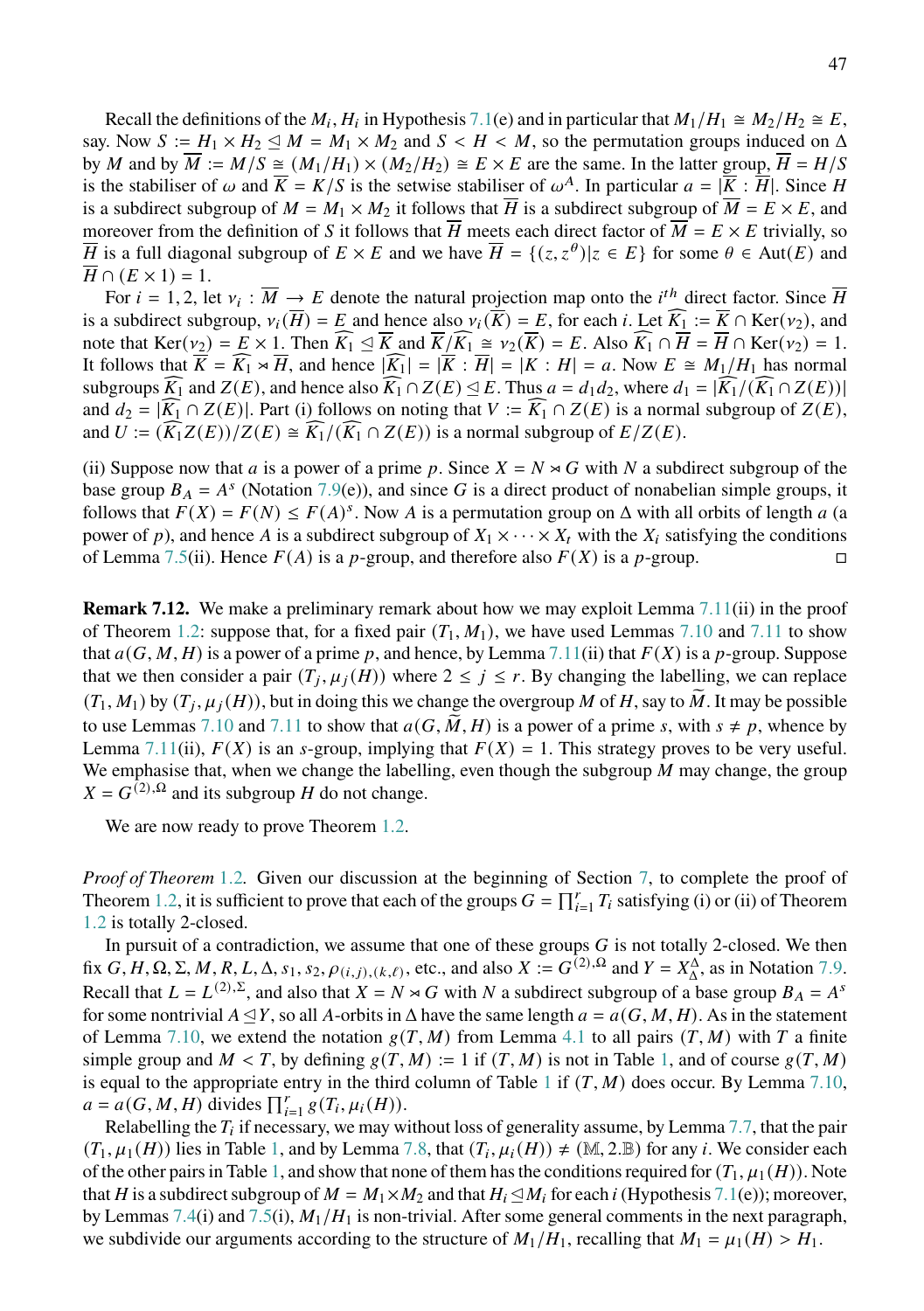For each  $i \leq r$ , since  $(T_i, \mu_i(H))$  is not  $(M, 2. \mathbb{B})$ , it follows from our comments in the second paragraph of the proof, and from Table [1,](#page-17-1) that  $g(T_i, \mu_i(H))$  has the form  $2^k 3^\ell 5^m 7^n$ . Hence by Lemma [7.10,](#page-45-0) *a* is a  $\{2, 3, 5, 7\}$ -number, and then by Lemma [7.11\(](#page-45-1)i),  $a = d_1 d_2$  where  $d_1, d_2$  is the order of a normal subgroup of  $(M_1/H_1)/Z(M_1/H_1)$  or  $Z(M_1/H_1)$  respectively. In particular, since  $a > 1$ , at least one of  $(M_1/H_1)/Z(M_1/H_1)$  or  $Z(M_1/H_1)$  has a nontrivial normal  $\{2, 3, 5, 7\}$ -subgroup, say S, with |S| dividing a. Furthermore, if  $|S|$  has order divisible by 7 then 7 divides a and hence, by Lemma [7.10,](#page-45-0) 7 divides  $g(T_i, \mu_i(H))$  for some *i*, and this in turn implies, by Table [1](#page-17-1) that the pair  $(T_i, \mu_i(H)) = (J_4, 2^{10}.L_5(2)).$ 

*Claim* 1*.*  $M_1/H_1$  *is not almost simple.* Suppose to the contrary that  $M_1/H_1$  is almost simple. Inspecting the almost simple quotients  $M_1/H_1$  of the groups in the second column of Table [1,](#page-17-1) we see that the only examples with socle a  $\{2, 3, 5, 7\}$ -group have socle L<sub>3</sub>(4), and that  $M_1/H_1 = L_3(4)$  or L<sub>3</sub>(4).2. In particular  $M_1/H_1$  has trivial centre, and so by Lemma [7.11\(](#page-45-1)i),  $a = \delta |L_3(4)|$  with  $\delta = 1$  or 2. Since  $|L_3(4)|$  has order divisible by 7, it follows from the previous paragraph that  $(T_i, \mu_i(H)) = (J_4, 2^{10}, L_5(2))$ for some  $i \geq 2$ . Interchanging  $T_1$  and  $T_i$  as discussed in Remark [7.2,](#page-41-2) we obtain a new group  $\tilde{M} = \tilde{M}_1 \times \tilde{M}_2$ with  $\widetilde{M}_1 = 2^{10}$ . L<sub>5</sub>(2). Lemma [7.11\(](#page-45-1)i) now implies that  $a = \delta |L_3(4)|$  is equal to a product of the orders of some composition factors of  $\tilde{M}_1$ , which is a contradiction. This proves Claim 1.

*Claim* 2*.*  $|M_1/H_1| > 2$ . Suppose to the contrary that  $M_1/H_1 \cong C_2$ , and recall that  $M_2/H_2 \cong M_1/H_1$ . Thus (see Hypothesis [7.1](#page-40-1) and Lemma [7.4\(](#page-41-0)i))  $H_1 \times H_2 \le H \lt M = M_1 \times M_2$  with  $M/(H_1 \times H_2) \cong C_2^2$ , and  $\pi_1(H) = M_1$ ,  $\pi_2(H) = M_2$ . It follows that H is the unique index 2 subgroup of M containing  $H_1 \times H_2$  and projecting onto each  $M_i$ , and in particular  $|\Delta| = |M : H| = 2$ . Moreover, for  $i = 1, 2, G_i$  acts faithfully and imprimitively on  $[G_i : H_i]$  preserving a nontrivial partition corresponding to  $[G_i : M_i]$  with blocks of size  $2 = |M_i/H_i|$ . Thus the conditions of Notation [3.3](#page-10-1) hold for  $G_i$ . Moreover  $G_i$  is totally 2-closed by Hypothesis [7.1\(](#page-40-1)e), and in particular  $G_i^{[G_i:H_i]}$  is 2-closed, and also  $G_i^{[G_i:M_i]}$  is 2-closed (since  $M_i$  is core-free in  $G_i$  by Lemma [7.4\(](#page-41-0)i)). Thus the conditions of Proposition [3.10\(](#page-15-0)1) hold for  $G_i$ , and it follows that there exists  $k_i$  with  $2 \le k_i \le s_i$  such that  $(M_i \cap M_i^{(k_i)})H_i \ne M_i$ , and hence  $M_i \cap M_i^{(k_i)} \le H_i$ (since  $|M_i: H_i| = 2$ ). It follows that  $M_{(k_1,k_2)} = (M_1 \cap M_1^{(k_1)}) \times (M_2 \cap M_2^{(k_2)}) \le H_1 \times H_2 \le H$ , and this implies that  $M_{(k_1,k_2)}H = H \neq M$ . Since  $|\Delta| = 2$ , this contradicts Proposition [3.10\(](#page-15-0)1) applied to G, and Claim 2 is proved.

In the rest of the proof we deal in turn with each of the remaining possibilities  $(T, M)$  in Table [1](#page-17-1) for  $(T_1, M_1)$  $(T_1, M_1)$  $(T_1, M_1)$ . Note that, by Claims 1 and 2, and in the light of Remark [7.12,](#page-46-0) if  $(T_i, \mu_i(H))$  occurs in Table 1, then  $|\mu_i(H)/(T_i \cap H)| > 2$  and  $\mu_i(H)/(T_i \cap H)$  is not almost simple; and in particular  $T_i \neq J_1$  or  $J_3$ , and we have already seen that  $T_i \neq \mathbb{M}$ .

*Case:*  $(T_1, M_1)$  *with*  $T_1 = Ly$  *and*  $M_1 \in \{G_2(5), 3$ .McL, 3.McL : 2}. By the comments above and Table [1,](#page-17-1) it follows that  $M_1/H_1$  is 3.McL or 3.McL : 2. Since *a* is a {2, 3, 5, 7}-number and is a product of the orders of some composition factors of  $M_1/H_1$  it follows that  $a = 3$  so  $A \le Sym(3)$ . Hence, by Lemma [7.11\(](#page-45-1)ii),  $F(X)$  is a 3-group. Moreover, since  $N \leq X$  and  $N \leq B_A = A^s$  it follows that  $F(X) \neq 1$ .

Next we note, by Lemma [7.4\(](#page-41-0)ii), that  $\mu_k(H)$  has a composition factor isomorphic to McL, for some  $k \geq 2$ . However the only finite simple group in  $\{J_1, J_3, J_4, Th, Ly, M\}$ , apart from Ly, with McL as a section is  $\mathbb{M}$  (see [\[11\]](#page-51-6)), so  $T_k = \mathbb{M}$ . Moreover, inspecting the maximal subgroups of  $\mathbb{M}$  shows that the only one with McL as a section is  $2^{1+24}$ . Co<sub>1</sub>, and hence  $\mu_k(H)$  is contained in a maximal subgroup  $2^{1+24}$ . Co<sub>1</sub> of M. Further, inspecting the subgroups of Co<sub>1</sub> we find that there are exactly two conjugacy classes of subgroups with McL as a composition factor, and both are second maximal subgroups of  $Co<sub>1</sub>$ : the classes are represented by the subgroups McL <  $Co<sub>2</sub>$  <  $Co<sub>1</sub>$  and McL :  $2 < Co<sub>3</sub>$  <  $Co<sub>1</sub>$ . Thus  $\mu_k(H)$  has shape I.S, where I is a 2-group, and  $S \in \{Mcl, Mcl : 2\}$ . If we now relabel the  $T_i$ as discussed in Remark [7.12](#page-46-0) so that  $T_1 = \mathbb{M}$  and  $M_1 = I.S$ , then by Lemma [7.11,](#page-45-1)  $a = 3$  is a product of the orders of some composition factors of (the new)  $M_1/H_1$ , which is not the case. This contradiction completes our analysis of all cases with  $T_1 = Ly$ .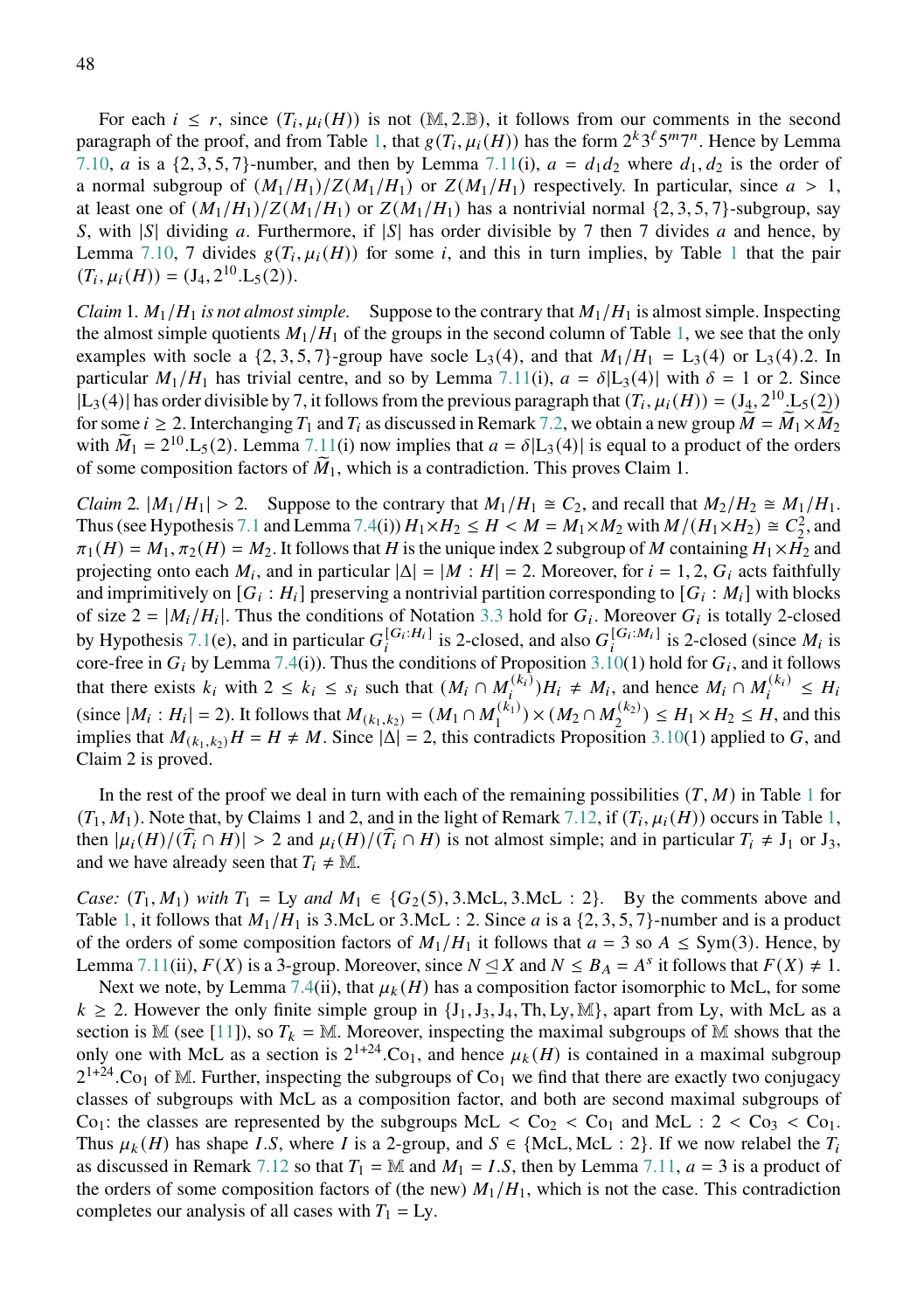Thus, in the light of Remark [7.12,](#page-46-0) if  $(T_i, \mu_i(H))$  occurs in Table [1,](#page-17-1) then  $T_i \neq \mathbb{M}, Ly, J_3, J_1$ , and hence  $T_i$  is J<sub>4</sub> or Th. Also  $\mu_i(H)/(\widehat{T}_i \cap H)$  is not almost simple, and has order at least 3.

*Case:*  $(T_1, M_1) = (J_4, 2^{11} : M_{24})$  *or*  $(J_4, 2^{10} : L_5(2))$  *or*  $(Th, 2^5.L_5(2))$ . Suppose first that  $T_1 = J_4$ , so  $M_1 = O_2(M_1)$ . S with  $S = M_{24}$  or  $L_5(2)$ . Then  $g(T_1, M_1)$  divides  $2^4.3^2.5.7$  by Table [1.](#page-17-1) Now, for each  $i \ge 2$ , if  $(T_i, \mu_i(H))$  does not occur in Table [1,](#page-17-1) then  $g(T_i, \mu_i(H)) = 1$ , while if it does occur, then, as we noted above,  $T_i$  = Th (since  $T_1$  is the only occurrence of J<sub>4</sub>), and so by Table [1,](#page-17-1)  $g(T_i, \mu_i(H))$  divides 6. Thus by Lemma [7.10](#page-45-0) the integer *a* divides  $2^5 \cdot 3^3 \cdot 5 \cdot 7$ . However, since  $M_1 = O_2(M_1) \cdot S$  acts irreducibly on the elementary abelian group  $O_2(M_1)$ , it follows from Lemma [7.11\(](#page-45-1)i) that a is divisible by  $|O_2(M_1)|$ or |S|, which is a contradiction. Thus  $(T_i, \mu_i(H))$  is not  $(J_4, 2^{11} : M_{24})$  or  $(J_4, 2^{10} : L_5(2))$  for any *i*.

In the light of the results above, an analogous argument with  $T_1 = Th$  and  $M_1 = O_2(M_1) \cdot L_5(2)$  $2^5$ .L<sub>5</sub>(2) gives  $g(T_1, M_1) = 1$  $g(T_1, M_1) = 1$  $g(T_1, M_1) = 1$  from Table 1, and for each  $i \ge 2$ , if  $g(T_i, \mu_i(H)) > 1$  then, by Table 1,  $g(T_i, \mu_i(H)) = 2$  and  $T_i = J_4$  (and there is at most one such i). Hence by Lemma [7.10,](#page-45-0) the integer a divides 2, so  $a = 2$ . However, since  $M_1$  acts irreducibly on  $O_2(M_1)$ , it follows from Lemma [7.11\(](#page-45-1)i) that *a* is divisible by  $|L_5(2)|$  or  $2^5$ , which is a contradiction. Thus, for each  $i \ge 1$ ,  $(T_i, \mu_i(H))$  is not one of the three pairs in this case.

*Case:*  $(T_1, M_1) = (Th, {}^3D_4(2))$  *or*  $(Th, {}^3D_4(2).3)$ *.* By the previous case and Claim 1, the only possibility is  $M_1 = {}^3D_4(2)$ .3 and  $H_1 = {}^3D_4(2)$ . Thus (see Hypothesis [7.1](#page-40-1) and Lemma [7.4\(](#page-41-0)i)),  $M_1/H_1 \cong$  $M_2/H_2 \cong C_3$  and  $H_1 \times H_2 \leq H \lt M = M_1 \times M_2$  with  $M/(H_1 \times H_2) \cong C_3^2$ ,  $\pi_1(H) = M_1$ , and  $\pi_2(H) = M_2$ . Hence  $|\Delta| = |M : H| = 3$ ,  $H \le M$ , and also  $a = 3$  (see Proposition [3.10\(](#page-15-0)2)).

Suppose that, for some  $i \ge 2$ ,  $(T_i, \mu_i(H))$  occurs in Table [1,](#page-17-1) so as observed above,  $T_i = J_4$  (since  $T_1$ ) is the only occurrence of Th). Then by the discussion in Remark [7.12](#page-46-0) and Lemma [7.11\(](#page-45-1)i),  $a = 3$  is a product of the orders of some composition factors of  $\mu_i(H)/(\widehat{T}_i \cap H)$ , and it follows from Table [1](#page-17-1) that  $\mu_i(H) = 2^{1+12} \cdot 3 \cdot R$  for some  $R \in \{M_{22}, M_{22}, L_3(4), L_3(4), L_3(4), L_3(4), L_3(4), L_3(4), L_3(4), L_3(4), L_3(4), L_3(4), L_3(4), L_3(4), L_3(4), L_3(4), L_3(4), L_3(4), L_3(4), L_3(4), L_3(4), L_3(4), L_3(4), L_3(4), L_3(4), L_3(4), L_3(4), L_3(4), L_3(4), L_3(4), L_3($ by Table [1.](#page-17-1) Now at most one of the  $T_i$  is equal to  $J_4$ , and for all other  $i \geq 2$ ,  $T_i^{[T_i:\mu_i(H)]}$  has base size 2.

By [\[19,](#page-52-10) Lemma 2.20.1], there exists  $t_1 \in T_1$  such that  $M_1 \cap M_1^{t_1} \cong \text{Sym}(3)$ . For each  $i \ge 2$ , if  $T_i^{[T_i:\mu_i(H)]}$  has base size 2, then choose  $t_i \in T_i$  such that  $\mu_i(H) \cap \mu_i(H)^{t_i} = 1$ ; while if  $T_i = J_4$ and  $\mu_i(H) = 2^{1+12} \cdot 3 \cdot R$  with  $R \in \{M_{22}, M_{22}, 2, L_3(4), L_3(4), 2\}$ , then we may choose  $t_i \in T_i$  such that  $\mu_i(H) \cap \mu_i(H)^{t_i}$  has order dividing 16 (see [\[6,](#page-51-13) last line of Table 2]). Let  $g_1 = t_1 \in G_1$ , and  $g_2 = (t_2, \ldots, t_r) \in G_2$ , and set  $g := (g_1, g_2) \in G$ . Then since  $M = M_1 \times M_2$ , we see that  $M \cap M^g =$  $(M_1 \cap M_2^{g_1}) \times (M_2 \cap M_2^{g_2})$ . From the definition of the  $t_i$  we see that  $M_2 \cap M_2^{g_2}$  is a 2-group, and  $M_1 \cap M_1^{g_1} \cong Sym(3)$ . It follows that  $M \cap M^g$  has no quotient of order 3. Thus,  $(M \cap M^g)H \neq M$ , since  $H \leq M$  and  $M/H \cong C_3$ . This however contradicts Proposition [3.10\(](#page-15-0)4).

Thus we now know that, if  $(T_i, \mu_i(H))$  occurs in Table [1,](#page-17-1) then  $T_i = J_4$  and  $\mu_i(H) = 2^{1+12} \cdot 3 \cdot R$  for some  $R \in \{M_{22}, M_{22}.2, L_3(4), L_3(4).2\}$ . In particular these are the only possibilities for  $(T_1, M_1)$ , and we complete the proof by showing that none of these four pairs is possible.

*Case:*  $(T_1, M_1) = (J_4, 2^{1+12} \cdot 3 \cdot R)$  *with*  $R \in \{M_{22}, M_{22} \cdot 2, L_3(4), L_3(4) \cdot 2\}$ . In each of these cases,  $g(T_1, M_1) = 2$ , by Table [1.](#page-17-1) Moreover, for each  $i \geq 2$ ,  $T_i^{[T_i:\mu_i(H)]}$  has base size 2 and  $g(T_i, \mu_i(H)) = 1$ (since now the only case where  $(T_i, \mu_i(H))$  occurs in Table [1](#page-17-1) is for  $j = 1$ ). Thus  $a = 2$  by Lemma [7.10.](#page-45-0)

We claim that  $H_1 = 1$ . Note that, by Claim 2,  $|M_1/H_1| > 2$ . Moreover, by Lemma [7.11\(](#page-45-1)i),  $a = |U| \cdot |V|$ for some  $U \triangleleft (M_1/H_1)/Z(M_1/H_1)$  and  $V \leq Z(M_1/H_1)$ . Since  $a = 2$ , inspecting the possibilities for  $M_1/H_1$  from the groups  $M_1$  listed, we see that the only possibility for  $H_1$  in each case is  $H_1 = 1$  (with  $U = 1$  and  $V \cong Z(M_1)$ , proving the claim.

Since  $H \le M_1 \times M_2 = M$ , the subgroup H centralises  $Z(M_1)$ . Consider the subgroup  $K := HZ(M_1)$ of M. The condition  $H_1 = 1$  implies that K properly contains H. Moreover since, by Hypothesis [7.1\(](#page-40-1)c), H is maximal by inclusion such that  $G^{[G:\tilde{H}]}$  is not 2-closed, it follows that  $G^{[G:\tilde{K}]}$  is 2-closed. Since  $M_1$  is core-free in  $T_1$  there exists  $t_1 \in T_1$  such that  $M_1 \cap M_1^{t_1}$  does not contain  $Z(M_1)$ . Also, for each  $i \geq 2$ ,  $T_i^{[T_i:\mu_i(H)]}$  has base size 2, and so there exists  $t_i \in T_i$  such that  $\mu_i(H) \cap \mu_i(H)^{t_i} = 1$ . Set  $g_1 := t_1$ ,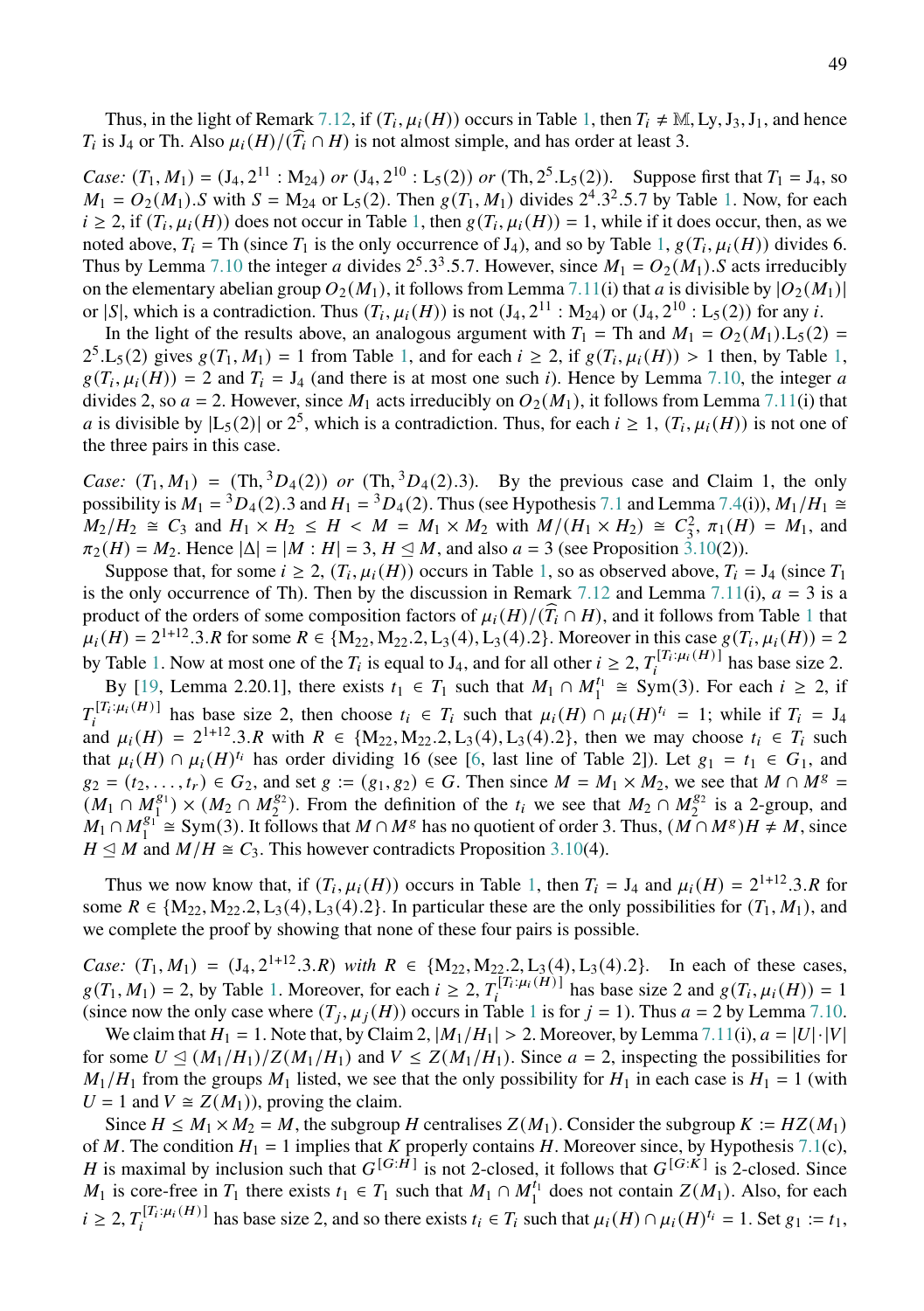$g_2 := (t_2, \ldots, t_r)$ , and  $g := (g_1, g_2) \in G$ . Then  $\mu_i(K \cap K^g) = 1$  for all  $i \ge 2$ , and hence  $K \cap K^g \le K \cap \widehat{T}_1 =$ <br>  $\mathbb{Z}(M) \ge 2$ ,  $\Omega$  the state plant  $g = (K \cap K^g) \le \pi_i(M \cap M^g) = \pi_i(M \cap M^g)$ .  $M \cap M^g$  $Z(M_1) \cong 2$ . On the other hand,  $\pi_1(K \cap K^g) \leq \pi_1(M \cap M^g) = \pi_1(M_1 \cap M_1^{t_1}) = M_1 \cap M_1^{t_1}$ , and  $M_1 \cap M_1^{t_1}$ does not contain  $Z(M_1)$ . Thus  $K \cap K^g = 1$ , so  $G^{[G:K]}$  has base size 2. It now follows from Proposition [3.10\(](#page-15-0)3) that  $G^{[G:H]}$  is 2-closed. This final contradiction completes the proof of Theorem [1.2.](#page-1-2)

#### <span id="page-49-0"></span>**8. Concluding remarks: the general case**

As a result of the work in this paper, the task of classifying all finite totally 2-closed groups  $G$  can now be reduced to the case where G is insoluble and  $F(G) > 1$  (see Question 1 in Section [1.1\)](#page-1-1). We conclude the paper with some remarks about this case, and a reduction theorem.

We note first that a crucial step in our classification was the essential reduction to classifying those finite groups (with trivial Fitting subgroup) which are 2-closed in all of their transitive permutation representations (see Proposition [2.10\)](#page-7-0). Although we weren't able to reduce our study of arbitrary finite totally 2-closed groups to transitive actions, the following theorem (and subsequent corollary) significantly reduces the types of faithful actions that need to be examined. In order to state it, we need some additional terminology: Permutation representations of a group G on sets  $\Gamma$  and  $\Gamma'$  are said to be *permutationally equivalent* if there exists a bijection  $f : \Gamma \to \Gamma'$  such that, for all  $\gamma \in \Gamma$  and all  $g \in G$ , the image  $(\gamma^g)f = (\gamma f)^g$ . Note that f induces a bijection  $\Gamma \times \Gamma \to \Gamma' \times \Gamma'$ , namely  $f : (\alpha, \beta) \to (\alpha f, \beta f)$ , and that this induced map sends G-orbits in  $\Gamma \times \Gamma$  to G-orbits in  $\Gamma' \times \Gamma'$ .

Our general reduction theorem can now be stated as follows.

<span id="page-49-1"></span>**Theorem 8.1.** *Let*  $G \le Sym(\Omega)$ , and suppose that  $\Gamma, \Gamma'$  are distinct G-orbits on which the G-actions *are permutationally equivalent relative to a bijection*  $f : \Gamma \to \Gamma'$ . Let  $\Omega' := \Omega \setminus \Gamma$ , so  $\Omega = \Omega' \cup \Gamma$ . Then

- (a) *both G* and  $G^{(2),\Omega}$  act faithfully on  $\Omega'$ , and
- (b) *the restriction*  $G^{(2),\Omega}|_{\Omega'} = G^{(2),\Omega'}.$
- (c) If G is finite, then  $G = G^{(2),\Omega}$  if and only if  $G^{\Omega'} = G^{(2),\Omega'}$ .

*Proof.* (a) Note first that since  $G^{(2),\Omega}$  has the same orbits as G in  $\Omega$ , the set  $\Omega'$  is  $G^{(2),\Omega}$ -invariant. Also,  $G \leq G^{(2),\Omega}$ . To prove (a), it is therefore sufficient to show that  $G^{(2),\Omega}$  is faithful on  $\Omega'$ . So assume that  $x \in G^{(2),\Omega}$  such that x fixes  $\Omega'$  pointwise, and let  $\gamma \in \Gamma$ . Then  $\gamma f \in \Gamma' \subseteq \Omega'$ , so  $(\gamma f)^x = \gamma f$ . By Theorem [2.4,](#page-4-3) there exists  $g \in G$  such that  $\gamma^x = \gamma^g$  and  $(\gamma f)^x = (\gamma f)^g$ . Thus  $\gamma f = (\gamma f)^g$ , and by the defining property of  $f, (\gamma f)^g = (\gamma^g)f$ . This implies that  $\gamma f = (\gamma^g)f = (\gamma^x)f$ , and since f is a bijection we deduce that  $\gamma = \gamma^x$ . It follows that x fixes  $\Gamma$  pointwise, and hence that  $x = 1$ . This proves part (a).

(b) Let  $g \in G^{(2),\Omega}$ . Then g leaves invariant each G-orbit in  $\Omega \times \Omega$ . In particular,  $g^{\Omega'}$  leaves invariant each G-orbit in  $\Omega' \times \Omega'$  and hence (see [\[34,](#page-52-6) Remark 4.2])  $g^{\Omega'} \in G^{(2),\Omega'}$ . Thus  $G^{(2),\Omega}|_{\Omega'} \leq G^{(2),\Omega'}$ . To prove the reverse inclusion let  $x \in G^{(2),\overline{\Omega'}}$ . We extend the definition of x to a permutation  $y \in Sym(\Omega)$ by defining  $\gamma^y = \gamma^x$  if  $\gamma \in \Omega'$ , and  $\gamma^y = ((\gamma f)^x)f^{-1}$  if  $\gamma \in \Gamma$ . Since  $f : \Gamma \to \Gamma'$  is a bijection, y is a permutation of  $Ω$ .

We claim that  $y \in G^{(2),\Omega}$ . Note that this claim implies that each element of  $G^{(2),\Omega'}$  lies in  $G^{(2),\Omega}|_{\Omega'}$ , and hence a proof of the claim completes the proof of part (b). By definition, y leaves invariant all the G-orbits in  $\Omega' \times \Omega'$ , so we need to consider G-orbits  $\Delta$  contained in  $\Gamma_1 \times \Gamma_2$  where the  $\Gamma_i$  are G-orbits in  $Ω$  and at least one is equal to  $Γ$ .

Suppose first that  $\Gamma_1 = \Gamma_2 = \Gamma$  and define  $\Delta' = \{(\alpha f, \beta f) | (\alpha, \beta) \in \Delta\}$ . To see that  $\Delta'$  is G-invariant let  $g \in G$  and  $(\alpha f, \beta f) \in \Delta'$ . Then, using the defining property of f,

$$
(\alpha f, \beta f)^{g} = ((\alpha f)^{g}, (\beta f)^{g}) = (\alpha^{g} f, \beta^{g} f)
$$

which lies in  $\Delta'$  since  $\Delta$  is G-invariant. A similar argument shows that  $\Delta'$  is a G-orbit in  $\Gamma' \times \Gamma' \subseteq \Omega' \times \Omega'$ . Thus y leaves  $\Delta'$  invariant (since  $y^{\Omega'} = x \in G^{(2),\Omega'}$ ). Now take an arbitrary element  $(\alpha,\beta) \in \Delta$ . Then by the definition of y,  $(\alpha, \beta)^y = ((\alpha f)^x f^{-1}, (\beta f)^x f^{-1})$  and we have to prove that this lies in  $\Delta$ . By the definition of  $\Delta'$ ,  $(\alpha f, \beta f) \in \Delta'$ , and since y leaves  $\Delta'$  invariant and  $y^{\Omega'} = x$ ,  $\Delta'$  contains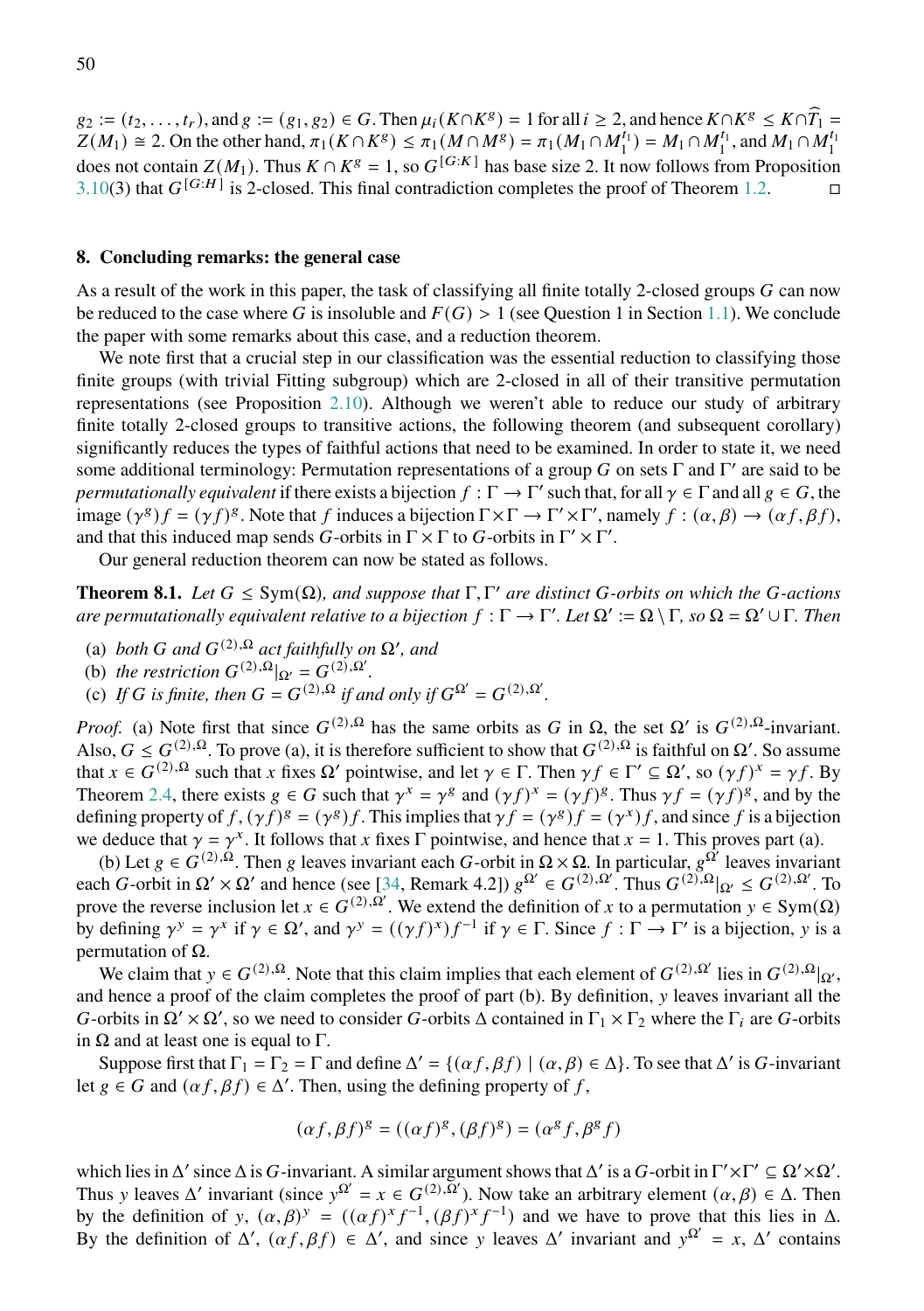$(\alpha f, \beta f)^y = ((\alpha f)^x, (\beta f)^x)$ . Applying Theorem [2.4](#page-4-3) to  $x \in G^{(2), \Omega'}$ , we see that there exists  $h \in G^{\Omega'}$ such that  $(\alpha f)^x = (\alpha f)^h$  and  $(\beta f)^x = (\beta f)^h$ , and by part (a), there exists a unique element  $g \in G$  such that  $g^{\Omega'} = h$ , and so  $(\alpha f)^x = (\alpha f)^g$  and  $(\beta f)^x = (\beta f)^g$ . Thus we have

$$
(\alpha f)^{x} f^{-1} = (\alpha f)^{g} f^{-1} = (\alpha^{g}) f f^{-1} = \alpha^{g},
$$

and similarly  $(\beta f)^{x} f^{-1} = \beta^{g}$ . Thus

$$
(\alpha,\beta)^y=((\alpha f)^xf^{-1},(\beta f)^xf^{-1})=(\alpha^g,\beta^g)=(\alpha,\beta)^g
$$

which lies in  $\Delta$  since  $\Delta$  is G-invariant. It follows that v leaves invariant each G-orbit  $\Delta \subseteq \Gamma \times \Gamma$ .

To deal with the remaining G-orbits we assume that  $\Gamma_1 \neq \Gamma_2 = \Gamma$  (since the case  $\Gamma_1 = \Gamma \neq \Gamma_2$ ) is similar). This time we define  $\Delta' = \{(\alpha, \beta f) | (\alpha, \beta) \in \Delta\}$ . A similar argument shows that  $\Delta'$  is a G-orbit in  $\Omega' \times \Omega'$  and hence is left invariant by  $y^{\Omega'} = x$ . For an arbitrary pair  $(\alpha, \beta) \in \Delta$ , we have  $(\alpha, \beta)^y = (\alpha^x, (\beta f)^x f^{-1})$  and we have to prove that this lies in  $\Delta$ . By Theorem [2.4](#page-4-3) applied to  $x \in G^{(2),\Omega'}$ , there exists  $g \in G$  such that  $\alpha^x = \alpha^g$  and  $(\beta f)^x = (\beta f)^g$ , and by the property of f,  $(\beta f)^g = (\beta^g) f$ . Thus

$$
(\alpha,\beta)^y=(\alpha^x,(\beta f)^xf^{-1})=(\alpha^g,(\beta^g)ff^{-1})=(\alpha^g,\beta^g)=(\alpha,\beta)^g\in\Delta,
$$

since  $\Delta$  is G-invariant. Thus v leaves  $\Delta$  invariant in this case also. It follows that v leaves invariant each *G*-orbit in  $\Omega \times \Omega$  and hence  $y \in G^{(2),\Omega}$ . Part (b) follows.

(c) Now assume that G is finite. Suppose that  $G = G^{(2),\Omega}$ . By part (a),  $G \cong G^{\Omega'}$  and  $G^{(2),\Omega} \cong G^{\Omega}$  $G^{(2),\Omega}|_{\Omega'}$ , and by part (b) the latter group is  $G^{(2),\Omega'}$ . Thus,  $G^{\Omega'} \cong G^{(2),\Omega'}$ , and since G is finite it follows that  $G^{\Omega'} = G^{(2),\Omega'}$ . Conversely suppose that  $G^{\Omega'} = G^{(2),\Omega'}$ . By part (b),  $G^{\Omega'} = G^{(2),\Omega} |_{\Omega'}$ , and by part (a), we have  $G \cong G^{(2),\Omega}$ , and since G is finite equality follows:  $G = G^{(2),\Omega}$ .

<span id="page-50-0"></span>**Corollary 8.2.** *Let* G be a finite group. Then G is totally 2-closed if and only if  $G = G^{(2),\Omega}$ , for each *faithful -action on a set* Ω *such that, for distinct -orbits* Γ, Γ 0 *in* Ω*, the -actions on* Γ, Γ <sup>0</sup> *are not permutationally equivalent.*

*Proof.* By definition, G is totally 2-closed if and only if  $G = G^{(2),\Omega}$ , for each faithful G-action on a set  $\Omega$ . If there exist distinct G-orbits  $\Gamma, \Gamma'$  in  $\Omega$  such that the G-actions on  $\Gamma, \Gamma'$  are permutationally equivalent, then by Theorem [8.1,](#page-49-1) G acts faithfully on  $\Omega' := \Omega \setminus \Gamma$  and the  $G^{(2),\Omega}$  is isomorphic to  $G^{(2),\Omega'}$ . Since G is finite, it follows that  $G^{\Omega}$  is 2-closed if and only if  $G^{\Omega'}$  is 2-closed. Thus to check that  $G$  is totally 2-closed we only need to check 2-closure for faithful actions in which the  $G$ -actions on distinct orbits are not permutationally equivalent.

The significance of Corollary [8.2](#page-50-0) is that in order to decide whether or not a given finite group  $G$  is totally 2-closed, we no longer have to concern ourselves with studying all faithful permutation representations of  $G$  (of which there are infinitely many). We can now determine the total 2-closure or non total 2-closure of  $G$  by deciding whether or not  $G$  is 2-closed in all of its faithful permutation representations in which no two distinct  $G$ -orbits admit permutationally equivalent actions. Since the number of permutational equivalence classes of transitive  $G$ -actions is equal to the number  $c(G)$  of G-conjugacy classes of subgroups, there are finitely many (at most  $2^{c(G)} - 1$ ) such representations.

We conclude the paper by making a few remarks about how to check the total 2-closure of a given "small" finite insoluble group  $G$  with non-trivial Fitting subgroup. One of the quickest ways to prove that such a group G is **not** totally 2-closed is to use Lemma [2.2:](#page-4-2) if G has a factorization  $G = HK$  with  $\text{Core}_G(H) \cap \text{Core}_G(K) = 1$  and  $G \neq \text{Core}_G(H) \times \text{Core}_G(K)$ , then G is not totally 2-closed. As an example, if  $G = 3$  Alt(6) is a triple cover of Alt(6), then G has subgroups H and K with  $H \cong$  Alt(5) and  $K \cong GL_2(4)$  satisfying the above properties. (We remark that Lemma [2.2](#page-4-2) is deduced from (the much stronger) Theorem [2.1,](#page-4-0) so Theorem [2.1](#page-4-0) can also be a highly useful tool in proving that a group cannot be totally 2-closed.)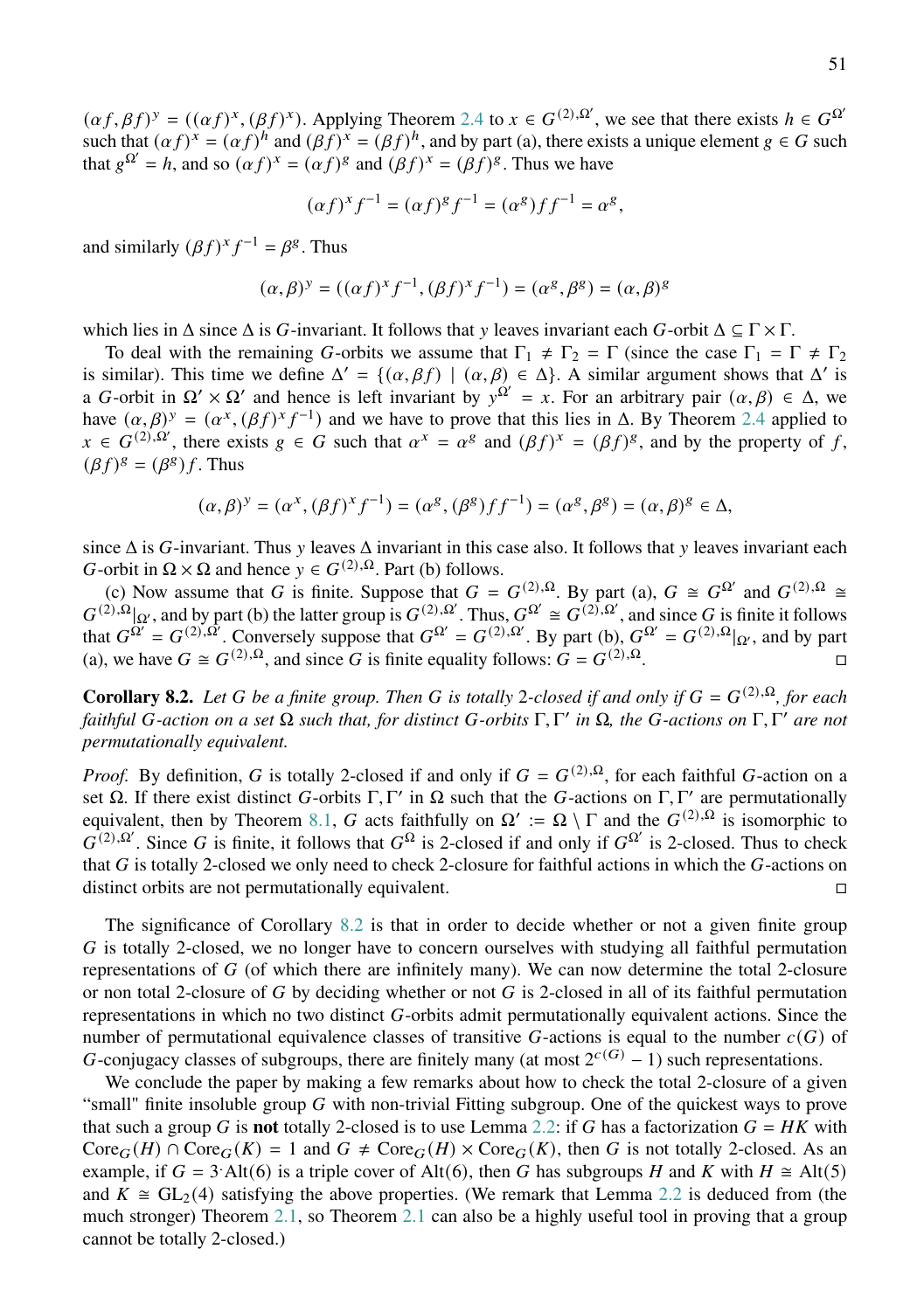If no such factorization exists (or more generally, if Theorem [2.1](#page-4-0) is not available), then the question of whether or not  $G$  is totally 2-closed becomes more difficult. Although one can use direct computation and Corollary [8.2](#page-50-0) when  $|G|$  is small enough, the number of faithful permutation representations coming from the corollary, and the degrees involved, get large quite quickly. Thus, checking the 2-closure of the relevant permutation representations becomes computationally heavy, even for relatively small  $|G|$ . For instance, if G is a finite insoluble group with non-trivial Fitting subgroup, and if either  $|G| < 1440$ , or  $|G| = 1440$  and G is not isomorphic to the group SmallGroup(1440, 4594) (which is a double cover  $2 \cdot PGL_2(9)$  of  $PGL_2(9)$ ) in the GAP small groups library [\[15\]](#page-51-10), then one can directly compute that G has a factorization  $G = HK$  with  $\text{Core}_G(H) \cap \text{Core}_G(K) = 1$ , but  $G \neq \text{Core}_G(H) \times \text{Core}_G(K)$ . It then follows from Lemma [2.2](#page-4-2) that no such group is totally 2-closed. The group  $G := \text{SmallGroup}(1440, 4594)$  has no factorization  $G = HK$  with  $\text{Core}_G(H) \cap \text{Core}_G(K) = 1$ , however, and so, although one can check that  $G$  is 2-closed in all of its faithful transitive permutation representations, the question of whether or not G is totally 2-closed remains open. (There are 30 conjugacy classes of subgroups of  $G$  in this case, with subgroups in 26 of them containing  $Z(G) \cong 2$ , and subgroups in the other four classes being core-free. Thus, if  $G$  is totally 2-closed, then proving this fact using Corollary [8.2](#page-50-0) would require one to check the total 2-closure of  $2^{30} - 2^{26} = 1006632960$  permutation representations, of increasingly large degree.)

#### **References**

- <span id="page-51-0"></span>[1] A. Abdollahi and M. Arezoomand. Finite nilpotent groups that coincide with their 2-closures in all of their faithful permutation representations. *J. Algebra Appl.* **17(4)** (2018), 1850065.
- <span id="page-51-1"></span>[2] A. Abdollahi, M. Arezoomand and G. Tracey. On finite totally 2-closed groups. Preprint (2020), available from arXiv:2001:09597.
- <span id="page-51-3"></span>[3] M. Arezoomand, A. Abdollahi, and P. Spiga. On problems concerning fixed-point-free permutations and on the polycirculant conjecture-a survey, *Transactions on Combinatorics* **8** (2019), 15–40.
- <span id="page-51-8"></span>[4] D. J. Benson. *Representations and Cohomology: Volume* 1*, Basic Representation Theory of Finite Groups and Associative Algebras*. Cambridge University Press, Cambridge, 1998.
- <span id="page-51-11"></span>[5] W. Bosma, J. Cannon and C. Playoust. The Magma algebra system. I. The user language. *J. Symbolic Comput.* **24** (1997), 235–265.
- <span id="page-51-13"></span>[6] J. N. Bray, Q. Cai, P. J. Cameron, P. Spiga and H. Zhang. The Hall Paige conjecture and synchronization for affine and diagonal groups. *J. Algebra* **545** (2020), 27–42.
- <span id="page-51-12"></span>[7] T. Breuer. *Manual for the* GAP *Character Table Library, Version 1.1*. RWTH Aachen, Aachen, 2004.
- <span id="page-51-2"></span>[8] T. C. Burness and M. Giudici. *Classical Groups, Derangements and Primes*. Australian Mathematical Society Lecture Series **25**. Cambridge University Press, Cambridge, 2016.
- <span id="page-51-9"></span>[9] T. C. Burness, E. A. O'Brien and R. A. Wilson. Base sizes for sporadic simple groups. *Israel J. Math.* **177** (2010), 307–333.
- <span id="page-51-15"></span>[10] P. J. Cameron, M. Giudici, G. A. Jones, W. M. Kantor, M. H. Klin, D. Marusic and L. A. Nowitz. Transitive permutation groups without semiregular subgroups, J. London Math. Soc. **66 (2)** (2002), 325–333.
- <span id="page-51-6"></span>[11] J. H. Conway, R. T. Curtis, S. P. Norton, R. A. Parker and R. A. Wilson (with computational assistance from J. G. Thackray). *Atlas of finite groups*. Oxford University Press, Eynsham, 1985.
- <span id="page-51-5"></span>[12] D. Churikov and C. E. Praeger. Finite totally -closed groups. *Trudy Instit. Mat. i Mek. UrO RAN* **27 (1)** (2021), 240–245.
- <span id="page-51-7"></span>[13] J. D. Dixon and B. Mortimer. *Permutation groups*. Springer-Verlag, New York, 1996.
- <span id="page-51-4"></span>[14] R. Frucht. Herstellung von Graphen mit vorgegebener abstrakter Gruppe. *Compositio Mathematica* (in German) **6** (1939), 239–250.
- <span id="page-51-10"></span>[15] The GAP Group, GAP – Groups, Algorithms, and Programming, Version 4.11.0, 2020. (https://www.GAP-system.org).
- <span id="page-51-14"></span>[16] D. Gorenstein, R. Lyons and R. Solomon. *The Classification of the Finite Simple Groups, Number Three*. Mathematical Surveys and Monographs, Volume 40, Number 3, American Mathematical